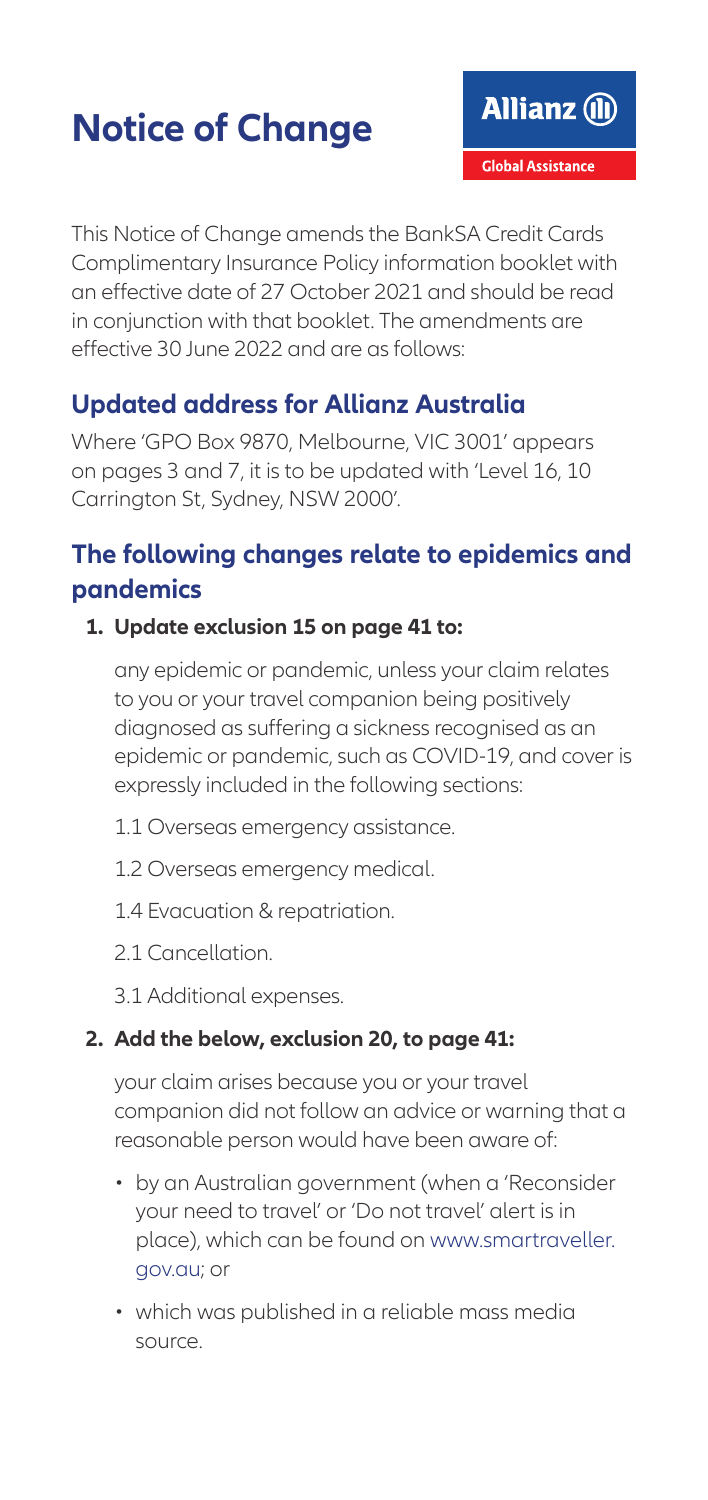#### **3. Add the following wording to 'Part E – The Cover Available.' on page 42:**

#### **Epidemics and Pandemics (such as COVID-19)**

If, during the period of cover available, you (including your spouse and/or dependants who are eligible for cover) are positively diagnosed as suffering a sickness recognised as an epidemic or pandemic, such as COVID-19, cover is available to you under the following sections:

- 1.1 Overseas emergency assistance.
- 1.2 Overseas emergency medical.
- 1.4 Evacuation & repatriation.
- 2.1 Cancellation
- 3.1 Additional expenses.

If your travel companion is positively diagnosed as suffering a sickness recognised as an epidemic or pandemic, such as COVID-19, which impacts your journey, cover is available to you under the following sections:

- 2.1 Cancellation
- 3.1 Additional expenses.

Terms, conditions, limits and exclusions apply. Please refer to Part D - Excesses and General Exclusions. and the exclusions set out in each of the above sections.

For example, you will not be covered if you are positively diagnosed as suffering a sickness recognised as an epidemic or pandemic while travelling against an advice or warning issued by an Australian government and you did not take reasonable care to avoid contracting the sickness (for example by delaying travel to the country or part of the country referred to in the warning), refer to General Exclusions 14 and 20 in Part D for more information. Please note, this also applies even if the Australian government has given you permission to travel or you fall under a specific exemption where there is otherwise a travel ban in place that prohibits you from travelling.

For all other sections and any other claim arising from, or related to, epidemics or pandemics, there is no cover.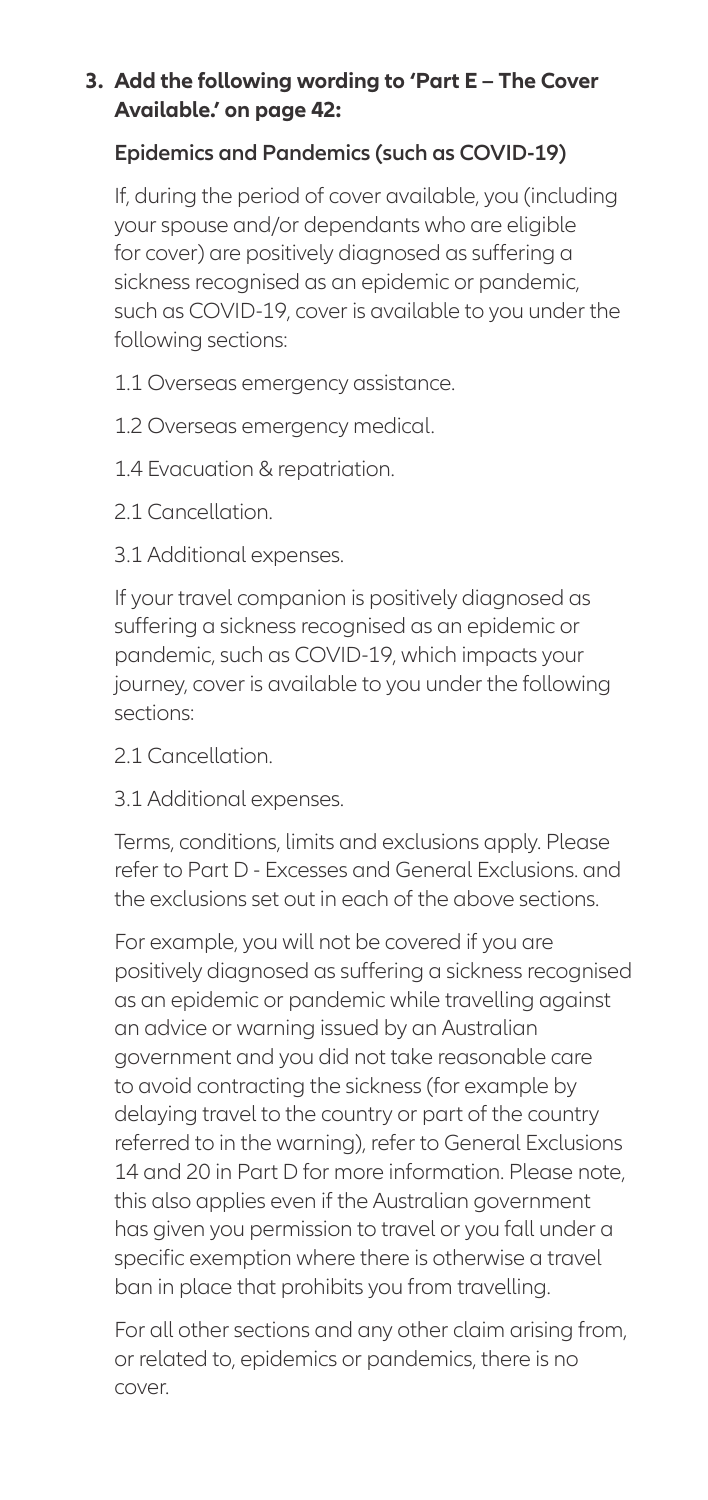#### **4. The text highlighted in red below has been added to '1.1.1 Allianz Global Assistance will arrange.' on page 51 to:**

#### **1.1.1 Allianz Global Assistance will arrange.**

If while overseas, during the period of cover available:

- a. you injure yourself or become sick (including if you are positively diagnosed as suffering a sickness recognised as an epidemic or pandemic, such as COVID-19), provided the relevant injury or sickness is covered by the group policy; or
- b. require treatment for a pre-existing medical condition:
	- that Allianz Global Assistance has confirmed in writing is covered by the group policy: or
	- for which cover is available as specified in the section headed PRE-EXISTING MEDICAL CONDITIONS,

Allianz Global Assistance will arrange for the following assistance services:

#### **5. The text highlighted in red below has been added to '1.2.1 What we cover. Overseas medical expenses due to covered injury or sickness' on page 52 to:**

#### **1.2.1 What we cover.**

#### **Overseas medical expenses due to covered injury or sickness.**

a. If you injure yourself overseas or become sick (including if you are positively diagnosed as suffering a sickness recognised as an epidemic or pandemic, such as COVID-19) while overseas, during the period of cover available for your journey, we will reimburse the reasonable medical expenses you incur until you get back to Australia provided that the relevant injury or sickness is covered by this insurance. The medical expenses must have been for treatment given or prescribed by a medical adviser. You should make every reasonable effort to keep your medical expenses to a minimum.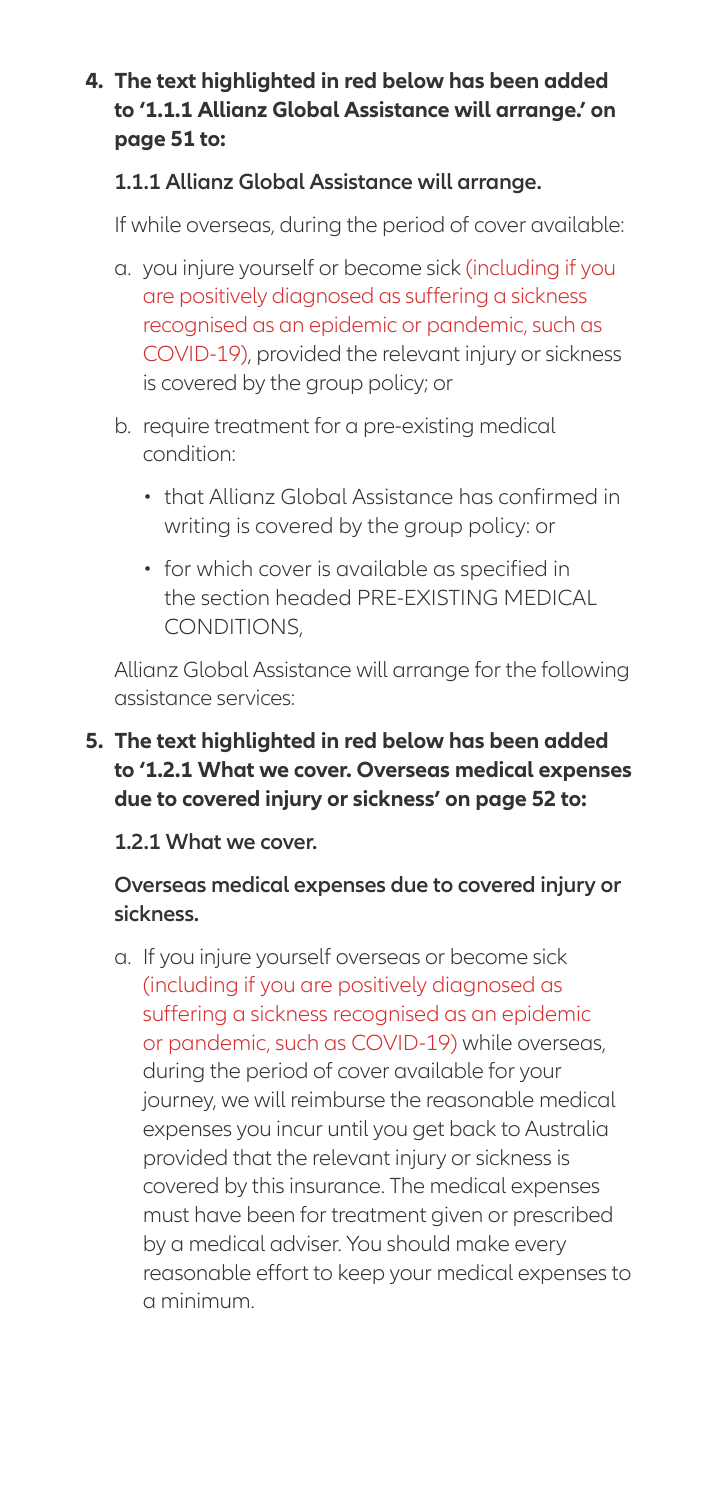#### **6. The text highlighted in red below has been added to '1.4.1 What we cover.' on page 55 to:**

#### **1.4.1 What we cover.**

If while overseas during the period of cover available for your journey, you injure yourself, or become sick (including if you are positively diagnosed as suffering a sickness recognised as an epidemic or pandemic, such as COVID-19), or require treatment for a preexisting medical condition and the relevant injury, or sickness, or pre-existing medical condition is covered by this insurance, we will pay the reasonable cost of your medical transfer or evacuation if you must be transported to the nearest hospital for emergency medical treatment overseas or be brought back to your home on the written advice of a medical adviser .

#### **7. The text highlighted in red below has been added to '2.1.1 What we cover.' on page 58-59 to:**

#### **2.1.1 What we cover:**

#### **Unused arrangements, travel agents fees & rescheduling.**

If after you have met the eligibility criteria set out in Part A - Eligibility for Cover, including having a return overseas travel ticket or you intend to obtain a return overseas travel ticket before leaving Australia, and up until the end of the period of cover available for your journey (where the claim is not covered elsewhere in this International Travel Insurance), cover is available for:

- a. any of the following events which are unexpected and unforeseen by you and outside your control:
	- you or your travel companion is seriously injured or becomes seriously ill (including if you or your travel companion are positively diagnosed as suffering a sickness recognised as an epidemic or pandemic, such as COVID-19, which reasonably prevents you from travelling);
	- your or your travel companion's relative living in Australia dies, is seriously injured or becomes seriously ill;
	- you require medical attention relating to a preexisting medical condition:
		- − that Allianz Global Assistance has confirmed in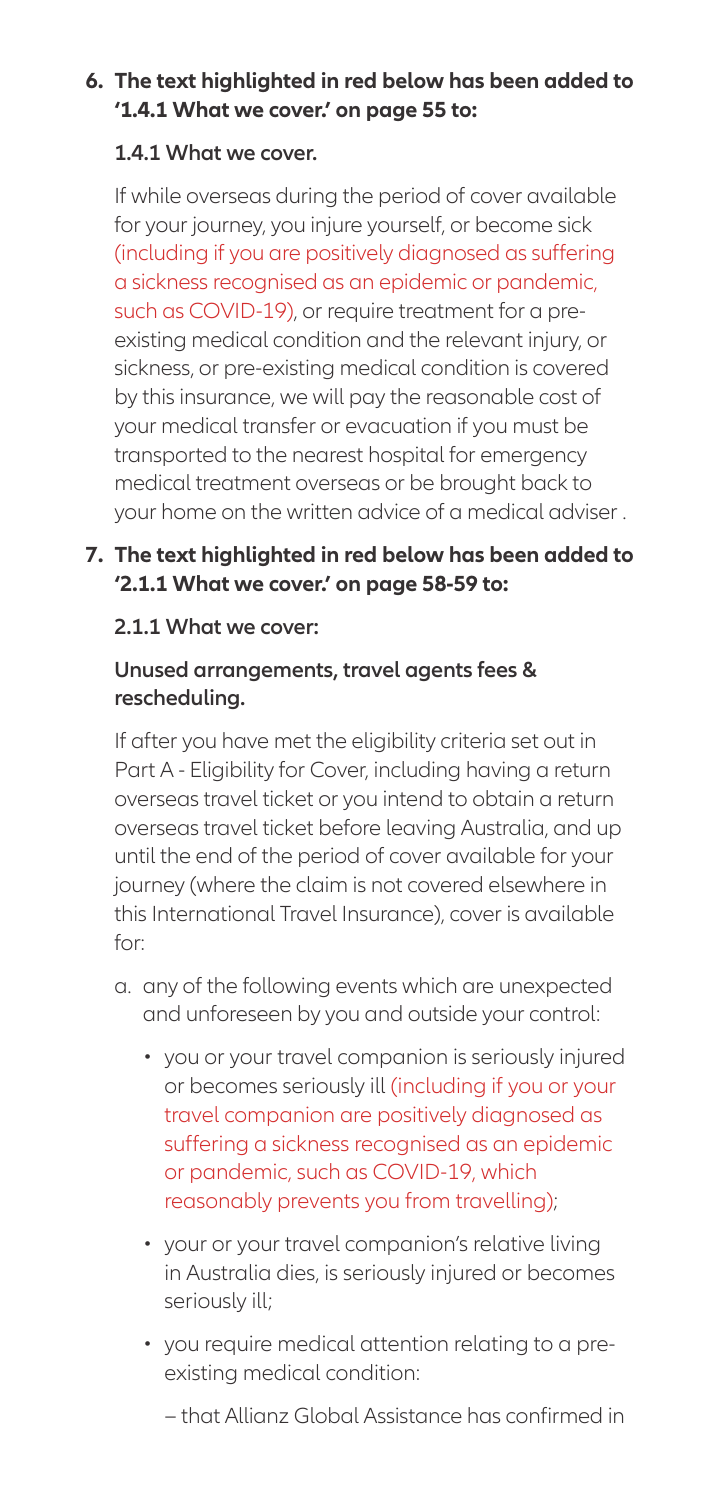writing that cover is available for under the group policy; or

− for which cover is available as specified in the section headed PRE-EXISTING MEDICAL CONDITIONS THAT ARE COVERED (SOME RESTRICTIONS APPLY),

which prevents you from travelling;

#### **8. The text highlighted in red below has been added to '3.1.1 What we cover.' on page 64-65 to:**

#### **3.1.1 What we cover.**

#### **Additional travel & accommodation expenses due to your incapacity.**

a. If you cannot continue your journey because of an injury, or sickness (including if you are positively diagnosed as suffering a sickness recognised as an epidemic or pandemic, such as COVID-19), or preexisting medical condition that is covered by this insurance, which occurs during the period of cover available for your journey and needs immediate treatment from a medical adviser, we will reimburse your reasonable additional accommodation and travel expenses.

#### **Additional travel & accommodation expenses due to your travel companion's incapacity.**

c. If your travel companion cannot continue their journey because of an injury or sickness (including if your travel companion is positively diagnosed as suffering a sickness recognised as an epidemic or pandemic, such as COVID-19) which occurs during the period of cover available for your journey and which needs immediate treatment from a medical adviser, we will reimburse your reasonable additional accommodation and travel expenses for you to remain with your travel companion. Please contact Allianz Global Assistance for approval of these costs. No cover is available for a claim arising from any pre-existing medical condition of your travel companion.

In all other respects the booklet remains unaltered.

AWP Australia Pty Ltd ABN 52 097 227 177 AFSL 245631, trading as Allianz Global Assistance (AGA), under a binder from the insurer, Allianz Australia Insurance Limited ABN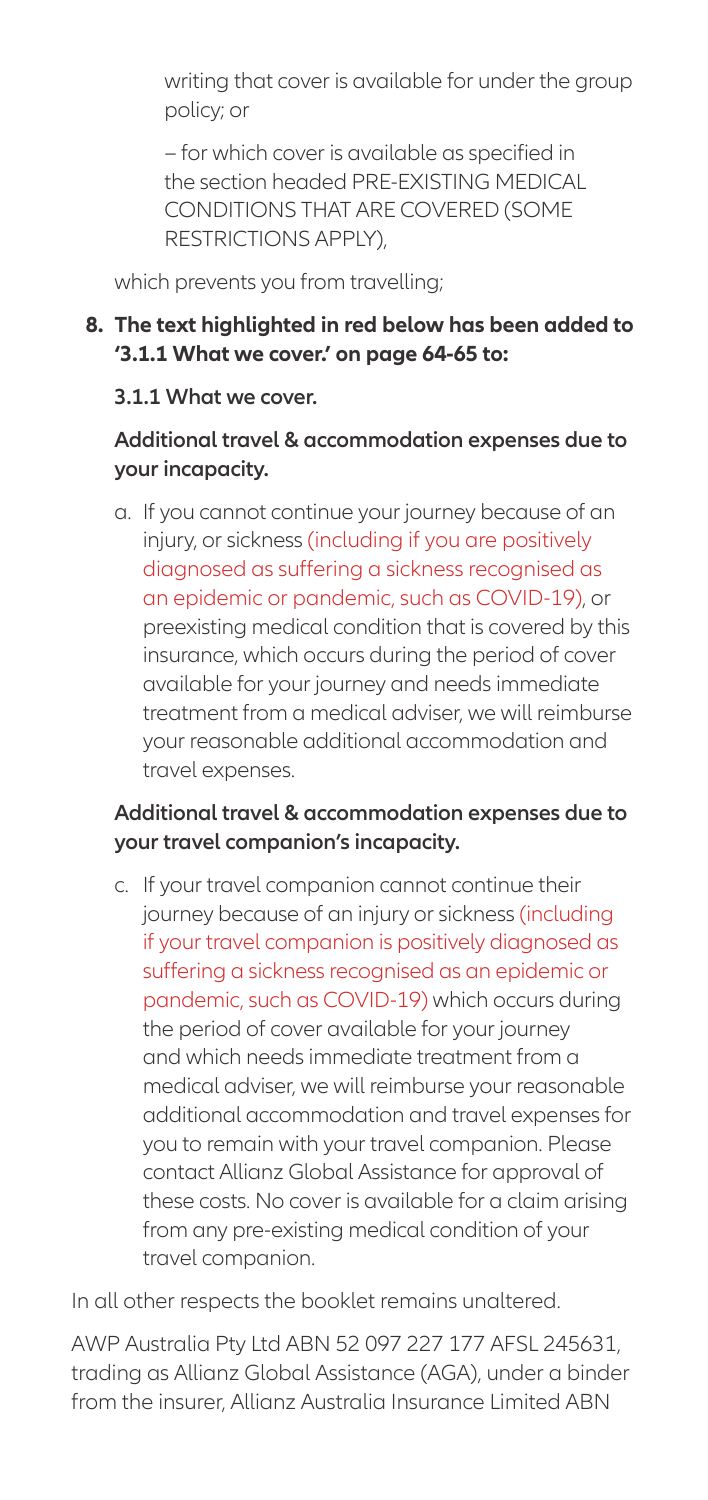15 000 122 850 AFSL 234708 (Allianz), has issued an insurance group policy to Westpac Banking Corporation ABN 33 007 457 141 AFSL and Australian credit licence 233714 (Westpac) which allows eligible persons to claim under it as third party beneficiaries. Access to the benefit of cover under the Credit Card Complimentary Insurance is provided to eligible BankSA cardholders by operation of s48 of the Insurance Contracts Act 1984 (Cth). If an eligible persons wishes to claim any of these benefits, they will be bound by the eligibility criteria, terms, conditions, limits and exclusions contained in the Complimentary Insurance Policy Information booklet (PDF 412KB) which may be amended from time to time. This insurance is underwritten by Allianz. Westpac does not guarantee this insurance. This information does not take your personal objectives, circumstances or needs into account. Consider its appropriateness to these factors before acting on it.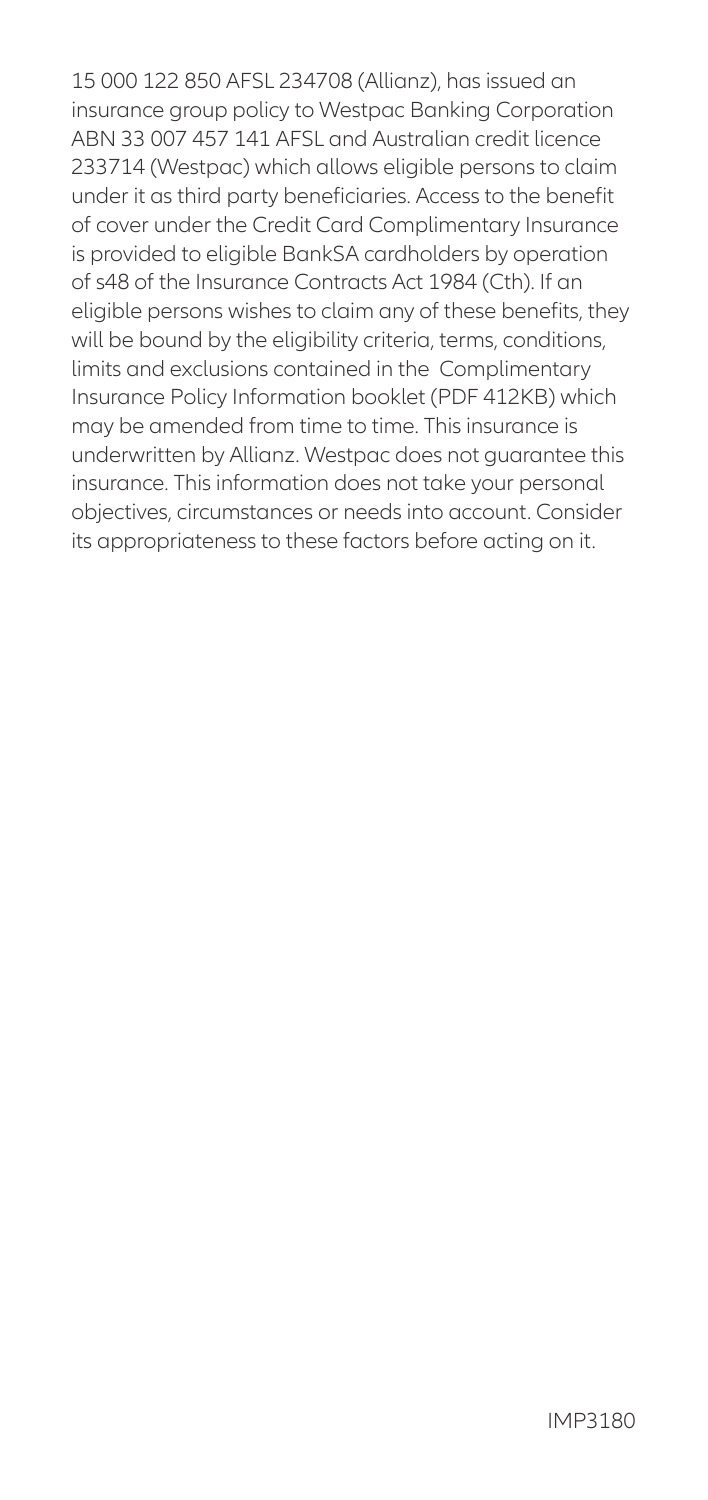

# **BankSA Credit Cards Complimentary Insurance**.

# **Policy Information Booklet.**

Effective Date: 27 October 2021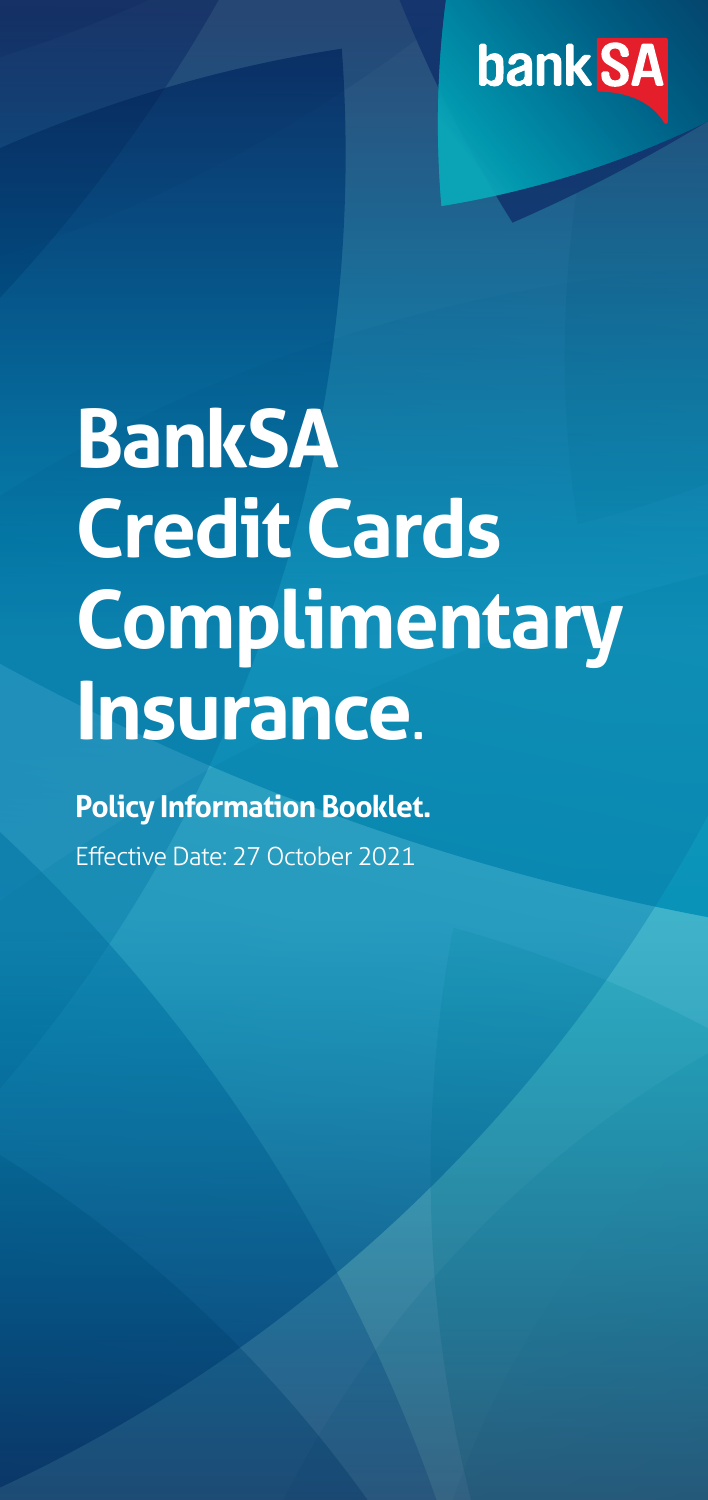# **Claims and enquiries.**

*You* can contact *Allianz Global Assistance* for claims and enquiries using the contact details below.

**Online:** Access claim forms and lodge *your* travel claim, 24 hours a day, 7 days a week at: [insurance.agaassistance.com.au/banksa](http://insurance.agaassistance.com.au/banksa)

**Within Australia Phone:** 1800 091 710 Monday to Friday: 8am to 8pm AEST Saturday: 8am to 5pm AEST

**E-mail:** [cardclaims@allianz-assistance.com.au](mailto:cardclaims%40allianz-assistance.com.au?subject=)

# **24-Hour emergency assistance.**

## **Allianz Global Assistance.**

**Within Australia:** 1800 227 773

**From overseas:** +61 7 3305 7468

Please note, additional charges may apply for any calls made from mobiles, public telephones or hotel rooms.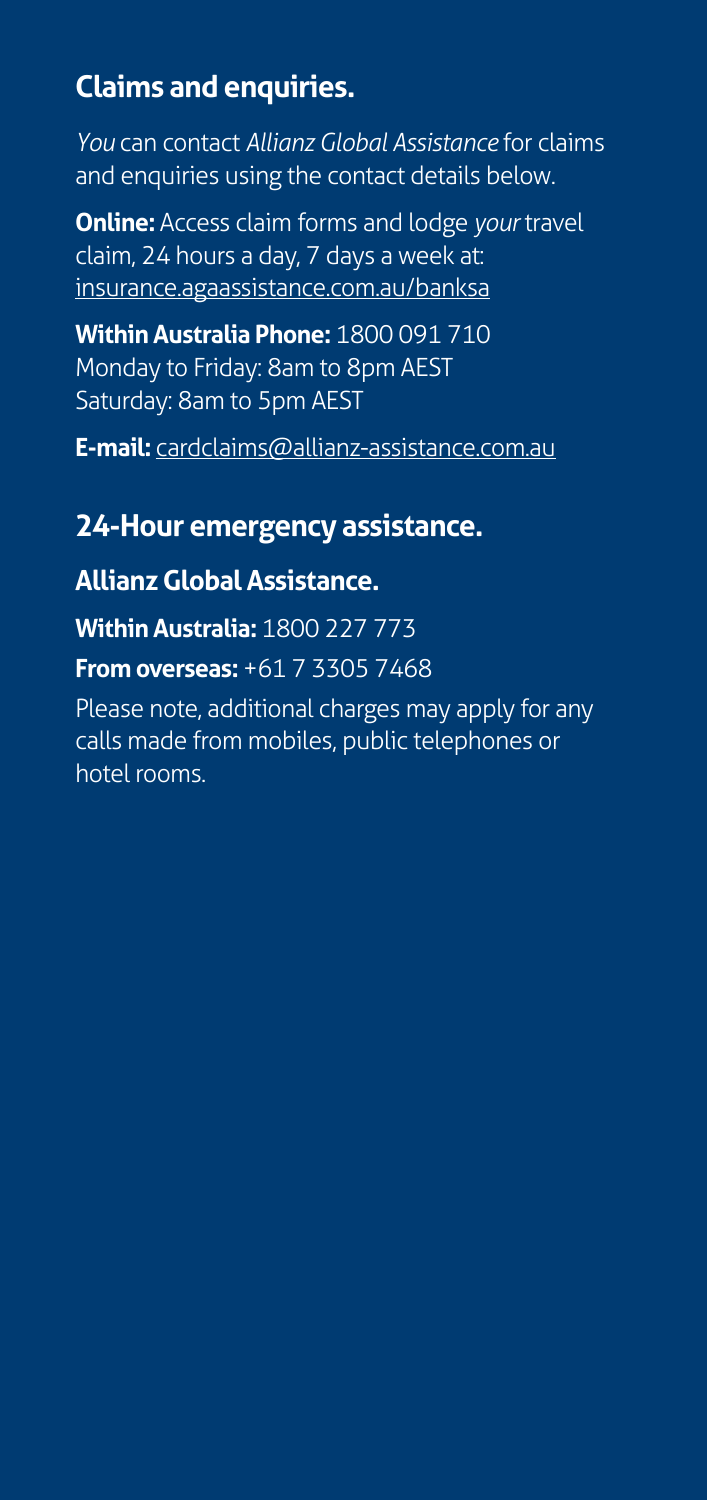# **Letter of eligibility for International Travel Insurance.**

You can obtain written confirmation of eligibility for cover for your overseas journey based on the answers you give us, by applying online at: [checkyourcover.com.au/banksa](http://checkyourcover.com.au/banksa)

If *you* provide *us* with incorrect answers to the questions *we* ask *you*, *you* may not be eligible for cover under the group policy issued to *BankSA*.

# **Changes to this booklet.**

The information in this booklet is correct and current as at the date on the cover however, from time to time it is subject to change. Any changes to terms and conditions related to insurance coverage will be communicated to you in writing. Any minor changes unrelated to insurance coverage will be published on BankSA's website at [banksa.com.au](http://banksa.com.au)

# **The insurer is:**

*Allianz Australia Insurance Limited* ABN 15 000 122 850, AFS Licence No. 234708 GPO Box 9870, Melbourne, VIC 3001.

**Telephone:** 13 10 00

## **The group policy is issued and managed by:**

AWP Australia Pty Ltd ABN 52 097 227 177, AFSL 245631, trading as *Allianz Global Assistance*, of Level 16, 310 Ann Street, Brisbane, QLD 4000.

**Telephone:** 1800 091 710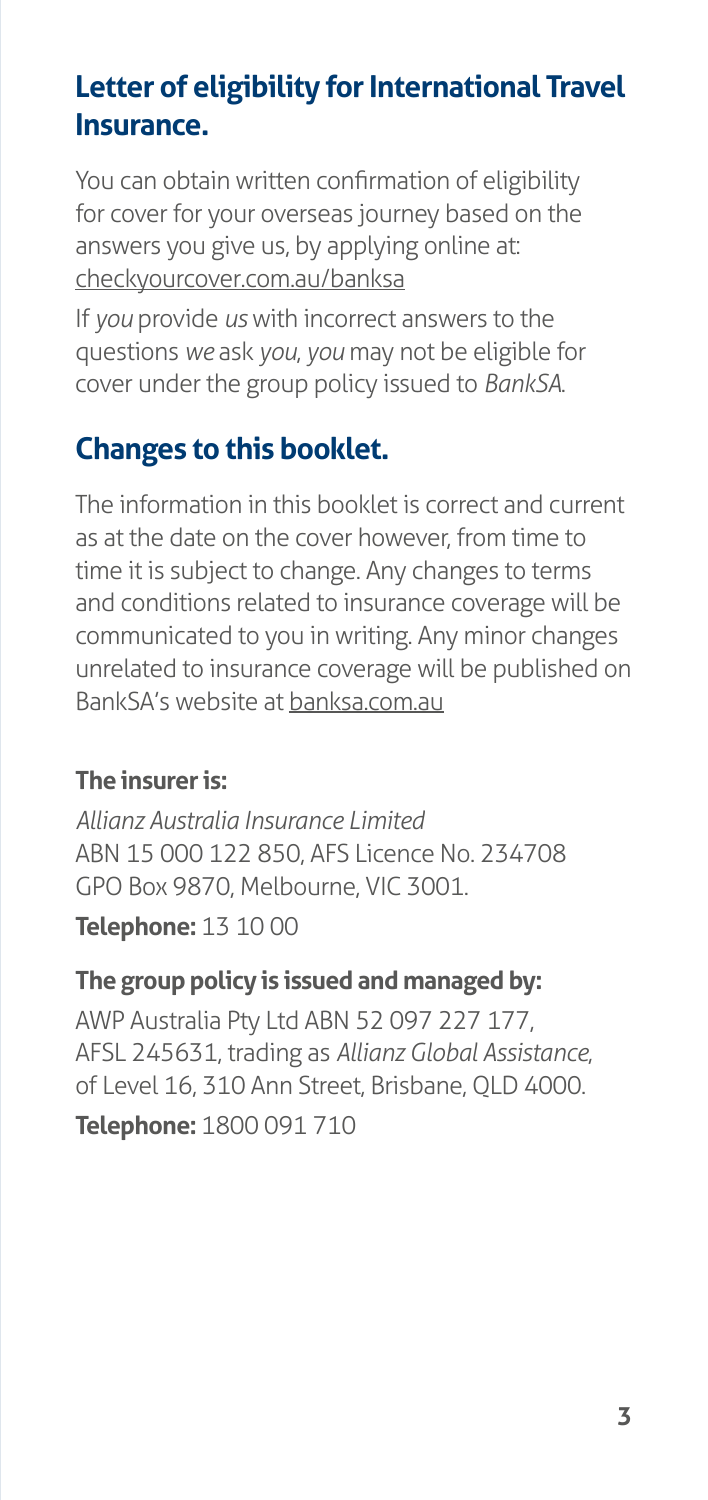# **Contents.**

| BankSA is not the issuer (insurer) of these covers.  8<br>Allianz Global Assistance Privacy Notice.  10<br><b>International Travel Insurance</b><br>(for persons aged under 81 years).  27 |
|--------------------------------------------------------------------------------------------------------------------------------------------------------------------------------------------|
|                                                                                                                                                                                            |
|                                                                                                                                                                                            |
|                                                                                                                                                                                            |
|                                                                                                                                                                                            |
|                                                                                                                                                                                            |
|                                                                                                                                                                                            |
|                                                                                                                                                                                            |
|                                                                                                                                                                                            |
|                                                                                                                                                                                            |
|                                                                                                                                                                                            |
|                                                                                                                                                                                            |
|                                                                                                                                                                                            |
|                                                                                                                                                                                            |
|                                                                                                                                                                                            |
| Part D - Excesses and general exclusions.  37                                                                                                                                              |
| Excesses - What you contribute to a claim.  37                                                                                                                                             |
|                                                                                                                                                                                            |
|                                                                                                                                                                                            |
|                                                                                                                                                                                            |
| Pre-existing medical conditions that<br>are covered (some restrictions apply).  43                                                                                                         |
|                                                                                                                                                                                            |
| Emergency and medical services while overseas.  48                                                                                                                                         |
|                                                                                                                                                                                            |
|                                                                                                                                                                                            |
| Section 1.1 Overseas emergency assistance.  50                                                                                                                                             |
| Section 1.2 Overseas emergency medical.  52                                                                                                                                                |
| Section 1.3 Overseas emergency dental                                                                                                                                                      |
| Section 1.4 Evacuation & repatriation.  55                                                                                                                                                 |
| Section 1.5 Hospital cash allowance.  56                                                                                                                                                   |
|                                                                                                                                                                                            |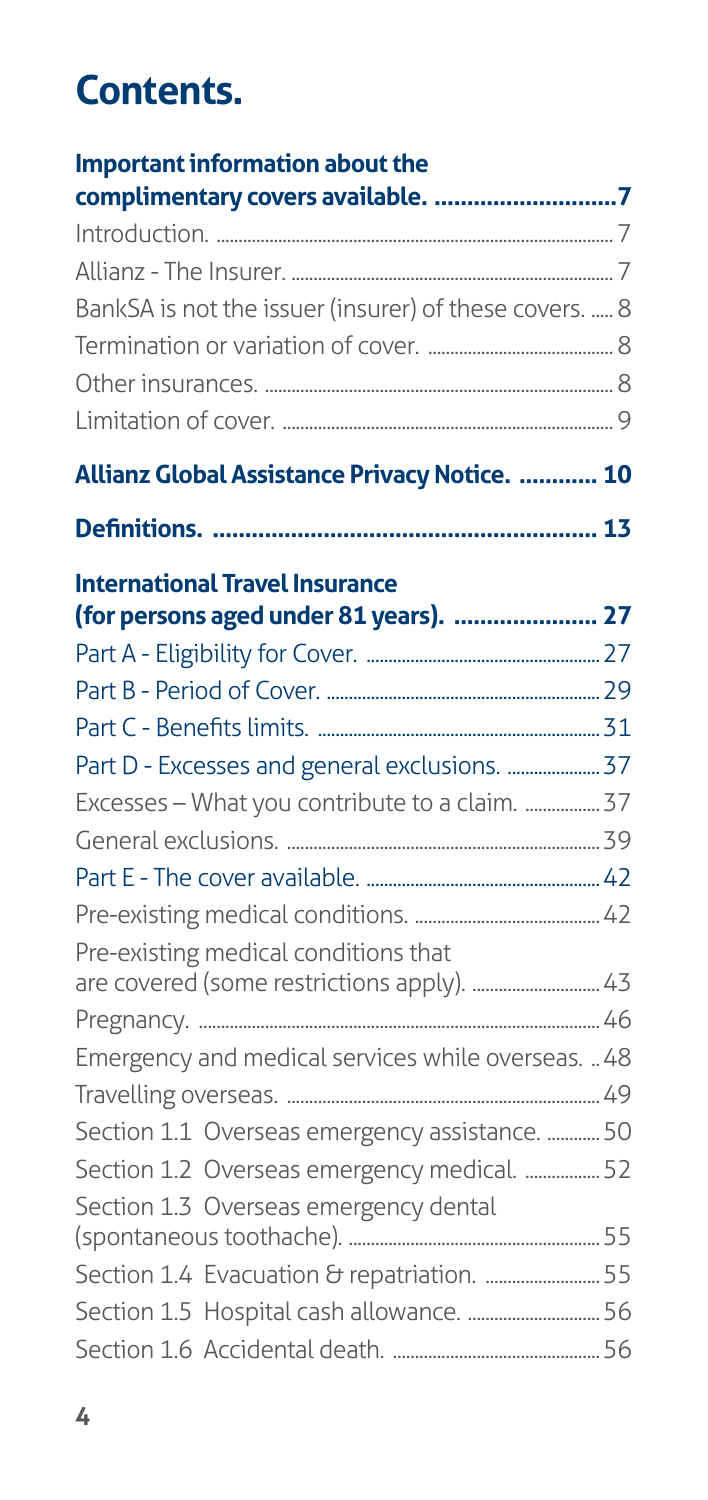| Section 1.9 Assault requiring hospital admission. . 58                                |  |
|---------------------------------------------------------------------------------------|--|
|                                                                                       |  |
|                                                                                       |  |
|                                                                                       |  |
| Section 3.3 Alternative transport expenses.  68                                       |  |
| Section 3.4 Return home & resumption<br>of journey following death of a relative.  68 |  |
|                                                                                       |  |
|                                                                                       |  |
|                                                                                       |  |
|                                                                                       |  |
| Section 4.2 Travel documents, transaction                                             |  |
|                                                                                       |  |
|                                                                                       |  |
|                                                                                       |  |
|                                                                                       |  |
|                                                                                       |  |
| Overseas Transit Accident Insurance.  82                                              |  |
|                                                                                       |  |
|                                                                                       |  |
|                                                                                       |  |
|                                                                                       |  |
|                                                                                       |  |
|                                                                                       |  |
|                                                                                       |  |
|                                                                                       |  |
| Interstate Flight Inconvenience Insurance.  89                                        |  |
|                                                                                       |  |
|                                                                                       |  |
| Part D - Excesses and general exclusions.  92                                         |  |
|                                                                                       |  |
|                                                                                       |  |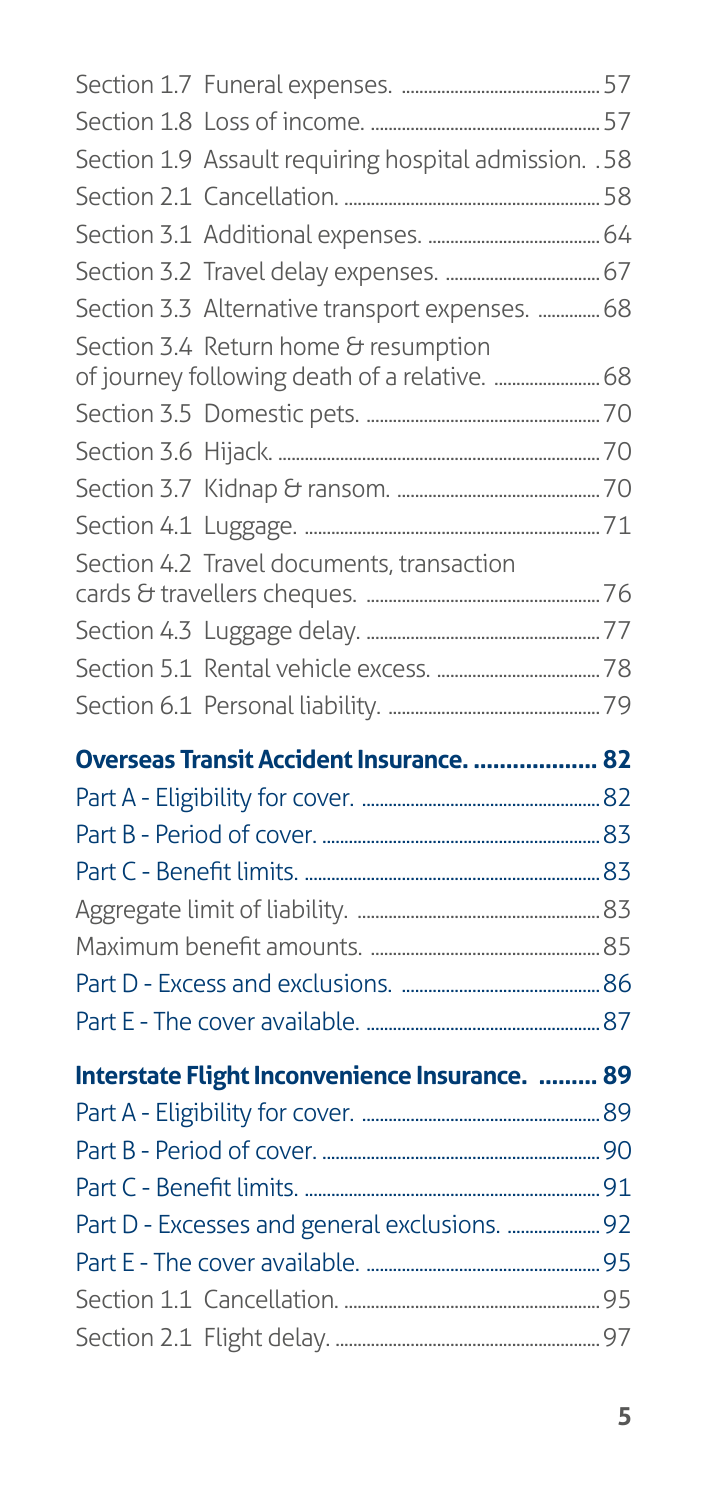| Rental Vehicle Excess in Australia Insurance.  104 |  |
|----------------------------------------------------|--|
|                                                    |  |
|                                                    |  |
|                                                    |  |
|                                                    |  |
|                                                    |  |
| Purchase Protection Insurance.  109                |  |
|                                                    |  |
|                                                    |  |
|                                                    |  |
|                                                    |  |
|                                                    |  |
| Extended Warranty Insurance.  115                  |  |
|                                                    |  |
|                                                    |  |
|                                                    |  |
|                                                    |  |
|                                                    |  |
|                                                    |  |
|                                                    |  |
|                                                    |  |
| Claims are payable in Australian dollars.  122     |  |
| You should not admit fault or liability.  122      |  |
|                                                    |  |
|                                                    |  |
|                                                    |  |
|                                                    |  |
| General Insurance Code of Practice.  126           |  |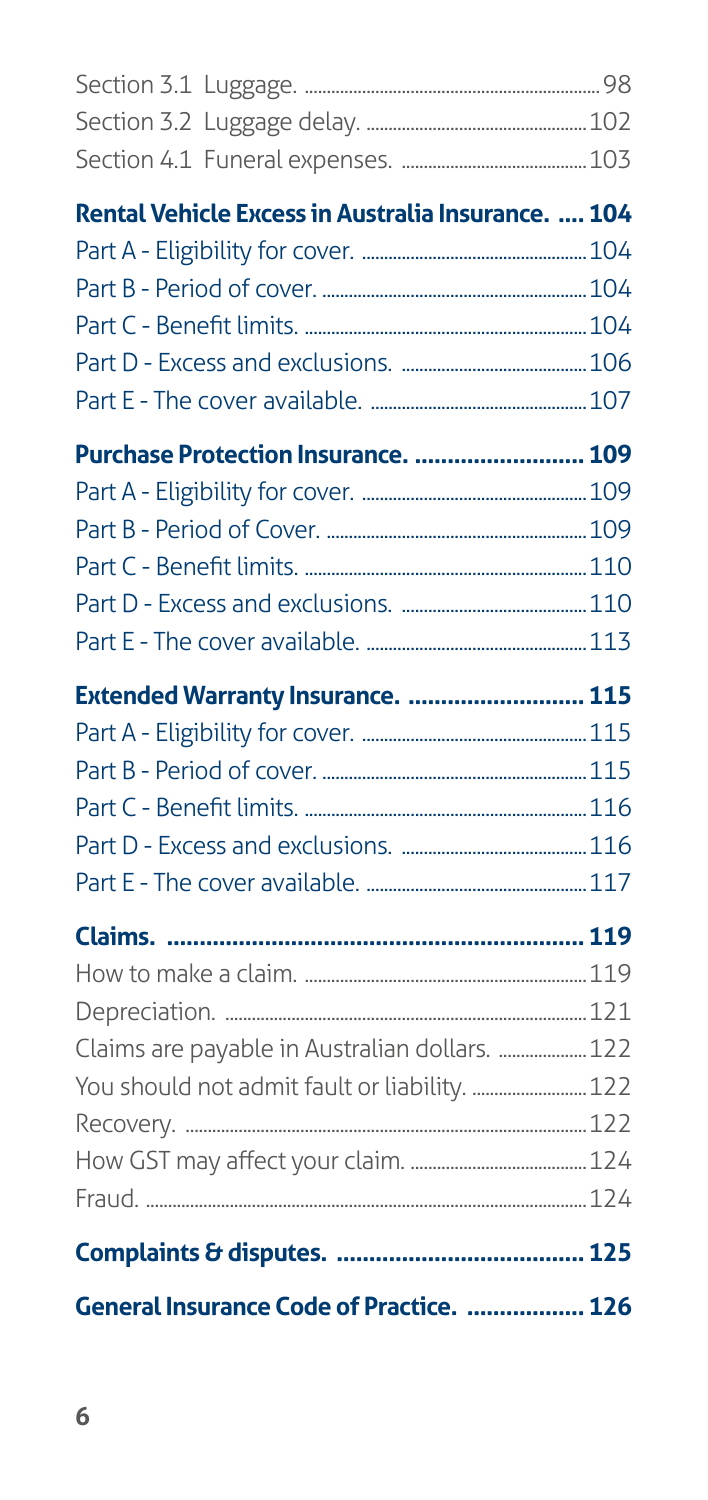# <span id="page-12-0"></span>**Important information about the complimentary covers available.**

# **Introduction.**

This booklet describes the complimentary insurance benefits provided by *Allianz*, which are available to *BankSA card cardholders* and other eligible beneficiaries. Cover applies to events occurring on or after 27 October, 2021. *You* are not covered for events occurring after termination of or the expiry of the period of the group policy. *BankSA* will provide *accountholders* with details of any replacement cover.

### **Allianz - The Insurer.**

These covers are available under a group policy issued to Westpac Banking Corporation, ABN 33 007 457 141, AFSL and Australian credit licence No 233714, trading as BankSA (*BankSA*), of 275 Kent Street, Sydney, NSW 2000 by AWP Australia Pty Ltd, ABN 52 097 227 177, AFS Licence No 245631 trading as Allianz Global Assistance of 310 Ann Street, Brisbane QLD 4000 (*Allianz Global Assistance*) under a binder from the insurer, Allianz Australia Insurance Limited, ABN 15 000 122 850, AFS Licence No. 234708, GPO Box 9870, Melbourne, VIC 3001 (*Allianz*). For general enquiries call *Allianz Global Assistance*. *Allianz Global Assistance* issues and manages the group policy on behalf of *Allianz*.

The covers described in this booklet are available for *your* benefit under a group policy entered into between *Allianz* and *BankSA*. *BankSA* is the policy owner. When eligible, *you* have the benefit of cover as a third party beneficiary by reason of the statutory operation of Section 48 of the *Insurance Contracts Act 1984* (Cth).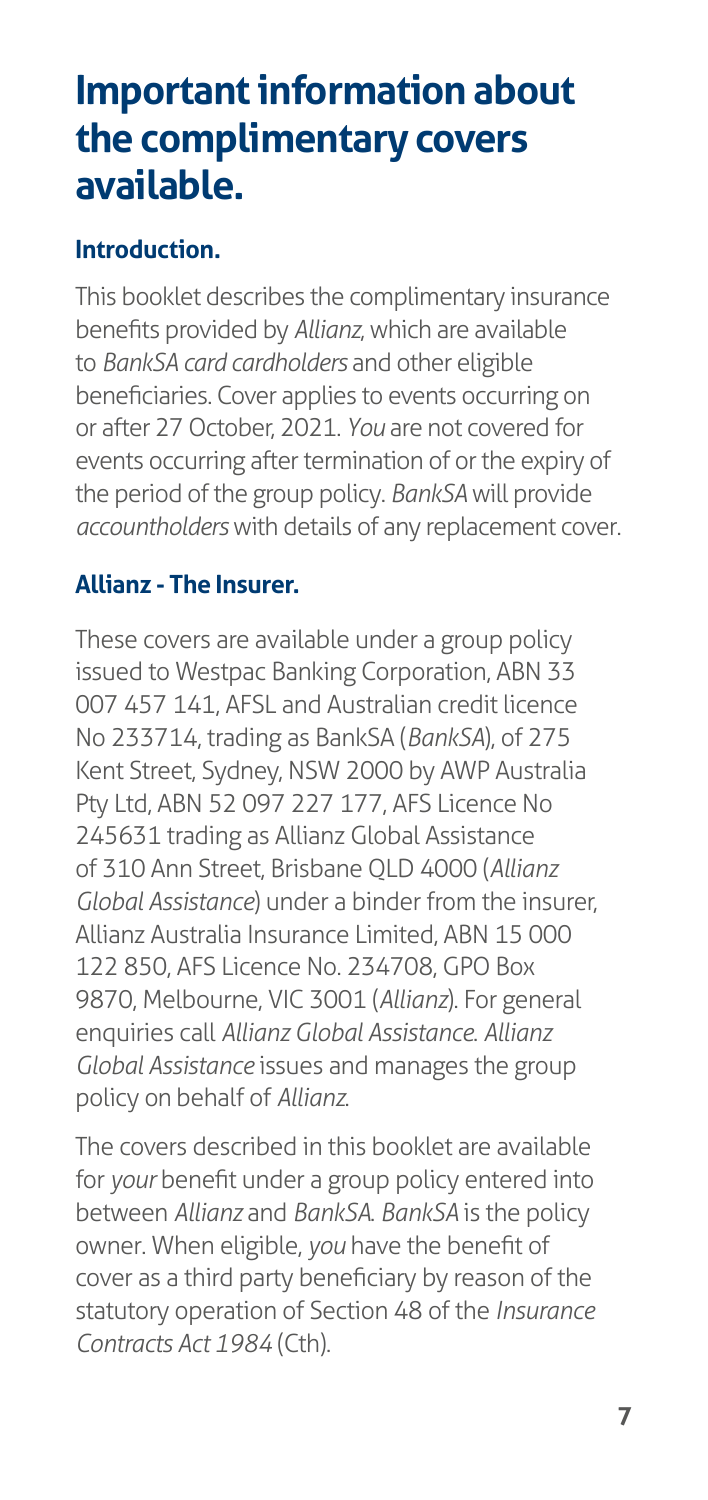<span id="page-13-0"></span>There is no obligation to accept any of these benefits. However, if *you* wish to claim any of these benefits, *you* will be bound by the definitions, terms, conditions, limits, exclusions and claims procedures contained in this booklet.

#### **Please read this booklet carefully and keep it in a safe place.**

Also please keep detailed particulars and proof of any loss including the sales receipts and *BankSA card account* statements showing any purchases.

# **BankSA is not the issuer (insurer) of these covers.**

*BankSA* is not the issuer of these covers and neither it nor any of its related corporations guarantee or are liable to pay any of the benefits under these covers.

These benefits are available to the beneficiaries upon meeting the eligibility requirements under these covers. Neither *BankSA* nor any of its related corporations are Authorised Representatives of *Allianz*, *Allianz Global Assistance* or any of their related companies and *BankSA* does not receive any commission or remuneration in relation to the insurance set out in this booklet.

## **Termination or variation of cover.**

*BankSA* or *Allianz* may terminate any one or all of the covers described in this booklet, and if so *BankSA* will notify *accountholders* of the termination or change in writing. The existing cover will only apply to events occurring before the date of change or termination. No cover is available for events occurring after the date of termination. *BankSA*  will provide *accountholders* with details of any replacement cover.

## **Other insurances.**

If *you* are entitled to receive a benefit or make a claim under another insurance policy (Other Policy)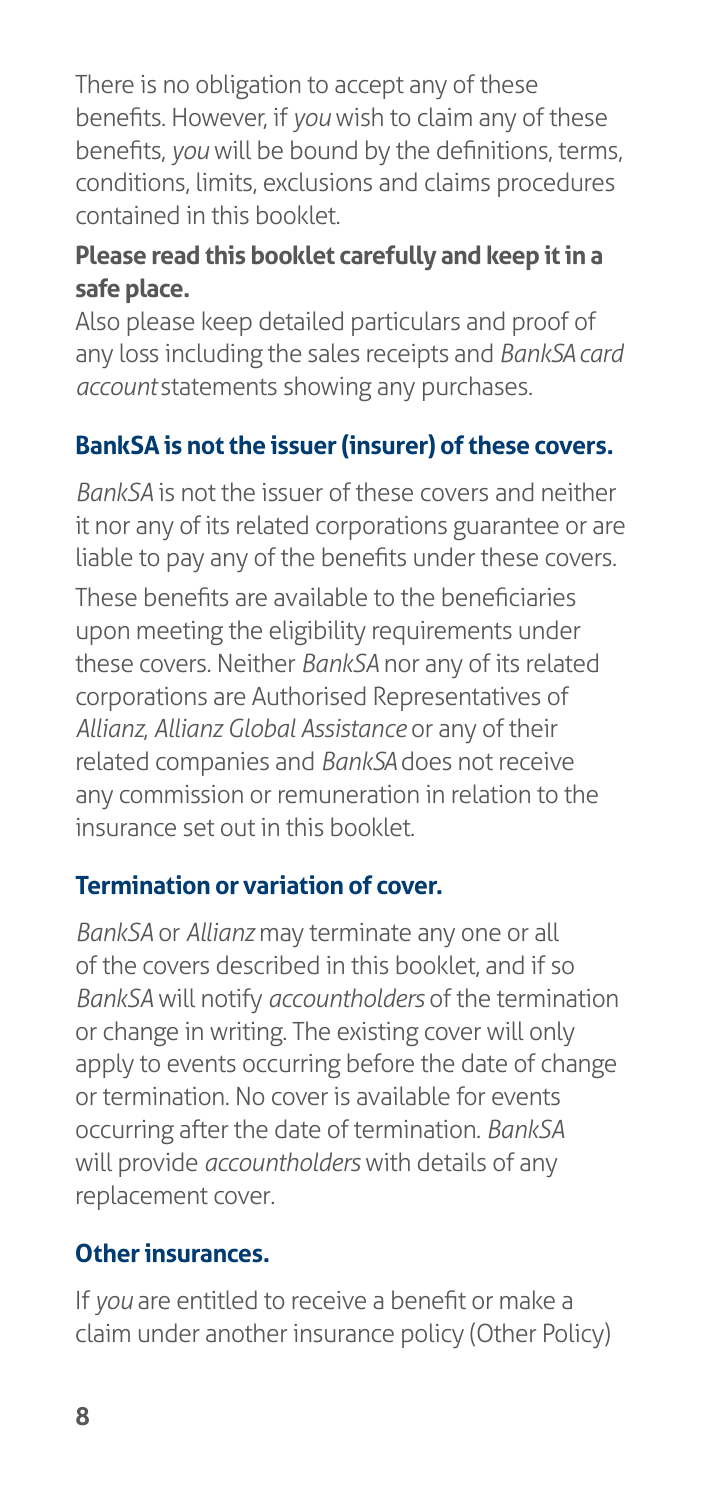<span id="page-14-0"></span>(for example, a comprehensive travel insurance policy for *your overseas journey*), in respect of the same loss as *your* claim under the group policy, then, subject to the provisions of the *Insurance Contracts Act 1984* (Cth) *Allianz* is not liable to provide indemnity under the group policy until the amount of any indemnity under that Other Policy is exhausted. In other words, any cover available under the group policy in respect of the same loss shall only be excess insurance cover over and above the applicable Other Policy.

If *you* make a claim under another insurance policy and *you* are not paid the full amount of the claim, then, subject to the provisions of the *Insurance Contracts Act 1984* (Cth), the cover available to *you*  under the group policy will make up the difference, to the extent of cover that applies, in accordance with the terms and conditions contained in this booklet.

*We* may seek contribution from *your* other insurer. *You* must give *us* any information that *we* reasonably require to help *us* make a claim from the other insurer.

# **Limitation of cover.**

Notwithstanding any other terms, *we* shall not be deemed to provide coverage and *we* will not make any payments nor provide any service or benefit to any person or other party to the extent that such cover, payment, service, benefit and/or any business or activity of the person would violate any applicable trade or economic sanctions law or regulation.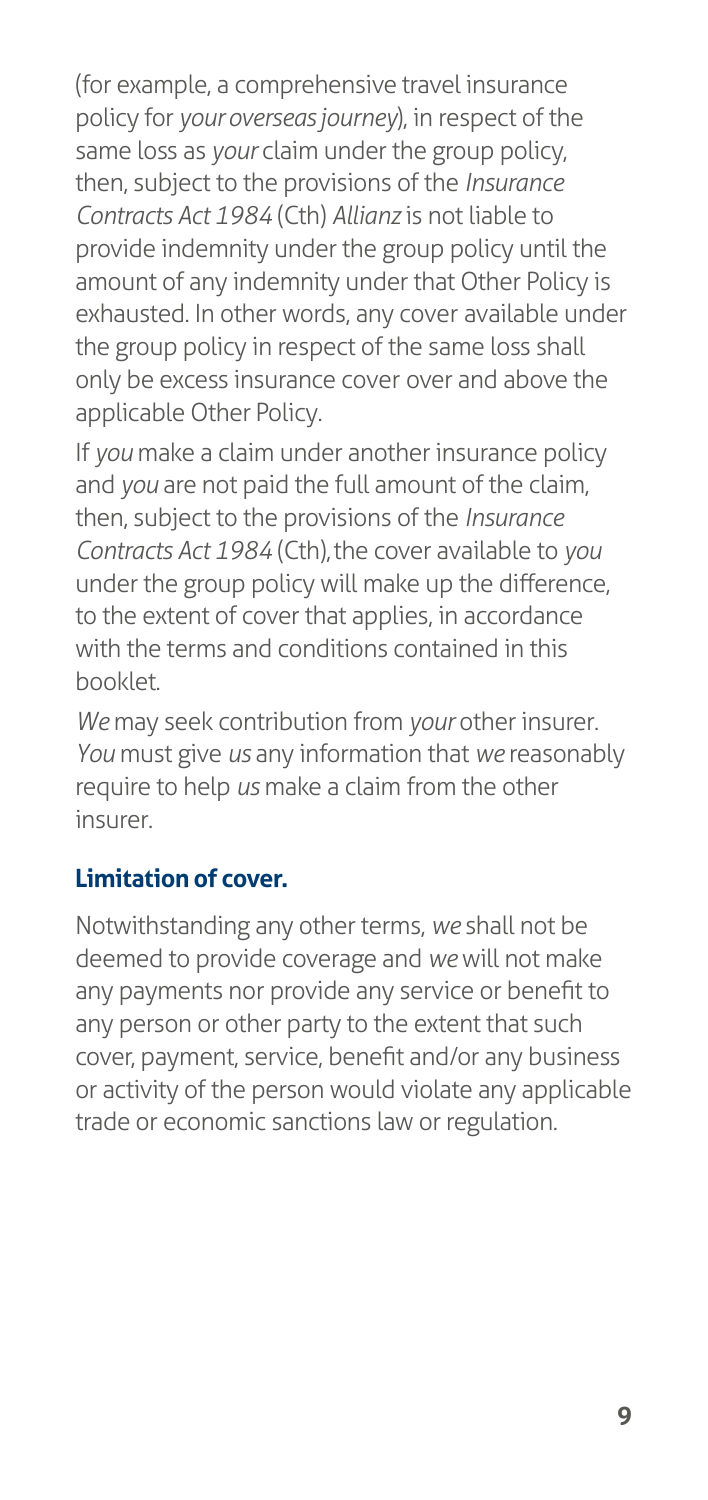# <span id="page-15-0"></span>**Allianz Global Assistance Privacy Notice.**

To offer or provide *you* with *our* insurance services, *we*, namely AWP Australia Pty Ltd ABN 52 097 227 177 trading as '*Allianz Global Assistance*' and as agent for the insurer *Allianz*, collects, stores, uses, and discloses *your* personal information including sensitive information. The insurance cover arises from a group policy taken out between *your* bank (*BankSA*) and *Allianz* and under which *you* are entitled to cover as a beneficiary when *you* meet the eligibility criteria set out in the group policy wording. We usually collect your personal information directly from you, but sometimes from others depending upon the circumstances.

For example, when *you* make a claim for cover, *we*  may collect *your* personal information from *you*, the group policy holder to check *you* have met eligibility requirements, *your* family members and *travel companions*, as well as from third parties that provide services including doctors, *hospitals*, airlines, travel and accommodation providers, *your*  agents and representatives, *our* agents, and other service providers. *We* are responsible for ensuring *your* personal information is used and protected in accordance with applicable laws and regulations, including the *Privacy Act 1988*. *We* collect *your*  personal information to enable *us* to properly assess and manage *your* insurance claim, and to provide the services *we* have agreed to provide under the group policy. For example, *we* collect *your* name, address, date of birth, email address, and sometimes *your*  medical information, bank account details, as well as other information *we* collect through devices like 'cookies' when *you* visit *our* website such as *your* IP address and online preferences.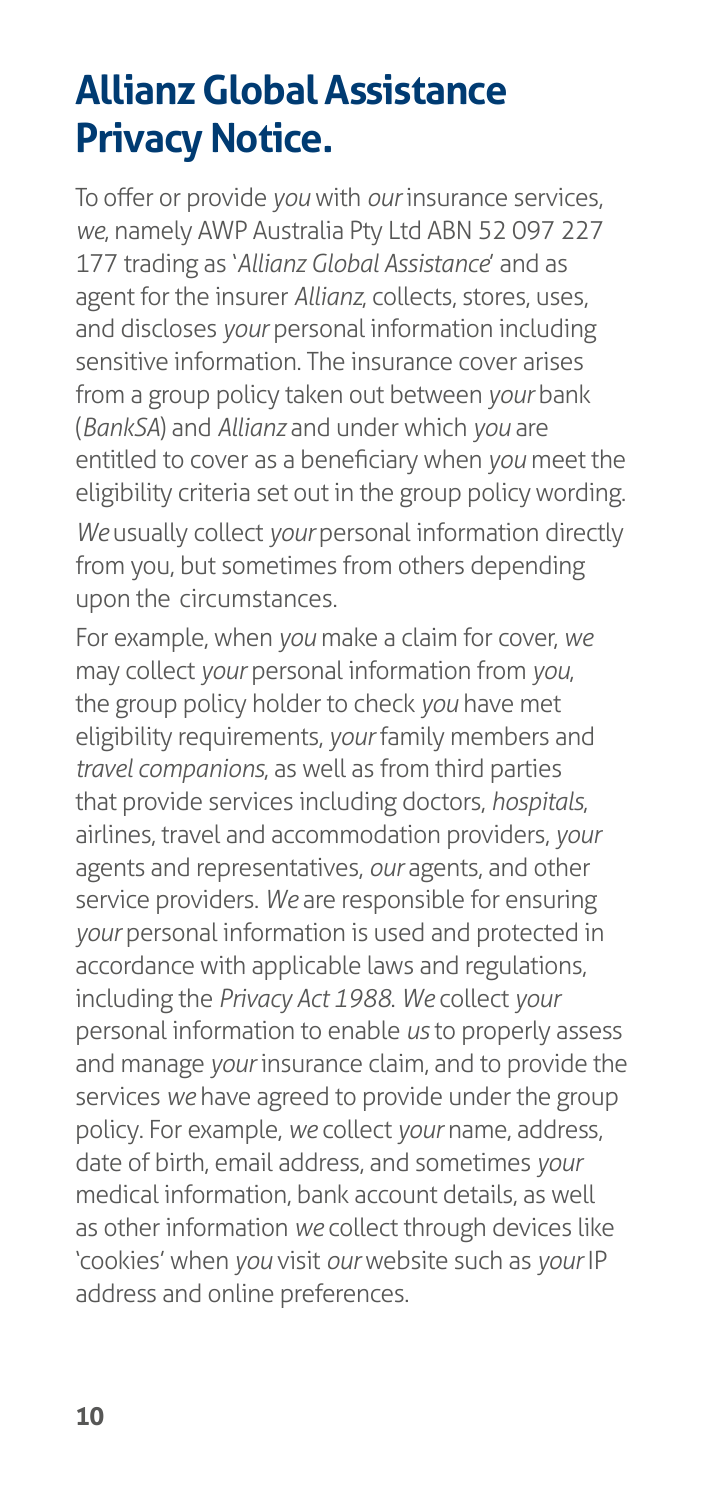*We* use *your* personal information to offer and provide *our* services and to manage *your* and *our* rights and obligations in connection with *your* claim. For instance, *we* use it to check, process, and finalise *your* insurance claim. *We* may also use it for product development, customer data analytics, research, IT systems maintenance and development, recovery against third parties, for the detection and investigation of fraud, and for other purposes with *your* consent or where permitted by law.

We do not use *your* personal or sensitive information for marketing purposes or provide that information to any third parties for marketing.

Your personal information may be disclosed to third parties (some of whom are data processors) who assist *us* to carry out the above activities both inside and outside of Australia, such as claims management providers, travel agents and intermediaries, insurers, investigators, cost containment providers, medical and health service providers, overseas data storage (including 'cloud' storage) and data handling providers, legal and other professional advisers, *your* agents, *your* travel group leader if *you* travel in a group, *your* bank (*BankSA*) if *you* are the beneficiary of the bank's credit card insurances, insurance reference bureaux, and *our* related and group companies including *Allianz*. Some of these third parties may be located in other countries including in Europe, Asia, Canada, or the USA.

When *you* provide personal information to *us*  about other individuals, *we* rely on *you* to have first obtained the individual's consent, and to have made them aware of the matters set out in this Privacy Notice.

*You* may also seek access to *your* personal data and ask *us* to correct and update it. *We* will delete *your* personal data when *we* no longer need it for a legitimate purpose.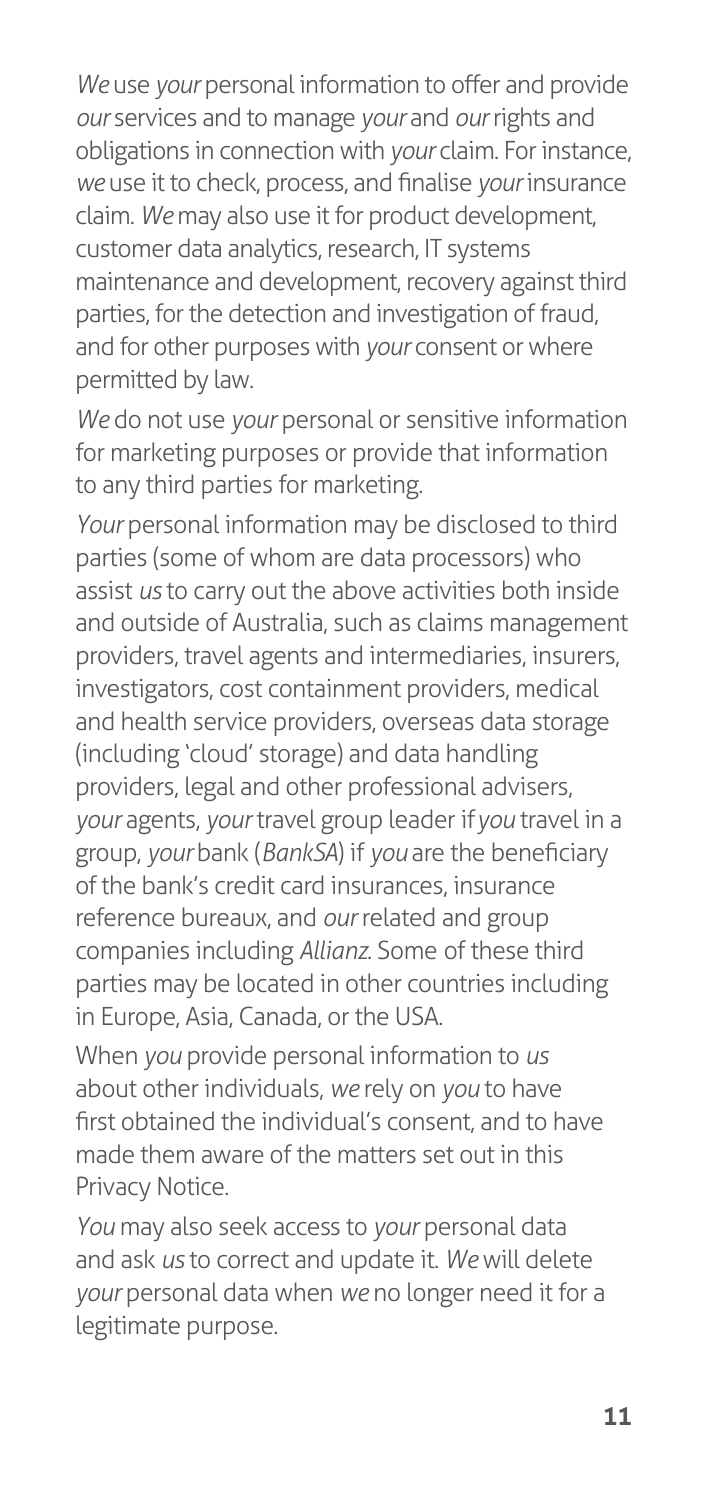*You* may not access or correct personal information of others unless *you* have been authorised by their express consent, or unless they are *your dependants*  under 16 years of age.

If *you* have a request or complaint concerning *your*  personal information or about data privacy, please contact: The Privacy Officer, Allianz Global Assistance, PO Box 162, Toowong, QLD 4066, or email [DataPrivacyAU@allianz-assistance.com.au](mailto:DataPrivacyAU%40allianz-assistance.com.au?subject=).

*You* can also contact the Privacy Commissioner at the Office of The Australian Information Commissioner, GPO Box 5218, Sydney, NSW 2001 if *you* have a complaint.

For more information about our corporate privacy policy and handling of personal information, including further details about access, correction and complaints, please visit our website at [www.allianz-assistance.com.au a](http://www.allianz-assistance.com.au/)nd click on the 'Privacy & Security' link in the footer.

If *you* do not agree with the matters set out in *our* privacy policy or will not provide *us* with the personal information *we* request, *we* may not be able to provide *you* with *our* services including the assessment and payment of any claims. In cases where *we* cannot comply with *your* request concerning *your* personal information, *we* will give *you* reasons why.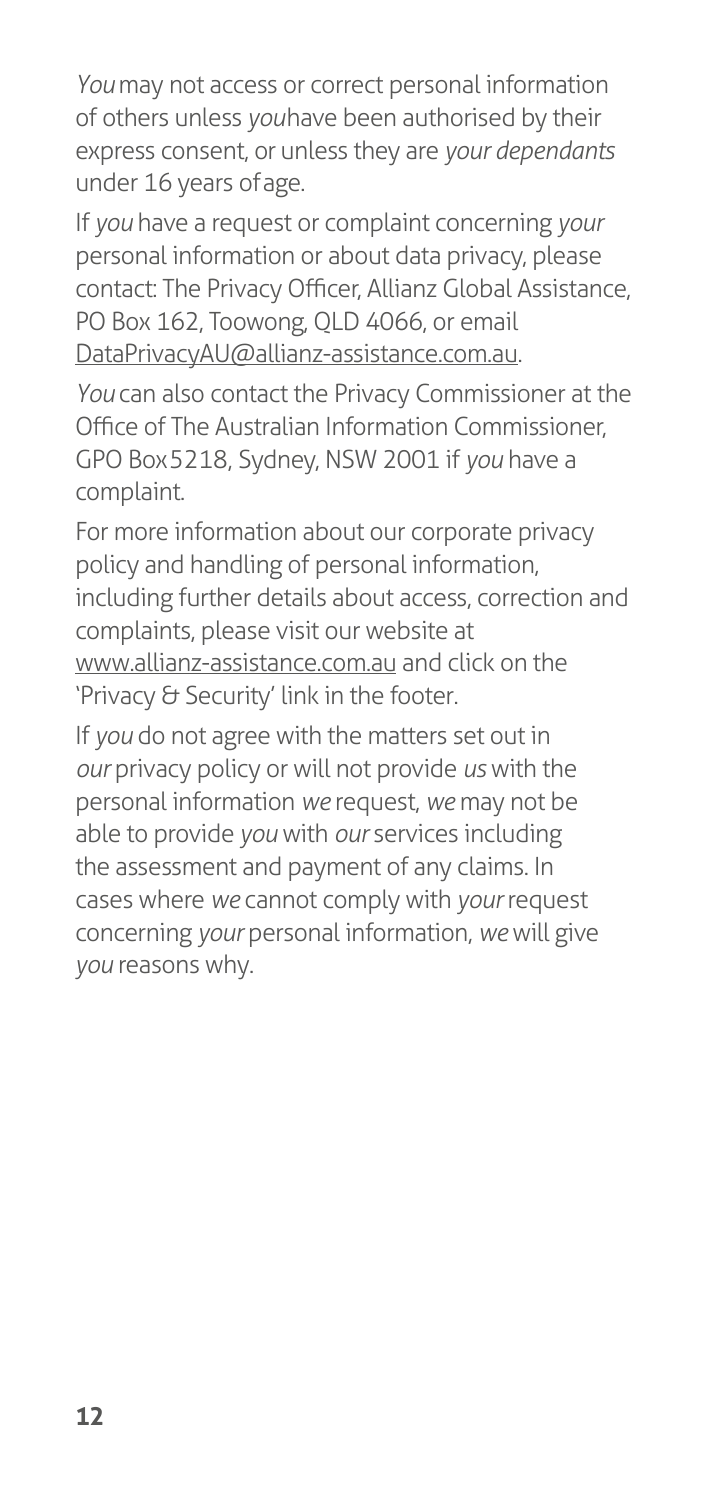# <span id="page-18-0"></span>**Definitions.**

There are some words in this booklet that have a special meaning. These words and their meanings are set out in the table below and are highlighted in italics throughout the booklet. Headings have been included for ease of reference but do not form part of the terms and conditions of the cover available.

| <b>Word</b>                                | <b>Meaning</b>                                                                                                                                                                                                                                                                                                                     |
|--------------------------------------------|------------------------------------------------------------------------------------------------------------------------------------------------------------------------------------------------------------------------------------------------------------------------------------------------------------------------------------|
| accident<br>accidental<br>accidentally     | a sudden, unforeseen and<br>unintended event.                                                                                                                                                                                                                                                                                      |
| accountholder                              | a BankSA customer, being an<br>individual, business entity or<br>company, who has entered into<br>a card account with BankSA and<br>in whose name the card account<br>was opened. The accountholder<br>is the individual, business entity<br>or company that has contractual<br>obligations with BankSA under<br>the card account. |
| <b>Allianz</b>                             | Allianz Australia Insurance<br>Limited, ABN 15 000 122 850,<br>AFSL 234708.                                                                                                                                                                                                                                                        |
| <b>Allianz Global</b><br><b>Assistance</b> | AWP Australia Pty Ltd,<br>ABN 52097227177,<br>AFSL 245631.                                                                                                                                                                                                                                                                         |
| <b>BankSA</b>                              | BankSA-A Division of Westpac<br><b>Banking Corporation ABN</b><br>33 007 457 141 AFSL and<br>Australian credit licence 233714                                                                                                                                                                                                      |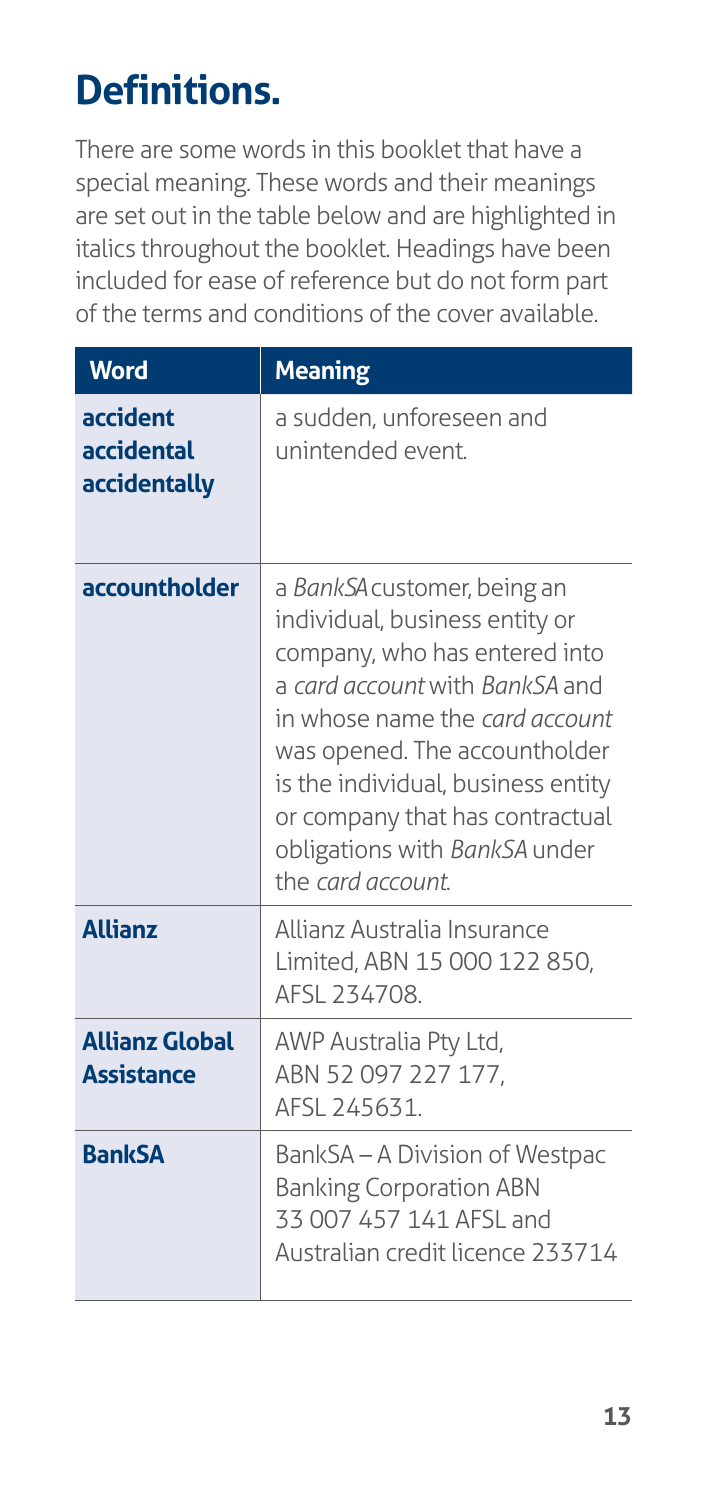| Word                                | <b>Meaning</b>                                                                                                                                                                                                                                                                           |
|-------------------------------------|------------------------------------------------------------------------------------------------------------------------------------------------------------------------------------------------------------------------------------------------------------------------------------------|
| card                                | a current and valid Level 1 Card<br>or Level 2 Card issued by BankSA.                                                                                                                                                                                                                    |
| card account                        | • A current and valid BankSA<br>card facility provided by<br>BankSA to which purchases<br>made by cardholders on a<br>BankSA card are charged; or<br>the primary account linked<br>to a BankSA card to which a<br>transaction is routed by any<br>electronic funds transfer<br>facility. |
| cardholder                          | a person who resides in<br>Australia (including holders<br>of a visa issued under the<br>Migration Act 1958 (Cth) which<br>entitles the holder of the visa to<br>residency), to whom BankSA has<br>issued a BankSA card.                                                                 |
| chronic                             | a persistent and lasting<br>condition. It may have a pattern<br>of relapse and remission.                                                                                                                                                                                                |
| concealed<br>storage<br>compartment | a boot, trunk, glove box,<br>enclosed centre console, or<br>concealed cargo area of a<br>vehicle.                                                                                                                                                                                        |
| covered<br>breakdown                | the failure of a covered product<br>to operate for the purpose for<br>which it was designed, as a<br>direct result of a breakdown or<br>defect. This does not include<br>where the breakdown or defect<br>is covered by the terms of the<br>manufacturer's warranty.                     |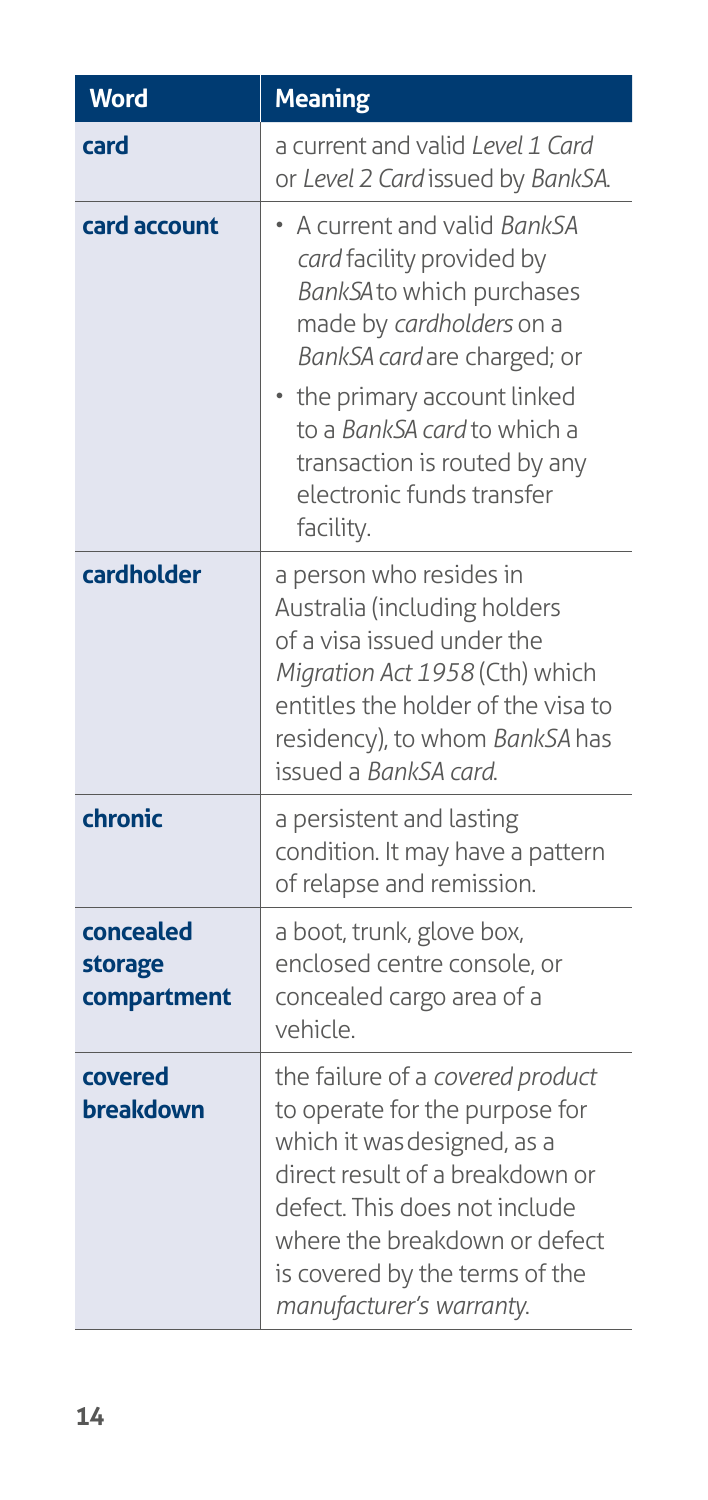| <b>Word</b>  | <b>Meaning</b>                                                                                                                                                                                                                                                                                                                                                                                                        |
|--------------|-----------------------------------------------------------------------------------------------------------------------------------------------------------------------------------------------------------------------------------------------------------------------------------------------------------------------------------------------------------------------------------------------------------------------|
| covered item | an item acquired for personal,<br>domestic or household use but<br>excludes:<br>• items acquired for the<br>purpose of sale or trade;<br>animals or plant life;<br>· boats, automobiles,<br>motorboats, motorcycles,<br>airplanes or any other<br>motorised vehicles and their<br>integral parts and installed<br>accessories;<br>• computer software and other<br>non-tangible items;<br>· cash, bullion, negotiable |
|              | instruments, vouchers, gift<br>cards, securities, trading cards,<br>tickets of any description,<br>travellers cheques or<br>collections such as stamps,<br>coins and cards;<br>· consumable or perishable<br>items (including but not                                                                                                                                                                                 |
|              | limited to food, drink, drugs,<br>cosmetics, fuel or oil);<br>• manuscripts and books of                                                                                                                                                                                                                                                                                                                              |
|              | account;                                                                                                                                                                                                                                                                                                                                                                                                              |
|              | second-hand items including<br>works of art and antiques;                                                                                                                                                                                                                                                                                                                                                             |
|              | · items of contraband;                                                                                                                                                                                                                                                                                                                                                                                                |
|              | • real estate and movable<br>fixtures or fittings (including<br>but not limited to dish<br>washers, stoves, ovens and<br>fixed air conditioners) which<br>are or are intended to form<br>part of any home or real<br>estate.                                                                                                                                                                                          |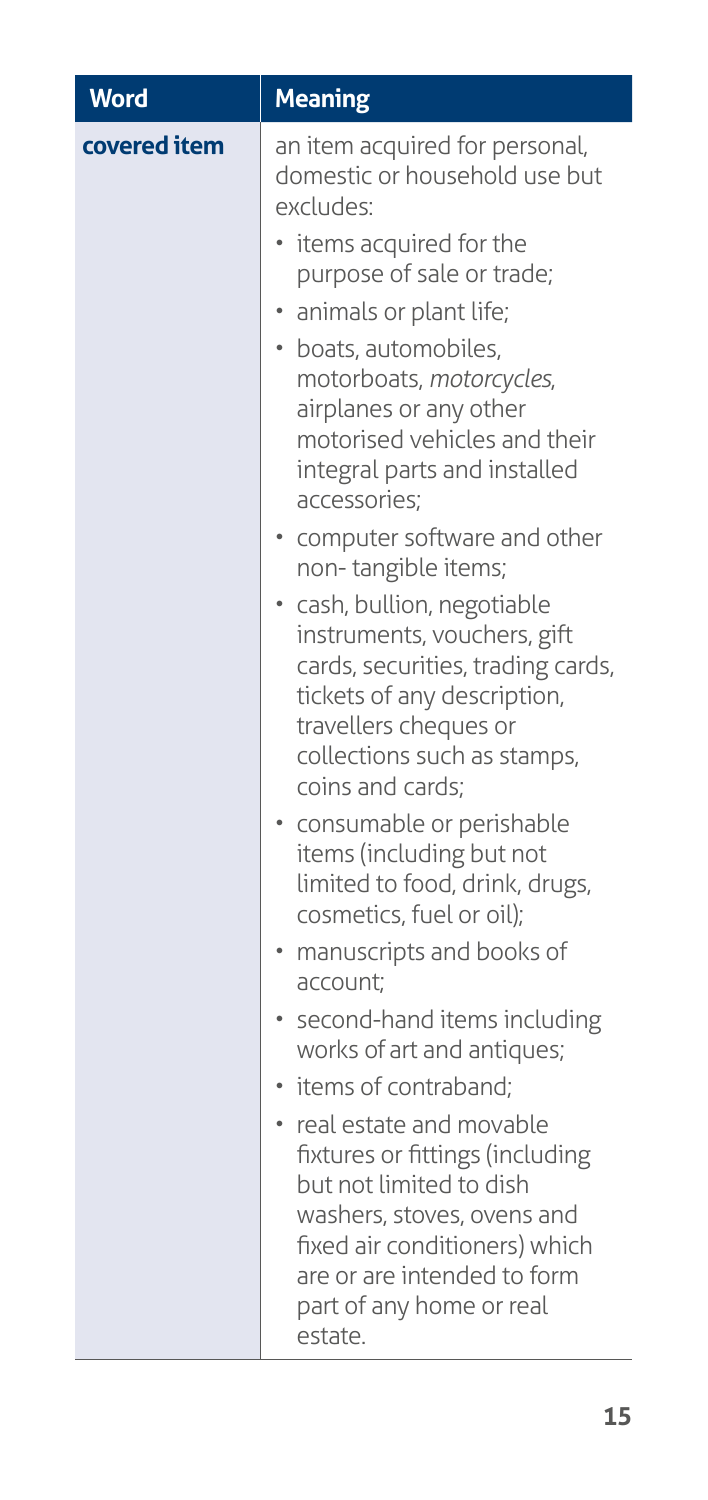| <b>Word</b>                 | <b>Meaning</b>                                                                                                                                                                                                                                                                                                                                                                                                                                                                                                     |
|-----------------------------|--------------------------------------------------------------------------------------------------------------------------------------------------------------------------------------------------------------------------------------------------------------------------------------------------------------------------------------------------------------------------------------------------------------------------------------------------------------------------------------------------------------------|
| covered<br>product          | a new domestic appliance<br>product purchased in Australia<br>that has a manufacturer's<br>warranty of at least six (6)<br>months and of no more than<br>five (5) years. It does not include<br>any other product.                                                                                                                                                                                                                                                                                                 |
| dependant                   | · yourchild (including step-child,<br>adopted child, foster child<br>and child you care for under a<br>legal guardian arrangement),<br>not in full-time employment<br>who is aged under twenty<br>five (25) years at the time that<br>their eligibility for cover is<br>met; or<br>• all persons who are physically<br>or mentally incapable of self-<br>support who the cardholder<br>has custody of and who live<br>with the cardholder.<br>Dependant does not include<br>any person other than those<br>listed. |
| epidemic                    | an infectious disease that<br>rapidly spreads to a large<br>number of people in a<br>community, population or<br>region.                                                                                                                                                                                                                                                                                                                                                                                           |
| <b><i><u>EXCESS</u></i></b> | the deduction we will make from<br>the amount otherwise payable<br>for each claimable incident or<br>event.                                                                                                                                                                                                                                                                                                                                                                                                        |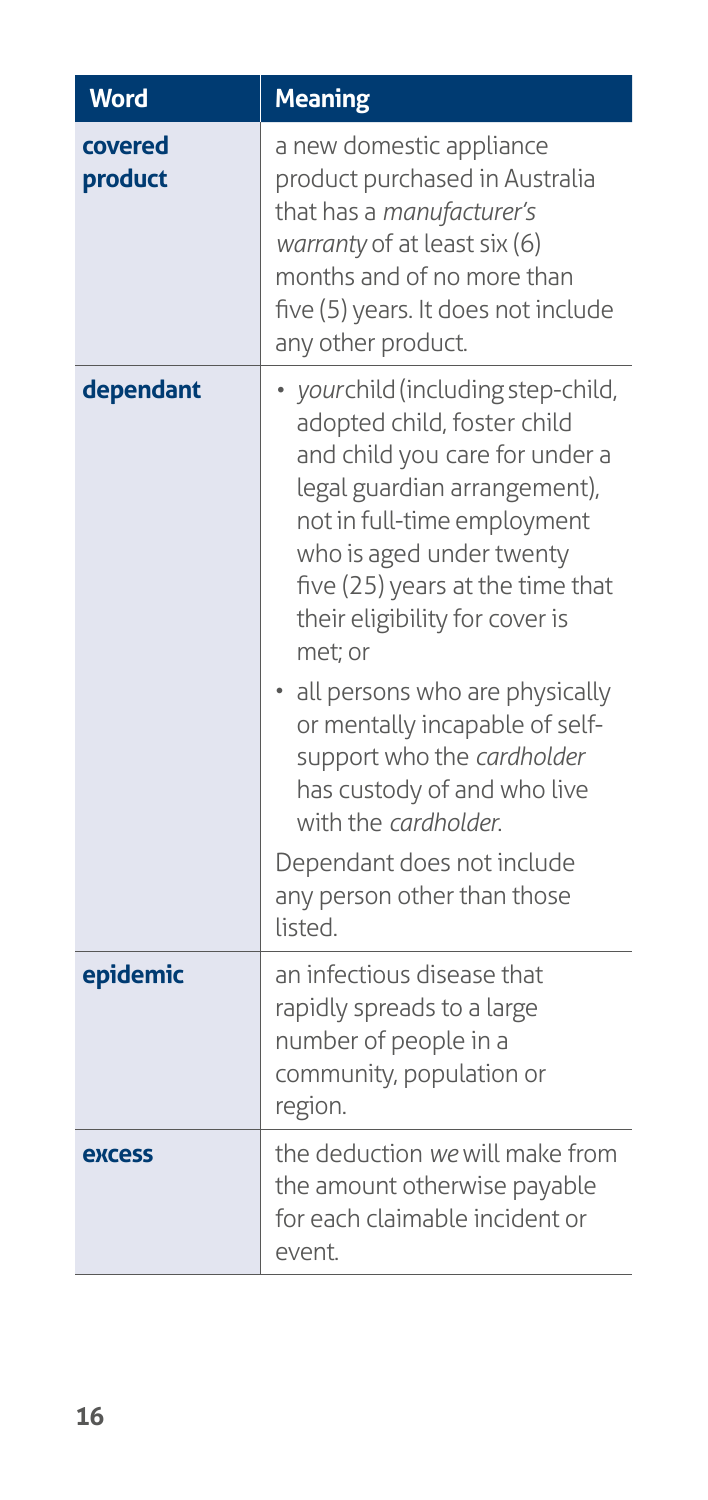| <b>Word</b>          | <b>Meaning</b>                                                                                                                                                                                                                                                                                                          |
|----------------------|-------------------------------------------------------------------------------------------------------------------------------------------------------------------------------------------------------------------------------------------------------------------------------------------------------------------------|
| financial<br>default | insolvency, bankruptcy,<br>provisional liquidation, financial<br>collapse, appointment of<br>receivers, or any other form of<br>insolvency administration or<br>the happening of anything of a<br>similar nature under the laws of<br>any jurisdiction.                                                                 |
| funeral<br>expenses  | the costs charged by a funeral<br>director for arranging a funeral<br>service and by a cemetery for<br>a burial or a crematorium for a<br>cremation. It does not include<br>the cost of memorialisation or<br>any other costs.                                                                                          |
| home                 | the place where you normally<br>live in Australia.                                                                                                                                                                                                                                                                      |
| hospital             | an established hospital<br>registered under any legislation<br>that applies to it, that provides<br>in-patient medical care. It does<br>not include any institution<br>used primarily as a nursing or<br>convalescent home, or a place<br>for the treatment of alcoholism,<br>drug addiction or substance<br>addiction. |
| income               | the amount of money you earn<br>from your employment in a<br>trade, business, profession or<br>occupation after the deduction<br>of income tax.                                                                                                                                                                         |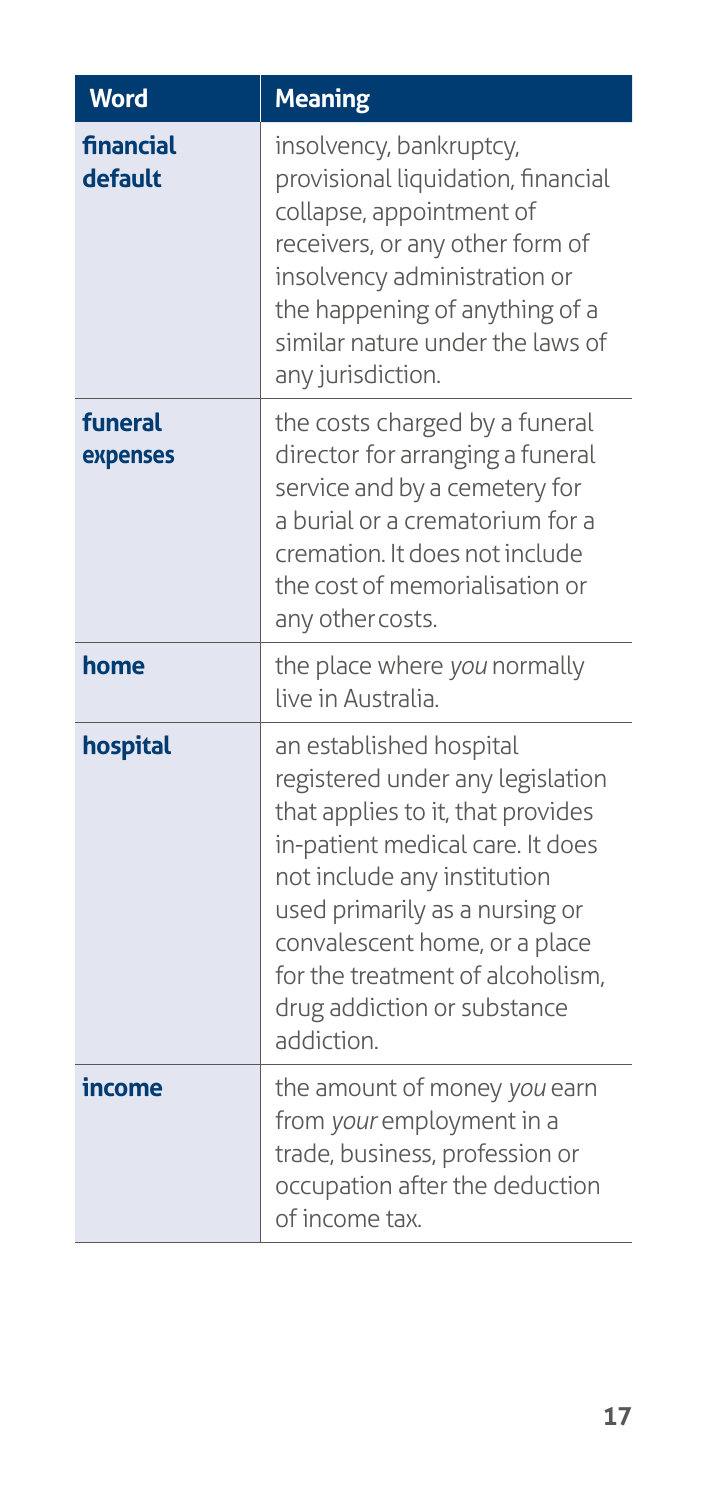| Word                        | <b>Meaning</b>                                                                                                                                                                                                                                                    |
|-----------------------------|-------------------------------------------------------------------------------------------------------------------------------------------------------------------------------------------------------------------------------------------------------------------|
| injure<br>injured<br>injury | bodily injury caused solely and<br>directly by violent, accidental,<br>visible and external means,<br>which happens at a definite<br>time and place during the<br>period of cover available and<br>does not result from any illness,<br>sickness or disease.      |
| interstate<br>flight        | travel on a registered and<br>scheduled commercial<br>passenger airline from any<br>Australian state or territory<br>to another Australian state or<br>territory.                                                                                                 |
| journey                     | travel which begins when you<br>leave home or your place of<br>business to commence your<br>travel and ends when you arrive<br>back home or at a hospital or<br>nursing home in Australia (if you<br>are evacuated or repatriated),<br>whichever happens earlier. |
| kidnap<br>kidnapped         | your actual taking away against<br>your will to hold you in false<br>imprisonment without legal<br>authority for the purpose of<br>demanding ransom.                                                                                                              |
| <b>Level 1 Card</b>         | the following BankSA issued<br>credit cards:<br>Amplify Signature;<br>• Vertigo Platinum (previously<br>known as Platinum Visa);<br>Platinum Mastercard: and<br>• Visa Platinum Private Clients.                                                                  |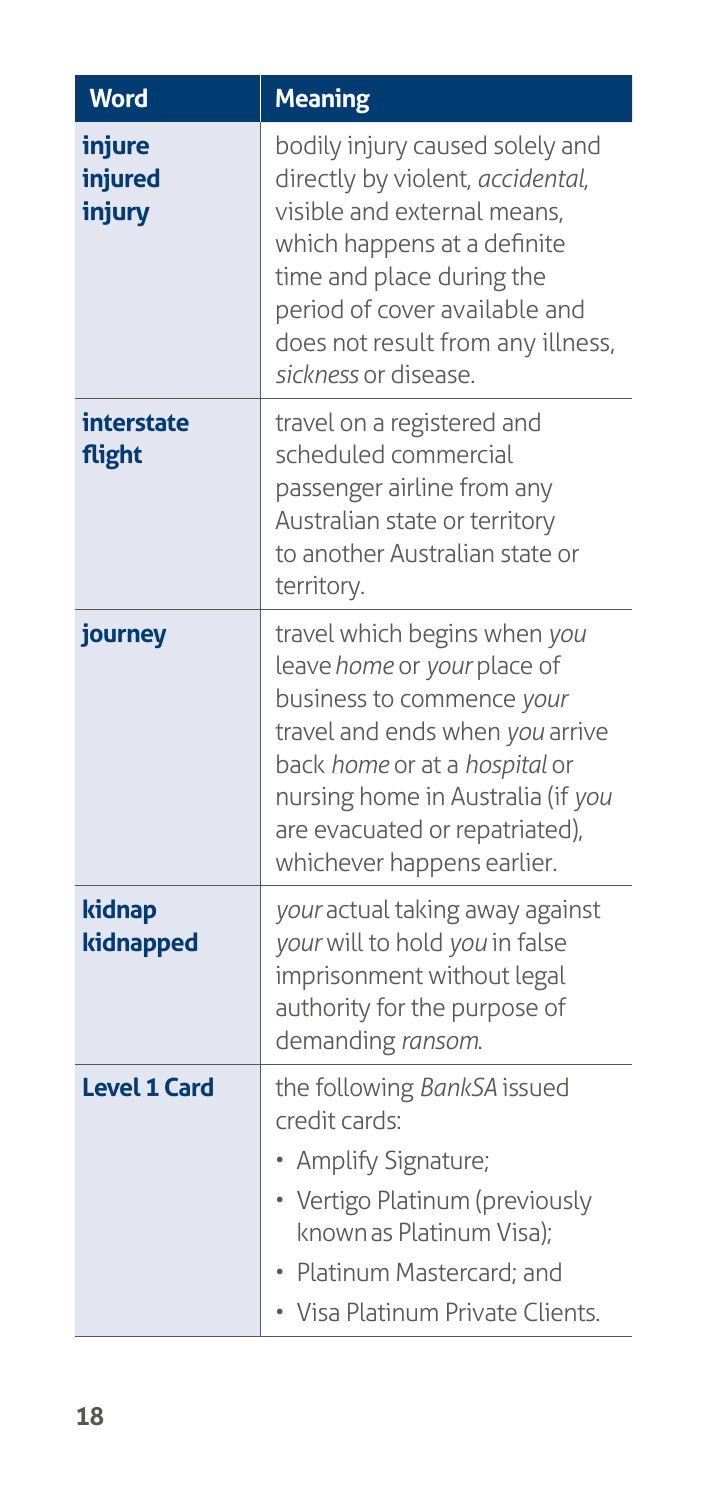| <b>Word</b>                | <b>Meaning</b>                                                                                                                                                                                                                                                                                                                            |
|----------------------------|-------------------------------------------------------------------------------------------------------------------------------------------------------------------------------------------------------------------------------------------------------------------------------------------------------------------------------------------|
| <b>Level 2 Card</b>        | the following BankSA issued<br>credit cards:<br>Amplify Platinum;<br>Platinum Advantage Visa;<br>· Gold Low Rate Visa;<br>Gold Low Rate Mastercard;<br>· Gold Advantage Visa;<br>· Gold Advantage Mastercard;<br>• Australian Medical Association<br>Gold Visa; and<br>Law Society Gold Visa.                                             |
| loss of                    | as used with reference to<br>hand or foot means severance<br>through or above the wrist or<br>ankle joint.                                                                                                                                                                                                                                |
| manufacturer's<br>warranty | the manufacturer's written<br>warranty, properly registered<br>with the manufacturer, that<br>is applicable and able to be<br>fulfilled within Australia.                                                                                                                                                                                 |
| medical<br>adviser         | a doctor, a clinical psychologist<br>or a dentist, who is not you, your<br>travel companion or a relative or<br>an employee of you, your travel<br>companion or a relative, holding<br>the necessary certification<br>for the country in which they<br>are currently practicing and<br>qualified to give the diagnosis<br>being provided. |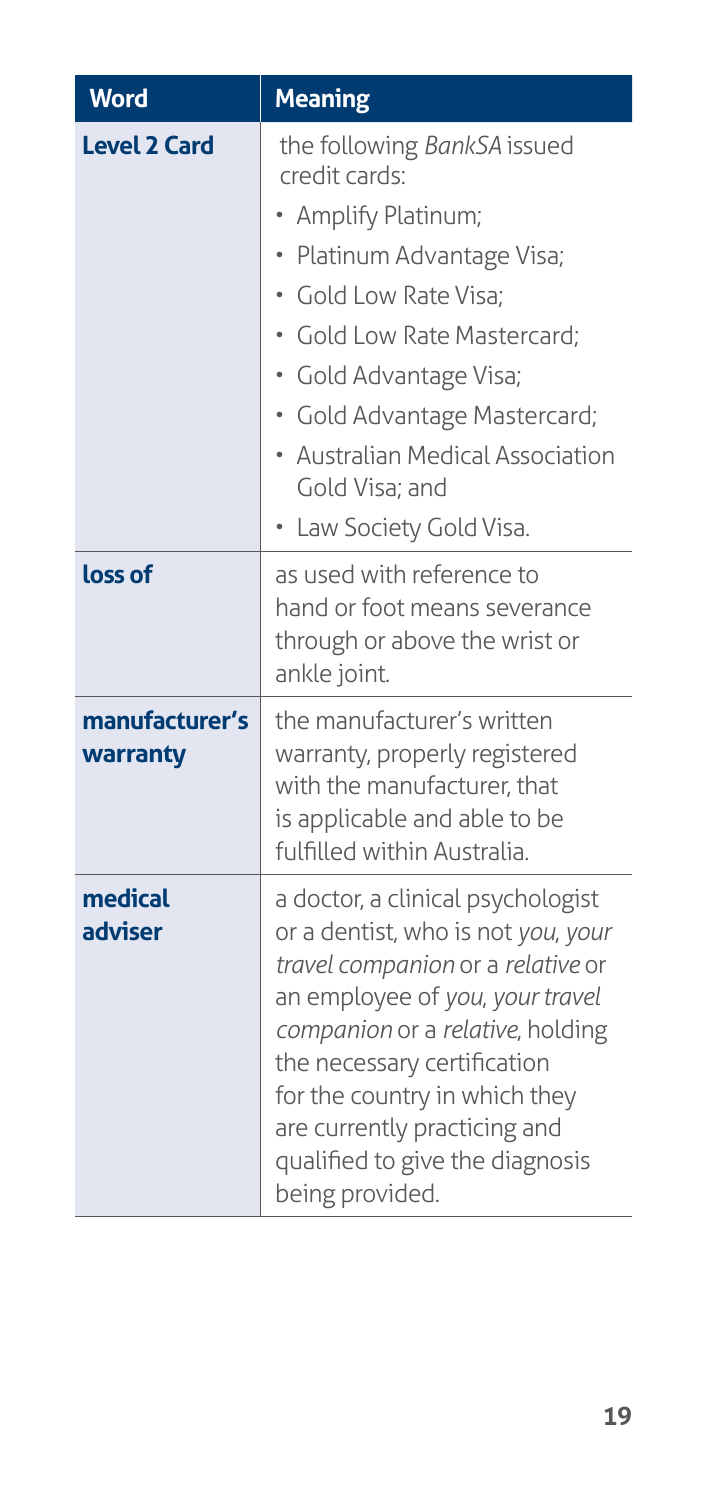| <b>Word</b>         | <b>Meaning</b>                                                                                                                                                                                                                                                                                                         |
|---------------------|------------------------------------------------------------------------------------------------------------------------------------------------------------------------------------------------------------------------------------------------------------------------------------------------------------------------|
| medical<br>expenses | reasonable expenses incurred for:<br>medical, paramedical or<br>surgical treatment and other<br>treatment given or prescribed<br>by a medical adviser, or<br>· ambulance or hospital<br>charges; or<br>• dental treatment arising as a<br>result of an injury.                                                         |
| mental illness      | any illness, condition or<br>disorder listed in the current<br>edition of the Diagnostic and<br>Statistical Manual of Mental<br>Disorders (used by clinicians<br>and psychiatrists to diagnose<br>psychiatric illnesses - see<br>www.psychiatry.org/<br>psychiatrists/practice/dsm or<br>consult your medicaladviser). |
| motorcycle          | any two-wheeled or three-<br>wheeled motor vehicle.                                                                                                                                                                                                                                                                    |
| natural disaster    | any event or force of nature that<br>has catastrophic consequences,<br>such as avalanche, earthquake,<br>flood, bush fire, hurricane,<br>tornado, cyclone, tsunami<br>and volcanic eruption, but not<br>epidemics or pandemics.                                                                                        |
| overseas            | outside of Australia and its<br>territories, and includes when<br>you are aboard a foreign<br>registered cruise vessel in<br>Australian territorial waters.                                                                                                                                                            |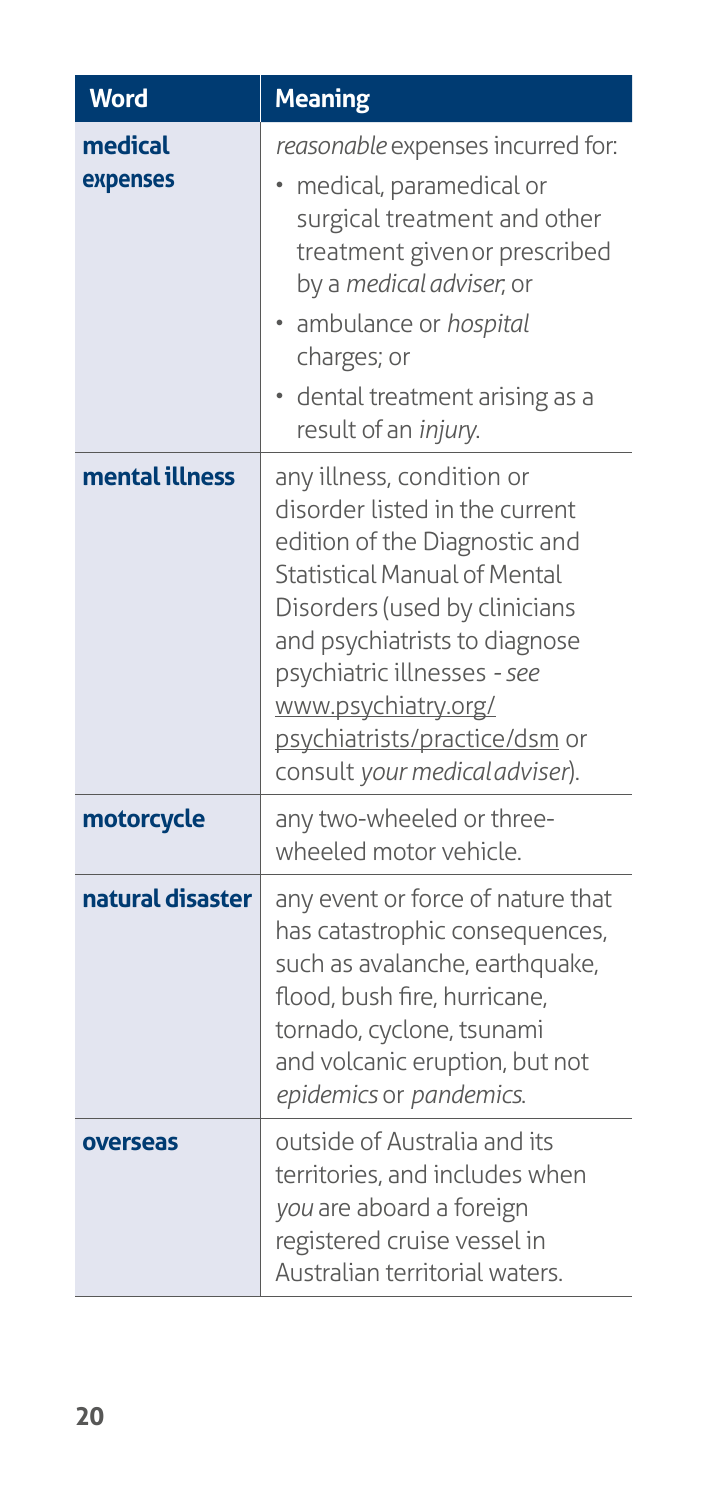| <b>Word</b>                          | <b>Meaning</b>                                                                                                                                                                                                                                                                                                                                                                                                                                                                                                                                                                                                                                                                                                                             |
|--------------------------------------|--------------------------------------------------------------------------------------------------------------------------------------------------------------------------------------------------------------------------------------------------------------------------------------------------------------------------------------------------------------------------------------------------------------------------------------------------------------------------------------------------------------------------------------------------------------------------------------------------------------------------------------------------------------------------------------------------------------------------------------------|
| pandemic                             | an epidemic that spreads to<br>multiple countries, continents,<br>or worldwide.                                                                                                                                                                                                                                                                                                                                                                                                                                                                                                                                                                                                                                                            |
| pre-existing<br>medical<br>condition | a condition of which a<br>reasonable person in the<br>circumstances, should have<br>been aware at the time<br>eligibility for the cover available<br>was met, including:<br>any dental condition; or<br>any physical condition; or<br>• pregnancy; or<br>• any lifelong illness; or<br>· any chronic illness; or<br>• any mental illness; or<br>• any current or previously<br>treated cancer, or<br>any condition which, in the last<br>two (2) years:<br>• was treated by surgery<br>(including day surgery); or<br>• required regular medication;<br>or<br>required on-going treatment;<br>or<br>• was referred to a specialist<br>medical adviser, or<br>• had regular reviews or check-<br>ups; or<br>· caused admission to hospital; |
|                                      | or<br>• was treated at a hospital<br>emergency department or<br>out-patient clinic.                                                                                                                                                                                                                                                                                                                                                                                                                                                                                                                                                                                                                                                        |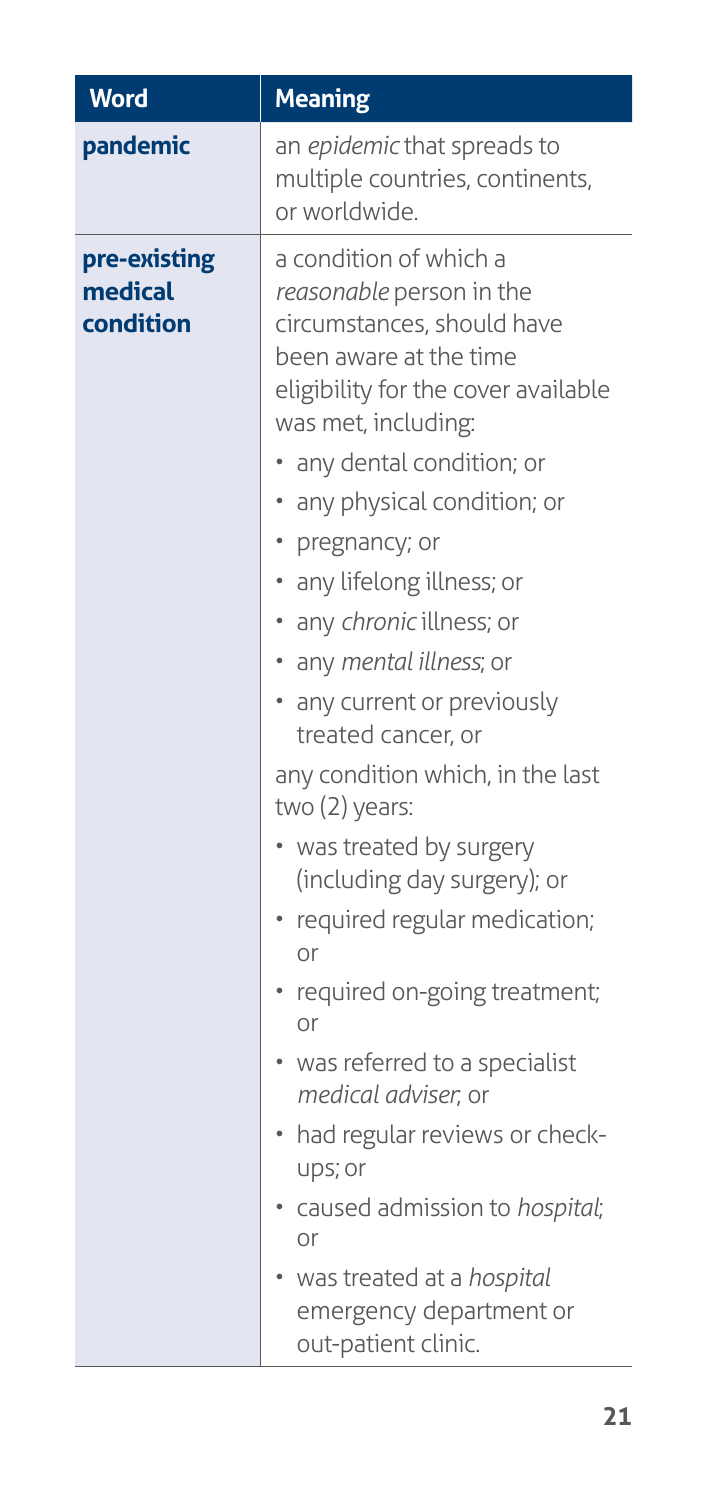| <b>Word</b> | <b>Meaning</b>                                                                                                                                                                                                                                                                                                                                                                                 |
|-------------|------------------------------------------------------------------------------------------------------------------------------------------------------------------------------------------------------------------------------------------------------------------------------------------------------------------------------------------------------------------------------------------------|
| quad bike   | a motorised vehicle designed to<br>travel on four or more wheels,<br>having a seat straddled by the<br>operator and handlebars for<br>steering control.                                                                                                                                                                                                                                        |
| ransom      | cash, negotiable instruments,<br>and/or marketable goods<br>surrendered by or on behalf of<br>you to facilitate the ending of a<br>kidnap incident.                                                                                                                                                                                                                                            |
| reasonable  | for medical expenses, the<br>standard level given in<br>the country you are in not<br>exceeding the level you would<br>normally receive in Australia;<br>for other covered expenses, a<br>level comparable to those you<br>have booked for the rest of<br>your journey, or<br>reasonable, having regard to<br>the circumstances.                                                               |
| relative    | · spouse, fiance, fiancee;<br>parent, parent-in-law, step<br>parent, guardian, grandparent;<br>· child, grandchild, step child,<br>foster child, ward;<br>• brother, half brother, step<br>brother, brother-in-law, sister,<br>half sister, step sister,<br>sister-in-law;<br>daughter-in-law, son-in-law; or<br>uncle, aunt, niece, nephew.<br>Relative does not include any<br>other person. |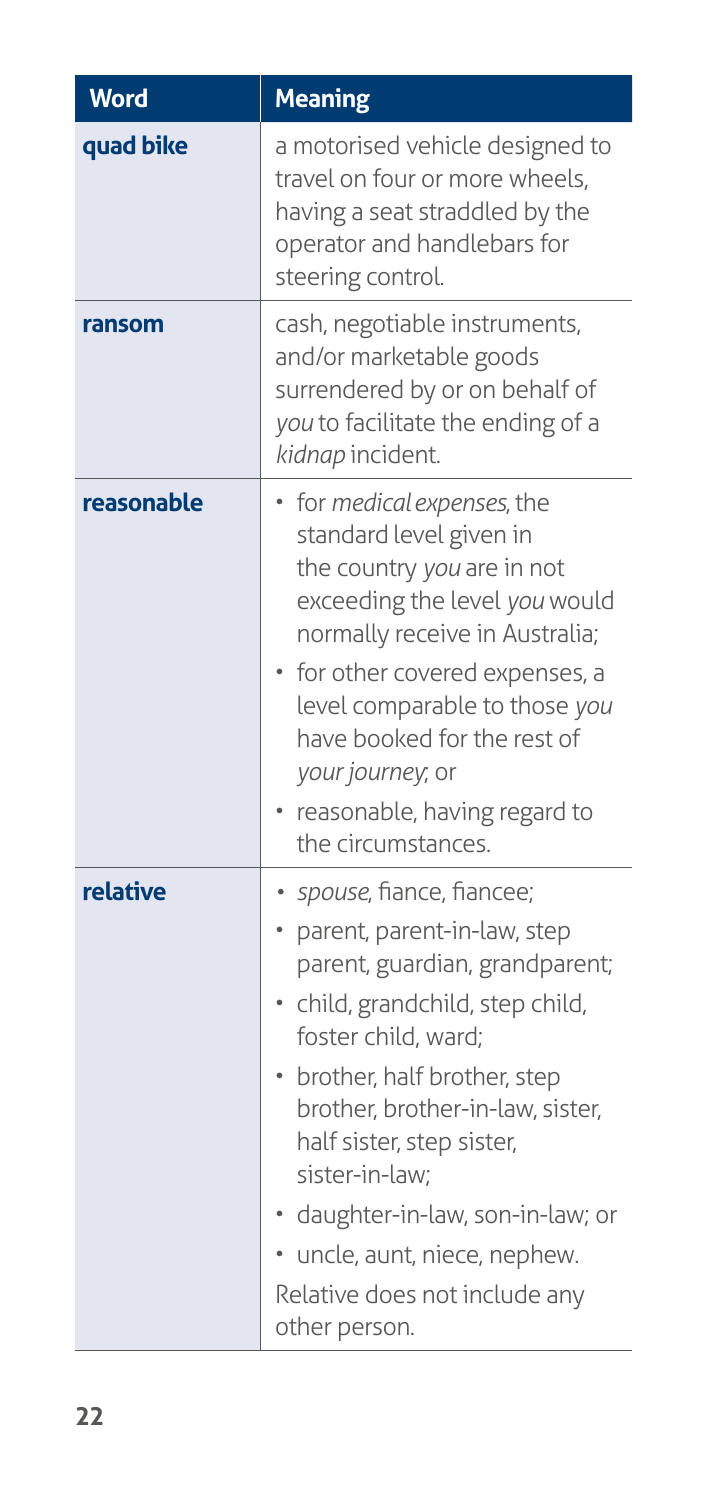| <b>Word</b>                                                 | <b>Meaning</b>                                                                                                                                                                                                                                                                                                              |
|-------------------------------------------------------------|-----------------------------------------------------------------------------------------------------------------------------------------------------------------------------------------------------------------------------------------------------------------------------------------------------------------------------|
| <b>Reciprocal</b><br><b>Health Care</b><br><b>Agreement</b> | an agreement between the<br>Government of Australia and the<br>government of another country<br>where Australian residents<br>are provided with subsidised<br>essential medical treatment.<br>(Please visit www.dfat.gov.au for<br>details of Reciprocal Health Care<br>Agreements with Australia).                         |
| rental vehicle                                              | a campervan/motorhome that<br>does not exceed 4.5 tonnes,<br>a sedan, coupe, hatchback,<br>station-wagon, SUV, four wheel<br>drive or mini bus/people mover<br>rented from a licensed motor<br>vehicle rental company or<br>agency. Rental vehicle does<br>not include any other vehicle<br>irrespective of type or weight. |
| return overseas<br>travel ticket                            | a ticket from Australia and return<br>to Australia.                                                                                                                                                                                                                                                                         |
| sick, sickness                                              | a medical condition (including<br>a mental illness), not being an<br>injury, the signs or symptoms<br>of which first occur or manifest<br>during the period of cover<br>available.                                                                                                                                          |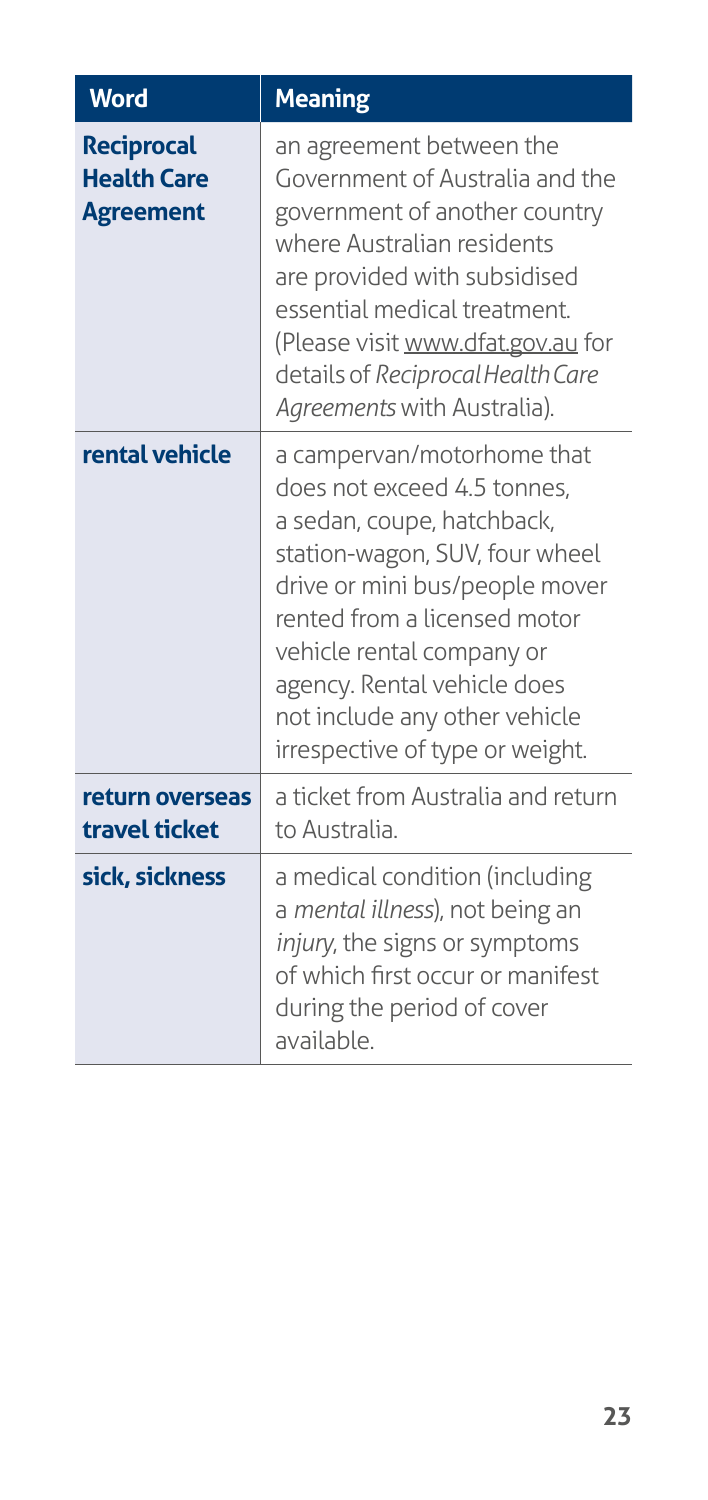| <b>Word</b>           | <b>Meaning</b>                                                                                                                                                                                                                                                                                              |
|-----------------------|-------------------------------------------------------------------------------------------------------------------------------------------------------------------------------------------------------------------------------------------------------------------------------------------------------------|
| special event         | a wedding, funeral, 25th or 50th<br>wedding anniversary, pre-paid<br>conference, pre-paid sporting<br>event, pre-paid concert, pre-<br>paid cruise, pre-paid dinner or<br>pre-paid tour which before you<br>left Australia you had planned to<br>attend. Special event does not<br>include any other event. |
| sporting<br>equipment | equipment needed and used to<br>participate in a particular sport<br>and which can be carried about<br>with you.                                                                                                                                                                                            |
| spouse                | the partner of the cardholder<br>who is in a permanent<br>relationship with the cardholder<br>at the time the journey or trip<br>starts.                                                                                                                                                                    |
| transaction<br>card   | a debit card, credit card or travel<br>money card.                                                                                                                                                                                                                                                          |
| transportation        | an aircraft, vehicle, taxi, train,<br>bus or short- haul ferry (but not<br>a cruise ship) that is licensed or<br>authorised to carry fare-paying<br>passengers. Transportation does<br>not include any other means of<br>transport.                                                                         |
| travel<br>companion   | a person with whom you made<br>arrangements before the journey<br>began, to travel with you for at<br>least fifty per cent (50%) of the<br>period of cover available for<br>your journey. Travel companion<br>does not include any other<br>person.                                                         |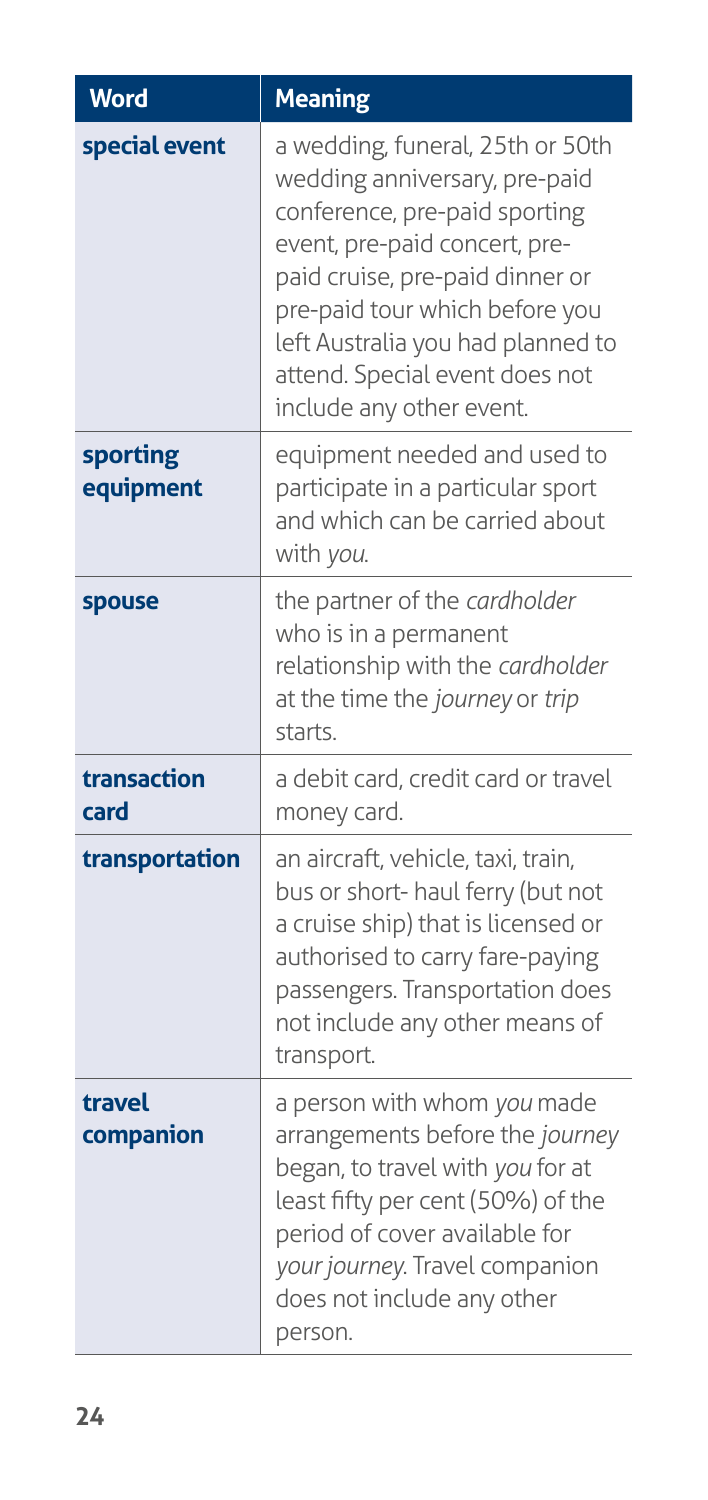| <b>Word</b>    | <b>Meaning</b>                                                                                                                                                                                                                                                                                                                                                                                          |
|----------------|---------------------------------------------------------------------------------------------------------------------------------------------------------------------------------------------------------------------------------------------------------------------------------------------------------------------------------------------------------------------------------------------------------|
| trip           | an overseas passage by the<br>cardholder and their spouse and/<br>or <i>dependants</i> as fare paying<br>passengers on transportation.                                                                                                                                                                                                                                                                  |
| unlimited      | there is no capped dollar<br>sum insured. Refer to Part E -<br>The Cover Available for the<br>terms, conditions, limits and<br>exclusions that apply.                                                                                                                                                                                                                                                   |
| valuables      | jewellery, watches, precious<br>metals or semi-precious stones/<br>precious stones and items<br>made of or containing precious<br>metals or semi-precious stones/<br>precious stones, furs, binoculars,<br>telescopes, computer games,<br>any kind of photographic, audio,<br>video, computer, television, fax<br>and phone equipment (including<br>mobile phones), tablets, MP3/4<br>players and PDAs. |
| <b>Westpac</b> | Westpac Banking Corporation,<br>ABN 33 007 457 141,<br>AFS and Australian credit licence<br>233714.                                                                                                                                                                                                                                                                                                     |
| we, our, us    | Allianz Australia Insurance<br>Limited, ABN 15 000 122 850,<br>AFSL 234708 and its agent<br>AWP Australia Pty Ltd,<br>ABN 52097227177,<br>AFSL 245631 trading as Allianz<br>Global Assistance.                                                                                                                                                                                                          |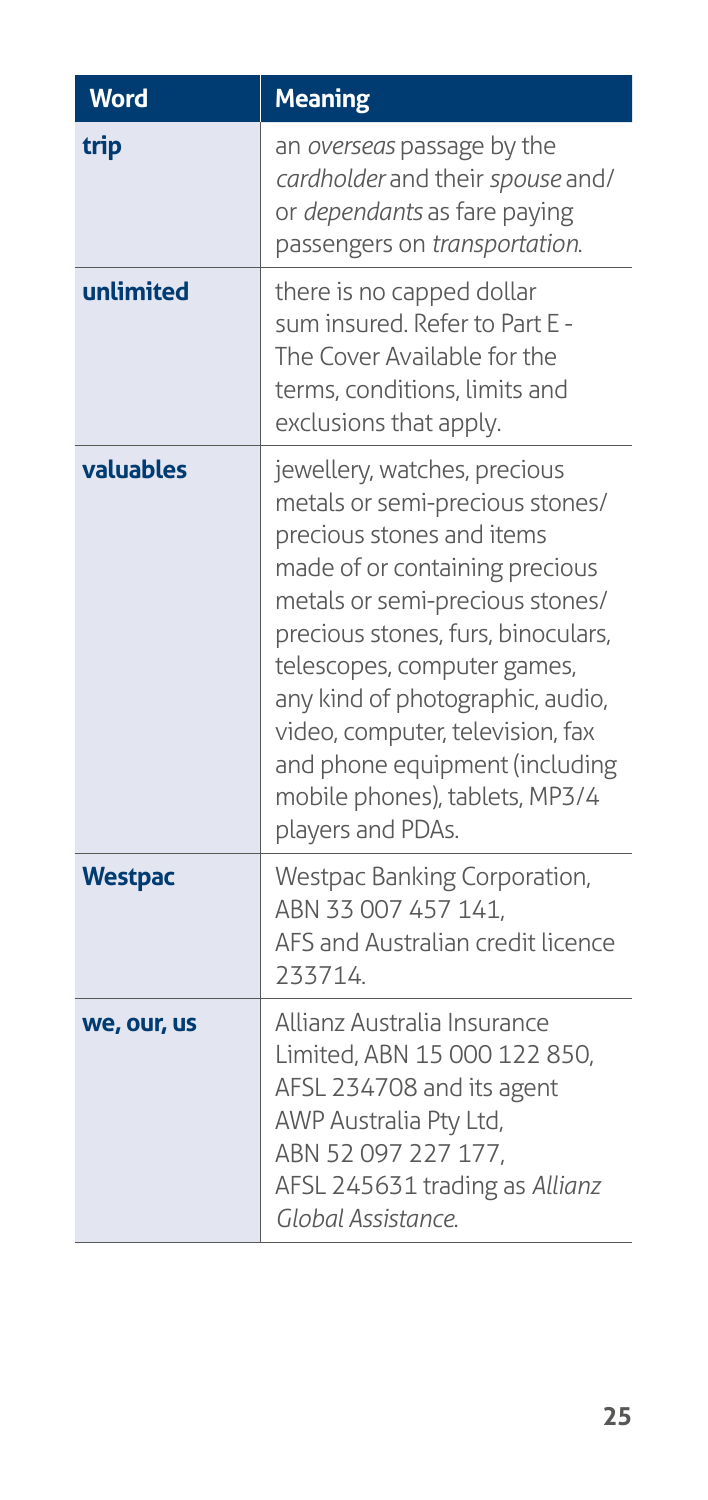| <b>Word</b>            | <b>Meaning</b>                                                                                                                                                                                                                                     |
|------------------------|----------------------------------------------------------------------------------------------------------------------------------------------------------------------------------------------------------------------------------------------------|
| you, your,<br>yourself | cardholder, spouse or dependants<br>if they are eligible for the<br>cover available except in the<br>definition of pre-existing medical<br>condition where you or your<br>means cardholder, spouse,<br>dependant, relative or travel<br>companion. |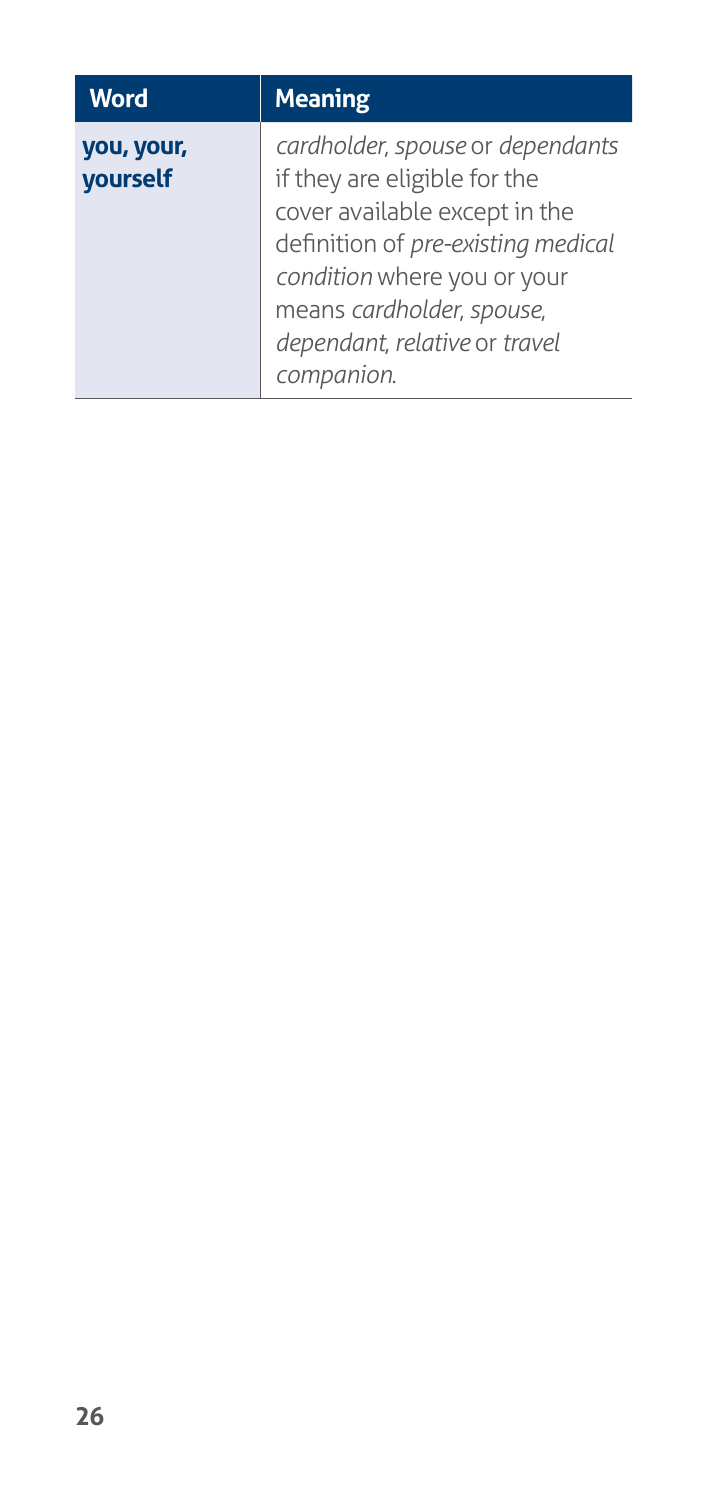# <span id="page-32-0"></span>**International Travel Insurance (for persons aged under 81 years).**

# **Part A - Eligibility for Cover.**

Not all insurance covers are available for all *BankSA cards* or all *cardholders* and different conditions may also be available for different *cardholders*, so please refer to each Part of this insurance to determine the complimentary insurance benefits that may be available to *you*.

Eligibility for the cover available depends upon the type of *BankSA card you* have.

# **Who is eligible?**

As a *cardholder* with a *Level 1 Card* or *Level 2 Card you* are eligible for the cover available under this International Travel Insurance when *you* meet all of the following criteria:

- 1. *you* reside in Australia and *your journey* begins and ends in Australia; and
- 2. before leaving Australia *you* spend at least \$500 on *your* prepaid travel costs (i.e. *your*  travel costs that *you* pay for before leaving Australia) and *you* charge these costs (e.g. cost of *your return overseas travel ticket*; and/or airport/ departure taxes; and/or *your* prepaid *overseas* accommodation/ travel; and/or *your*  other prepaid *overseas* itinerary items) to the *accountholder's card account*; and
- 3. you have a *return overseas travel ticket* before you leave Australia; and
- 4. *you* are aged under eighty one (81) years at the time *you* become eligible for the cover available by meeting conditions 1 to 3 listed above.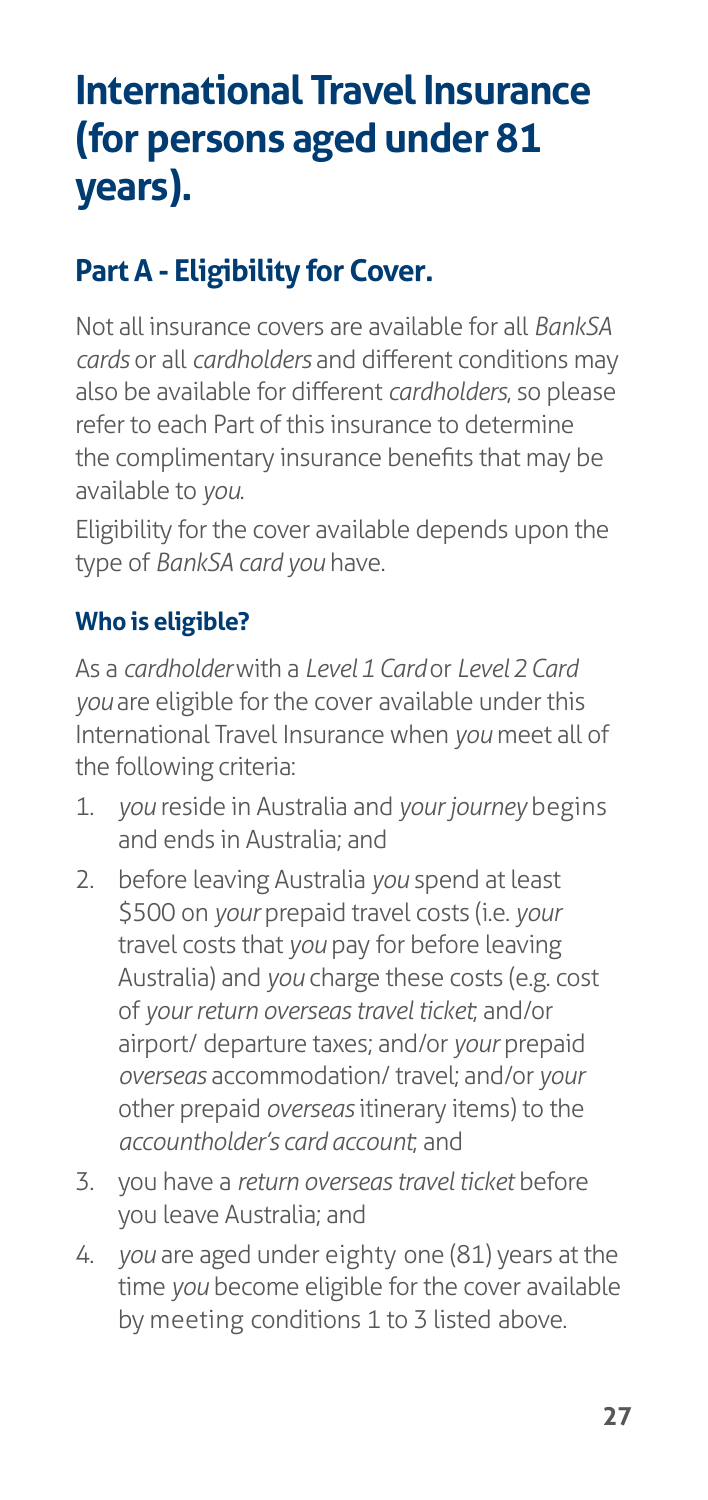# **Who else is eligible?**

If the *cardholder* becomes eligible for the cover available, a *spouse* and/or *dependant(s)* also becomes eligible, when each of them individually meets all of the following eligibility criteria:

- 1. the *spouse* and/or *dependants* reside in Australia and their *journey* begins and ends in Australia; and
- 2. each of the *spouse* and/or *dependants* is travelling with the *cardholder* for at least fifty per cent (50%) of the period of cover available to the *cardholder* for the *cardholder's overseas journey*; and
- 3. before leaving Australia at least \$500 of each of the *spouse* and/or *dependant's* prepaid travel costs (e.g. cost of *return overseas travel ticket*; and/or airport/departure taxes; and/or prepaid *overseas* accommodation/ travel; and/or other prepaid *overseas* itinerary items) are charged to the *accountholder's card account*; and
- 4. each of the spouse and/or dependants has a *return overseas travel ticket* before they leave Australia; and
- 5. each of the *spouse* and/or *dependants* are aged under eighty one (81) years at the time they each become eligible for the cover available by meeting conditions 1 to 4 listed above.

#### **Dependants under the age of two years at the date the journey commences.**

If a *cardholder* satisfies the eligibility criteria set out above, their *dependant(s)* under the age of two (2) years as at the date the *journey* commences is eligible for the cover provided the *dependant* is travelling with the *cardholder* for at least fifty per cent (50%) of the period of cover available to the *cardholder* for the *cardholder's overseas journey*.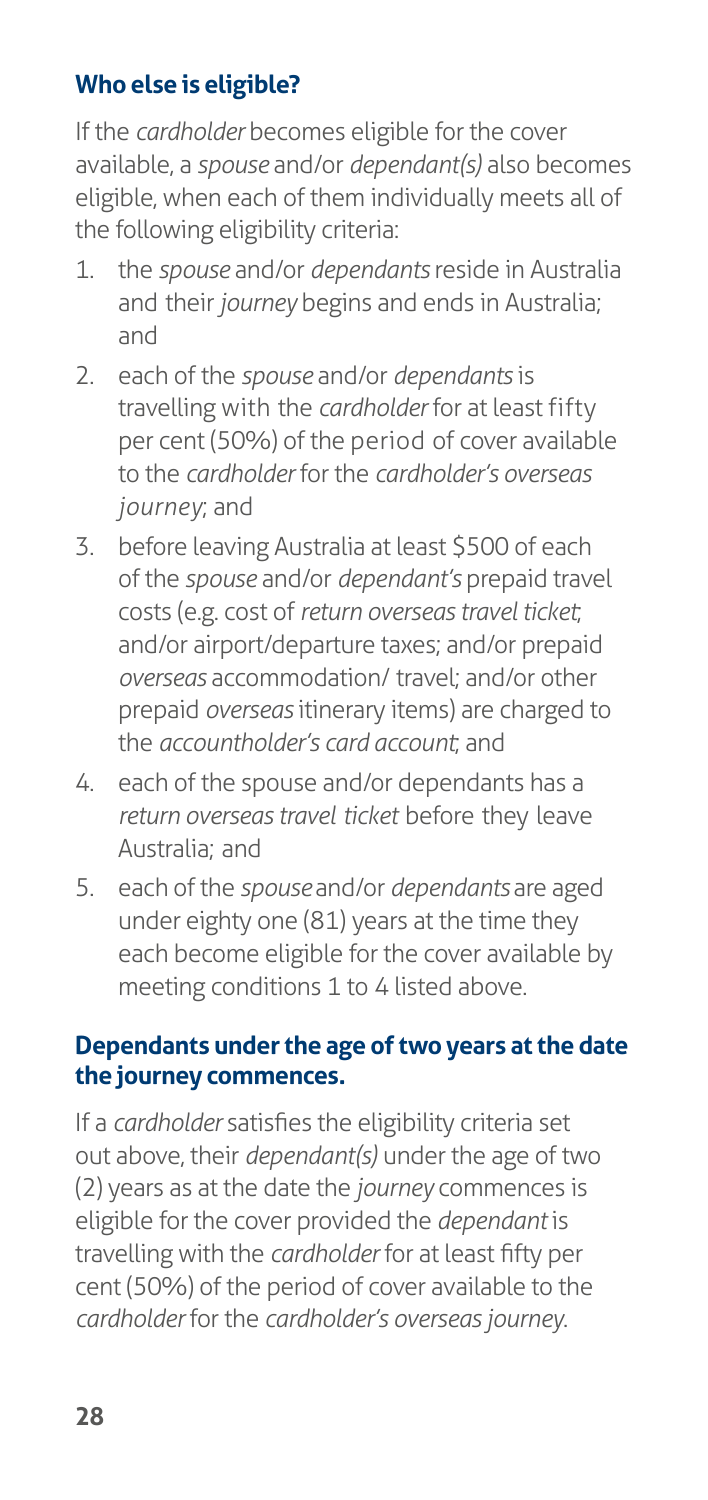<span id="page-34-0"></span>No cover is available for *dependants* born on the *journey*. Refer to the Pregnancy section in Part E - The Cover Available.

When a *cardholder*, *spouse* and *dependant* are travelling together only one eligible person can claim the benefits payable to a *cardholder*. The other eligible persons may only claim as a *spouse* or *dependant*.

# **Part B - Period of Cover.**

If *you* have met all the criteria listed under Part A - Eligibility for Cover before leaving Australia, the following maximum period of cover is available for *your journey*.

| <b>Card</b>          | <b>Period of Cover</b>                                                                    |
|----------------------|-------------------------------------------------------------------------------------------|
| <b>Level 1 Cards</b> | Up to six (6) consecutive months<br>for cardholders, their spouses and/<br>or dependants  |
| <b>Level 2 Cards</b> | Up to three (3) consecutive<br>months for cardholders, their<br>spouses and/or dependants |

The maximum period of cover available for *your journey* cannot be extended by *you*.

The period of cover available under SECTION 2.1 CANCELLATION begins on the date *you* become eligible by meeting the criteria set out in Part A - Eligibility for Cover*.*

Provided *you* meet the eligibility criteria set out in Part A - Eligibility for Cover, the period of cover available for all other insured events commences when *you* leave *your home* to start *your journey* or on the departure date shown on *your return overseas travel ticket*, whichever occurs later.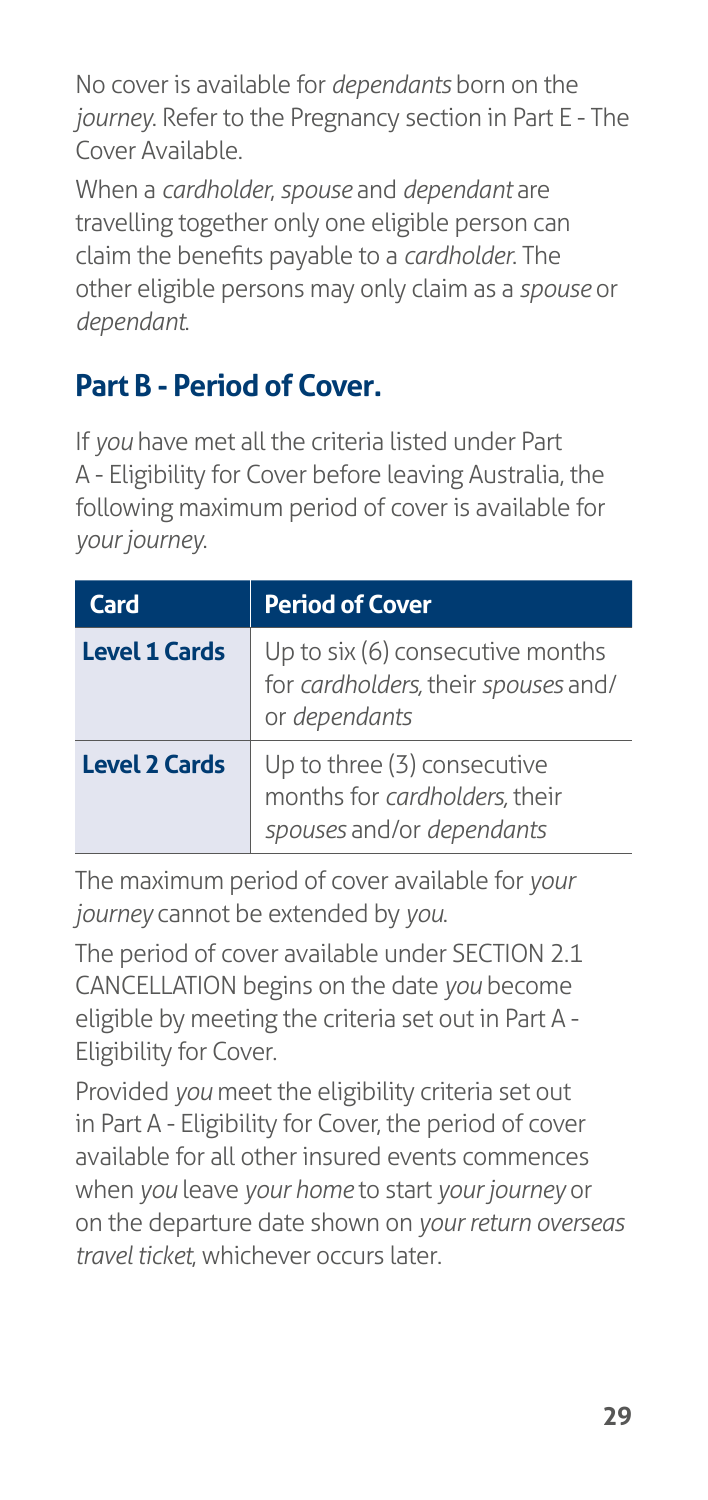Cover available under all sections ends when the first of the following occurs:

- when *you* return to *your home*; or
- when *you* arrive at a *hospital* or nursing home in Australia (if *you* are evacuated or repatriated); or
- at midnight on the date when *you* are due to return to *your home* as shown on *your return overseas travel ticket*; or
- six (6) consecutive months for *Level 1 Card cardholders, spouses* and/or *dependants* or three (3) consecutive months for *Level 2 Card cardholders, spouses* and/or *dependants* after the date of departure shown on *your return overseas travel tickets*; or
- when *you* cancel *your return overseas travel ticket*; or

If *you* have a *return overseas travel ticket* and *your*  return to Australia is delayed because of a covered event, or because *your* scheduled means of transport is delayed for reasons beyond *your* control:

- the period of cover available will automatically be extended by *us* for up to four (4) consecutive weeks; or
- if *you* are under the care of a *medical adviser overseas*, who certifies in writing that *you* are incapable of travel at the end of the additional four (4) consecutive weeks, cover will continue for *medical expenses* and evacuation for up to twelve (12) consecutive months from the date of *your*  departure from Australia; or
- until *you* are fit to return to *your home*, whichever occurs first.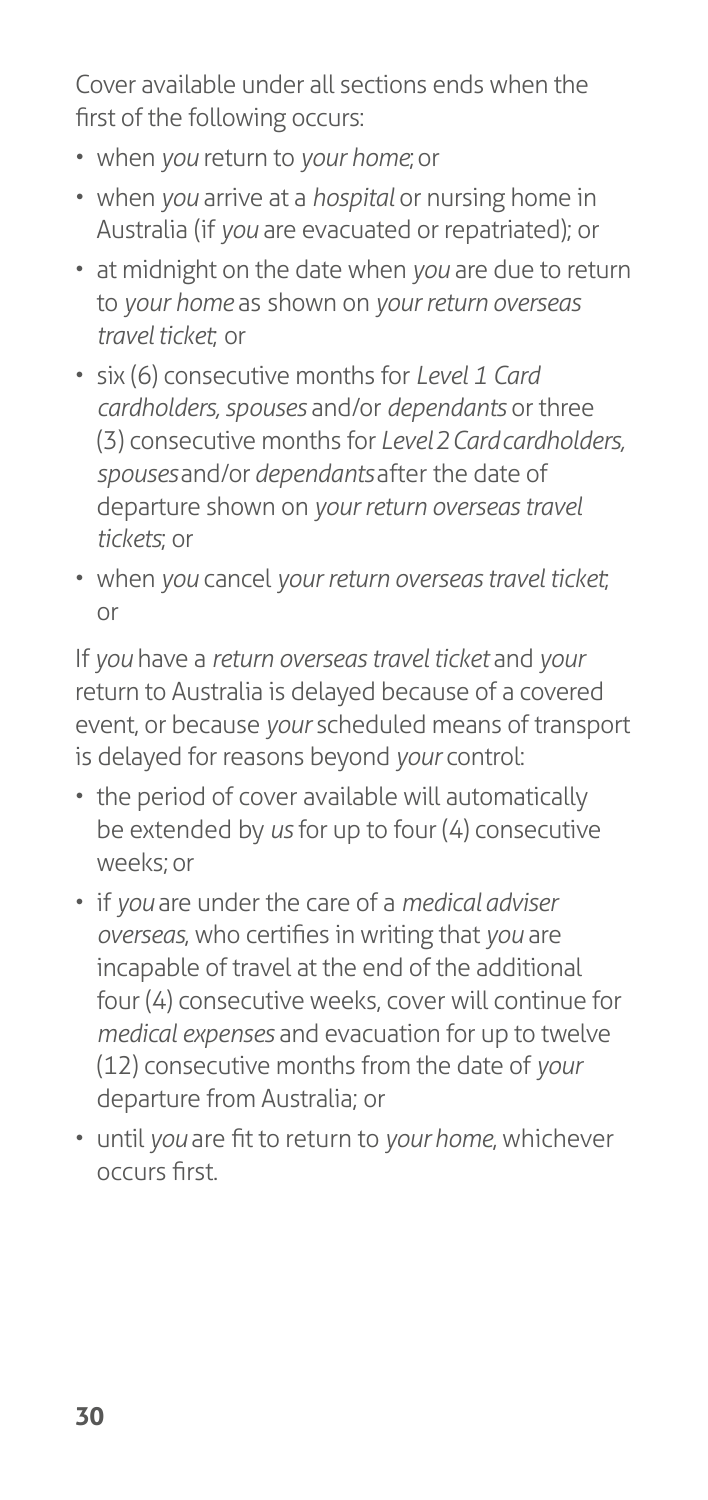# **Part C - Benefits limits.**

The table below sets out the amounts and maximum limits of what we will pay under each section of International Travel Insurance. All limits and sublimits in the table are shown in Australian dollars.

The cover available is outlined in Part E and is subject to the applicable terms, conditions, limits, sub-limits and exclusions.

~Where used, the term '*Unlimited*' means there is no capped dollar sum insured. Refer to Part E - The Cover Available for the terms, conditions, limits and exclusions that apply.

All costs and expenses claimed must be necessary and *reasonable*. *We* will only pay for treatment received and/or *hospital* accommodation during the twelve (12) consecutive month period after the *sickness* first showed itself or the *injury* happened.

|                                                                                     | <b>Limit</b>                                                                                                                                                    |
|-------------------------------------------------------------------------------------|-----------------------------------------------------------------------------------------------------------------------------------------------------------------|
| <b>Section</b>                                                                      | <b>Level 1 Cards and Level 2 Cards</b>                                                                                                                          |
| <b>1.1 Overseas</b><br><b>Emergency</b><br><b>Assistance</b>                        | Unlimited <sub>~</sub>                                                                                                                                          |
| <b>1.2 Overseas</b><br><b>Emergency Medical</b>                                     | Unlimited <sub>~</sub>                                                                                                                                          |
| <b>1.3 Overseas</b><br><b>Emergency Dental</b><br><i>(spontaneous</i><br>toothache) | Emergency dental treatment<br>for sudden and acute<br>pain to natural teeth<br>(spontaneous toothache) up<br>to a maximum total limit of<br>\$2,000 per person. |
| 1.4 Evacuation $\theta$<br><b>Repatriation</b>                                      | Unlimited <sub>~</sub>                                                                                                                                          |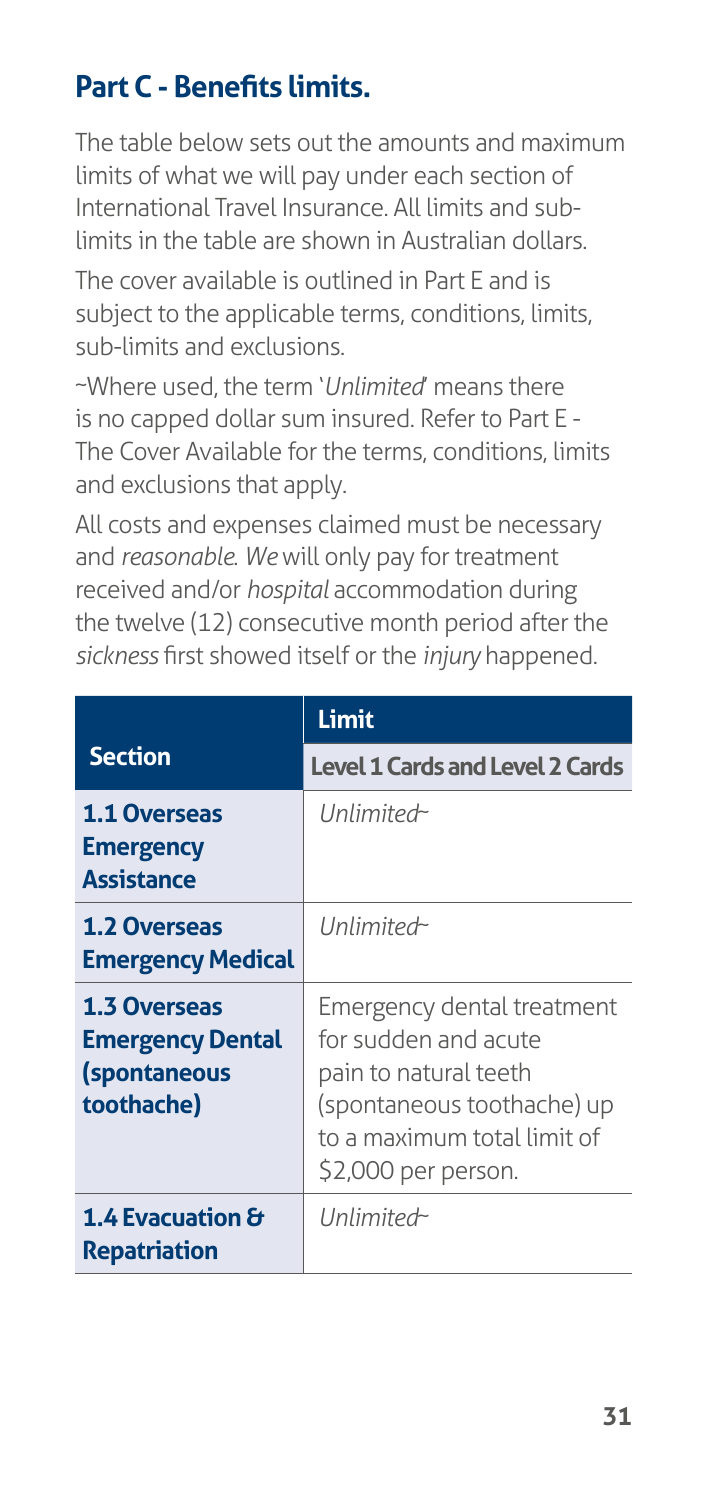|                                                       | Limit                                                                                                                                                                                                            |
|-------------------------------------------------------|------------------------------------------------------------------------------------------------------------------------------------------------------------------------------------------------------------------|
| <b>Section</b>                                        | <b>Level 1 Cards and Level 2 Cards</b>                                                                                                                                                                           |
| 1.5 Hospital Cash<br><b>Allowance</b>                 | \$100 per person per day up<br>to a maximum total limit of<br>\$15,000 per person.                                                                                                                               |
| <b>1.6 Accidental</b><br><b>Death</b>                 | \$50,000 per cardholder<br>\$25,000 per spouse<br>\$25,000 per dependant<br>Up to a maximum total limit<br>of \$150,000.                                                                                         |
| 1.7 Funeral<br><b>Expenses</b>                        | Unlimited~                                                                                                                                                                                                       |
| 1.8 Loss of Income                                    | Your verified income, up<br>to \$1,000 per person per<br>week for a cardholder and<br>spouse, limited to twelve<br>(12) consecutive weeks<br>incapacity and a maximum<br>of \$12,000 for all claims<br>combined. |
| 1.9 Assault<br>requiring Hospital<br><b>Admission</b> | \$500 per person                                                                                                                                                                                                 |
| <b>2.1 Cancellation</b>                               | Unlimited~ except:                                                                                                                                                                                               |
| $2.1.1a]$ Travel<br>agents cancellation<br>fees       | • For travel agent's<br>cancellation fee which<br>is limited to an amount<br>equal to the lesser of<br>\$500 or 15% of the value<br>of the travel arranged by<br>the agent.                                      |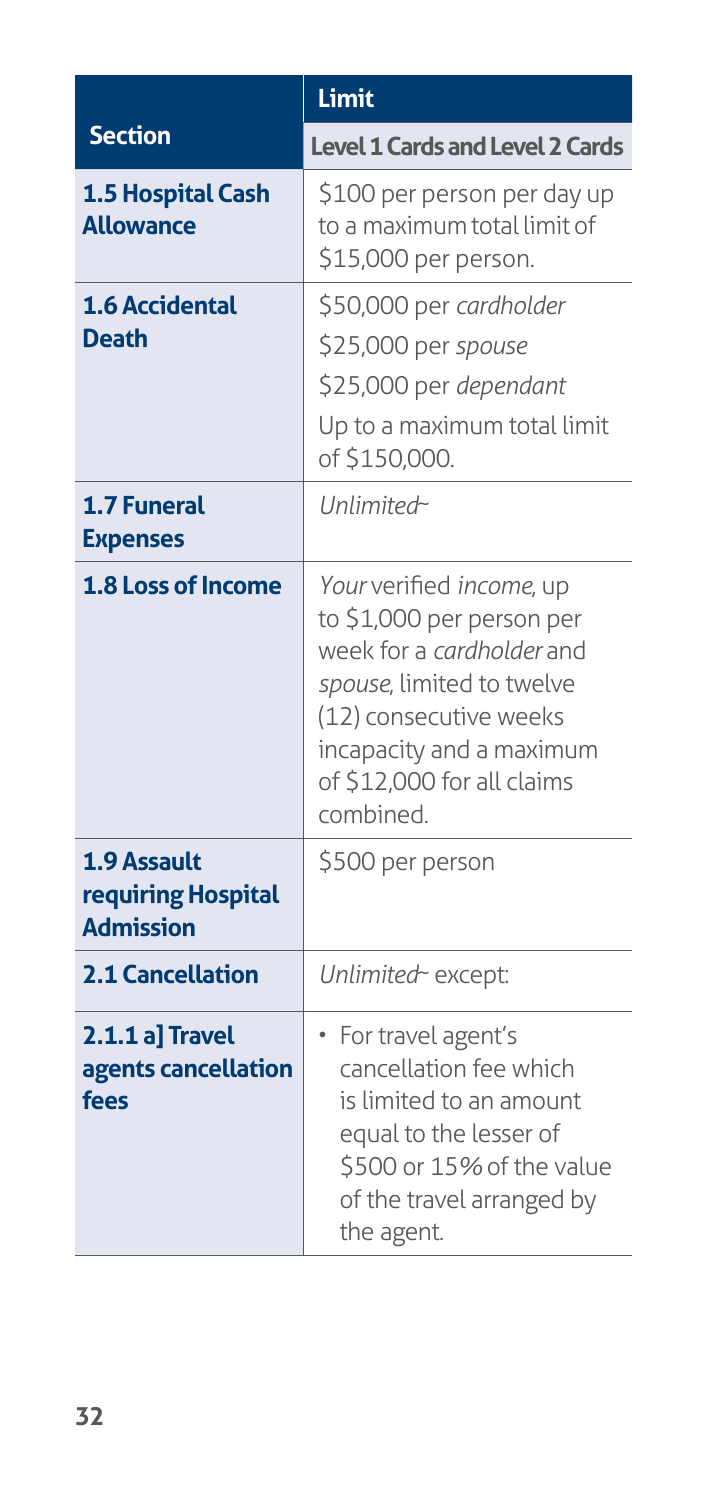|                                                                                                                       | Limit                                                            |
|-----------------------------------------------------------------------------------------------------------------------|------------------------------------------------------------------|
| <b>Section</b>                                                                                                        | <b>Level 1 Cards and Level 2 Cards</b>                           |
| 2.1.1 b] Accidental<br>death of specified<br>relative living<br>overseas                                              | \$2,500 per person up to<br>a maximum total limit of<br>\$5,000. |
| <b>3.1 Additional</b><br><b>Expenses</b>                                                                              | Unlimited~                                                       |
| 3.1.1 a] Additional<br>travel &<br>accommodation<br>expenses due to<br>your incapacity                                | Unlimited~                                                       |
| 3.1.1 b] Emergency<br>travel &<br>accommodation<br>expenses for<br>a necessary<br>companion                           | Unlimited~                                                       |
| 3.1.1 c] Additional<br>travel $\theta$<br>accommodation<br>expenses due<br>to your travel<br>companions<br>incapacity | Unlimited~                                                       |
| 3.1.1 d] Expenses<br>due to your<br>evacuation or<br>repatriation home                                                | Unlimited~                                                       |
| 3.1.1e<br><b>Repatriation</b><br>of dependants<br>left without<br>supervision                                         | Unlimited~                                                       |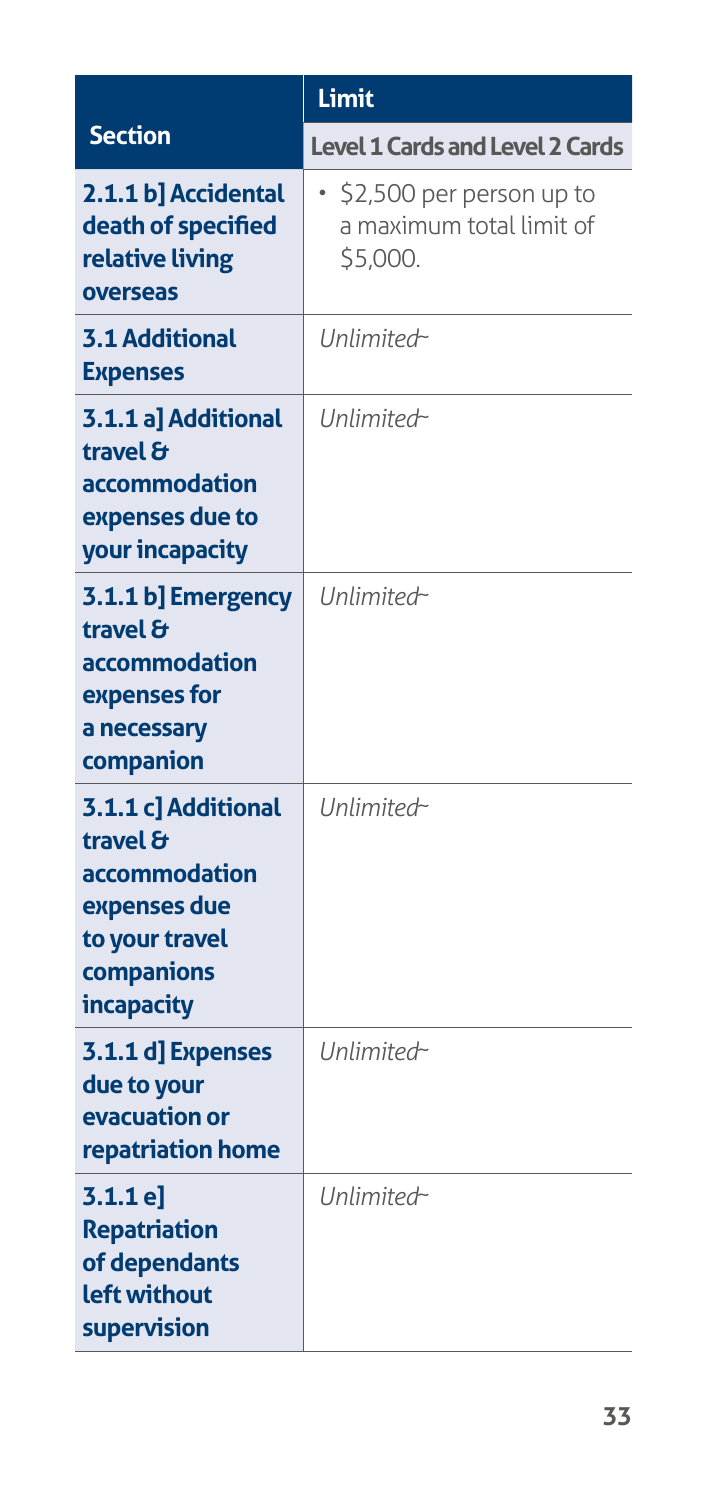|                                                                                                     | Limit                                                                                                                                                                                                                           |
|-----------------------------------------------------------------------------------------------------|---------------------------------------------------------------------------------------------------------------------------------------------------------------------------------------------------------------------------------|
| <b>Section</b>                                                                                      | Level 1 Cards and Level 2 Cards                                                                                                                                                                                                 |
| 3.1.1 f] Additional<br>travel $\theta$<br>accommodation<br>expenses due to<br>specified events      | Unlimited~                                                                                                                                                                                                                      |
| <b>3.2 Travel Delay</b><br><b>Expenses</b>                                                          | After six (6) consecutive<br>hours delay, up to \$500<br>per person for meal and<br>accommodation expenses<br>up to a maximum total limit<br>of \$1,100 for a cardholder<br>travelling with their spouse<br>and/ or dependants. |
| <b>3.3 Alternative</b><br><b>Transport Expenses</b>                                                 | Up to a maximum total limit<br>of \$3,750.                                                                                                                                                                                      |
| <b>3.4 Return Home</b><br>& Resumption of<br><b>Journey following</b><br><b>Death of a Relative</b> | Up to \$5,750 per person<br>up to a maximum total limit<br>of \$12,500 for a cardholder<br>travelling with their spouse<br>and/or dependants.                                                                                   |
| <b>3.5 Domestic Pets</b>                                                                            | Up to \$50 per 24-hour<br>period up to a maximum<br>total limit of \$500.                                                                                                                                                       |
| 3.6 Hijack                                                                                          | Up to \$250 per person per<br>24- hour period.                                                                                                                                                                                  |
|                                                                                                     | Up to a maximum total limit<br>of \$20,000 for a cardholder<br>travelling with their spouse<br>and/ or dependants.                                                                                                              |
| 3.7 Kidnap &<br>Ransom                                                                              | Up to a maximum total limit<br>of \$100,000.                                                                                                                                                                                    |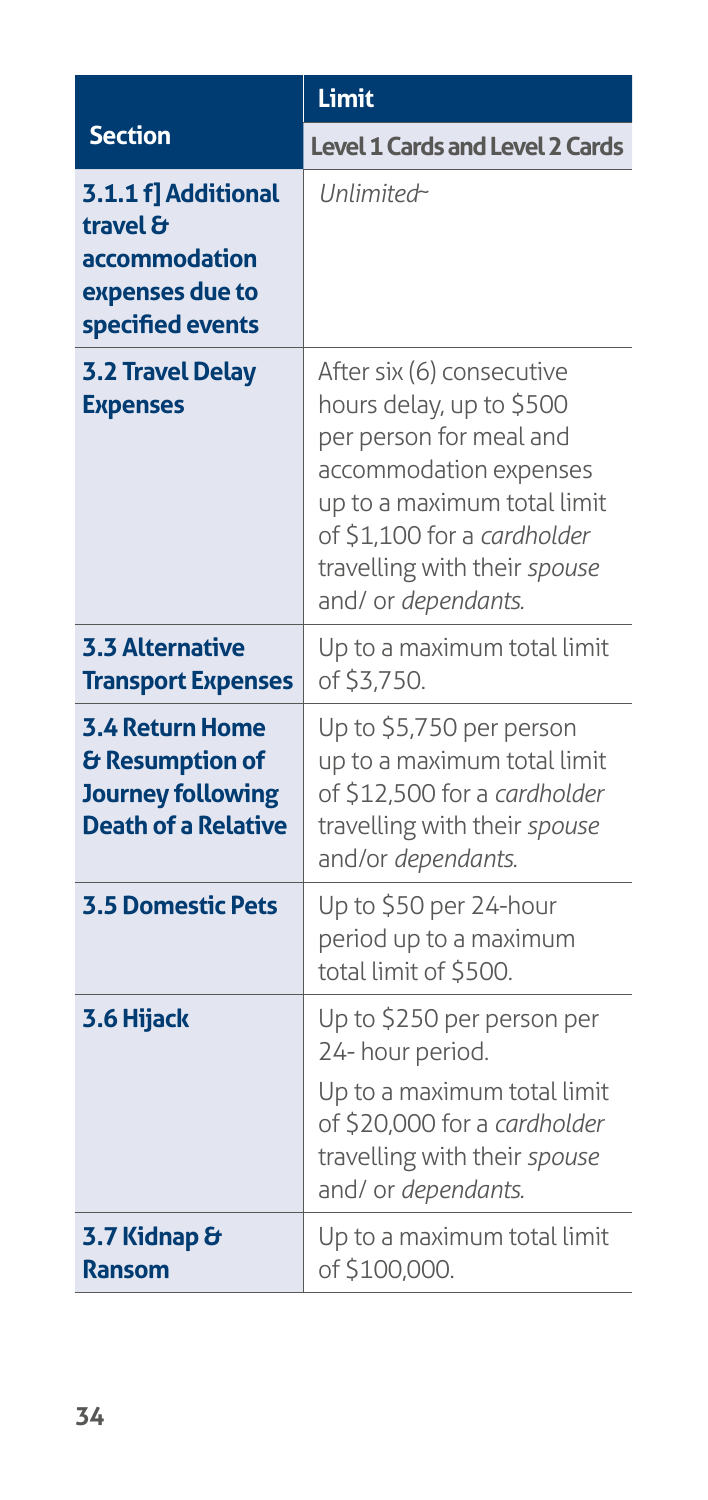|                                                                               | Limit                                                                                                                                                                                                                                                                                                                                                                                                                                         |
|-------------------------------------------------------------------------------|-----------------------------------------------------------------------------------------------------------------------------------------------------------------------------------------------------------------------------------------------------------------------------------------------------------------------------------------------------------------------------------------------------------------------------------------------|
| <b>Section</b>                                                                | <b>Level 1 Cards and Level 2 Cards</b>                                                                                                                                                                                                                                                                                                                                                                                                        |
| 4.1.1 a] Luggage                                                              | Up to \$20,000 per person<br>up to a maximum total limit<br>of \$30,000 for a cardholder<br>travelling with their spouse<br>and/or dependants subject<br>to the following limits:<br>• Up to \$5,000 per item<br>for baggage, clothing,<br>personal valuables,<br>portable electrical<br>equipment and<br>binoculars;<br>• Up to \$5,500 per<br>camera for cameras and<br>associated equipment/<br>accessories;<br>Up to \$5,500 in total for |
|                                                                               | laptop computers and<br>associated equipment/<br>accessories.                                                                                                                                                                                                                                                                                                                                                                                 |
| 4.1.1 b] Luggage<br>(other than<br>valuables, left ina<br>vehicle)            | Notwithstanding the above<br>limits under sub-section<br>4.1.1 a], any covered items<br>that are left unattended in<br>a motor vehicle are only<br>insured up to a maximum<br>total limit of \$5,000.                                                                                                                                                                                                                                         |
| 4.1.1 c] Luggage<br>(valuables left in a<br>vehicle or checked<br>in luggage) | No cover available except<br>as in the circumstances<br>described under 4.1.1 c]<br>which is limited to a<br>maximum of \$5,500.                                                                                                                                                                                                                                                                                                              |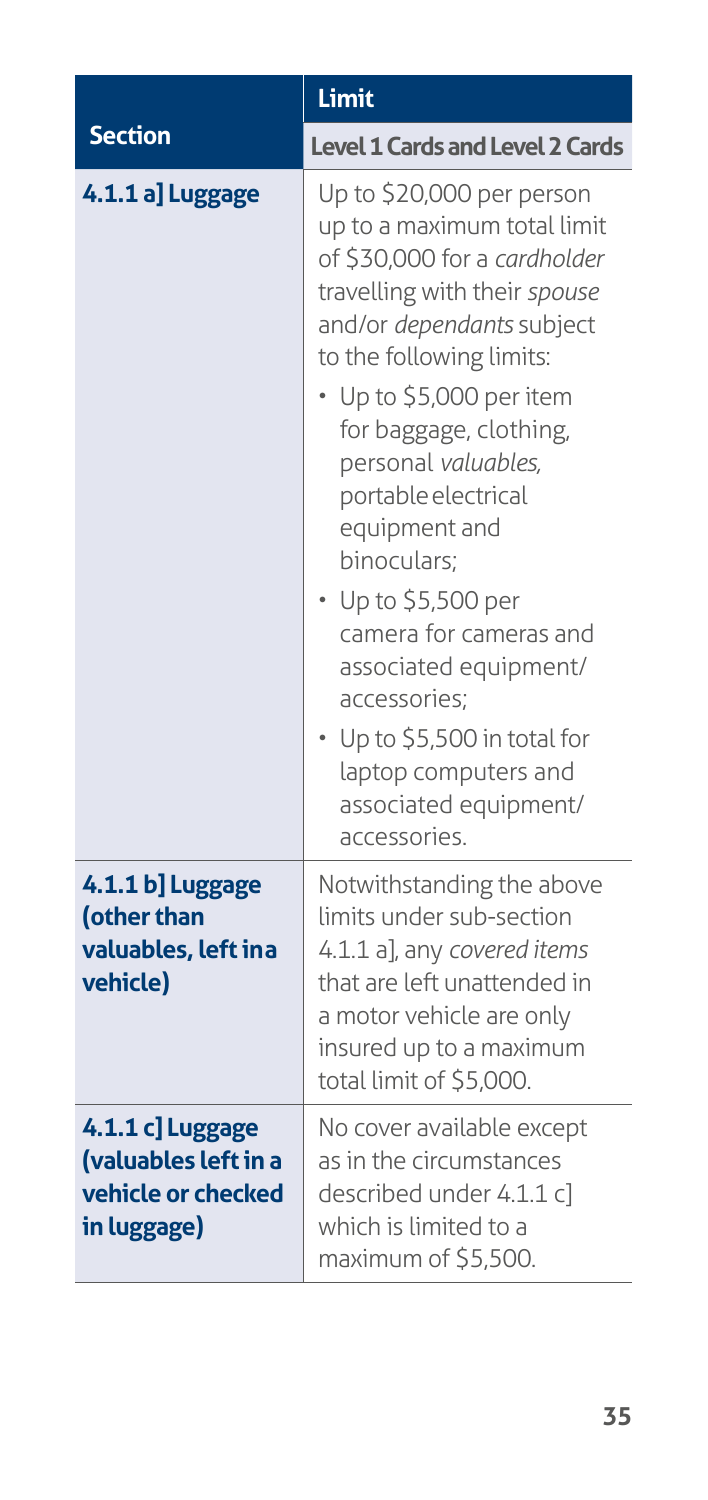|                                                                                         | Limit                                                                                                                                                                                                                                                                                   |
|-----------------------------------------------------------------------------------------|-----------------------------------------------------------------------------------------------------------------------------------------------------------------------------------------------------------------------------------------------------------------------------------------|
| <b>Section</b>                                                                          | <b>Level 1 Cards and Level 2 Cards</b>                                                                                                                                                                                                                                                  |
| 4.1.1 d] Sporting<br><b>Equipment while it</b><br>is in use                             | No cover available.                                                                                                                                                                                                                                                                     |
| 4.2 Travel<br>Documents,<br><b>Transaction Cards &amp;</b><br><b>Travellers Cheques</b> | Up to \$550 per person up<br>to a maximum total limit<br>of \$1,250 for a cardholder<br>travelling with their spouse<br>and/ or dependants for<br>travel documents, travellers<br>cheques, bank notes,<br>currency notes, postal<br>orders, money orders, cash<br>or transaction cards. |
| <b>4.3 Luggage Delay</b>                                                                | Up to \$800 per person up<br>to a maximum total limit<br>of \$1,600 for a cardholder<br>travelling with a spouse and/<br>or dependants.                                                                                                                                                 |
| <b>5.1 Rental Vehicle</b><br><b>Excess</b>                                              | Up to a maximum total limit<br>of \$5,500.                                                                                                                                                                                                                                              |
| <b>6.1 Personal</b><br><b>Liability</b>                                                 | Up to a maximum total limit<br>of \$2,500,000.                                                                                                                                                                                                                                          |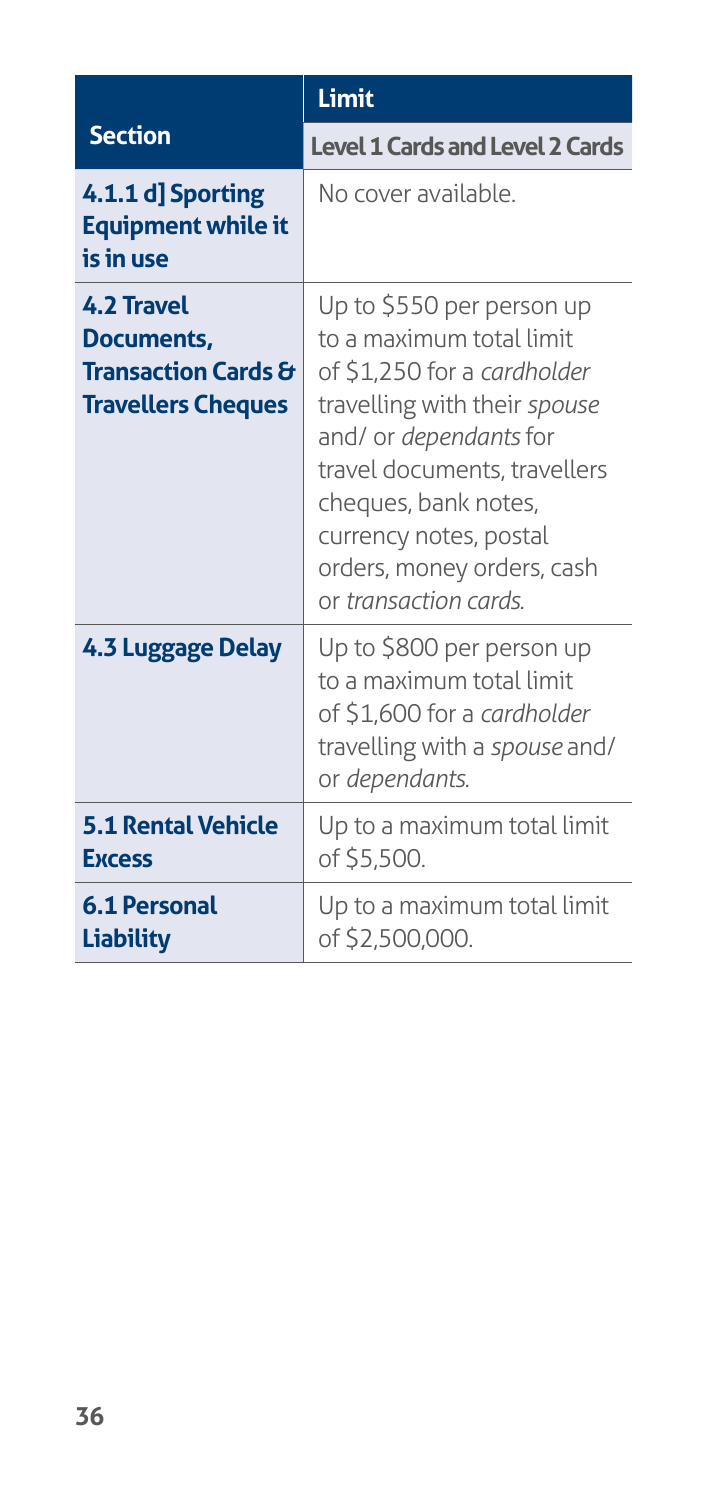# **Part D - Excesses and general exclusions.**

#### **Excesses – What you contribute to a claim.**

You must pay the following excess amounts for each claim made under the following covers even if a number of claims are submitted on the one claim form. However If you make more than one claim as the result of a single event, the highest excess will apply but will only apply once.

| <b>Section</b>                                                              | <b>Excess</b><br>amount |
|-----------------------------------------------------------------------------|-------------------------|
| 1.1 Overseas Emergency Assistance                                           | Nil                     |
| 1.2 Overseas Emergency Medical                                              | \$300                   |
| 1.3 Overseas Emergency Dental<br>(spontaneous toothache)                    | \$300                   |
| 1.4 Evacuation & Repatriation                                               | \$300                   |
| 1.5 Hospital Cash Allowance                                                 | \$300                   |
| 1.6 Accidental Death                                                        | Nil                     |
| 1.7 Funeral Expenses                                                        | Nil                     |
| 1.8 Loss of Income                                                          | Nil                     |
| 1.9 Assault requiring Hospital Admission                                    | Nil                     |
| 2.1 Cancellation                                                            | \$300                   |
| 3.1 Additional Expenses                                                     | \$300                   |
| 3.2 Travel Delay Expenses                                                   | \$300                   |
| 3.3 Alternative Transport Expenses                                          | \$300                   |
| 3.4 Return Home & Resumption of<br>Journey following Death of a<br>Relative | \$300                   |
| 3.5 Domestic Pets                                                           | Nil                     |
| 3.6 Hijack                                                                  | Nil                     |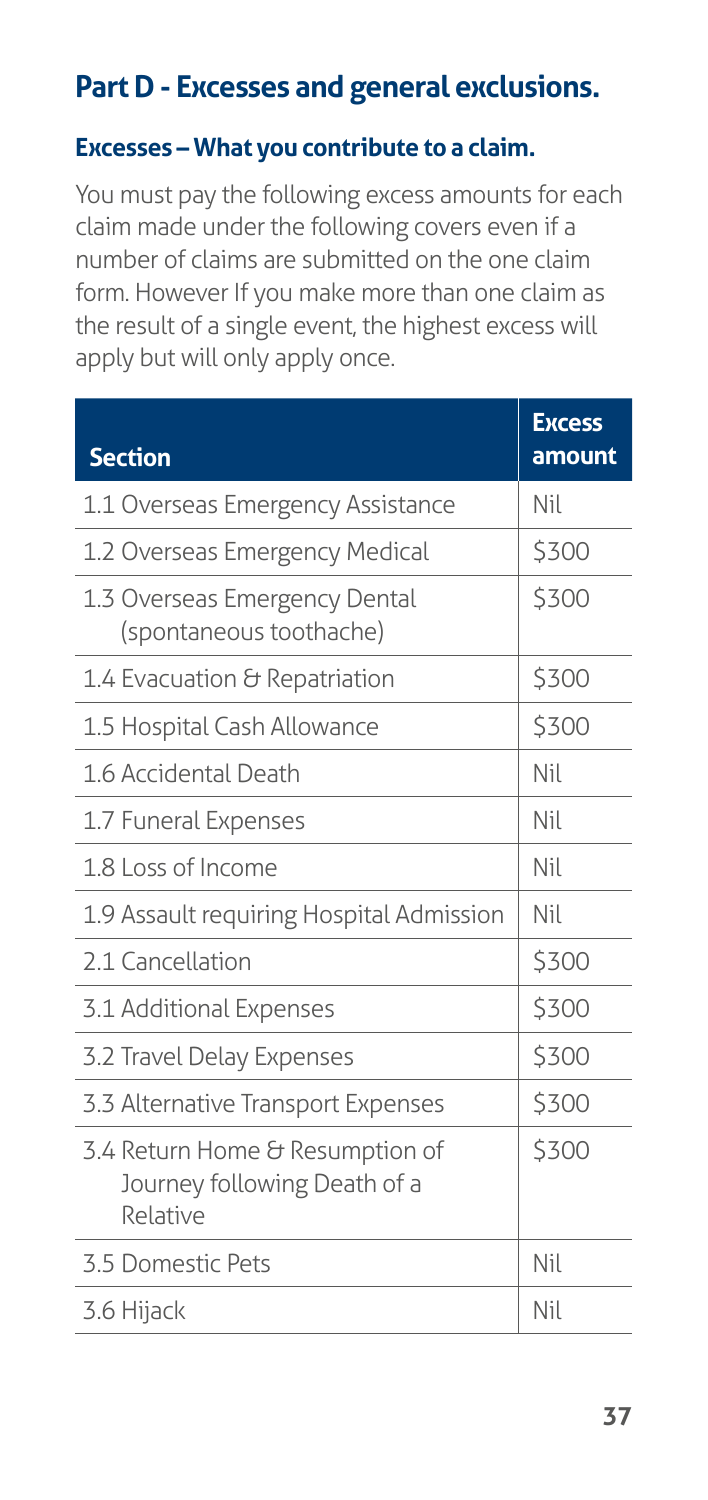| <b>Section</b>                                                  | <b>Excess</b><br>amount |
|-----------------------------------------------------------------|-------------------------|
| 3.7 Kidnap & Ransom                                             | Nil                     |
| 4.1 Luggage                                                     | \$300                   |
| 4.2 Travel Documents, Transaction Cards<br>& Travellers Cheques | Nil                     |
| 4.3 Luggage Delay                                               | Nil                     |
| 5.1 Rental Vehicle Excess                                       | \$300                   |
| 6.1 Personal Liability                                          | Nil                     |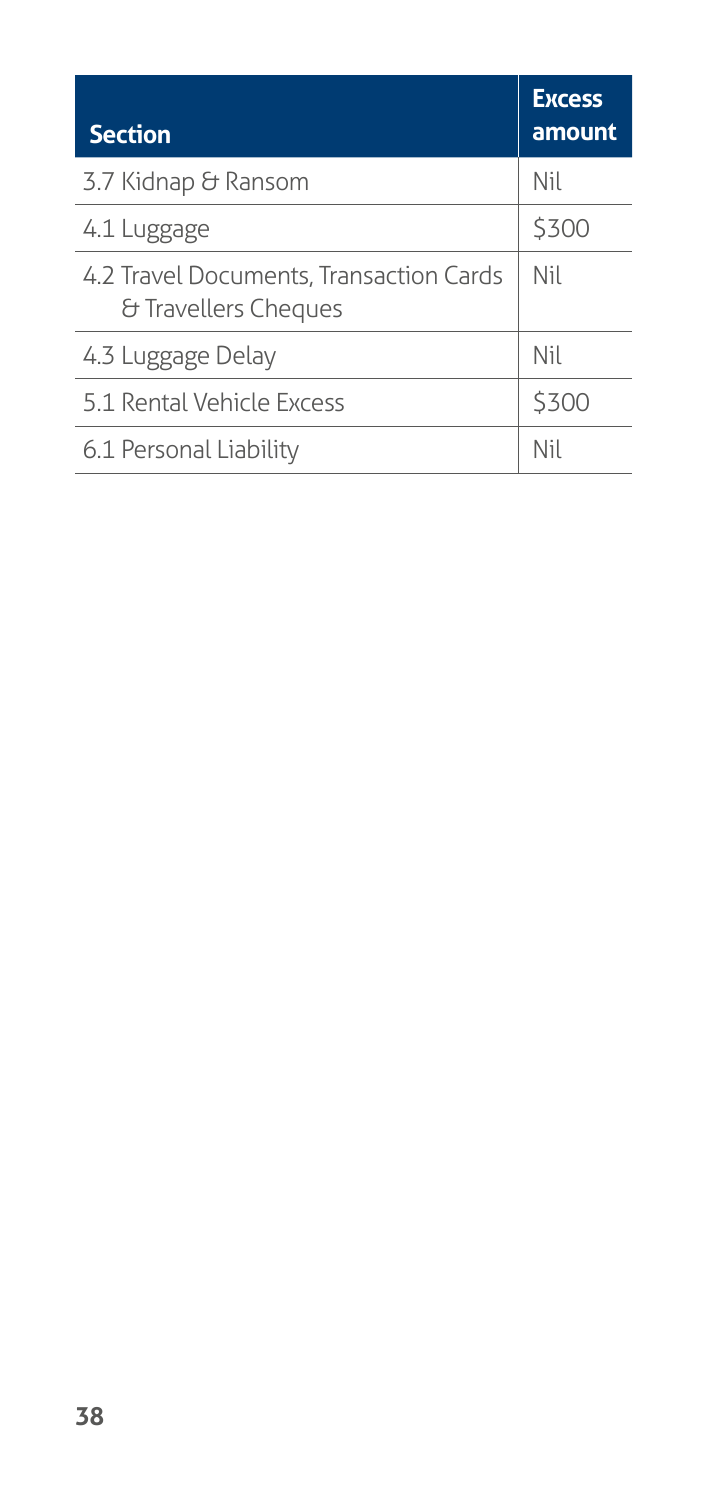# **General exclusions.**

The general exclusions below set out what is not covered.

*You* should also read each section as they contain specific exclusions that also apply.

To the extent permitted by law *we* do not cover *you* for any loss, damage or expense arising from, caused by, or in any way related to:

- 1. *your* loss of enjoyment, loss of opportunity, loss of revenue, loss of profits or loss of goodwill;
- 2. *you* booking or taking travel against medical advice, travel for the purpose of getting medical treatment or advice, or travel taken after a *medical adviser* informs *you* that *you* are terminally ill;
- 3. *your* intentional self harm or *your* suicide or *your* attempted suicide;
- 4. *your* use of alcohol or drugs or any transmissible disease resulting from the giving or taking a drug, unless the use of the drug is supervised by a *medical adviser*;
- 5. any expense arising:
	- from regular or routine antenatal care;
	- from childbirth at any gestation (except when arising from an *injury* or *sickness*);
	- from care of a newborn child;
	- after the end of the twenty sixth (26th) week of *your* pregnancy (the twenty sixth (26th) week of *your* pregnancy is calculated based on *your* estimated date of delivery as confirmed in writing by *your* obstetrician);
	- from pregnancy related *sickness* if *you* have had complications in *your* pregnancy before *you* became eligible for cover;
- 6. *your* travel in any air supported device other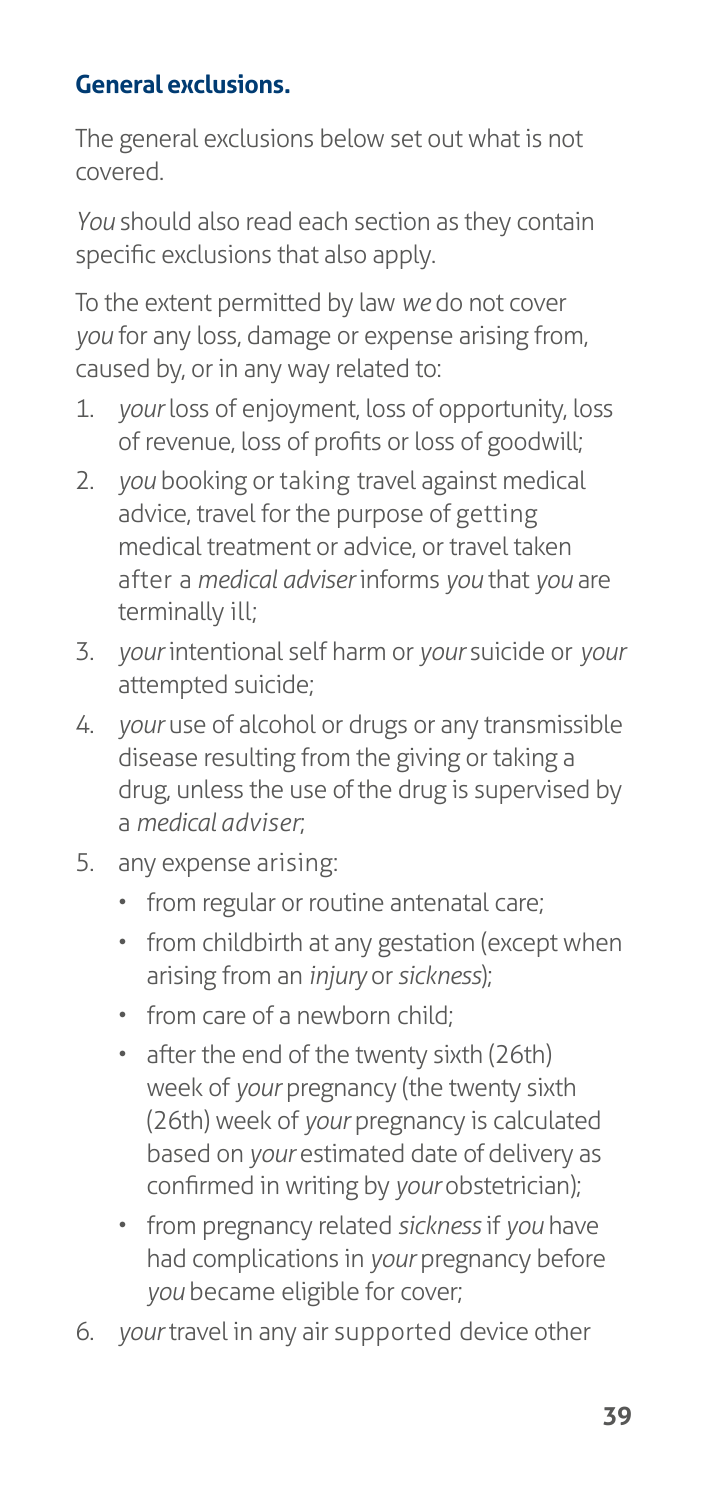than as a passenger in:

- a fully licensed aircraft operated by an airline or charter company; or
- a regulated or licensed hot air balloon;
- 7. *your* participation in any dangerous activities or *your* exposure of *yourself* to danger during your journey unless in an attempt to preserve *your* life or the life of another person, and includes but is not limited to activities such as:
	- scuba diving unless *you* hold an open water diving certificate or are diving with a qualified and registered diving instructor;
	- mountaineering or rock climbing requiring the use of ropes and/or climbing equipment, racing (other than amateur racing on foot), white water rafting, white water boating, abseiling, parasailing, skydiving, hang gliding, base jumping, bungy jumping, pot holing, canyoning, caving, fire walking, running with the bulls, rodeo riding, polo playing, hunting, shooting, archery, tobogganing, water skiing, jet skiing, off-piste snow skiing, off-piste snowboarding, snowmobiling or any other similar activity;
	- any kind of training for, coaching or competing in any sporting event where *you* are entitled to receive, or are eligible to receive, an appearance fee, wage, salary or prize money in excess of \$1,000; and
	- *• quad bike* or *motorcycle* riding during *your journey* unless it involves *you* only driving a *motorcycle,* with an engine capacity of 200cc or less, for which *you* hold a valid *motorcycle*  licence in Australia or a licence valid for the country *you* are travelling in if *your* Australian licence is not recognised in that country;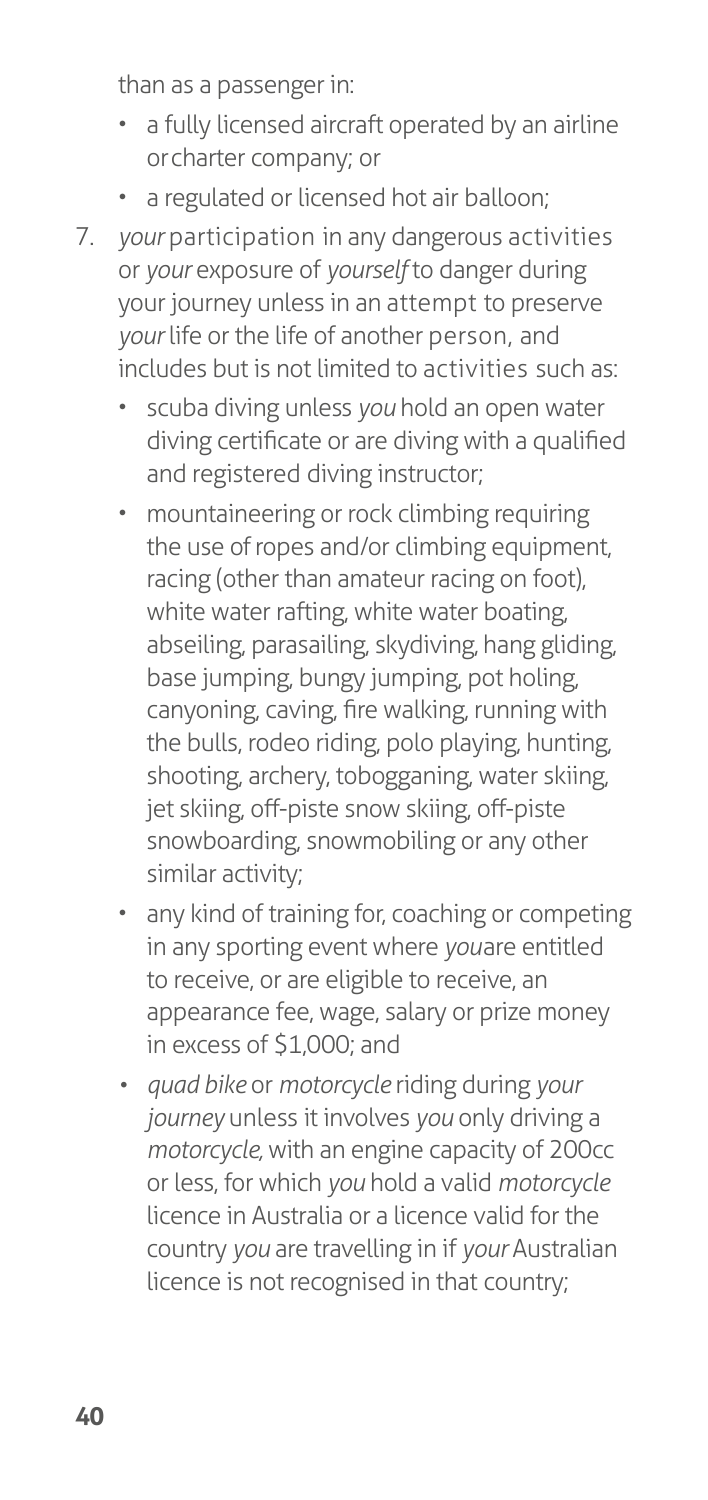- 8. illegal or criminal acts by *you*, *your spouse*, *your dependants* or any other person acting with *your* consent or under *your* direction;
- 9. *your* participation as a crew member or pilot of any *transportation*;
- 10. *your* or *your travel companion's* failure to obtain a visa, a passport or a passport with a required minimum remaining validity;
- 11. the *injury*, illness or death of any person who is aged eighty-one (81) years or over at the time *you* become eligible for cover under *International Travel Insurance;*
- 12. any interference with *your* travel plans by any government, government regulation or prohibition or intervention or official authority;
- 13. arising from changes in currency rates;
- 14. *your* failure to take *reasonable* care;
- 15. any *epidemic* or *pandemic*;
- 16. any act of war, whether war is declared or not, or from any rebellion, revolution, insurrection or taking of power by the military;
- 17. a nuclear reaction or contamination from nuclear weapons or radioactivity;
- 18. biological and/or chemical materials, substances, compounds or the like used directly or indirectly for the purpose of harming or to destroy human life and/or create public fear;
- 19. any payment which would violate any applicable trade or economic sanctions, law or regulation.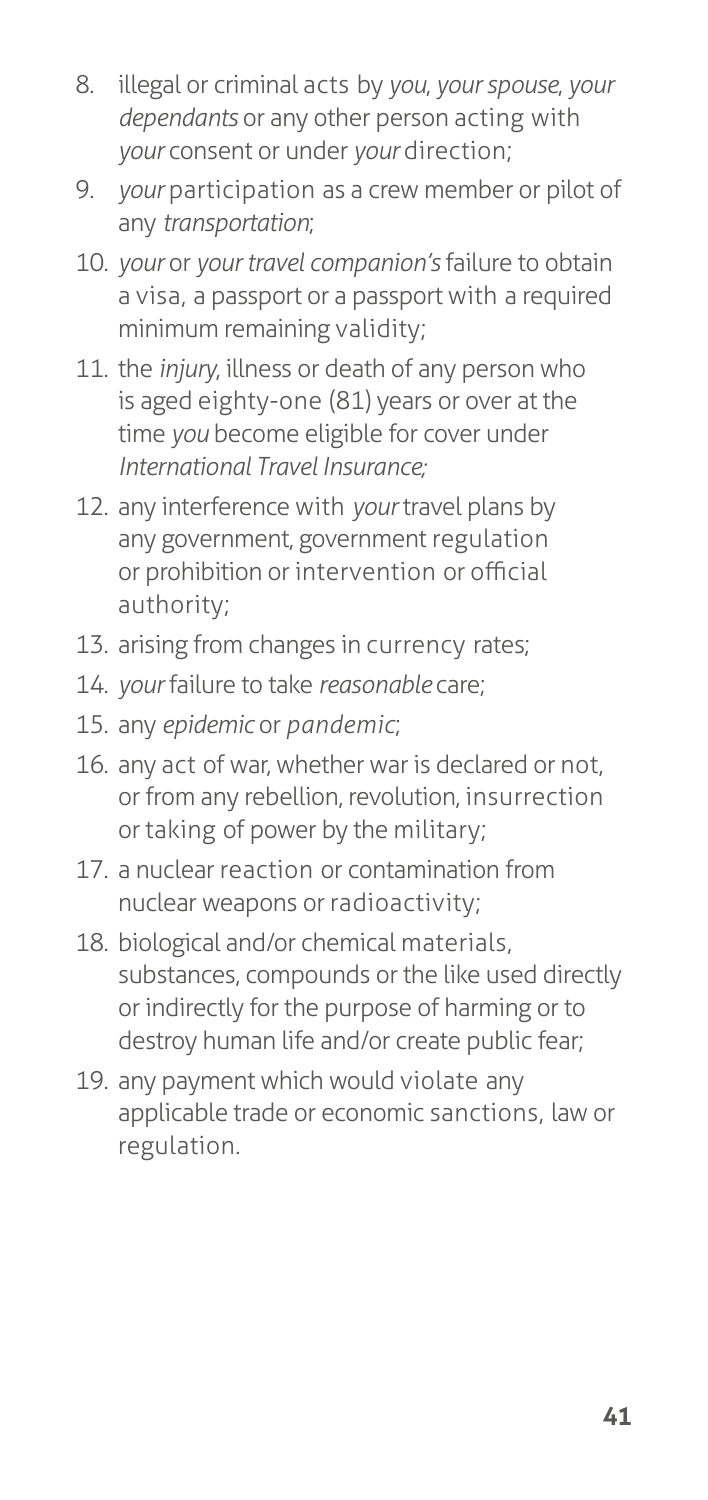# **Part E - The cover available.**

## **Pre-existing medical conditions.**

Please ensure that *you* read the definition of *preexisting medical condition* in the section headed **Definitions** 

No cover is available for any claims arising from, related to or associated with, *your pre-existing medical condition* unless:

- a. *Allianz Global Assistance* has confirmed in writing to *you* that the *pre-existing medical condition*  causing *your* claim is covered by the group policy; or
- b. the *pre-existing medical condition* meets the requirements set out under the heading PRE-EXISTING MEDICAL CONDITIONS THAT ARE COVERED (SOME RESTRICTIONS APPLY).

If *you* have a *pre-existing medical condition* that is not covered, *we* will not pay any claims arising from, related to or associated with that condition. This means that *you* may have to pay for an *overseas*  medical emergency and any associated costs, which can be prohibitive in some countries.

Before going *overseas*, *you* can apply for assessment of whether *your pre-existing medical condition* is covered by the group policy online or over the phone. **Online:** [checkyourcover.com.au/banksa](http://checkyourcover.com.au/banksa) **Within Australia Phone:** 1800 091 710

During assessment *you* must answer all of *our*  questions honestly and truthfully. If *you* do not answer all of *our* questions honestly and truthfully, *your pre-existing medical condition* may not be covered by the group policy and any confirmation of cover issued may be invalid.

If after assessment, *Allianz Global Assistance* confirm to *you* that *your pre-existing medical condition*  is covered by the group policy, *you* will need to pay an administration fee of \$75 for assessment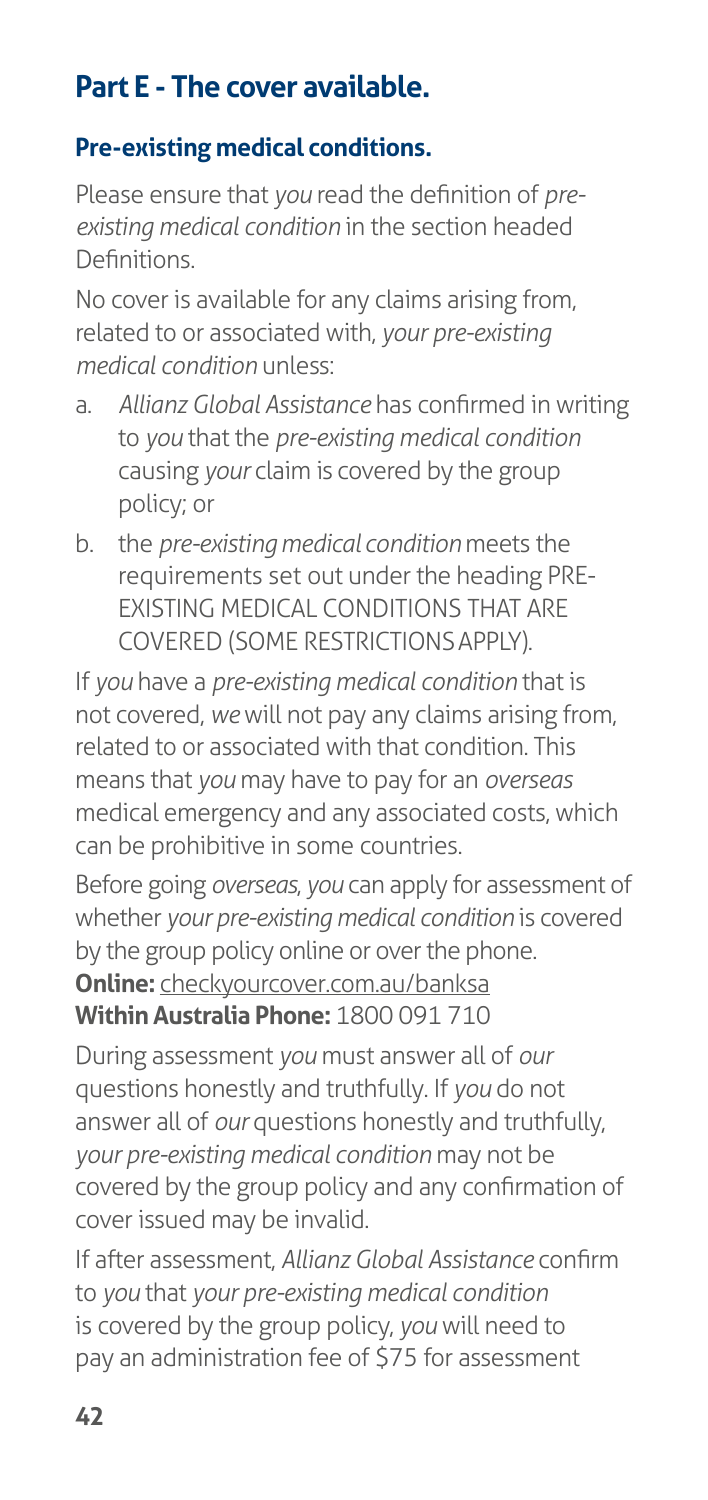by phone or an administration fee of \$45 for an online assessment. After payment of any required administration fee *Allianz Global Assistance* will send *you* written confirmation (for the period of cover available) if *your pre-existing medical condition* is covered by the group policy.

This International Travel Insurance does not cover any claim arising from the *pre-existing medical conditions* of *your relatives*, *travel companion* or any other person.

The *pre-existing medical conditions* listed in the following table are covered under this International Travel Insurance without assessment, provided the pre-existing medical condition *you* have meets the specified requirements that must be met.

### **Pre-existing medical conditions that are covered (some restrictions apply).**

If *your* condition is listed in the table, but the criteria for cover are not met, *you* may still apply for assessment of whether the *pre-existing medical condition you* have is covered by the group policy. If after assessment, *Allianz Global Assistance* confirm to *you* that *your pre-existing medical condition* is covered by the group policy, *you* will need to pay an administration fee as outlined under the heading PRE-EXISTING MEDICAL CONDITIONS.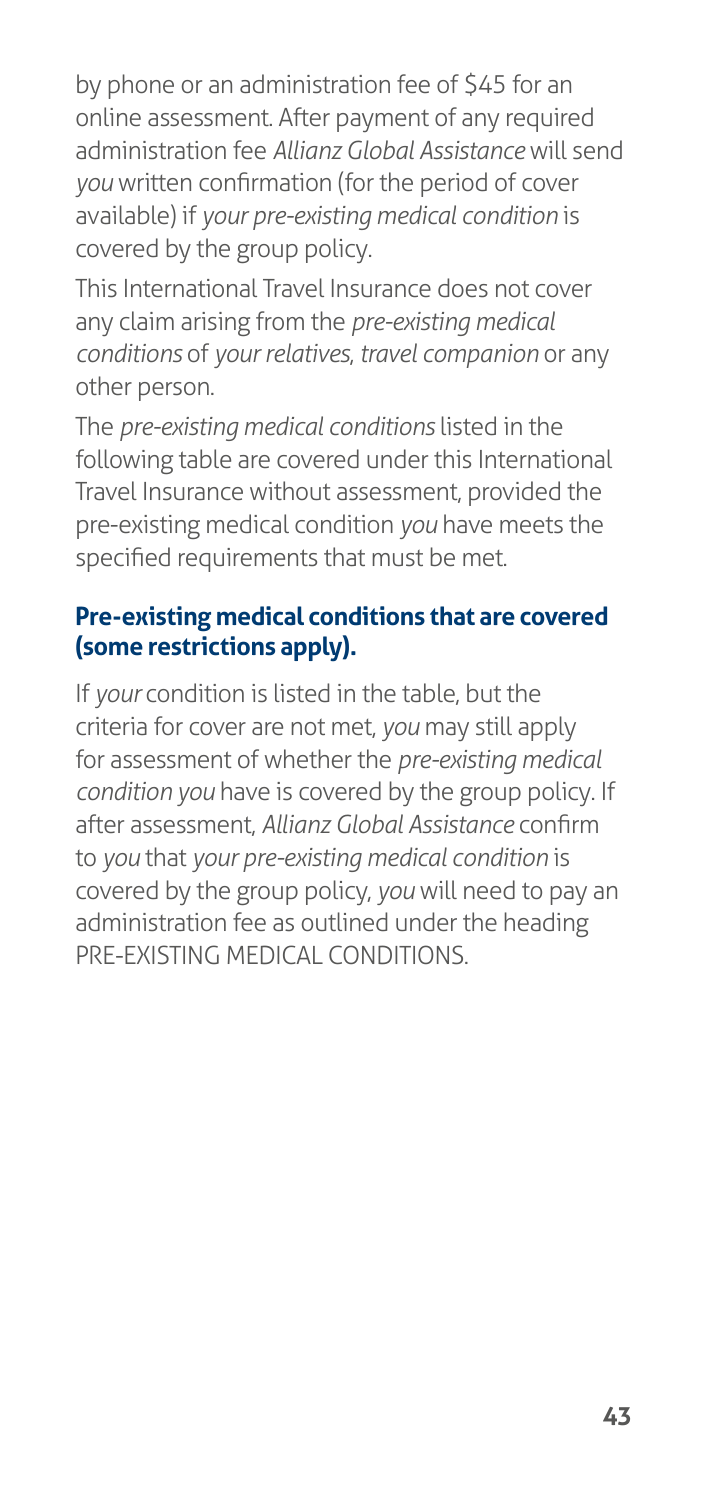| <b>Pre-existing</b><br>medical<br>condition       | <b>Requirements that must be met</b>                                                                                                                                                                                                                                                                                                                                                                      |
|---------------------------------------------------|-----------------------------------------------------------------------------------------------------------------------------------------------------------------------------------------------------------------------------------------------------------------------------------------------------------------------------------------------------------------------------------------------------------|
| <b>Acne</b>                                       | If you have not required treatment<br>by a medical adviser in the last<br>three (3) consecutive months.                                                                                                                                                                                                                                                                                                   |
| <b>Allergies</b>                                  | If the condition has not required<br>treatment by a medical adviser<br>in the last nine (9) consecutive<br>months and you have no known<br>respiratory conditions e.g. Asthma.                                                                                                                                                                                                                            |
| <b>Asthma</b>                                     | If no exacerbation requiring<br>treatment by a medical adviser in<br>the last twelve (12) consecutive<br>months.                                                                                                                                                                                                                                                                                          |
| Cataracts/<br>Glaucoma                            | If you have no ongoing<br>complications, are not on a waiting<br>list for an operation and have not<br>been operated on in the last two<br>(2) consecutive months.                                                                                                                                                                                                                                        |
| <b>Coeliac</b><br><b>Disease</b>                  | If the condition has not required<br>treatment by a medical adviser<br>in the last six (6) consecutive<br>months                                                                                                                                                                                                                                                                                          |
| Diabetes/<br><b>Glucose</b><br><b>Intolerance</b> | If you were diagnosed over twelve<br>(12) consecutive months ago and<br>have not had any complications<br>in the last twelve (12) consecutive<br>months. You must also have<br>a Blood Sugar Level reading<br>between four (4) and twelve<br>(12) or a HbA1C score of nine<br>per cent (9%) or less. You must<br>also not currently be undergoing<br>treatment for kidney, eye or nerve<br>complications. |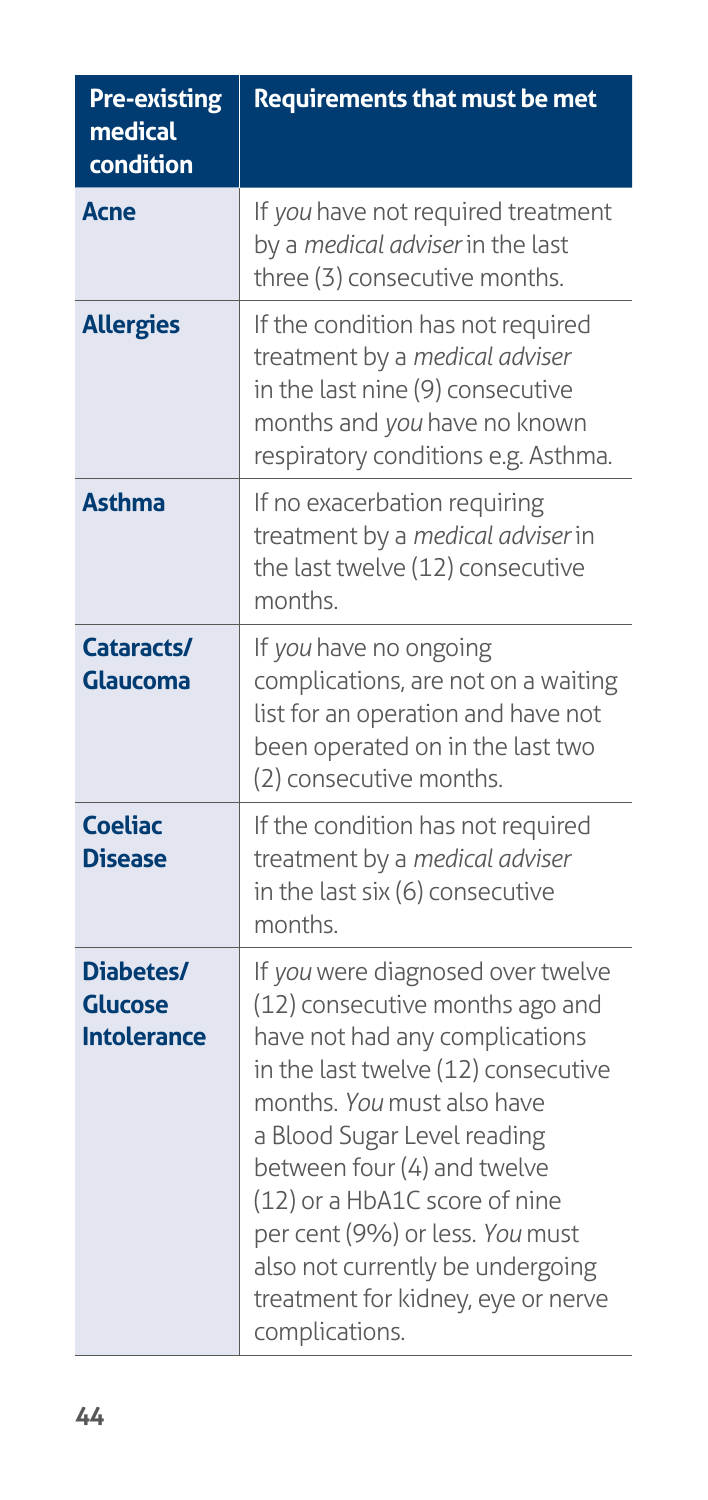| <b>Pre-existing</b><br>medical<br>condition                   | <b>Requirements that must be met</b>                                                                                                                                                                                  |
|---------------------------------------------------------------|-----------------------------------------------------------------------------------------------------------------------------------------------------------------------------------------------------------------------|
| Ear<br><b>Grommets</b>                                        | With no current infection.                                                                                                                                                                                            |
| <b>Epilepsy</b>                                               | If there are no underlying medical<br>conditions (e.g. Previous head<br>trauma, stroke) and you have not<br>required treatment by a medical<br><i>adviser</i> for a seizure in the last two<br>(2) consecutive years. |
| <b>Gastric</b><br><b>Reflux</b>                               | If the condition does not relate to<br>another underlying diagnosis (e.g.<br>Hernia / Gastric Ulcer).                                                                                                                 |
| Gout                                                          | If the gout has remained stable<br>for the last nine (9) consecutive<br>months.                                                                                                                                       |
| <b>Hiatus Hernia</b>                                          | If no surgery is planned.                                                                                                                                                                                             |
| <b>Hip/Knee</b><br><b>Replacement</b>                         | If performed more than nine (9)<br>consecutive months ago and less<br>than ten (10) consecutive years<br>ago.                                                                                                         |
| <b>Hypertension</b><br><b>(High Blood</b><br><b>Pressure)</b> | If you have no known heart<br>conditions and your current blood<br>pressure reading is lower than<br>one hundred and sixty five over<br>ninety five (165/95).                                                         |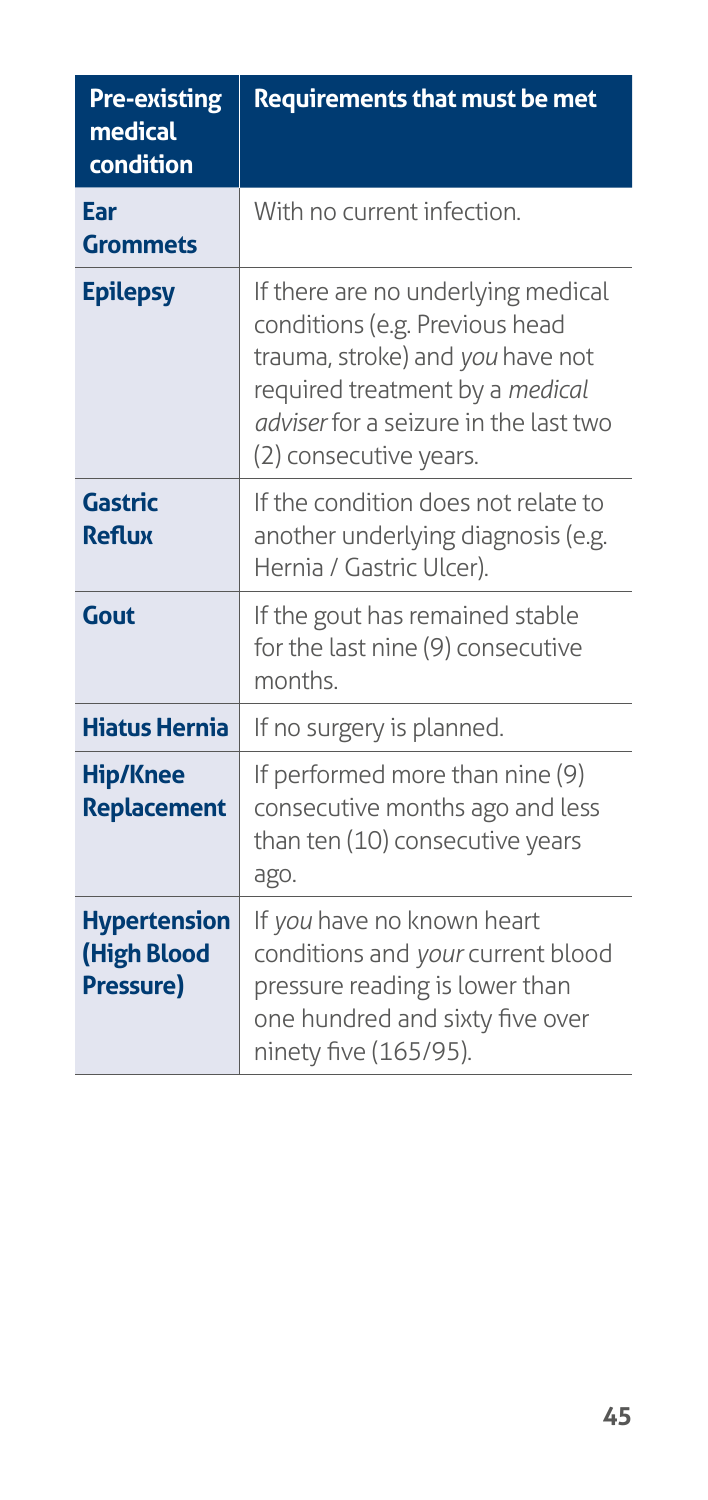# **Pregnancy.**

This International Travel Insurance may not be adequate for *your* needs if *you* are planning to travel beyond the twenty sixth (26th) week of *your*  pregnancy.

No cover is available for a child born during the period of cover available for *your journey* unless as a consequence of an *injury* or *sickness* (occurring during the period of cover available).

If *you* are pregnant when *you* become eligible for cover available *your* pregnancy will be defined as a *pre-existing medical condition* however, any complications of *your pregnancy* arising from *injury* or *sickness* occurring after *you* became eligible will be covered by the group policy issued to *BankSA* except if *you* have had complications in your pregnancy before *you* became eligible for the cover available.

If *you* fall pregnant after *you* become eligible, *you* will be entitled to the cover available arising from any complications of *your* pregnancy caused by *injury*  or *sickness*.

No cover is available for:

- antenatal care;
- childbirth at any gestation (except when arising from an *injury* or *sickness*);
- care of a newborn child;
- any expenses related to *your* pregnancy arising after the end of the twenty sixth (26th) week of *your* pregnancy (the twenty sixth (26th) week of *your* pregnancy is calculated based on *your*  estimated date of delivery as confirmed in writing by *your* obstetrician);
- pregnancy related *sickness* if *you* have had complications in *your* pregnancy before *you*  became eligible for cover.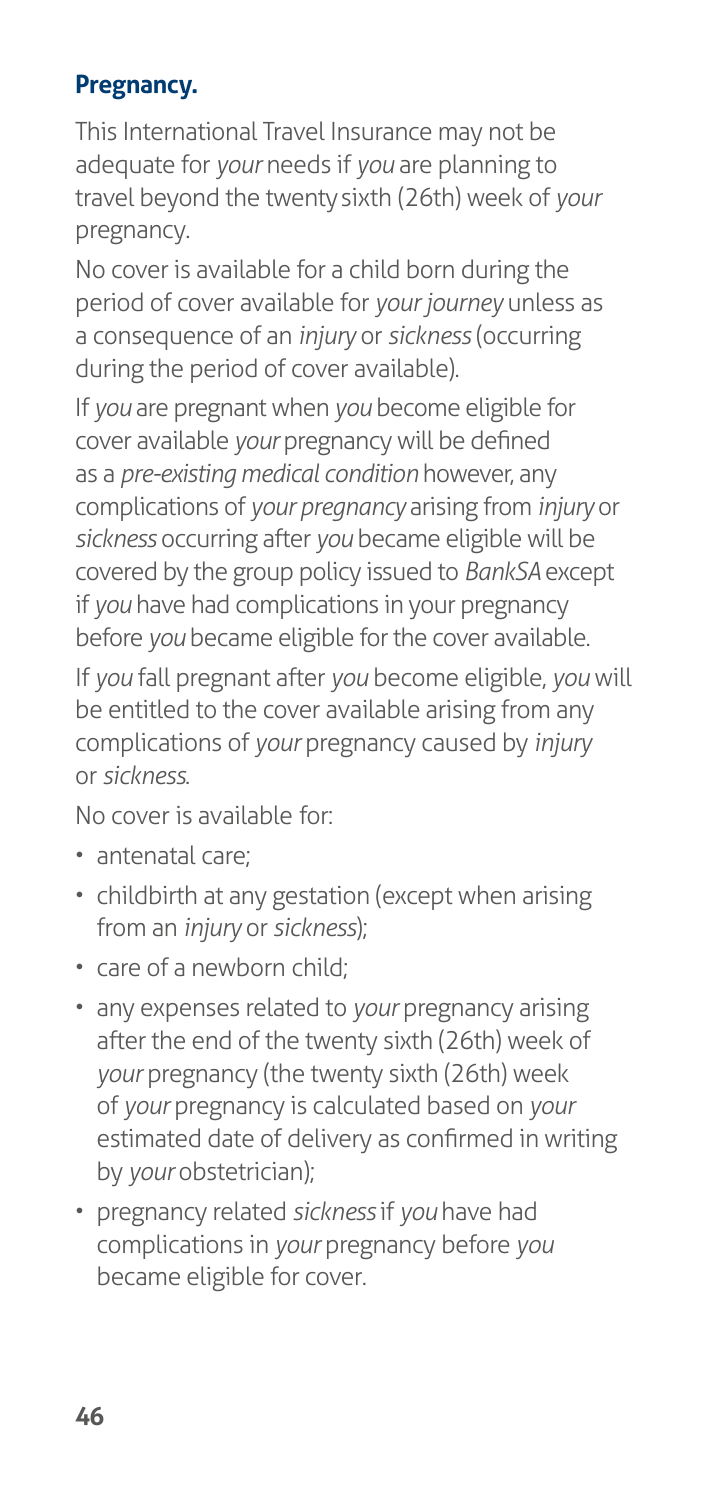These provisions apply whether *you* fall pregnant naturally or as a result of medical assistance (such as, through IVF treatment).

Any pregnancy related expenses incurred during *your journey* after the end of the twenty sixth (26) week of *your* pregnancy will not be covered by this insurance.

As a guide to the cover available for pregnancy under the group policy issued to *BankSA*, including limitations and restrictions, please read through the table below.

| <b>Your pregnancy</b>                                                                                                               | <b>Outcome</b>                                                                                                                                                                                                                                                                                                                                                                      |
|-------------------------------------------------------------------------------------------------------------------------------------|-------------------------------------------------------------------------------------------------------------------------------------------------------------------------------------------------------------------------------------------------------------------------------------------------------------------------------------------------------------------------------------|
| a] You are not<br>yet pregnant<br>however, you are<br>attempting to<br>become pregnant<br>or are undergoing<br>fertility treatment. | If you become pregnant<br>cover is available for any<br>complication arising from an<br>injury or sickness. No cover is<br>available for the course of any<br>treatment you are undergoing<br>at the time your journey<br>commences.                                                                                                                                                |
| b] You will require<br>antenatal care<br>during the period<br>of cover available<br>for your journey.                               | No cover is available for<br>antenatal care.                                                                                                                                                                                                                                                                                                                                        |
| c] You are<br>pregnant and<br>are undergoing<br>a course of<br>treatment at the<br>time your journey<br>begins.                     | No cover is available for the<br>course of treatment you are<br>undergoing at the time your<br>journey commences. Cover is<br>available, for medical expenses<br>arising out of an injury. Cover<br>is available for complications<br>arising from sickness but not<br>if you have had complications<br>in your pregnancy before you<br>became eligible for the cover<br>available. |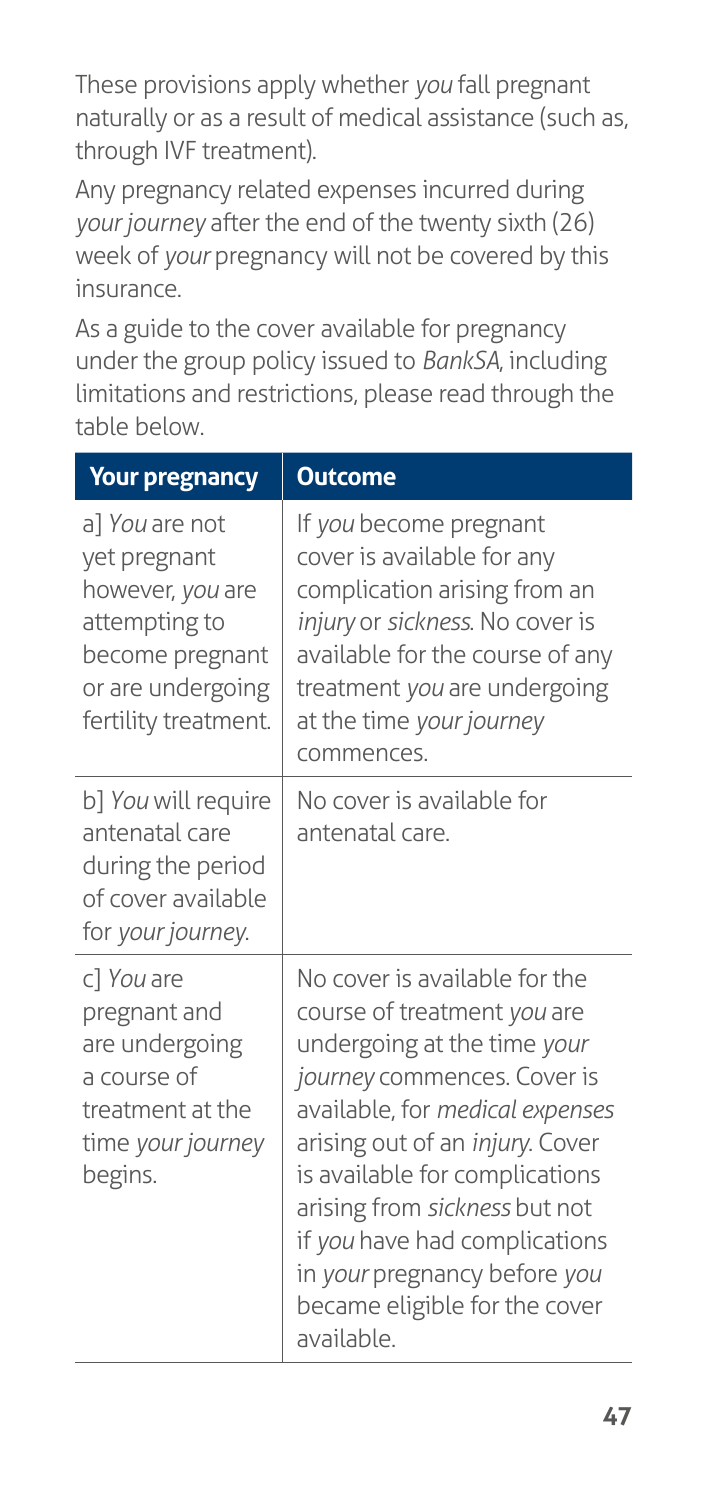| <b>Your pregnancy</b>                                                                                            | <b>Outcome</b>                                                                                                                                                                                                                                                                                                                                                                                                                         |
|------------------------------------------------------------------------------------------------------------------|----------------------------------------------------------------------------------------------------------------------------------------------------------------------------------------------------------------------------------------------------------------------------------------------------------------------------------------------------------------------------------------------------------------------------------------|
| d] You are injured<br>or become sick<br>during your<br>journey and<br>give birth as a<br>consequence.            | Cover is available for medical<br>expenses incurred for the<br>treatment of your injury or<br>sickness and<br>the childbirth occurring as a<br>consequence of the <i>injury</i> or<br>sickness however, no cover is<br>available for complications<br>arising from sickness or a<br>childbirth resulting from<br>sickness if you have had<br>complications in your<br>pregnancy before you became<br>eligible for the cover available. |
| e] You give birth<br>naturally during<br>the period of<br>cover available for<br>your journey.                   | No cover is available either for<br>the childbirth or care of the<br>newborn child.                                                                                                                                                                                                                                                                                                                                                    |
| f] You travel<br>beyond twenty<br>six (26) weeks<br>gestation and give<br>birth while you<br>are still overseas. | No cover is available for<br>the childbirth, care of<br>the newborn child or any<br>expenses related to your<br>pregnancy.                                                                                                                                                                                                                                                                                                             |

### **Emergency and medical services while overseas.**

In the event of an emergency *overseas*, simply call *Allianz Global Assistance* at any time on +61 7 3305 7468. Please note, additional charges may apply for any calls made from mobiles, public telephones or hotel rooms.

*Allianz Global Assistance's* team of medical professionals is only a phone call away and is available to *you* 24 hours a day, 7 days a week for advice and assistance in the event of a medical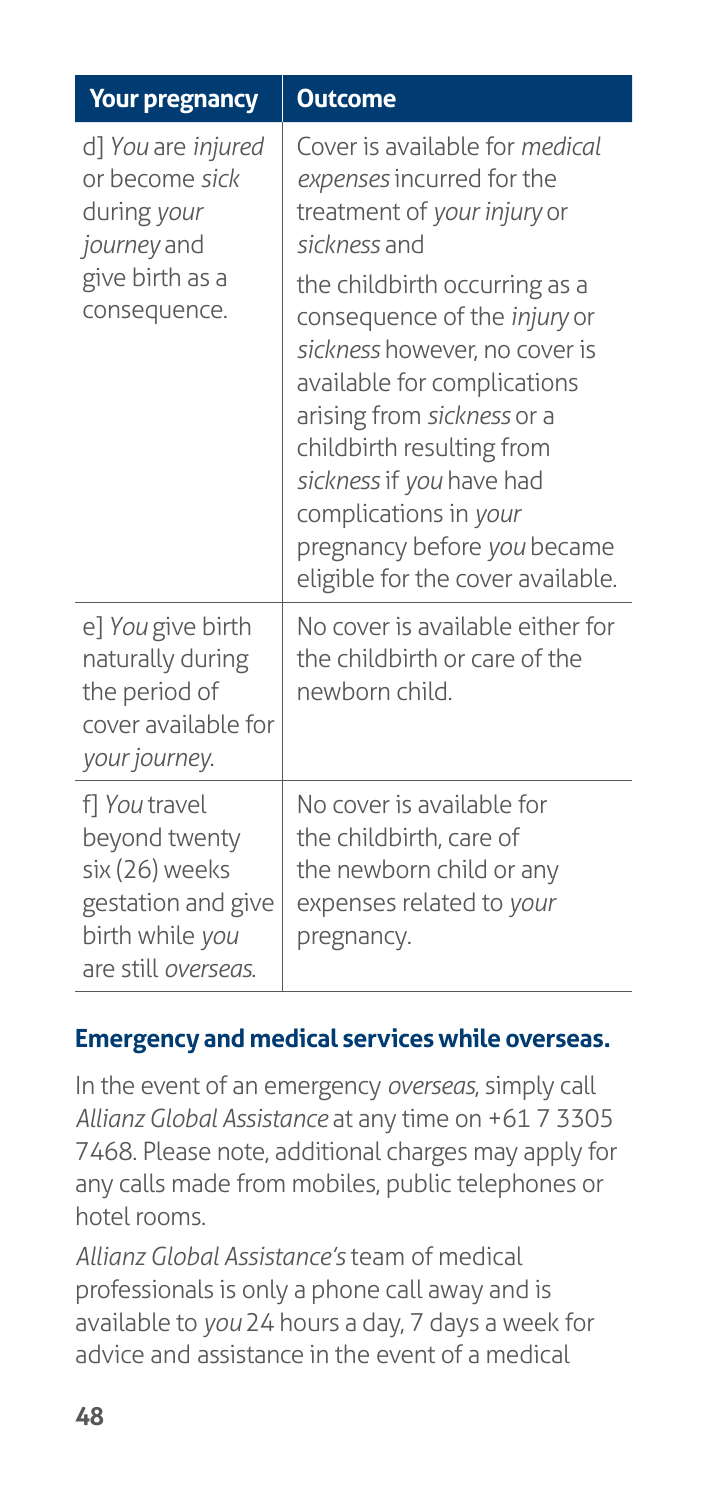emergency and any associated problems which occur outside Australia.

*Allianz Global Assistance* has access to a worldwide team of skilled doctors and medical professionals and provides the following services:

- Access to *medical advisers* for emergency assistance and advice;
- Emergency transportation to the nearest suitable *hospital*;
- Emergency evacuation, if necessary;
- If requested by *you*, *your* family in Australia will be advised of *your* medical condition and be kept informed of the situation;
- Payment guarantees to *hospitals* for *reasonable medical expenses* and cover verification;
- Second opinions on medical matters;
- Urgent message service and emergency travel planning.

# **Travelling overseas.**

*You* do not have to tell *us* or *BankSA* that *you* will be travelling. Provided *you* meet the eligibility criteria (see Part A - Eligibility for Cover) and comply with the terms and conditions of this insurance, *you* will be entitled to the benefits of the cover available.

In the event of an emergency *overseas* contact *Allianz Global Assistance* using the contact details shown on the inside front cover of this booklet. *Allianz Global Assistance* are available 24 hours a day, seven days a week.

*You* must take all *reasonable* steps to prevent or minimise loss.

*You* must take all *reasonable* precautions to safeguard *your* belongings. For example, leaving *your* belongings unsupervised, leaving them behind or walking away from them in a place the public has access to encourages theft and are not *reasonable* precautions.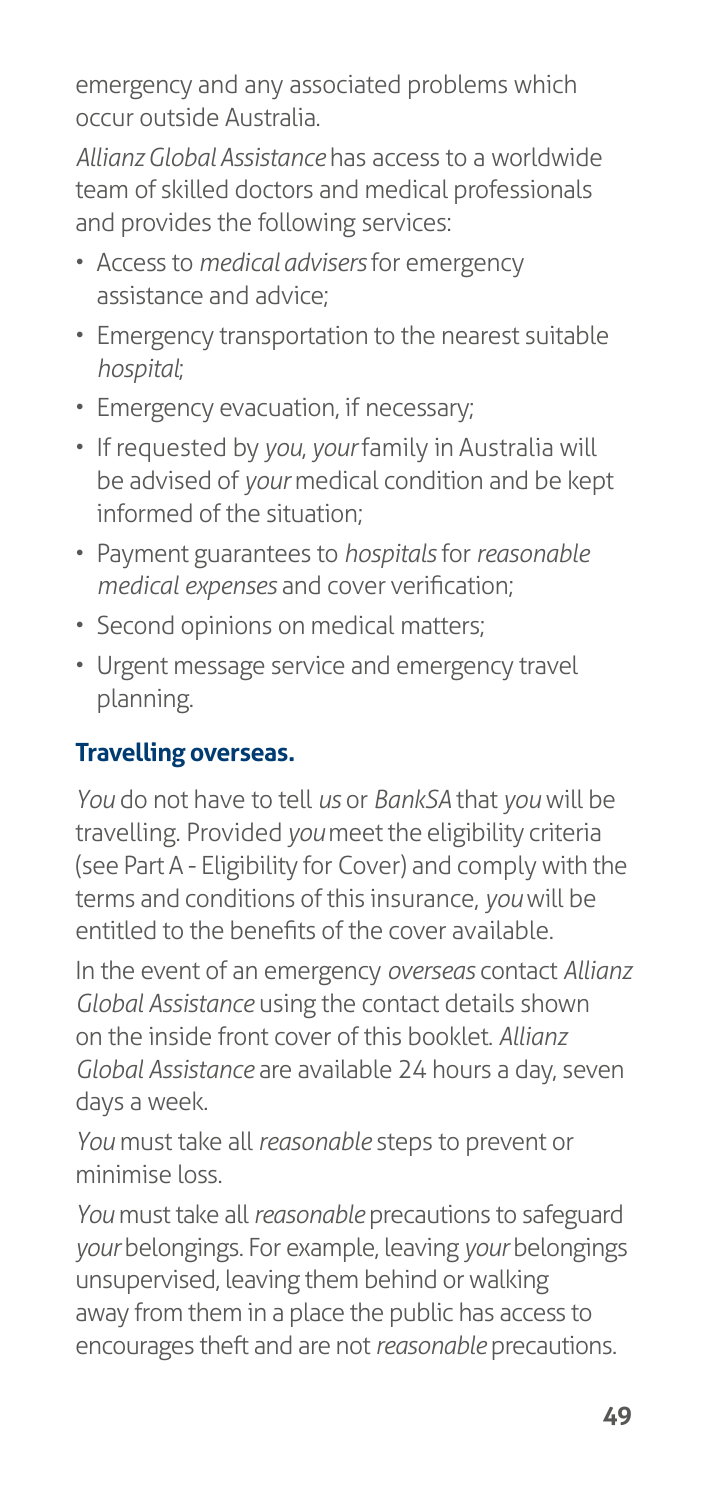*You* must take all *reasonable* steps to safeguard *your* own safety and follow the advice and heed the warnings of any government or government agency and any official body and heed warnings broadcast in the mass media.

*You* should take this booklet with *you* when travelling *overseas* as it contains important phone numbers and details of the cover available, together with copies of *your card account* statement and *card*  receipt to establish that *you* gained *your* eligibility for cover in accordance with the criteria set out in the section headed Part A - Eligibility for Cover*.*

In the event *you* wish to make a claim under the cover available (especially if claiming whilst *overseas*), it will be necessary for *you* or *your* agents to confirm to *Allianz Global Assistance* or its agents that the eligibility criteria was met as previously outlined.

Without this information, a claim may be delayed and it may not be possible for *Allianz Global Assistance* or its agents to give approval for *overseas*  medical attention or assistance.

### **Section 1.1 Overseas emergency assistance.**

*Allianz Global Assistance* will help *you* with any *overseas* emergency (also see EMERGENCY AND MEDICAL SERVICES WHILE OVERSEAS above).

*You* may contact *Allianz Global Assistance*  24 hours a day, 7 days a week.

In addition to an overseas journey, eligible *cardholders*, *spouses* and *dependants* who are onboard a foreign registered vessel in Australian territorial waters will be eligible for the benefits available under this section subject to the terms, conditions, limits and exclusions that apply.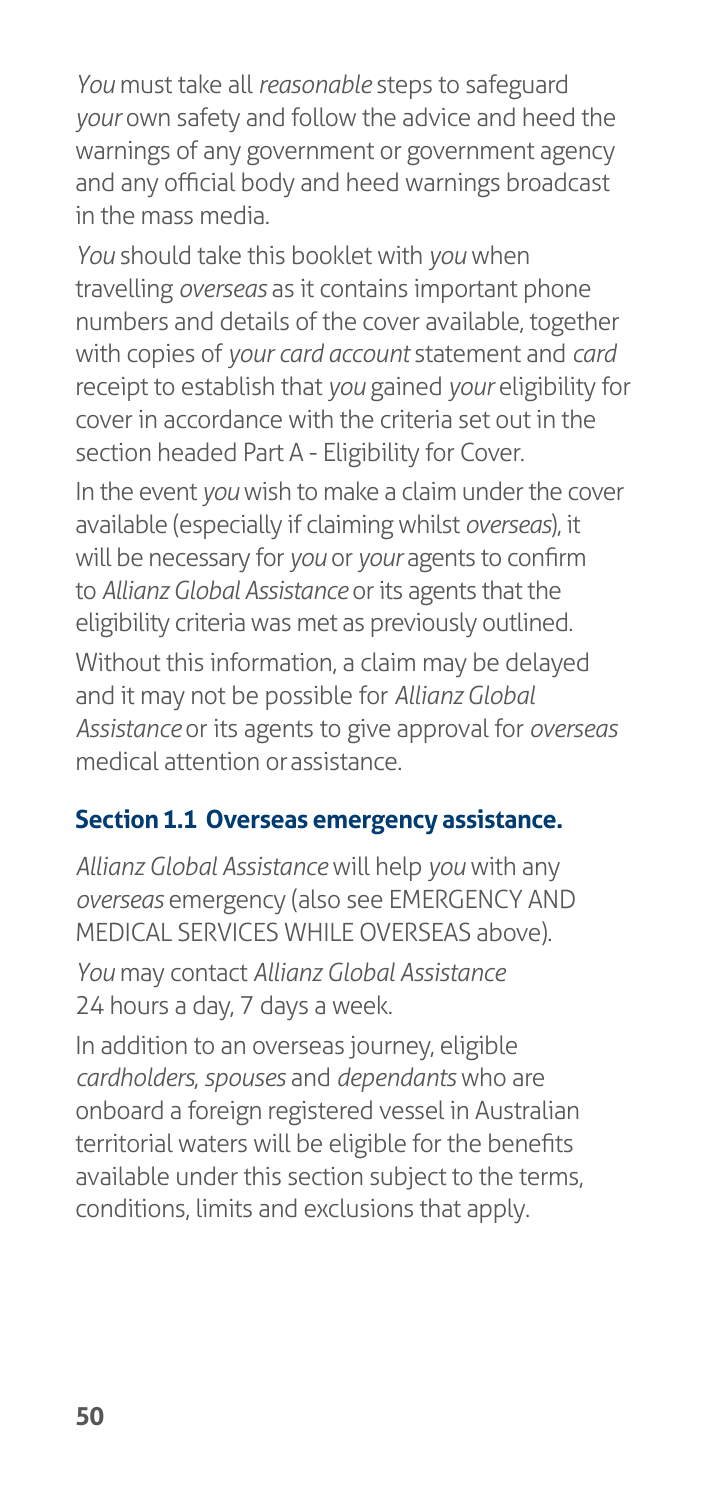# **1.1.1 Allianz Global Assistance will arrange.**

If while *overseas*, during the period of cover available:

- a. *you injure yourself* or become *sick* (provided the relevant *injury* or *sickness* is covered by the group policy); or
- b. require treatment for a *pre-existing medical condition*:
	- that *Allianz Global Assistance* has confirmed in writing is covered by the group policy: or
	- for which cover is available as specified in the section headed PRE-EXISTING MEDICAL CONDITIONS,

*Allianz Global Assistance* will arrange for the following assistance services:

- a. access to a *medical adviser* for emergency medical treatment while *overseas*;
- b. any messages which need to be passed on to *your* family or employer in the case of an emergency;
- c. provision of any written guarantees for payment under SECTION 1.2 - OVERSEAS EMERGENCY MEDICAL of *medical expenses* incurred while *overseas*;
- d. provision of any written guarantees for payment under SECTION 1.4 - EVACUATION & REPATRIATION of *reasonable* expenses for *your*  medical transfer or evacuation to the nearest *hospital overseas* for emergency medical treatment or to be brought back to *your home*  with appropriate medical supervision; and
- e. advice and assistance with emergency travel planning.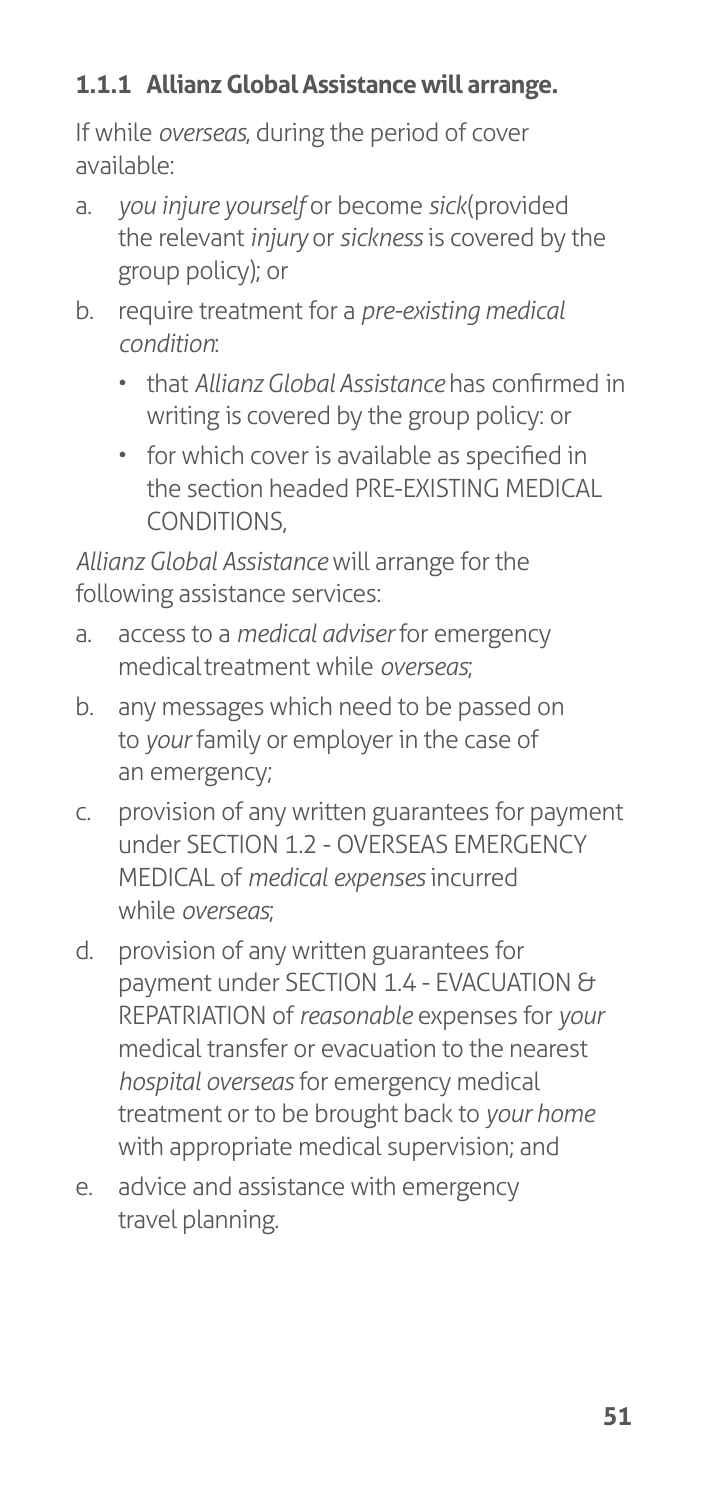### **1.1.2 What we exclude.**

To the extent permitted by law, *we* will not be responsible for costs and expenses that *you* would not have incurred had *you* followed *reasonable*  medical advice. This includes any subsequent medical, *hospital* or evacuation expenses incurred when *you* did not follow the *reasonable*  medical advice.

### **Section 1.2 Overseas emergency medical.**

In addition to an overseas journey, eligible *cardholders*, *spouses* and *dependants* who are onboard a foreign registered vessel in Australian territorial waters will be eligible for the benefits available under this section subject to the terms, conditions, limits and exclusions that apply.

#### **1.2.1 What we cover.**

#### **Overseas medical expenses due to covered injury or sickness.**

a. If *you injure yourself overseas* or become *sick*  while *overseas*, during the period of cover available for *your journey*, *we* will reimburse the *reasonable medical expenses you* incur until *you* get back to Australia provided that the relevant *injury* or *sickness* is covered by this insurance. The *medical expenses* must have been for treatment given or prescribed by a *medical adviser*.

*You* should make every *reasonable* effort to keep *your medical expenses* to a minimum.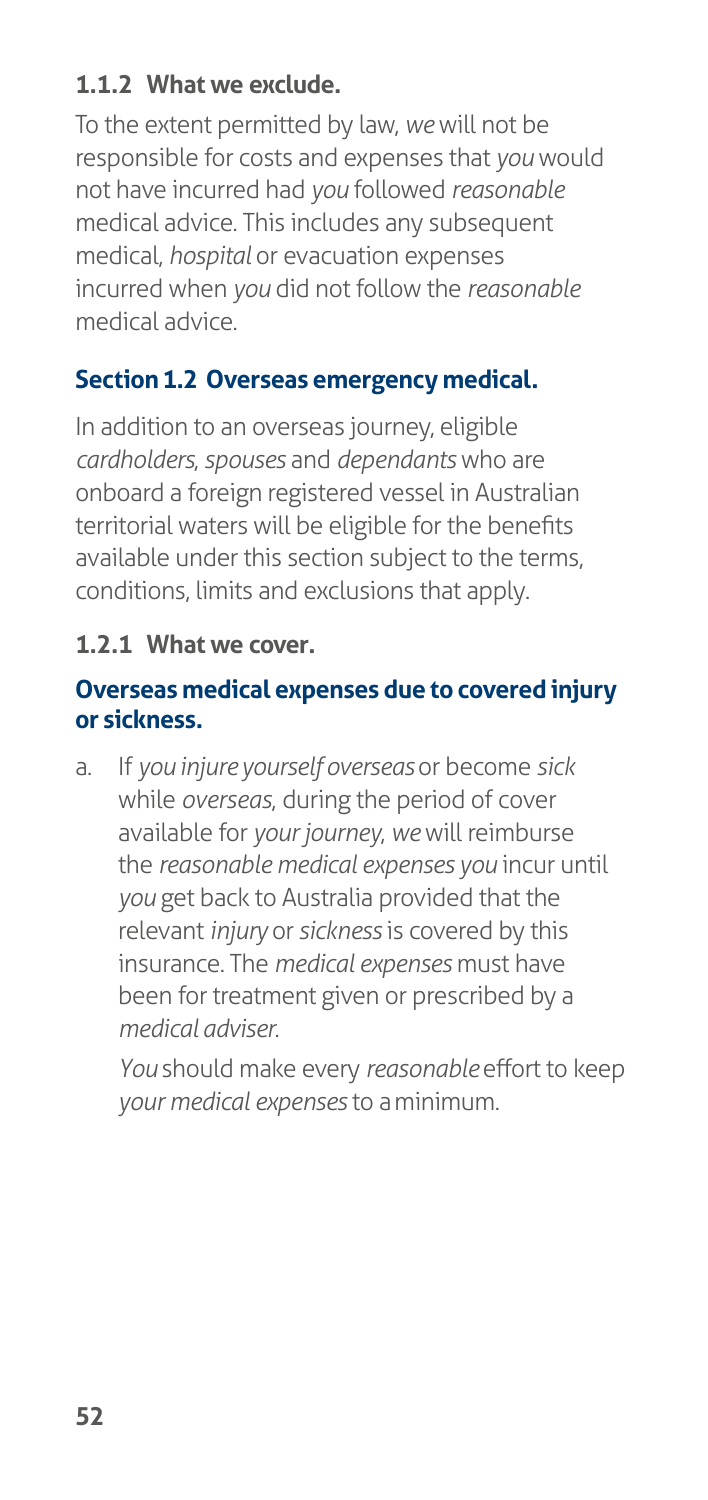#### **Overseas medical expenses due to covered pre-existing medical condition.**

- b. If, while *overseas* during the period of cover available for *your journey*, *you* require medical or *hospital* treatment for a *pre-existing medical condition*:
	- that *Allianz Global Assistance* has confirmed in writing is covered by the group policy: or
	- for which cover is available as specified in the section headed PRE-EXISTING MEDICAL CONDITIONS,

*we* will reimburse *you* for the *medical expenses*  for treatment given or prescribed by a *medical adviser,* except for the cost of medication *you*  were on or the cost of a course of treatment *you*  were receiving at the time *your journey* began. *You* should make every *reasonable* effort to keep *your medical expenses* to a minimum.

If *you* are prevented from returning *home* because of a *sickness*, *injury* or *pre-existing medical condition*  that *is* covered, *we* will only pay for *medical expenses*  incurred during the twelve (12) consecutive month period after the *sickness* was first diagnosed or the *injury* happened or the *pre-existing medical condition we* agreed to cover required treatment.

If, after assessment of *your* claim, the *reasonable*  medical advice is that *you* should return to Australia for treatment and *you* do not agree to do so, *we* will pay *you* an amount up to the limit shown in Part C - Benefit Limits - 1.2 Overseas Emergency Medical, which *we* reasonably consider to be equivalent to:

- *• your medical expenses* incurred *overseas* to the date *Allianz Global Assistance* advise *you* to return to *your home*; plus
- the *reasonable* amount it would cost *us* to return *you* to *your home*; plus
- the non-refundable portion of unused travel and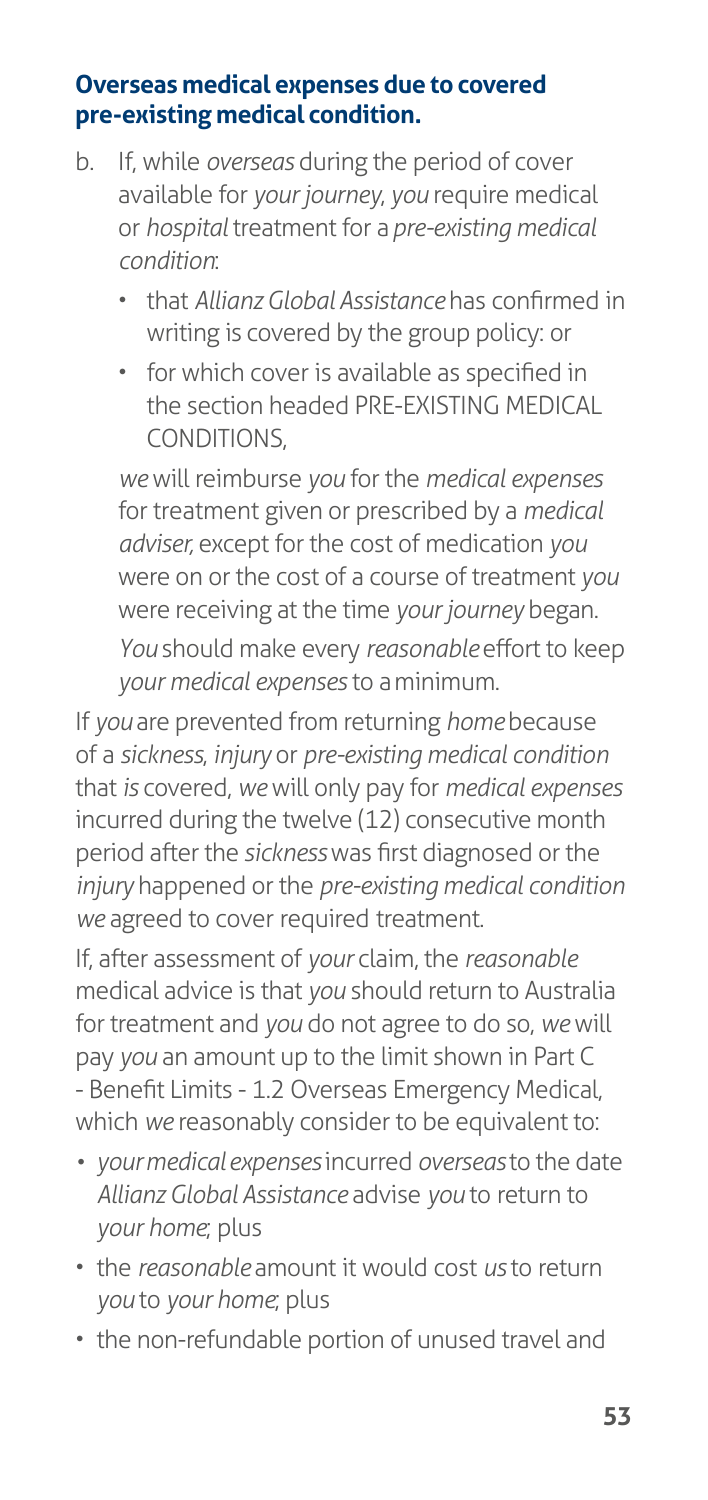accommodation arrangements *you* would have incurred had *you* followed the advice of *Allianz Global Assistance*.

*You* will then be responsible for any ongoing or additional costs relating to or arising out of the event *you* have claimed for.

# **1.2.2 What we exclude.**

To the extent permitted by law, *we* will not pay for *medical expenses*:

- a. that *you* would not have incurred had *you*  followed the advice of *Allianz Global Assistance*;
- b. if *you* have received care under a *Reciprocal Health Care Agreement*;
- c. relating to dental treatment involving the use of precious metals or for cosmetic dentistry;
- d. for dental treatment caused by or related to the deterioration and/or decay of teeth;
- e. for preventative dental treatment;
- f. arising from a *pre-existing medical condition*  except:
	- if *you* satisfy the criteria as set out under the heading PRE-EXISTING MEDICAL CONDITIONS THAT ARE COVERED (SOME RESTRICTIONS APPLY) in the PRE-EXISTING MEDICAL CONDITIONS section in Part E - The cover available; or
	- as provided in the medical terms letter if *Allianz Global Assistance* confirmed in writing that the *pre-existing medical condition* is covered by the group policy;
- g. any payment which would result in *us*  contravening the *Health Insurance Act 1973* (Cth), the *Private Health Insurance Act 2007* (Cth) or the *National Health Act 1953* (Cth) or any other applicable legislation (whether in Australia or not).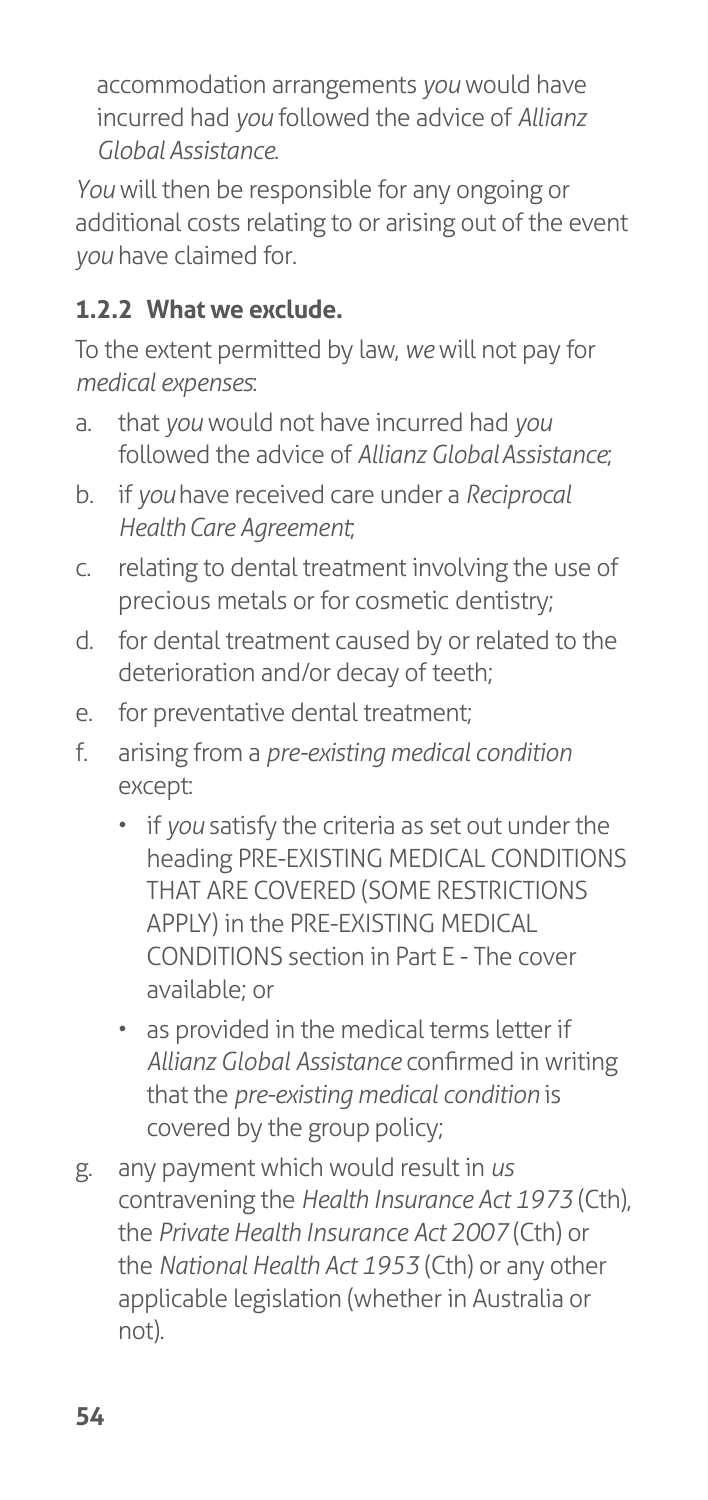### **Section 1.3 Overseas emergency dental (spontaneous toothache).**

#### **1.3.1 What we cover.**

If during the period of cover available for *your journey*, *you* suffer sudden and acute pain (spontaneous toothache) to natural teeth that is not an *injury* or *sickness* covered under section 1.2. *we*  will cover *you* for the cost of necessary emergency dental treatment to treat the sudden and acute pain, up to the limit specified in Part C - Benefit Limits - 1.3 Overseas Emergency Dental (Spontaneous Toothache)*.*

### **1.3.2 What we exclude.**

To the extent permitted by law, *we* will not pay for expenses:

- a. if *you* have received care under a *Reciprocal Health Care Agreement*;
- b. relating to dental treatment involving the use of precious metals or for cosmetic dentistry;
- c. for dental treatment caused by or related to the deterioration and/or decay of teeth;
- d. for preventative dental treatment; or
- e. arising from a *pre-existing medical condition*.

### **Section 1.4 Evacuation & repatriation.**

### **1.4.1 What we cover.**

If while *overseas* during the period of cover available for *your journey*, *you injure yourself,* or become *sick,* or require treatment for a *pre-existing medical condition*  and the relevant *injury,* or *sickness,* or *pre-existing medical condition* is covered by this insurance, *we*  will pay the *reasonable* cost of *your* medical transfer or evacuation if *you* must be transported to the nearest *hospital* for emergency medical treatment *overseas* or be brought back to *your home* on the written advice of a *medical adviser*.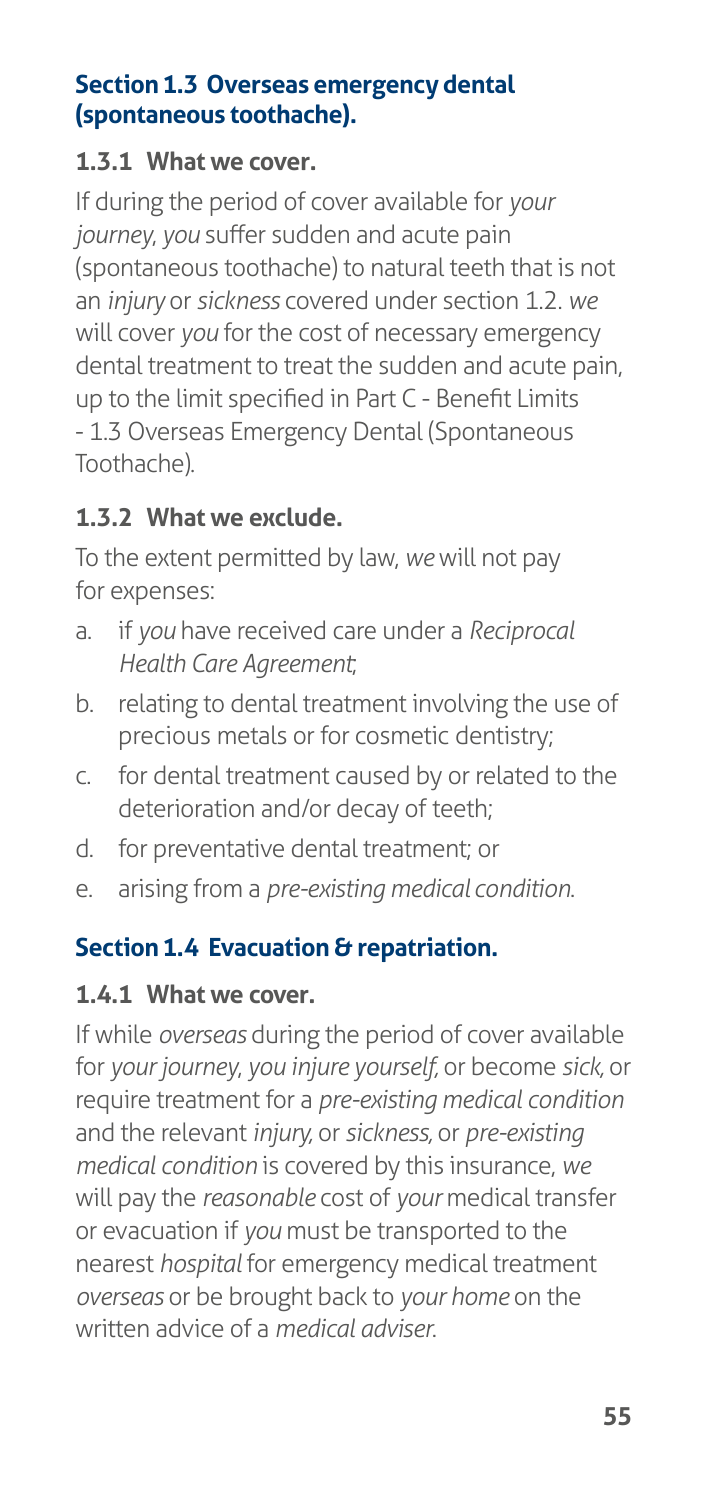# **1.4.2 What we exclude.**

To the extent permitted by law *we* will not pay a claim under this section in addition to a claim under SECTION 2.1 CANCELLATION for the same or similar services. *We* will only pay the highest amount incurred by *you*, not both amounts.

### **Section 1.5 Hospital cash allowance.**

### **1.5.1 What we cover.**

If during the period of cover available for *your journey*, *you* are admitted to *hospital overseas* for a continuous period of more than twenty four (24) consecutive hours as a result of an *injury* or *sickness*  or *pre-existing medical condition* that *we* have agreed is covered, then *we* will pay *you* the benefit specified in Part C - Benefit Limits - 1.5 Hospital Cash Allowance for each day in excess of twenty four (24) consecutive hours that *you* continue to be an hospital inpatient.

# **1.5.2 What we exclude.**

To the extent permitted by law *we* will not pay if *you*  cannot claim for *medical expenses* connected with the *hospital* admission under SECTION 1.2 OVERSEAS EMERGENCY MEDICAL.

# **Section 1.6 Accidental death.**

### **1.6.1 What we cover.**

If, during the period of cover available for *your journey*;

- a. *you* are *injured* and *you* die because of that *injury*  within twelve (12) consecutive months of the *injury*; or
- b. something *you* are travelling on or in disappears, sinks or crashes and *your* body is not found within twelve (12) consecutive months and *you*  are presumed dead; and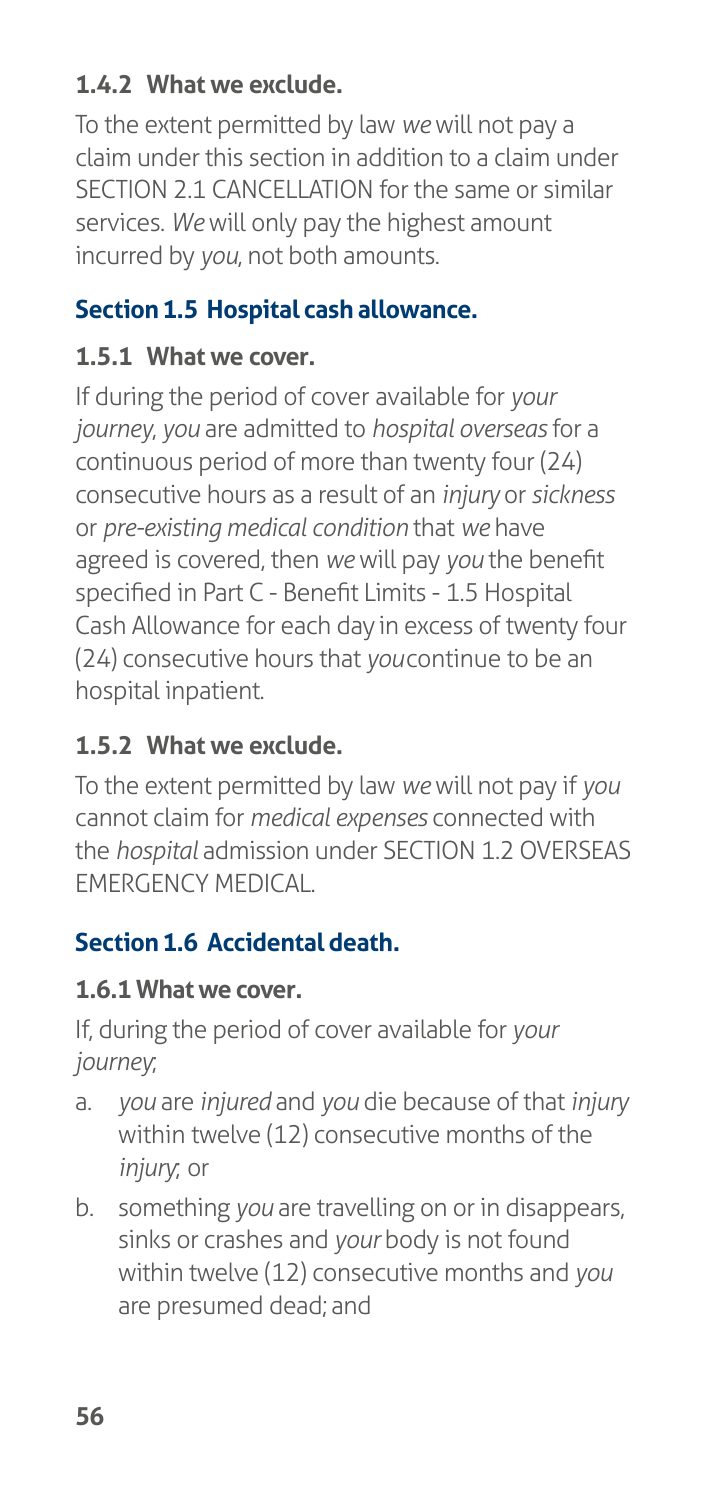c. *you* are not entitled to a loss of life benefit payable under **Overseas Transit Accident Insurance,**

*we* will pay the benefit specified in Part C - Benefit Limits - 1.6 Accidental Death, to *your* estate.

# **Section 1.7 Funeral expenses.**

# **1.7.1 What we cover.**

If during the period of cover available for *your journey you* die from a cause that is not excluded, *we*  will pay for *your reasonable funeral expenses* incurred *overseas* or the *reasonable* cost of bringing *your*  remains back to *your home*.

The maximum amount *we* will pay is specified in Part C - Benefit Limits - 1.7 Funeral Expenses.

# **1.7.2 What we exclude.**

To the extent permitted by law, *we* will not pay for any expenses, or any costs incurred in Australia except the *reasonable* cost of transporting *your*  remains from the inbound port or airport to *your home* or nominated funeral home.

# **Section 1.8 Loss of income.**

### **1.8.1 What we cover.**

If *you* are a *cardholder* or a *spouse* and during the period of cover available *for your journey*, *you* suffer an *injury* requiring medical treatment *overseas*, and:

- a. because of the *injury you* become disabled; and
- b. the disablement continues for more than thirty (30) consecutive days from the date of *your*  return to *your home*; and
- c. *you* are under the regular care of and acting in accordance with the instructions or advice of a *medical adviser* who certifies in writing that the disablement prevents *you* from gainful employment; and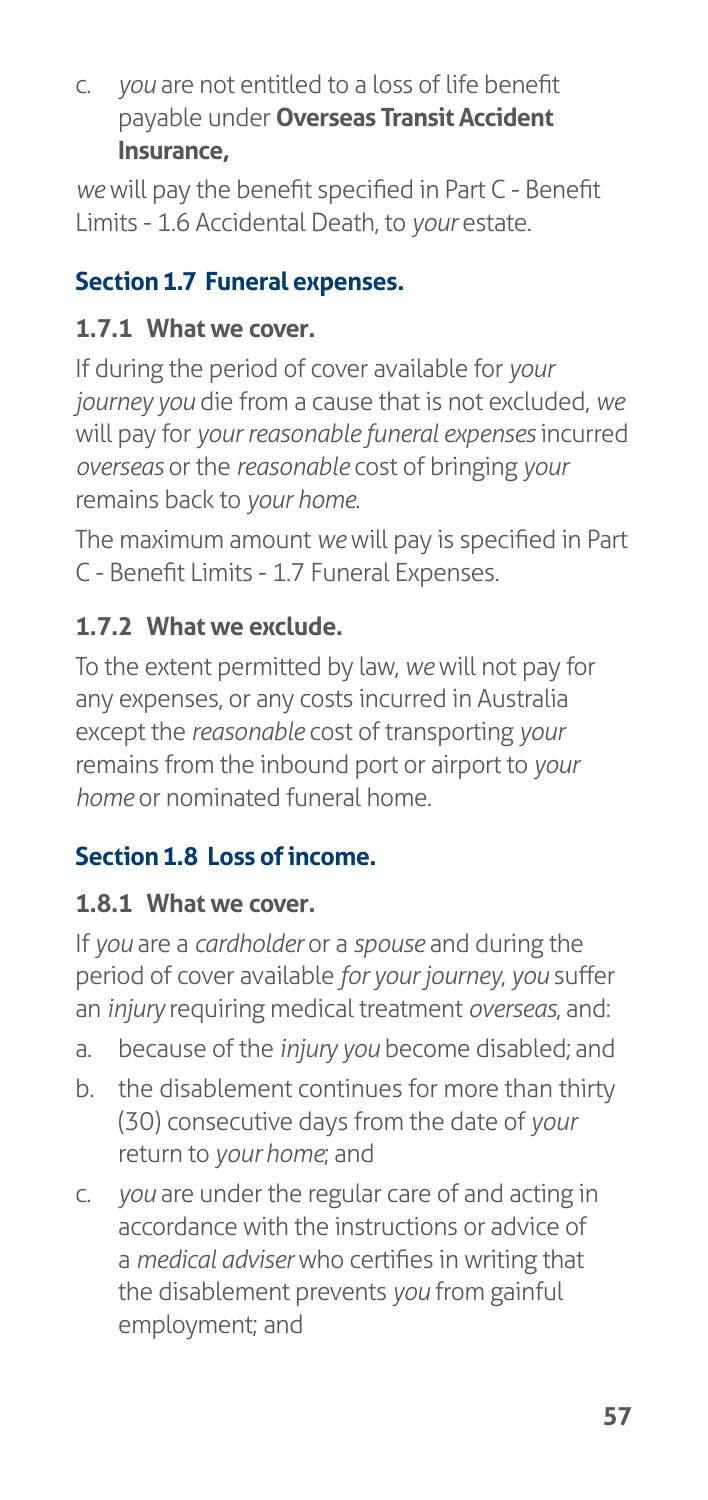### d. as a result *you* lose all *your income*,

then *we* will pay *you* up to the specified benefit per week for up to the specified number of consecutive weeks as shown in Part C- Benefit Limits - 1.8 Loss of Income, starting from the thirty first (31st) consecutive day after *your* return to *your home*.

### **1.8.2 What we exclude.**

No cover is available for loss of *income* if *you* are a *dependant*.

### **Section 1.9 Assault requiring hospital admission.**

### **1.9.1 What we cover.**

If during the period of cover available *for your journey*, *you* suffer an *injury* resulting from *you* being assaulted which requires *your hospital* admission as an inpatient for treatment *we* will pay *you* the benefit specified in Part C- Benefit Limits - 1.9 Assault Requiring Hospital Admission.

### **Conditions.**

If *you* want to claim under the cover available, *you* should provide *us* with written advice from *your* treating *medical adviser* specifying the nature of *your injury*; and a police report detailing the circumstances of the assault as this may be the easiest way to provide proof of *your* claim.

### **Section 2.1 Cancellation.**

### **2.1.1 What we cover.**

### **Unused arrangements, travel agents fees & rescheduling.**

If after *you* have met the eligibility criteria set out in Part A - Eligibility for Cover, including having a *return overseas travel ticket* or *you* intend to obtain a *return overseas travel ticket* before leaving Australia, and up until the end of the period of cover available for *your journey* (where the claim is not covered elsewhere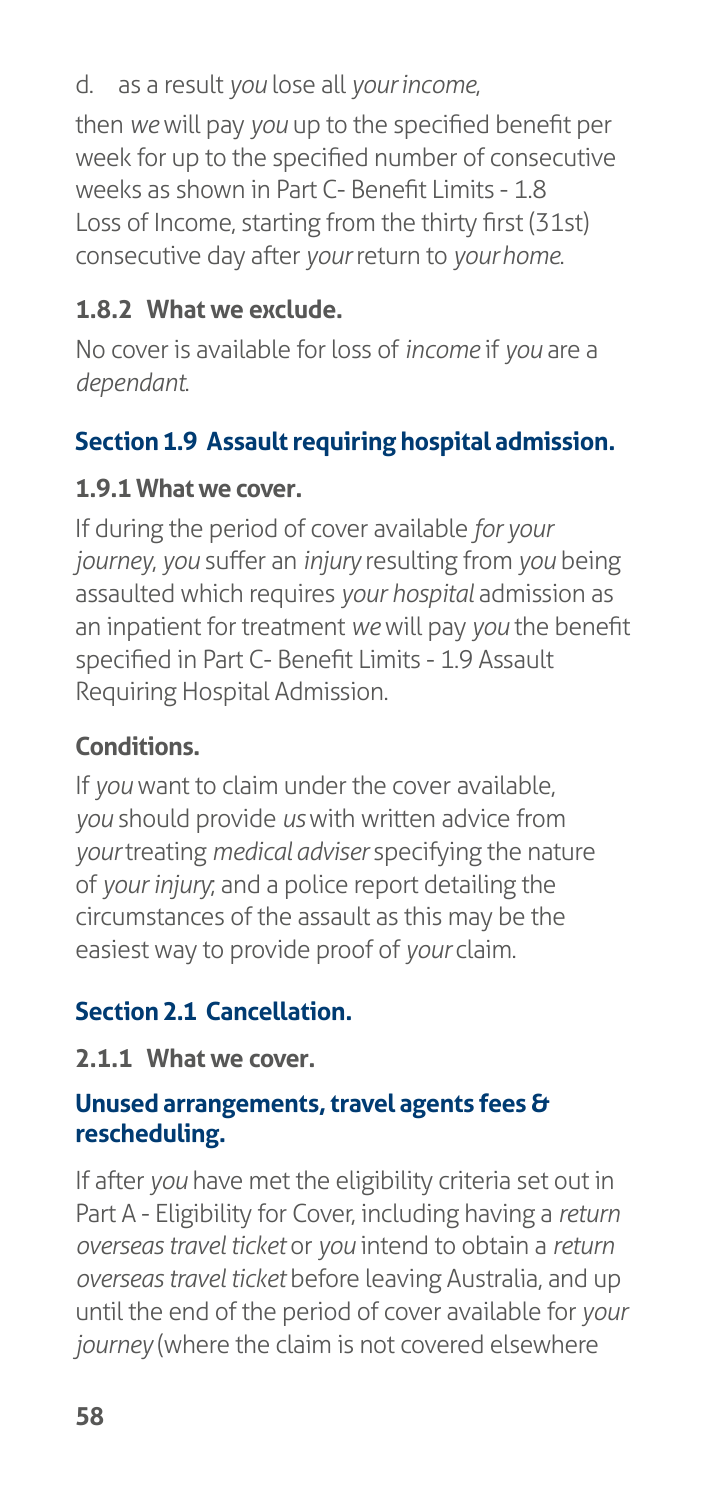in this **International Travel Insurance***)*, cover is available for:

- a. any of the following events which are unexpected and unforeseen by *you* and outside *your* control:
	- *• you*, *your travel companion* or a *relative*  living in Australia dies, is seriously *injured* or becomes seriously ill;
	- *• you* require medical attention relating to a *pre-existing medical condition*:
		- − that *Allianz Global Assistance* has confirmed in writing that cover is available for under the group policy; or
		- − for which cover is available as specified in the section headed PRE-EXISTING MEDICAL CONDITIONS THAT ARE COVERED (SOME RESTRICTIONS APPLY),

which prevents *you* from travelling;

- *• you* are pregnant and before *your* departure from Australia, an unexpected and unforeseen medical complication occurs (which is confirmed in writing by a *medical adviser*) that prevents *you* from travelling because such travel would be unsafe for *your* health or the health of *your* unborn child however:
	- − no cover is available beyond the end of the 26th week of *your* pregnancy (the 26th week of *your* pregnancy is calculated based on *your* estimated date of delivery as confirmed in writing by *your* obstetrician); or
	- − if *you* suffered complications in *your*  pregnancy before *you* became eligible for the cover available;
- *your* arranged travel is cancelled or delayed by the carrier because of mechanical breakdown of *your* means of transport, riots, strikes, civil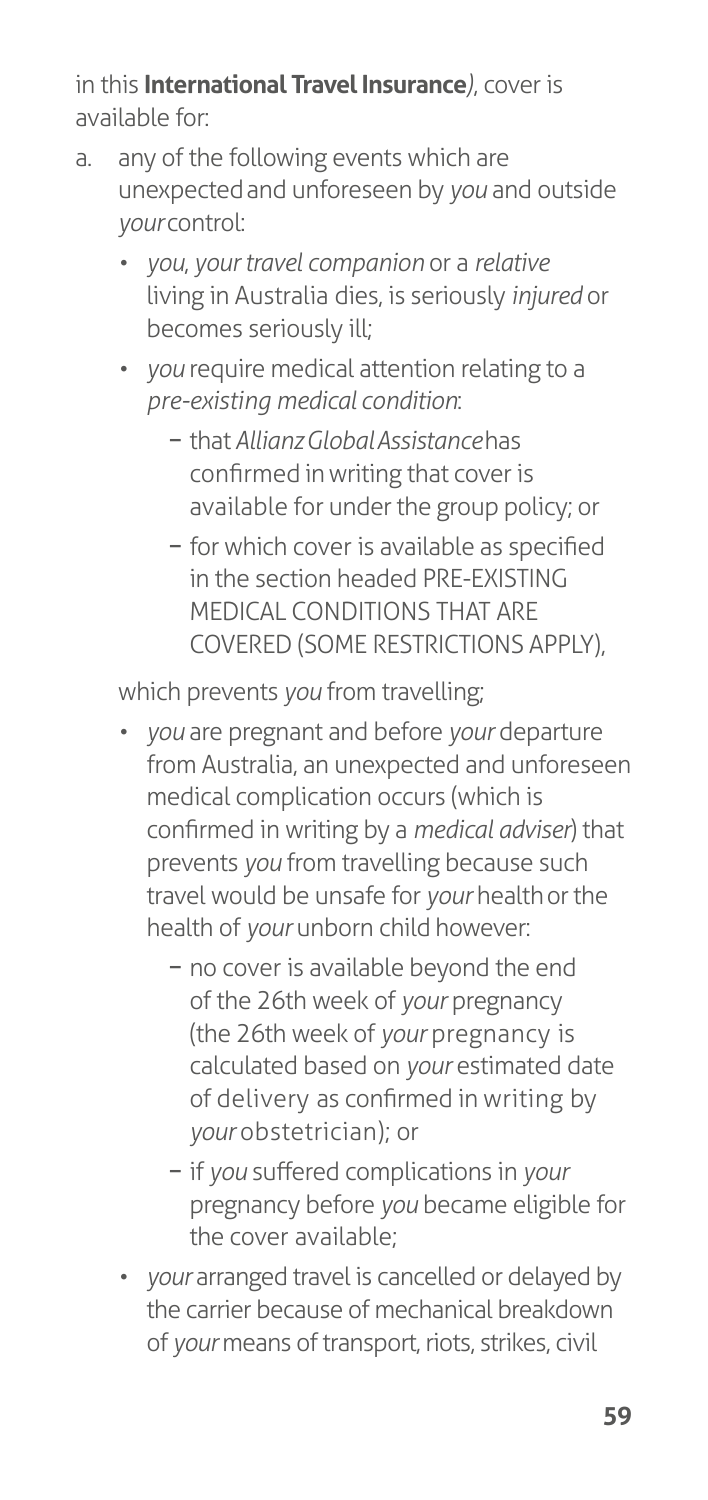commotion (but not an act of terrorism), weather conditions or *natural disasters*;

- there is a *natural disaster*, or a *natural disaster*  has recently happened or is reasonably expected to happen either at *your* destination or at *your* or *your travel companion's* normal residence in Australia;
- a *special event* is cancelled or postponed;
- *• your* or *your travel companion's* travel documents are stolen or lost after the purchase of *your return overseas travel ticket*;
- *• you* or *your travel companion* are quarantined (except when arising from an *epidemic* or *pandemic*);
- *vour or your travel companion's home* is totally destroyed;
- *• you* or *your travel companion* are subpoenaed to attend court in Australia (after having purchased *your return overseas travel ticket*) on a date falling during the period of cover available for *your journey*;
- *• you* or *your travel companion* are retrenched or made redundant (not including voluntary retrenchment or voluntary redundancy);
- *• you* or *your travel companion* having to sit exams during the period of cover available for *your journey*, for studies either of *you* are undertaking, provided that *you* or *your travel companion* had no prior knowledge of the date of the exam before *you* obtained *your return overseas travel ticket*;
- *• your* or *your travel companion's* employer cancelling *your or your travel companion's*  prearranged leave provided *you* or *your travel companion* are a full time employee of the police, fire, ambulance, defence or emergency services;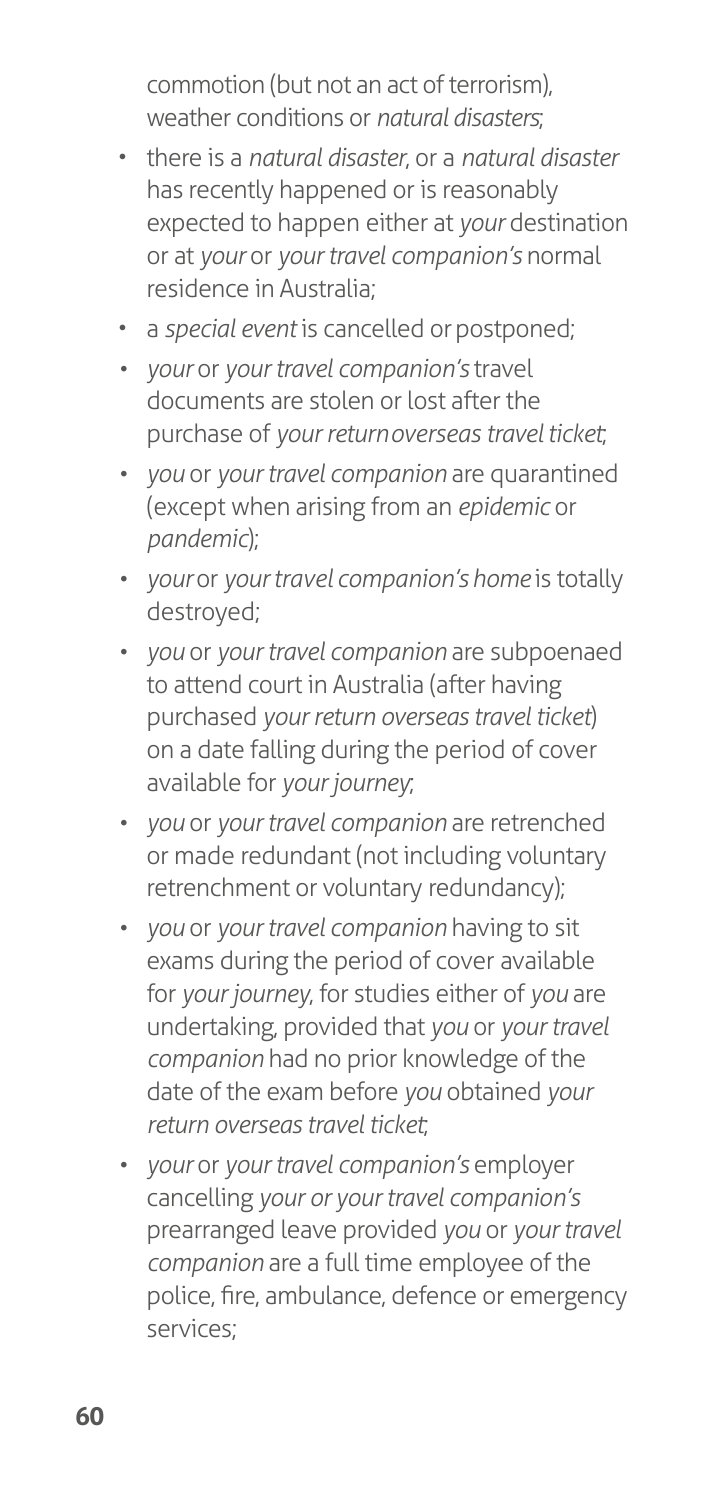- *• you* miss *your* arranged travel because *your*  preceding flight was delayed or cancelled; or
- b. *accidental* death (but not *sickness* or illness) of any of the following living *overseas*:
	- *• spouse*, fiancé, fiancée, parent, parent-in-law, step- parent, guardian; or
	- child, stepchild, foster child, grandchild; or
	- sister, sister-in-law, step-sister, brother, brother-in-law, step-brother.

# **If you do not reschedule your journey.**

If *you* do not reschedule *your* travel arrangements, *we* will reimburse *you* the non-refundable portion of unused travel and accommodation arrangements scheduled to be used during the period of cover available for *your journey* that *you* have paid in advance of cancellation and cannot recover in any other way, inclusive of travel agent's cancellation fees which are limited to the amount specified in Part C - Benefit Limits - 2.1 Cancellation, up to the maximum total limit specified in Part C - Benefit Limits - 2.1 Cancellation.

# **If you reschedule your journey.**

If *you* reschedule *your* travel arrangements at the earliest possible opportunity after the unexpected event listed above, *we* will at *our* option pay for either:

- a. any part of *your* travel and accommodation arrangements scheduled to be used during the period of cover available for *your journey*, (for which *you* have previously paid but are unable to use and are non-refundable) that *you* have rescheduled; or
- b. the cost of a higher class of travel on the same type of means of transport scheduled to be used during the period of cover available for *your*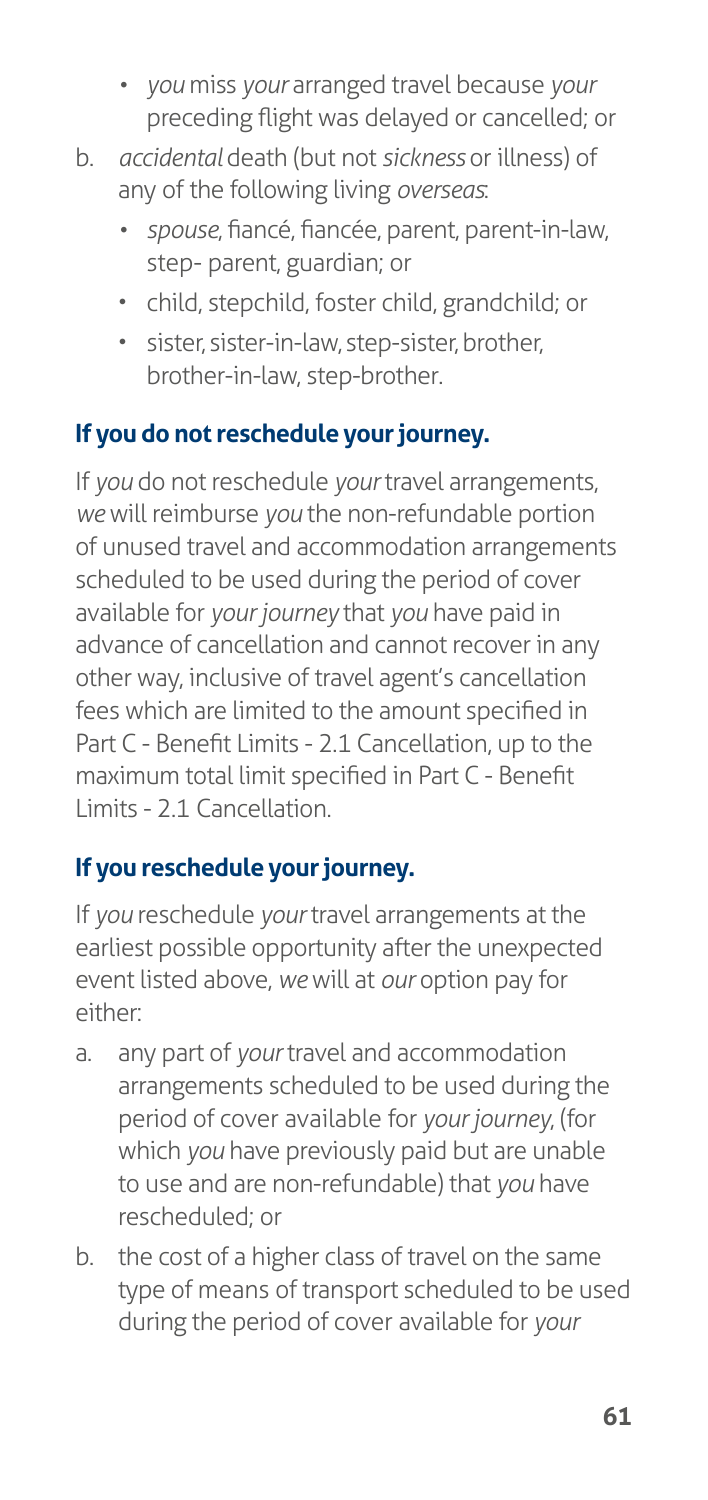*journey*, or increased seasonal rates for travel, if that is the only class or rate available.

*We* will pay these costs minus the amount of any refundable part of *your* travel arrangements that *you*  rescheduled.

### **Frequent flyer, airmiles, loyalty points & vouchers.**

For the value of frequent flyer points, air miles, loyalty card points, redeemable vouchers or other similar schemes lost by *you* as a result of cancelling the services paid for or obtained with those points, air miles, vouchers or schemes, but only if *you*  cannot recover *your* loss in any other way. *We*  calculate the amount *we* pay *you* as follows:

- a. for frequent flyer points, air miles or loyalty card points:
	- the cost of an equivalent booking based on the same advance booking period as *your*  original booking less any payment *you* made toward the booking, multiplied by,
	- the total number of points or air miles lost,
	- divided by the total number of points or air miles used to make the booking.
- b. for vouchers, the face value of the voucher. If there is no face value on the voucher *we* will pay the market value.

# **Conditions.**

If *you* want to claim under the cover available, *you*  should do the following as soon as possible after the happening of the unexpected event causing *your* claim:

- cancel any pre-arranged travel and accommodation scheduled to be used during the period of cover available for *your journey*  that *you* are now unable to use; and
- recover any refund that *you* are entitled to.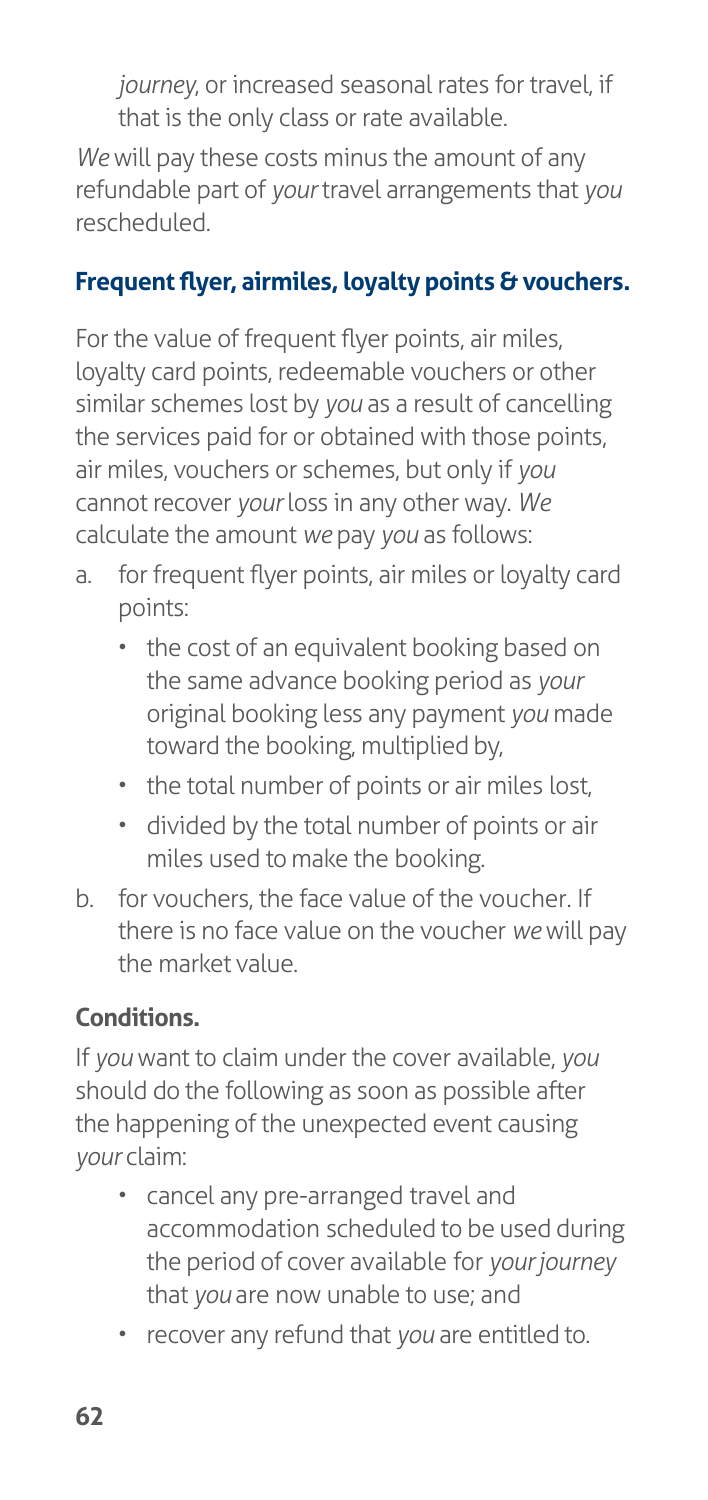If *you* think that *you* may have to cancel *your journey*  or shorten *your journey you* should tell *us* as soon as possible - for more information see under the heading Claims or call the contact number shown on the inside front cover of this booklet.

If *you* fail to cancel *your* pre-arranged travel and accommodation arrangements and *we* are prejudiced by *your* delay or failure, *we* may reduce any amount payable by the amount of prejudice *we* have suffered.

# **2.1.2 What we exclude.**

To the extent permitted by law *we* will not pay *your*  claim if:

- a. *you* were aware, or a *reasonable* person in *your*  circumstances would have been aware before *you* became eligible for the cover available, of any reason that may cause *your journey* to be cancelled, rescheduled or shortened;
- b. caused by *you* or *your travel companion* changing plans;
- c. caused by any business, financial or contractual obligations which prevent *you* or *your travel companion* from travelling. This exclusion does not apply to claims where *you* or *your travel companion* are retrenched or made redundant in Australia except where a *reasonable* person in a similar situation would have been aware before *you* became eligible for cover that the retrenchment or redundancy was to occur;
- d. a tour operator or wholesaler is unable to complete arrangements for any tour because there were not enough people to go on the tour. This exclusion does not apply to prepaid travel arrangements bought separately to reach the departure point for the tour or for other travel arrangements scheduled to be used during the period of cover available for *your journey*, which do not form part of the tour;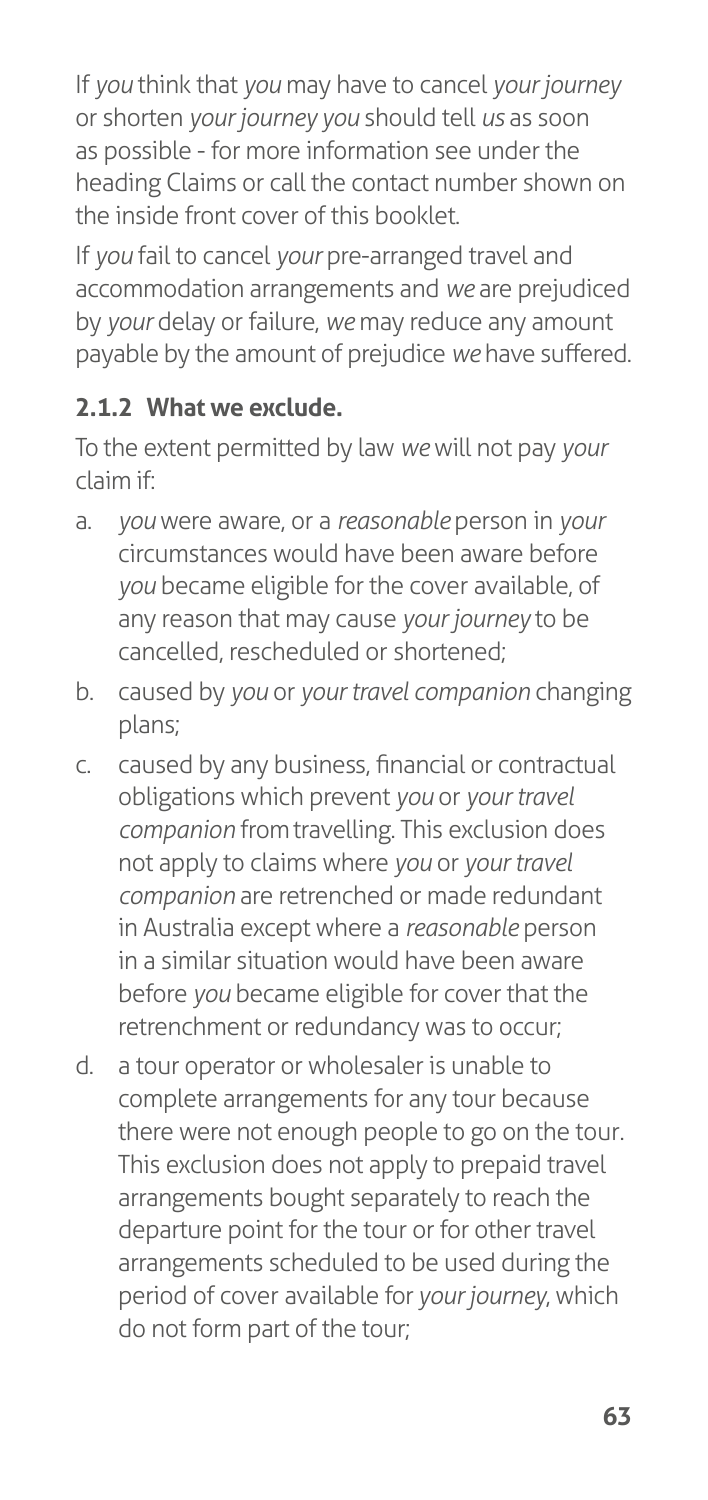- e. caused by any service provider misappropriating *your* funds or failing to arrange or provide services for which *you* have paid;
- f. caused by *financial default* or financial collapse of a services provider with whom you make a booking or the *financial default* or financial collapse of any company, organisation or person with whom they deal;
- g. caused by an act of terrorism.

### **Section 3.1 Additional expenses.**

#### **3.1.1 What we cover.**

#### **Additional travel & accommodation expenses due to your incapacity.**

a. If *you* cannot continue *your journey* because of an *injury,* or *sickness,* or *pre-existing medical condition*  that is covered by this insurance, which occurs during the period of cover available for *your journey* and needs immediate treatment from a *medical adviser*, *we* will reimburse *your reasonable*  additional accommodation and travel expenses.

#### **Emergency travel & accommodation expenses for a necessary companion.**

b. If during the period of cover available for *your journey*, *you* are admitted to *hospital* suffering from a life threatening or other serious condition covered by this insurance *we* will reimburse the *reasonable* travel and accommodation expenses for a *relative* or friend to travel to *you*, stay near *you* or escort *you*. *He* or she must travel to *you*, stay near *you* or escort *you* on the written advice of *your* treating *medical adviser* and with the prior written approval of *Allianz Global Assistance*. Please contact Allianz Global Assistance for approval of these costs.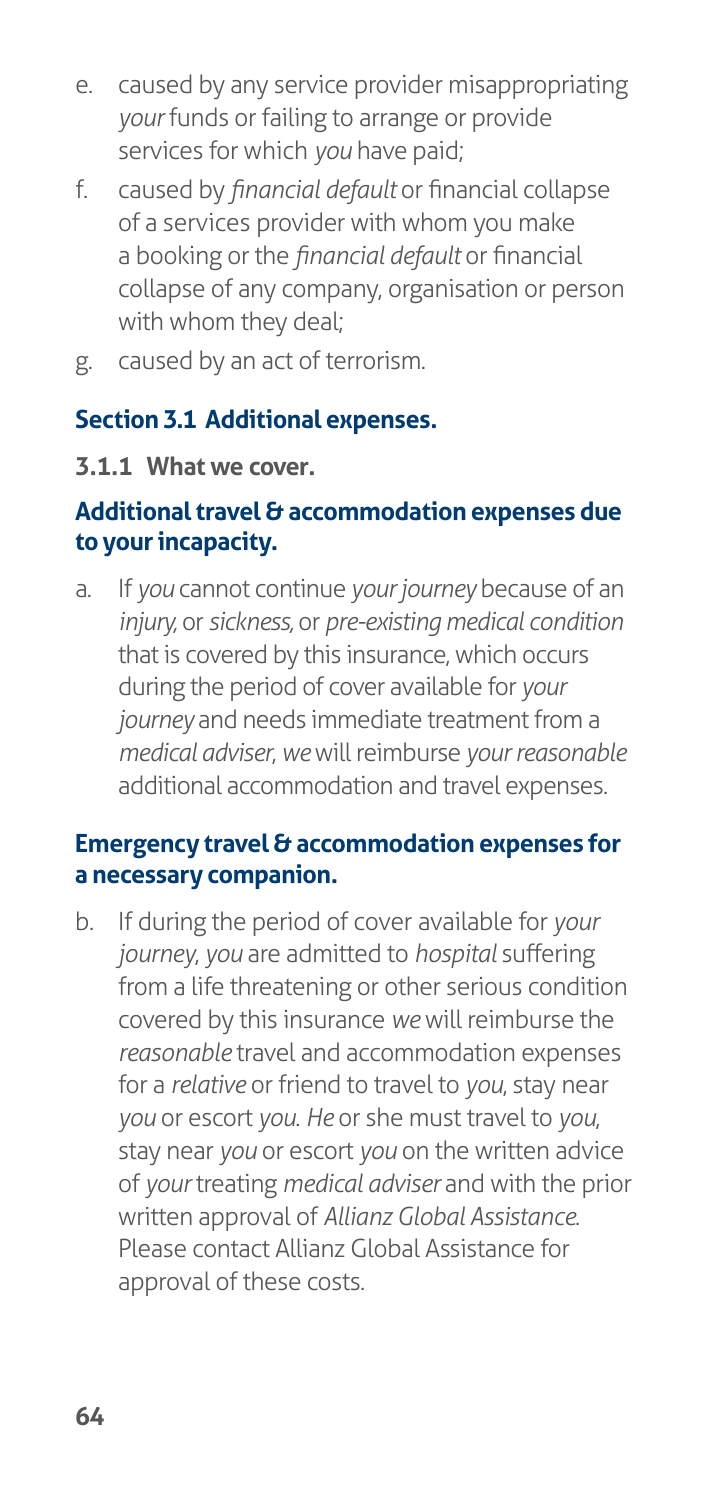#### **Additional travel & accommodation expenses due to your travel companion's incapacity.**

c. If *your travel companion* cannot continue their *journey* because of an *injury* or *sickness*  which occurs during the period of cover available for *your journey* and which needs immediate treatment from a *medical adviser*, *we* will reimburse *your reasonable* additional accommodation and travel expenses for *you*  to remain with *your travel companion*. Please contact Allianz Global Assistance for approval of these costs. No cover is available for a claim arising from any *pre-existing medical condition* of *your travel companion*.

#### **Expenses due to your repatriation or evacuation home.**

d. If during the period of cover available, *you*  shorten *your journey* and return to *your home*  due to a covered event on the advice of *your*  treating *medical adviser* and with the approval of *Allianz Global Assistance*, *we* will reimburse the *reasonable* additional cost of *your* return to *your home*. *We* will only pay the cost of the fare class that *you* had planned to travel at and *you* must make use of any pre-arranged return travel to *your home*. Please contact Allianz Global Assistance for approval of these costs.

#### **Repatriation of dependants left without supervision.**

e. If *your dependants* are left without supervision following *your hospital* admission or evacuation during the period of cover available for *your journey*, *we* will pay the *reasonable* additional travel and accommodation expenses incurred to return them to Australia, including the travel and accommodation expenses of an escort if agreed to by *Allianz Global Assistance*. Please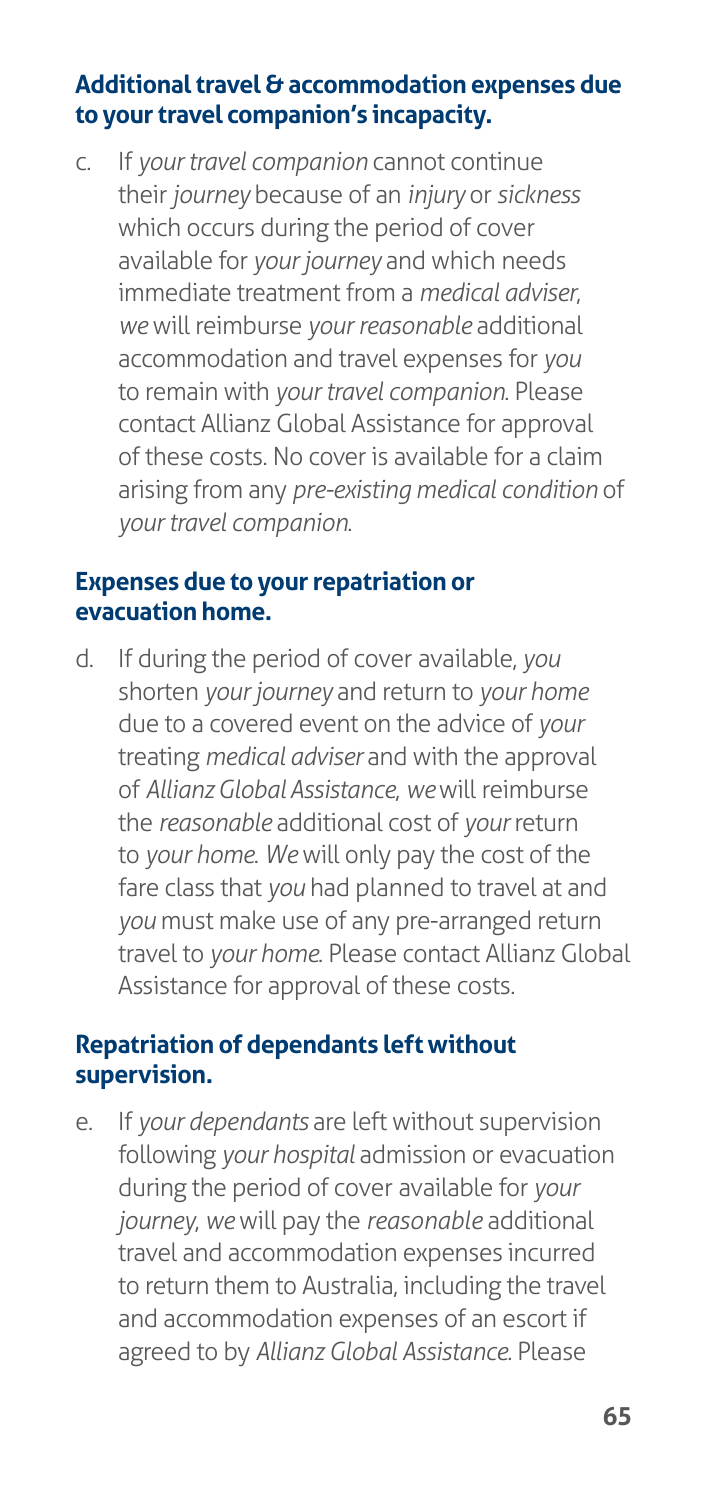contact Allianz Global Assistance for approval of these costs.

### **Additional travel & accommodation expenses due to specified events.**

- f. In addition, if during the period of cover available a disruption to *your journey* arises from:
	- *• your* scheduled or connecting transport is cancelled, delayed, rescheduled or diverted because of a strike, riot, hijack, civil protest, weather, *natural disaster* or *accident* affecting *your* mode of transport;
	- *• you* unknowingly break any quarantine rule (but not a quarantine rule applying to an *epidemic* or *pandemic*);
	- *• you* lose *your* passport, travel documents or *transaction cards* or they are stolen; or
	- *• your home* being rendered uninhabitable by fire, explosion, earthquake or flood,

*we* will reimburse *your reasonable* additional travel and accommodation expenses. Please contact Allianz Global Assistance for approval of these costs.

Whenever claims are made by *you* under this section and SECTION 2.1 CANCELLATION for cancelled services/facilities or alternative arrangements for the same or similar services/facilities, *we* will pay for the higher of the two amounts, not both.

# **3.1.2 What we exclude.**

To the extent permitted by law, *we* will not pay *your* claim:

a. if *you* were aware, or a *reasonable* person in *your* circumstances would have been aware, of any reason, before *you* became eligible for the period of cover available, that may cause *your journey* to be cancelled, disrupted or delayed;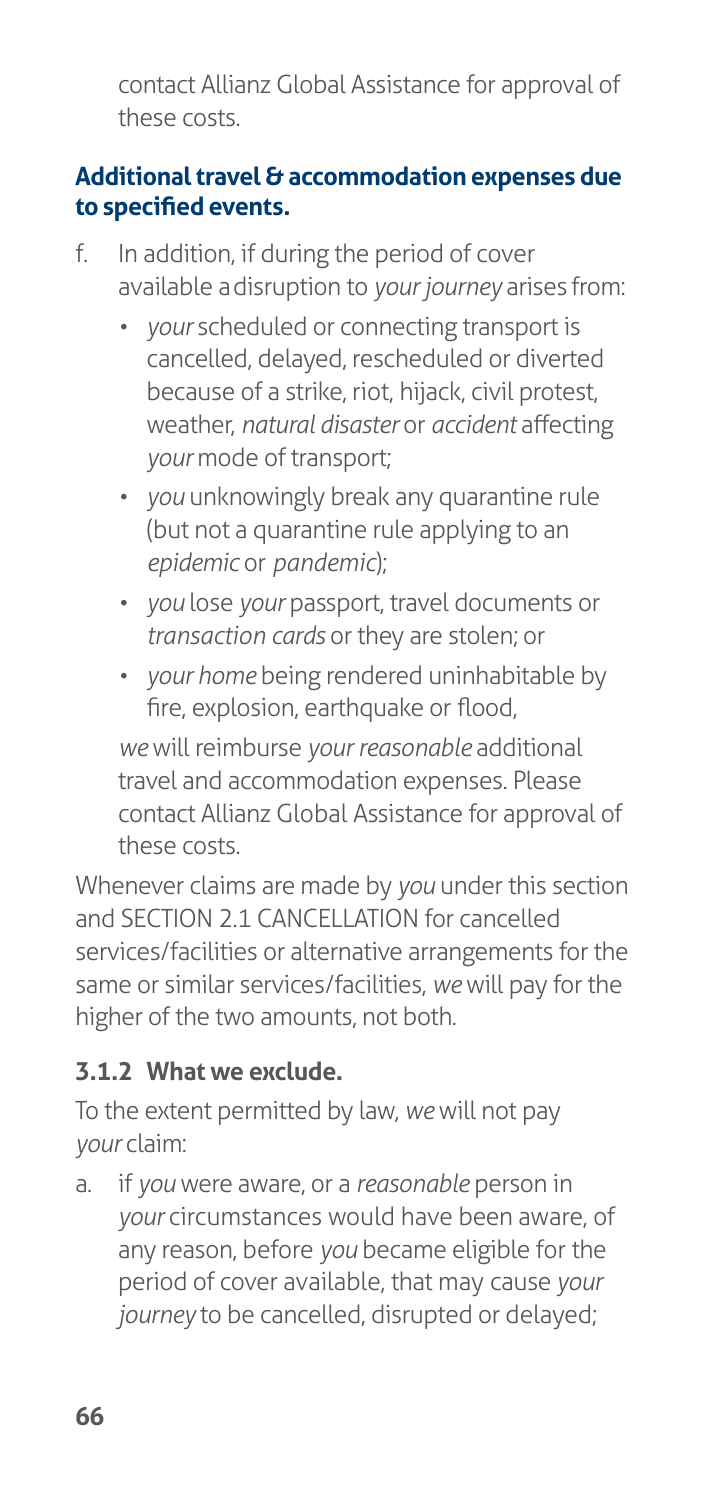- b. arising from a *pre-existing medical condition* of *you*, *your travel companion* or a *relative* except:
	- if *you* satisfy the criteria as set out under the heading PRE-EXISTING MEDICAL CONDITIONS THAT ARE COVERED (SOME RESTRICTIONS APPLY) in the PRE-EXISTING MEDICAL CONDITIONS section in Part E - The cover available; or
	- as provided in the medical terms letter if *Allianz Global Assistance* confirmed in writing that the *pre-existing medical condition* is covered by the group policy.
- c. if *you* can claim *your* additional travel and accommodation expenses from anyone else;
- d. if caused by any service provider misappropriating *your* funds or failing to arrange or provide services for which *you* have paid;
- e. for cancellations, delays, rescheduling or diversions to *your* scheduled or connecting transport unless it is due to a strike, riot, hijack, civil protest, weather, *natural disaster* or *accident*  affecting *your* mode of transport;
- f. if *your* claim arises directly or indirectly out of *you* operating a *rental vehicle* in violation of the rental agreement.

#### **Section 3.2 Travel delay expenses.**

#### **3.2.1 What we cover.**

If a delay to *your journey*, for at least six (6) consecutive hours, arises from circumstances outside *your* control during the period of cover available, *we*  will reimburse the cost of *your reasonable* additional meals and accommodation expenses.

*We* will pay up to the amount specified in Part C - Benefit Limits - 3.2 Travel Delay Expenses at the end of the initial six (6) consecutive hour period.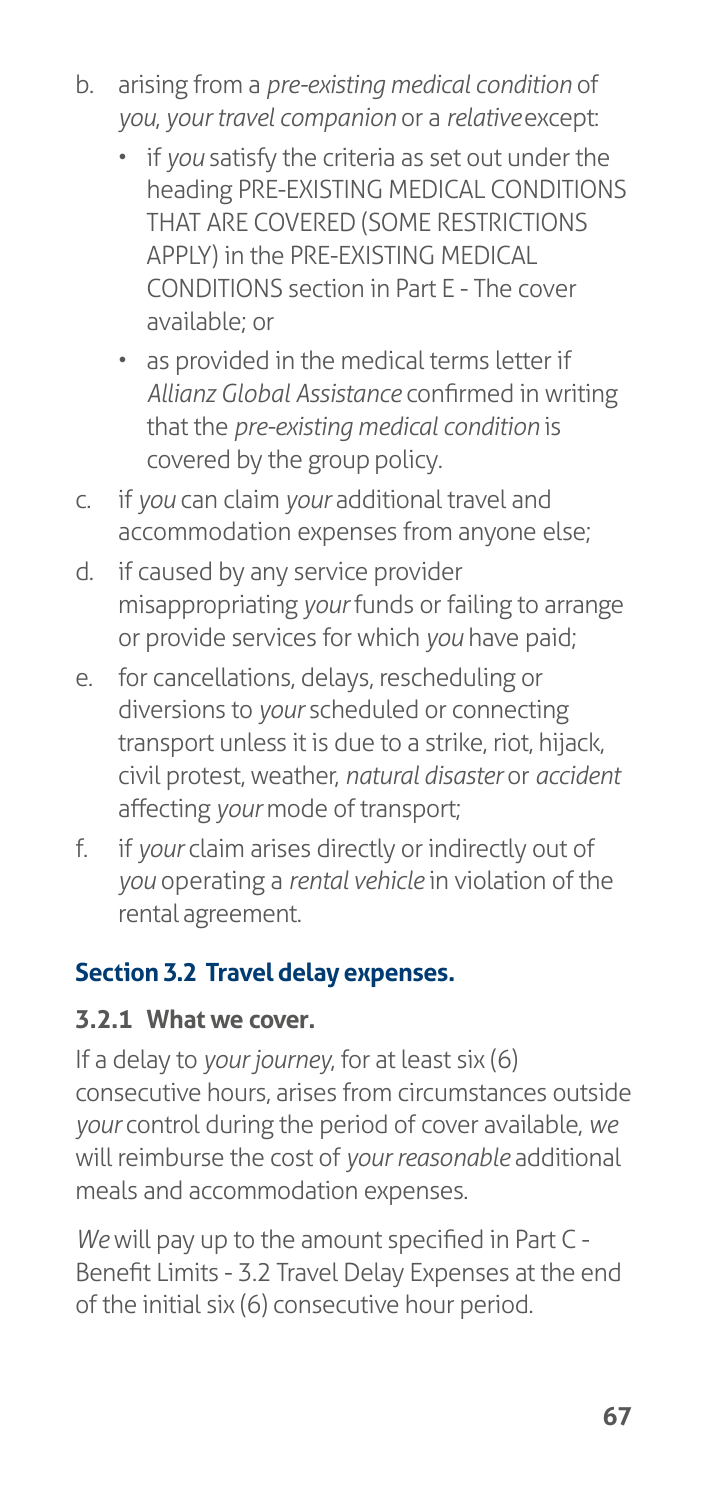### **3.2.2 What we exclude.**

*We* will not pay if a delay to *your journey* arises:

- a. from an act of terrorism; or
- b. due to the *financial default* or financial collapse of a services provider with whom *you* make a booking or the *financial default* or financial collapse of any company, organisation or person with whom they deal.

#### **Section 3.3 Alternative transport expenses.**

#### **3.3.1 What we cover.**

If during the period of cover available for *your journey*, *your journey* is interrupted by any unforeseen and unexpected cause outside of *your*  control and that means *you* would not arrive at a *special event* on time, *we* will pay *your reasonable*  additional travel expenses up to the amount specified in Part C - Benefit Limits - 3.3 Alternative Transport Expenses to enable *you* to arrive on time.

## **3.3.2 What we exclude.**

To the extent permitted by law *we* will not pay if *your*  scheduled transport is cancelled, delayed, shortened or diverted:

- a. due to an act of terrorism; or
- b. due to the *financial default* or financial collapse of a service provider with whom *you* make a booking or the *financial default* or financial collapse of any company, organisation or person with whom they deal.

#### **Section 3.4 Return home & resumption of journey following death of a relative.**

#### **3.4.1 What we cover.**

a. If, during the period of cover available for *your journey*, *your relative* who is resident in Australia dies unexpectedly, *we* will reimburse the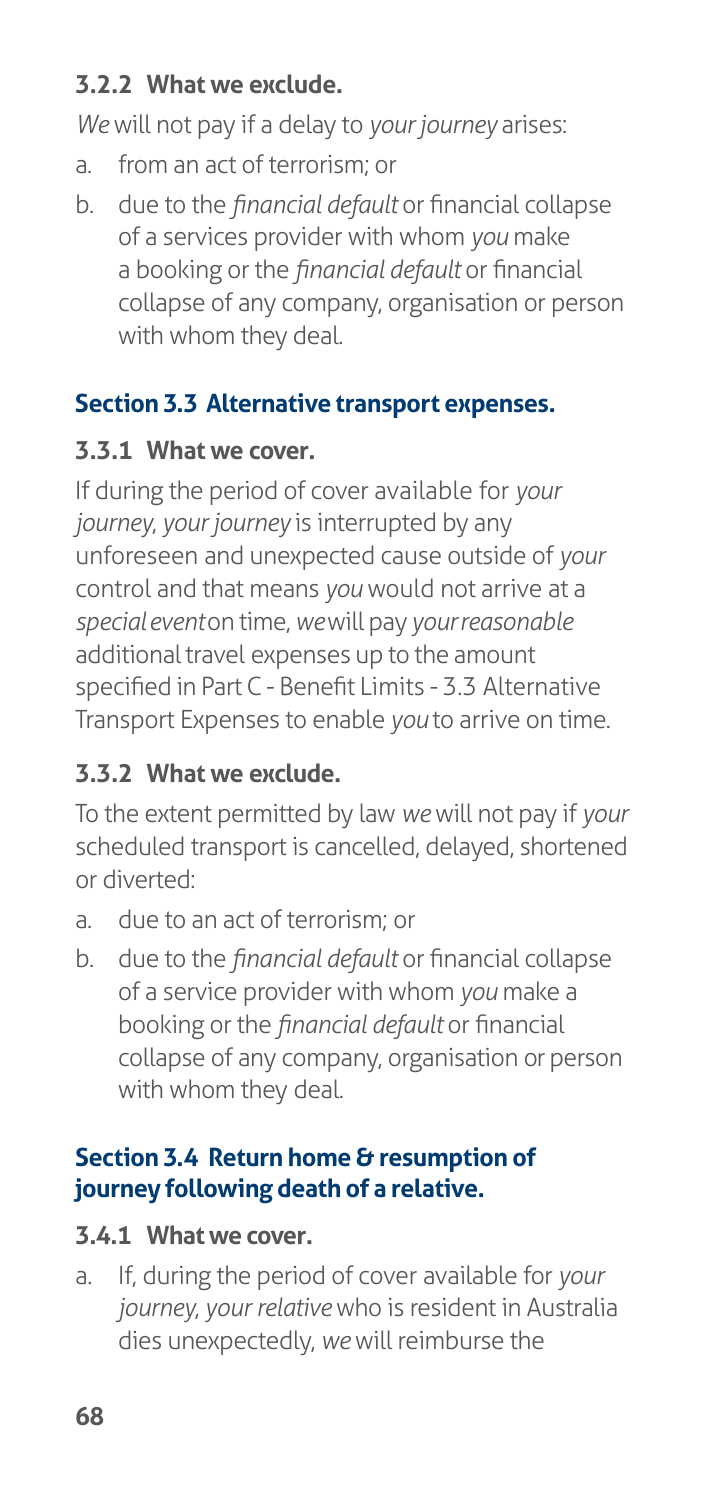*reasonable* additional cost of *your* early return to *your home*. *We* will only pay the cost of the fare class *you* had planned to travel at. Please contact Allianz Global Assistance for approval of these costs.

- b. If during the period of cover available for *your journey*, *you* return to *your home* because:
	- a *relative* of *yours* who is resident in Australia dies unexpectedly; and
	- it is possible for *your journey* to be resumed; and
	- there is more than fourteen (14) consecutive days or twenty five per cent (25%), whichever is the greater, remaining of the period of cover available for *your journey*, as noted on *your return overseas travel ticket*; and
	- *• you* resume *your journey* within thirty (30) consecutive days of *your* return to *your home*, *we* will reimburse *you* for airfares for *you* to return to the place *you* were when *your journey*  was interrupted.

However, if the event causing *your* claim is due to *your relative's pre- existing medical condition*, *we*  will reimburse *your* covered expenses up to the limit specified in Part C - Benefit Limits - 3.4 Return Home & Resumption of Journey following Death of a Relative provided that before *you* commenced *your journey* a *medical adviser* had not diagnosed *your relative* as being terminally ill.

The most *we* will pay under this sub-section is up to the limit shown in Part C - Benefit Limits - 3.4 Return Home & Resumption of Journey following Death of a Relative.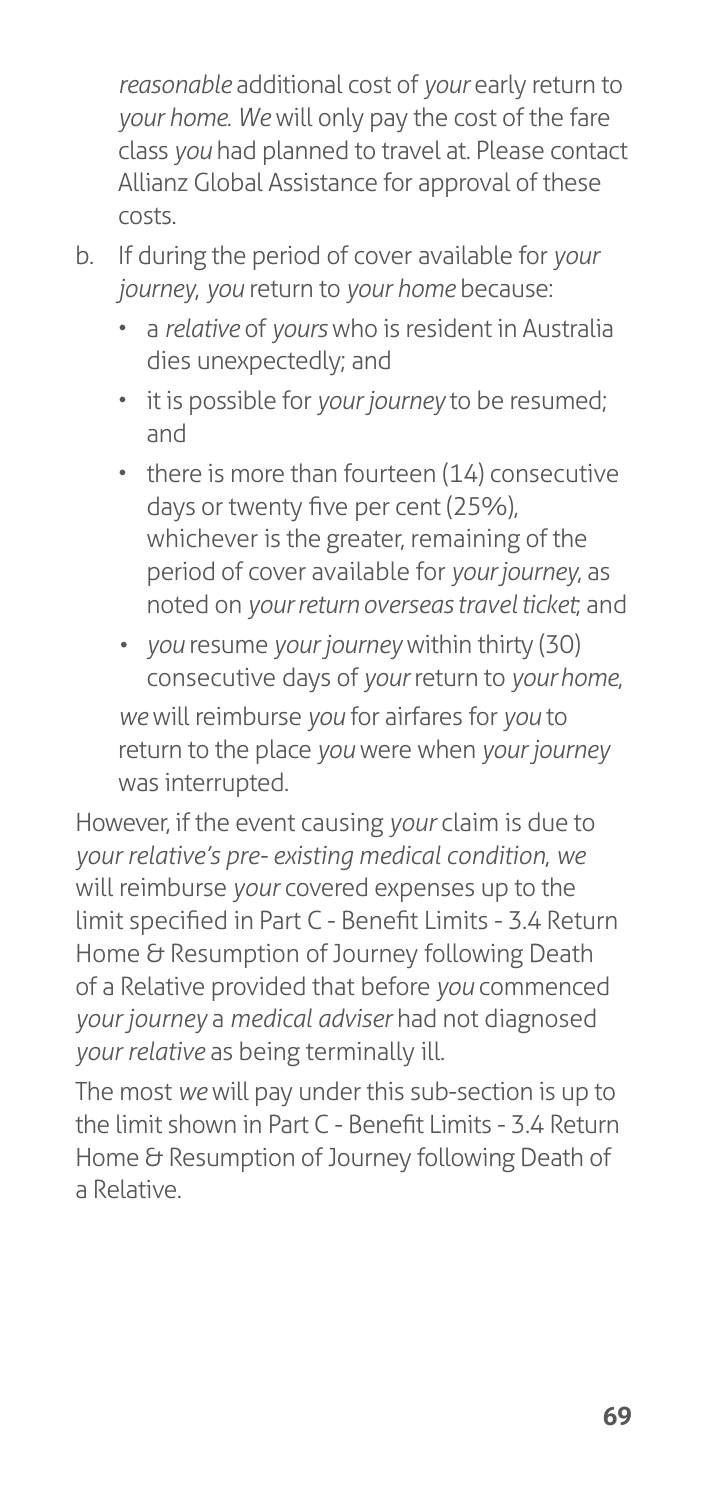## **Section 3.5 Domestic pets.**

#### **3.5.1 What we cover.**

If *your* return *home* is delayed beyond the end date of the period of cover available for *your journey* due to a covered event, that is not expected or intended by *you*  and is outside of *your* control and *you* incur additional boarding kennel or boarding cattery fees for domestic dogs or cats owned by *you*, *we* will reimburse *you* for the additional fees *you* incur up to the limit per day specified in Part C - Benefit Limits - 3.5 Domestic Pets up to the maximum total limit specified in Part C - Benefit Limits - 3.5 Domestic Pets.

#### **3.5.2 What we exclude.**

To the extent permitted by law *we* will not pay if *your*  delay is due to an act of terrorism.

### **Section 3.6 Hijack.**

#### **3.6.1 What we cover.**

If, during the period of cover available for *your journey*, control of the *transportation you* are travelling in is seized by force or threat of force by unauthorised persons and *you* are detained for more than twelve (12) continuous hours by these persons using violence or threat of violence, *we* will pay *you*  the benefit per day specified in Part C - Benefit Limits - 3.6 Hijack up to the maximum total limit specified in Part C - Benefit Limits - 3.6 Hijack.

#### **3.6.2 What we exclude.**

To the extent permitted by law *we* will not pay if *your*  claim arises from an act of terrorism.

#### **Section 3.7 Kidnap & ransom.**

#### **3.7.1 What we cover.**

If, during the period of cover available for *your journey*, *you* are *kidnapped*, *we* will reimburse *you* up to the limits specified in Part C - Benefit Limits - 3.7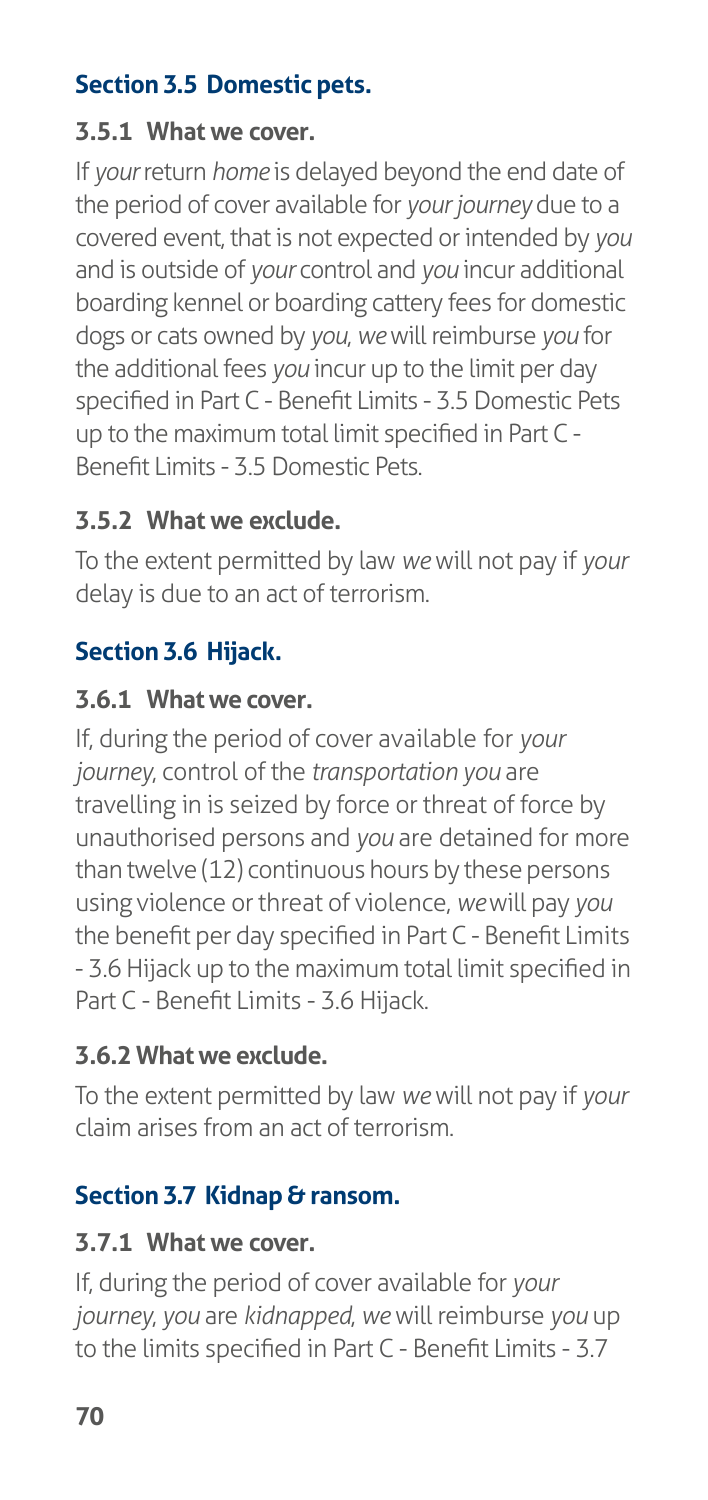Kidnap & Ransom for *ransom* paid to *your* abductors which results in *your* release from *kidnap*.

## **Conditions.**

*You* must make every reasonable effort to:

- minimise *your* loss;
- not disclose the existence of this insurance cover;
- immediately inform the appropriate authorities and conform with their recommendations and instructions;
- advise *us* of the circumstances as soon as practicable; and
- keep identifying details (such as serial numbers) of any *ransom* exchanged for *your* release.

## **3.7.2 What we exclude.**

To the extent permitted by law *we* will not pay if *you*  are *kidnapped* in the countries or territorial waters of the United Mexican States, the Philippines, Somalia or in any country (or their territorial waters) located in Central America or South America, south of the border between the United Mexican States and the United States of America.

## **Section 4.1 Luggage.**

*You* must take all *reasonable* precautions to safeguard *your covered items* and *your valuables*. If *you* do not, *we* will not pay *your* claim. For example, *you* will not be taking reasonable precautions if *you* leave *your*  belongings in a publicly accessible location:

- at such a distance from *you* that *you* are unable to prevent them being taken; or
- with a person who is not a *travel companion*  or a *relative* (or if these persons fail to take all *reasonable* precautions to safeguard *your covered items* or *valuables*).

This includes forgetting or misplacing any items, leaving them behind or walking away from them.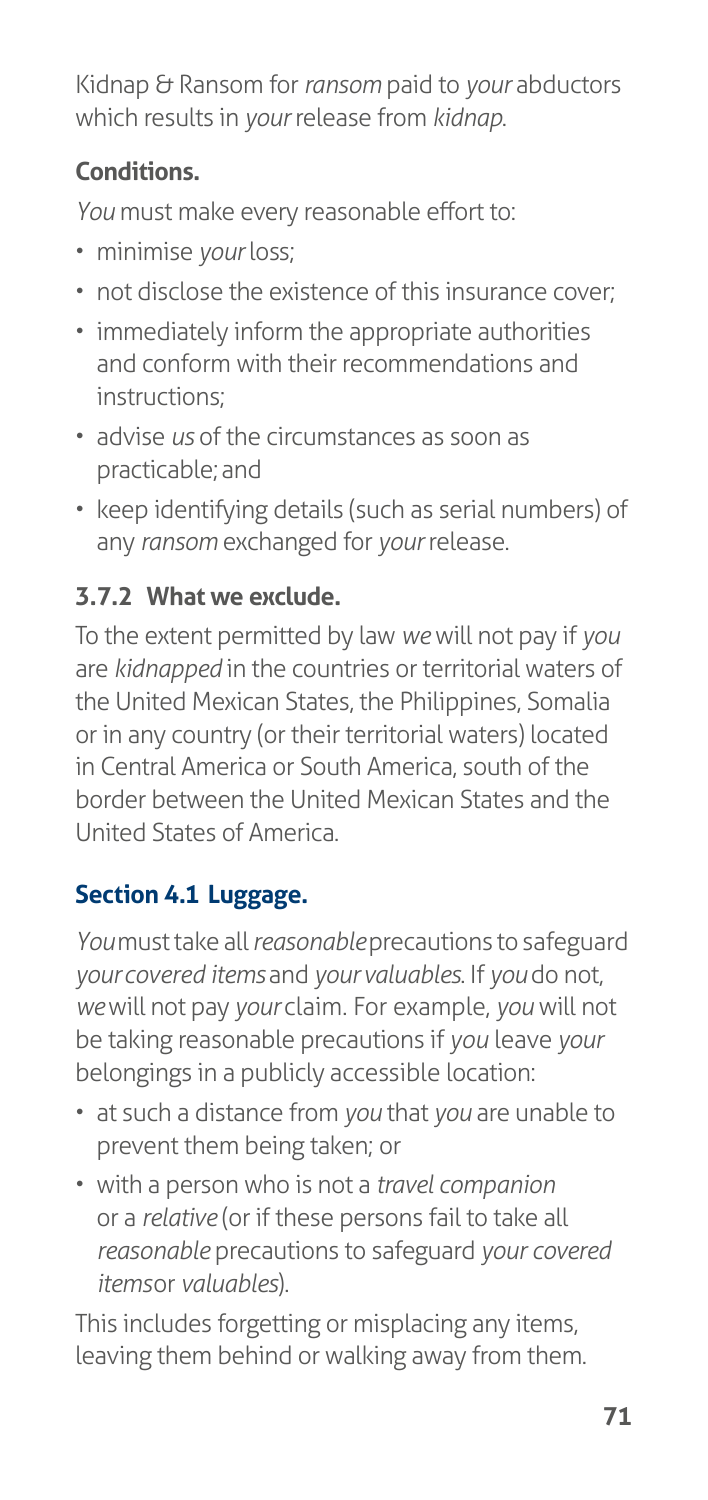#### **4.1.1 What we cover.**

- a. If, during the period of cover available for *your journey*, the following *covered items* or *valuables*:
	- baggage, clothing or personal *valuables*;
	- portable electrical equipment, laptop computers and associated equipment/ accessories, binoculars, cameras and associated equipment/accessories;

are stolen, *accidentally* damaged or are permanently lost, except when:

- left in a vehicle (see sub-section 4.1.1 b] below); or
- are *valuables* left in a vehicle or checked in to be transported in the cargo hold of any aircraft, ship, train, tram or bus (see subsection 4.1.1 c] below); or
- is *sporting equipment* while in use (see subsection 4.1.1 dl below).

The amount *we* will pay (acting *reasonably*) will be the lesser of:

- the depreciated value after allowing for age, wear and tear (see Depreciation on [page](#page-126-0)  [121](#page-126-0) for details);
- the original purchase price;
- the replacement cost; or
- the repair cost.

*We* have the option to repair or replace the *covered items* or *valuables* instead of paying *you*. *We* will not apply *depreciation* to any item *we*  pay for where less than twelve (12) consecutive months have elapsed since the item was purchased new.

The maximum amount *we* will pay for any item is:

• up to the item limit specified in Part C - Benefit Limits - 4.1 Luggage for personal computers, video recorders or cameras;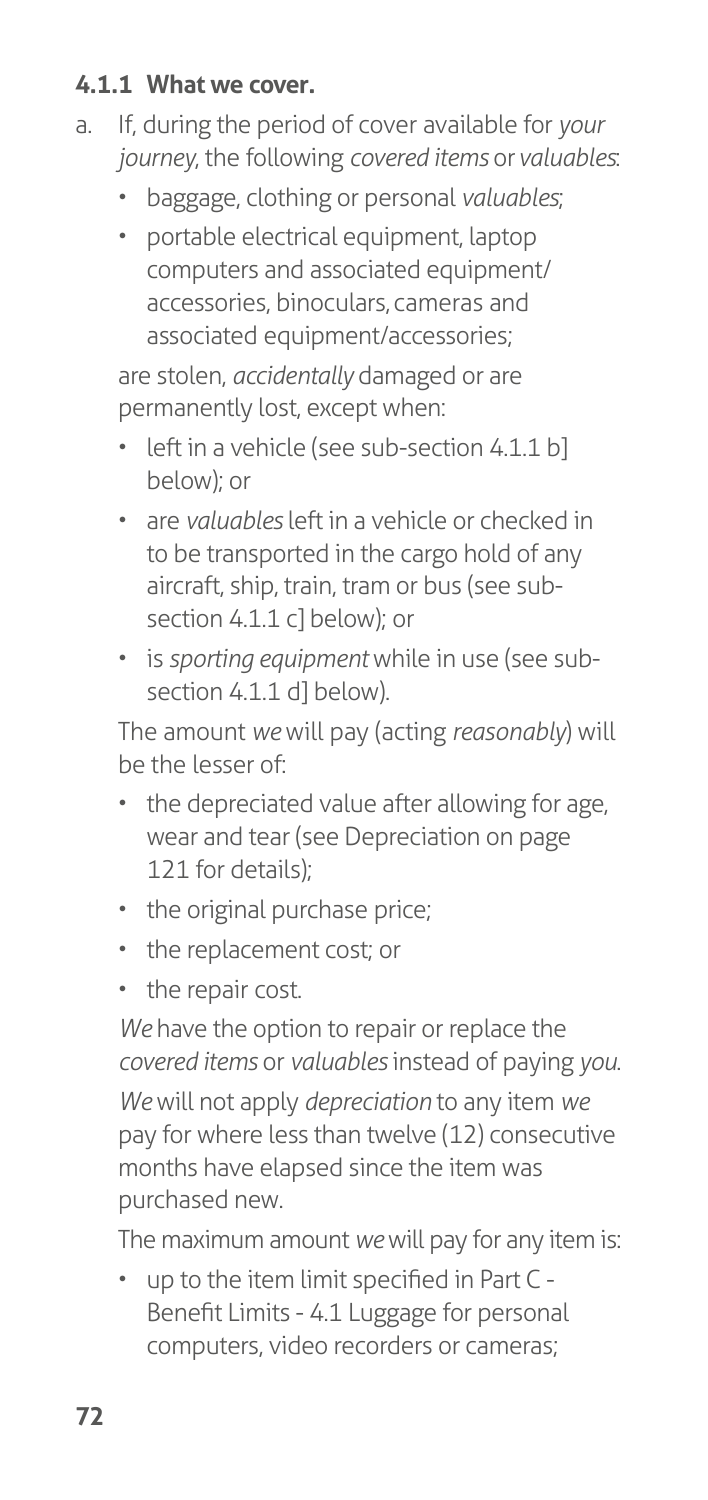- up to the item limit specified in Part C Benefit Limits - 4.1 Luggage for mobile phones (including PDAs and any items with phone capabilities); or
- up to the item limit specified in Part C Benefit Limits - 4.1 Luggage for all other items.

A pair or related set of items, for example (but not limited to):

- a camera, lenses (attached or not), tripod and accessories;
- a matched or unmatched set of golf clubs, golf bag and buggy; or
- a matching pair of earrings,

are considered as only one item for the purpose of this cover, and the appropriate single item limit will be applied.

- b. *Covered items* specified in 4.1.1 a] that are left in a vehicle during the period of cover provided for *your journey* are only covered during daylight hours and must have been left in a *concealed storage compartment* of a locked vehicle, and in the event of theft forced entry must have been made. The most *we* will pay is up to the total amount specified in Part C - Benefit Limits - 4.1.1 b] Luggage for all *covered items* stolen from a locked vehicle.
- c. No cover is available for *valuables* left in a vehicle at any time or *valuables* checked in to be transported in the cargo hold of any aircraft, ship, train, tram or bus including any loss from the point of check in until collection by *you* from the baggage carousel or collection area at the end of *your* flight, voyage or *trip.*  However, cover will be available for loss theft or *accidental* damage to laptops, tablets and mobile/smartphones when (without prior notice) *you* are directed by the airline with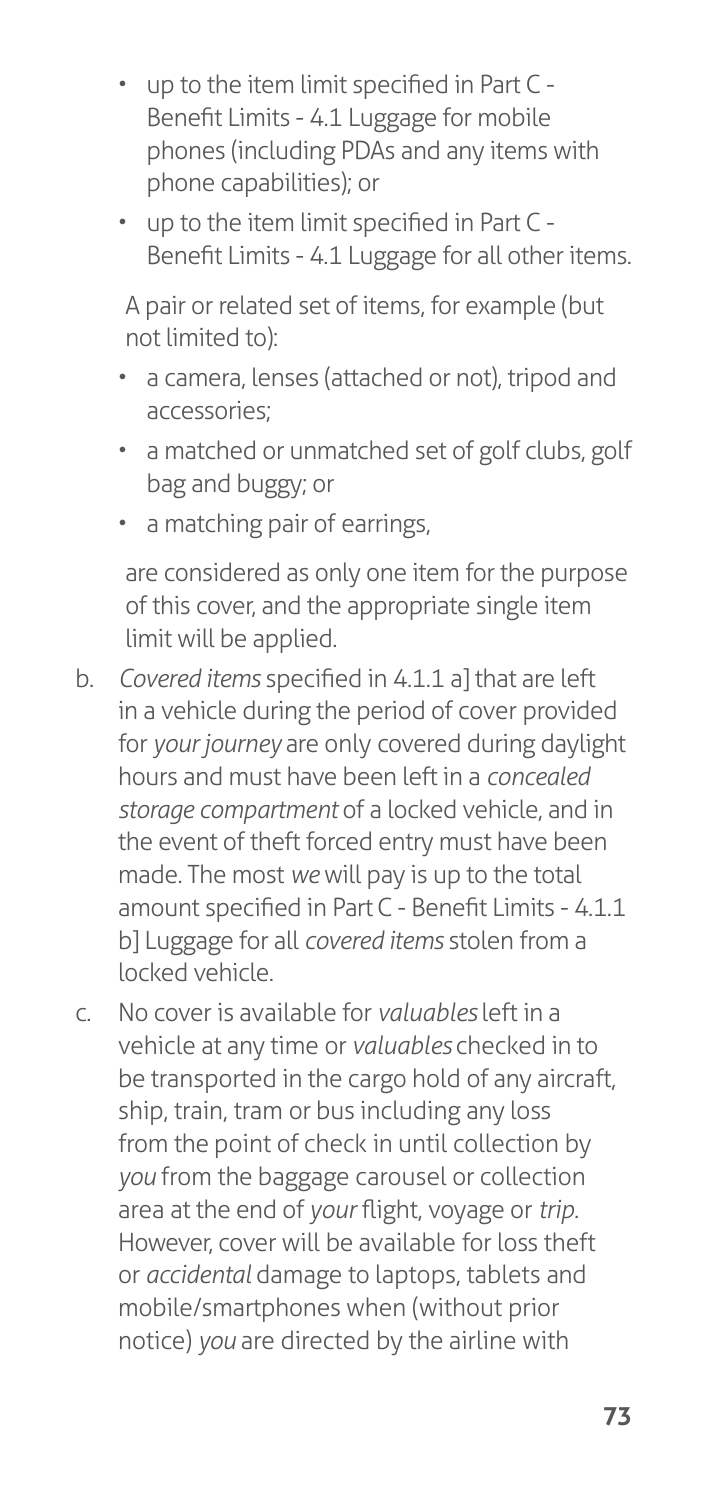whom *you* have a flight booking to place the laptop, tablet or mobile/smartphone into *your*  checked in baggage or overhead cabin locker for the duration of *yourflight*.

d. No cover is available for *sporting equipment*  while it is in use.

## **Conditions.**

If *you* make a claim, *you* will need to provide proof of *your* ownership and the value of *your* belongings. Examples of proof include receipts and/or valuations (e.g. receipt or valuation for jewellery).

If *you* cannot prove the value of the items, the most *we* will pay for each individual item is ten per cent (10%) of the limit shown for that type of item in the Part C - Benefit Limits - 4.1 Luggage.

*We* expect *you* to report any loss or theft to the police or an office of the bus line, airline, shipping line or rail authority *you* were travelling on when the loss or theft occurred.

*You* should make *reasonable* efforts to obtain confirmation from whoever *you* made the report to as this may be the easiest way to provide evidence of the loss or theft. If *you* delay or fail to make a report and *we* are prejudiced by *your* delay or failure, *we* may be entitled to reduce *your* claim by the amount of prejudice *we* have suffered.

If *you* are entitled to be reimbursed by the bus line, airline, shipping line or rail authority *you* were travelling on when the loss, theft, misplacement or damage occurred *we* will deduct the amount *you* are entitled to from any claim payable by *us*. However, if *you* are not reimbursed the full amount of *your* loss, *we* will pay the difference between the amount of *your* loss and what *you* were reimbursed, up to the limit of the cover available.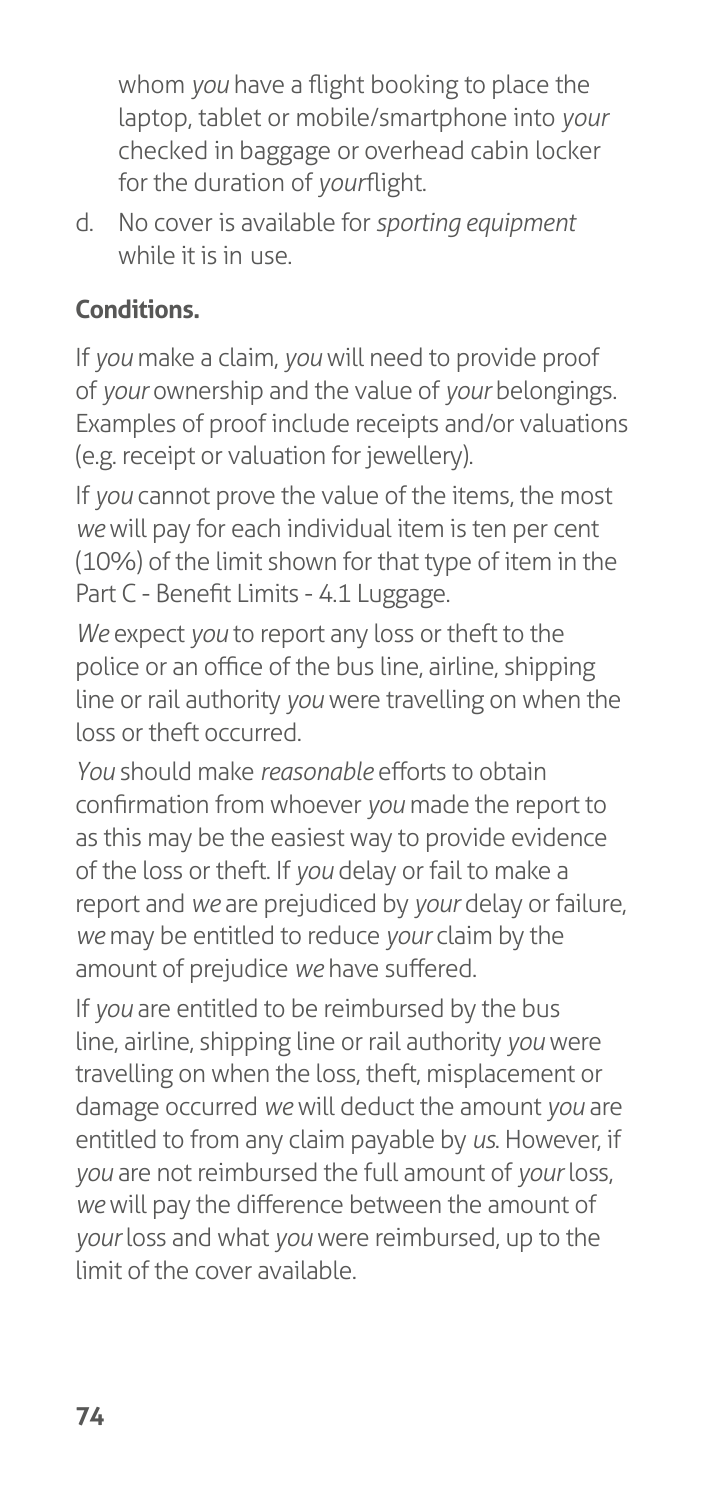### **4.1.2 What we exclude.**

To the extent permitted by law, *we* will not pay a claim in relation to *your covered items* and *valuables* if:

- a. the loss, theft or damage is to, or of, *covered items* or *valuables* left behind in any hotel or motel room after *you* have checked out, or items left behind in any aircraft, ship, train, tram, taxi or bus;
- b. the *covered items* or *valuables* were being sent unaccompanied by *you* or under a freight contract;
- c. the loss or damage arises from any process of cleaning, repair or alteration;
- d. the loss or damage arises from ordinary wear and tear, deterioration, atmospheric or weather conditions, insects, rodents or vermin;
- e. the *covered item* or *valuable* disappears in circumstances that cannot be explained to *our reasonable* satisfaction;
- f. *your* claim arises from a government authority confiscating, detaining or destroying anything;
- g. *you* do not take all *reasonable* precautions to safeguard *your covered items* or *valuables*. For example, *you* will not be taking *reasonable*  precautions if *you* leave *yourbelongings* in a publicly accessible location:
	- at such a distance from *you* that *you* are unable to prevent them being taken; or
	- with a person who is not a *travel companion*  or a *relative* (or if these persons fail to take all *reasonable* precautions to safeguard *your covered items* or *valuables*).

This includes forgetting or misplacing any items, leaving them behind or walking away from them;

- h. the *covered item* or *valuable* has an inherent defect or an electrical or mechanical breakdown;
- i. the *covered item* or *valuable* is fragile or brittle or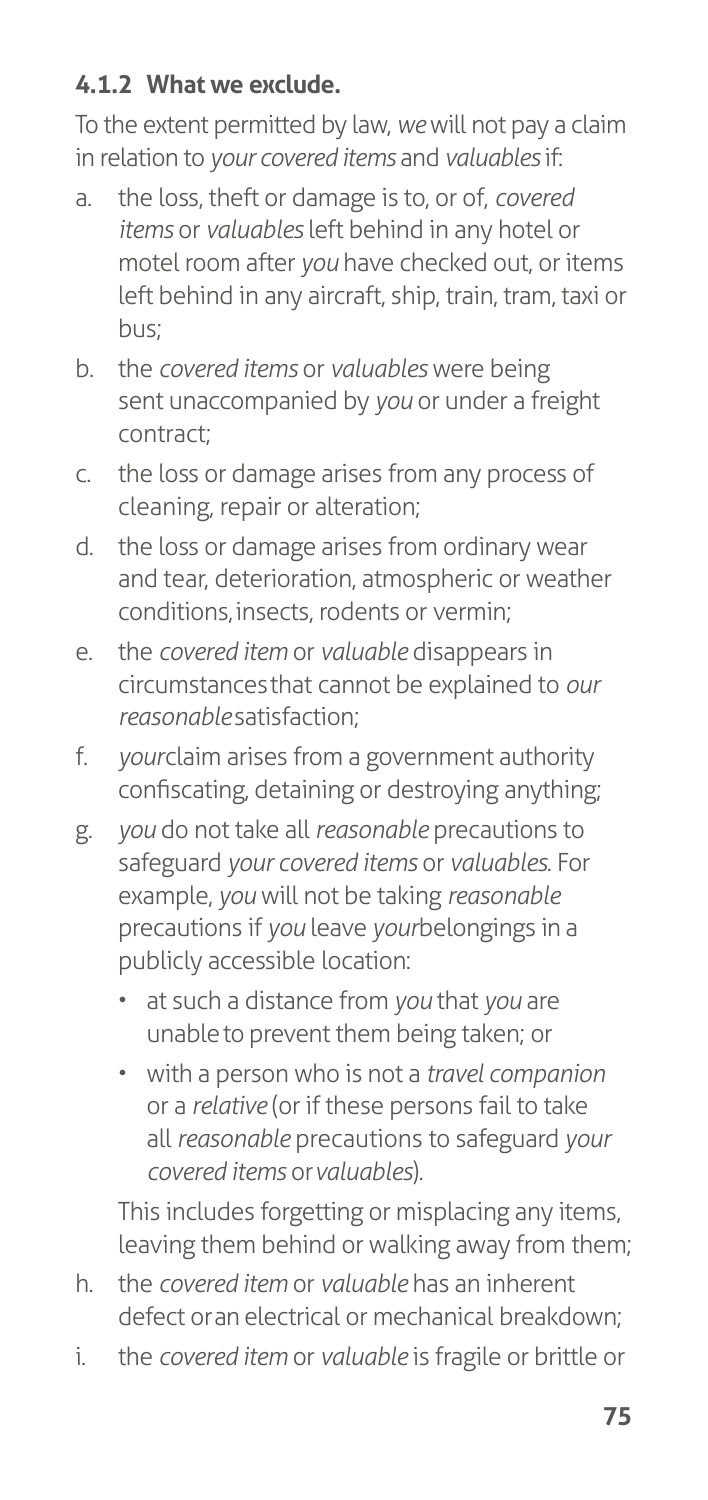is an electrical component and is broken unless the breakage was caused by theft, fire or an *accident* involving a vehicle in which *you* were travelling; or

j. the loss or damage arises from scratches occurring to lenses or screens of *covered items* or *valuables* however caused.

#### **Section 4.2 Travel documents, transaction cards & travellers cheques.**

#### **4.2.1 What we cover.**

If during the period of cover available for *your journey*:

#### **Re-issue or replacement cost.**

a. any essential travel documents (including passports), *transaction cards* or travellers cheques are lost by *you*, stolen from *you* or destroyed, then *we* will pay the issuer's fees or the replacement costs (including communication costs) of the items lost, stolen or destroyed.

#### **Fraudulent use.**

b. *your transaction cards* or travellers cheques are lost or stolen, then *we* will pay for any loss resulting from the fraudulent use of the *transaction cards* or travellers cheques.

The most *we* will pay is up to the limit specified in Part C - Benefit Limits - 4.2 Travel Documents, Transaction Cards & Travellers Cheques.

#### **Conditions.**

*We* expect *you* to report any loss or theft to the police and, in the case of *transaction cards* or travellers cheques, to the issuing bank or company in accordance with the conditions under which the *transaction cards* or travellers cheques were issued.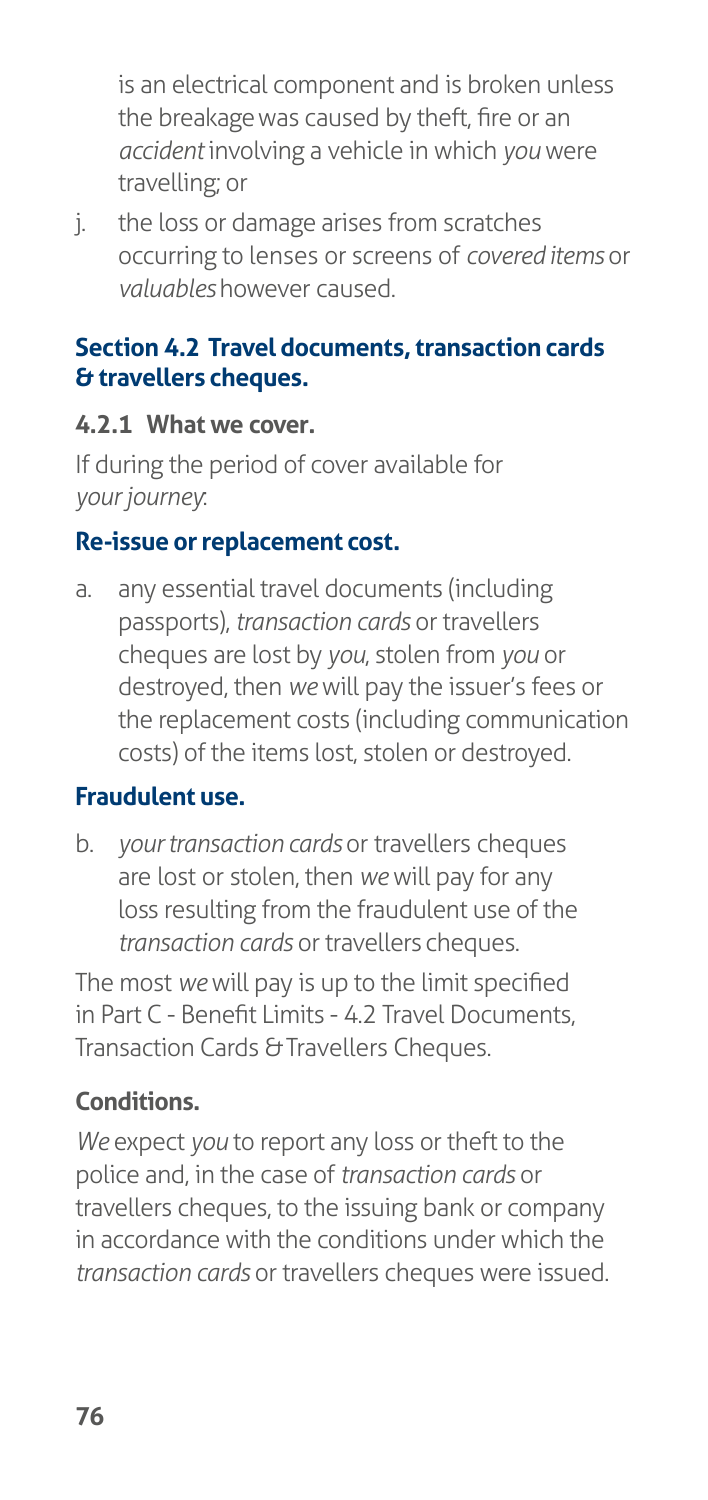*You* should make *reasonable* efforts to obtain confirmation from whoever *you* made the report to as this may be the easiest way to provide evidence of the loss or theft. If *you* delay or fail to make a report and *we* are prejudiced by *your* delay or failure, *we* may be entitled to reduce *your* claim by the amount of prejudice *we* have suffered.

### **4.2.2 What we exclude.**

To the extent permitted by law, *we* will not pay:

- a. if *your* loss arises from *your* failure to comply with the recommended security guidelines for the use of travellers cheques or *transaction cards*; or
- b. for any amounts covered by any guarantee given by the bank or issuing company to *you* as the holder of the *transaction cards* or travellers cheques.

## **Section 4.3 Luggage delay.**

#### **4.3.1 What we cover.**

If during the period of cover available for *your journey* any of *your covered items* are delayed, misdirected or misplaced by the carrier for more than twelve (12) consecutive hours, *we* will reimburse *you*  for the *reasonable* costs *you* incur for *you* to purchase essential items of clothing or other personal items, up to the amount specified in Part C - Benefit Limits - 4.3 Luggage Delay.

## **Conditions.**

*You* will need to make *reasonable* efforts to obtain confirmation from the carrier who was responsible for *your covered items* confirming that *your* items were delayed, misdirected or misplaced as this may be the easiest way to provide evidence of the delay.

*We* will deduct any amount *we* pay *you* under this section from any subsequent claim *you* make for lost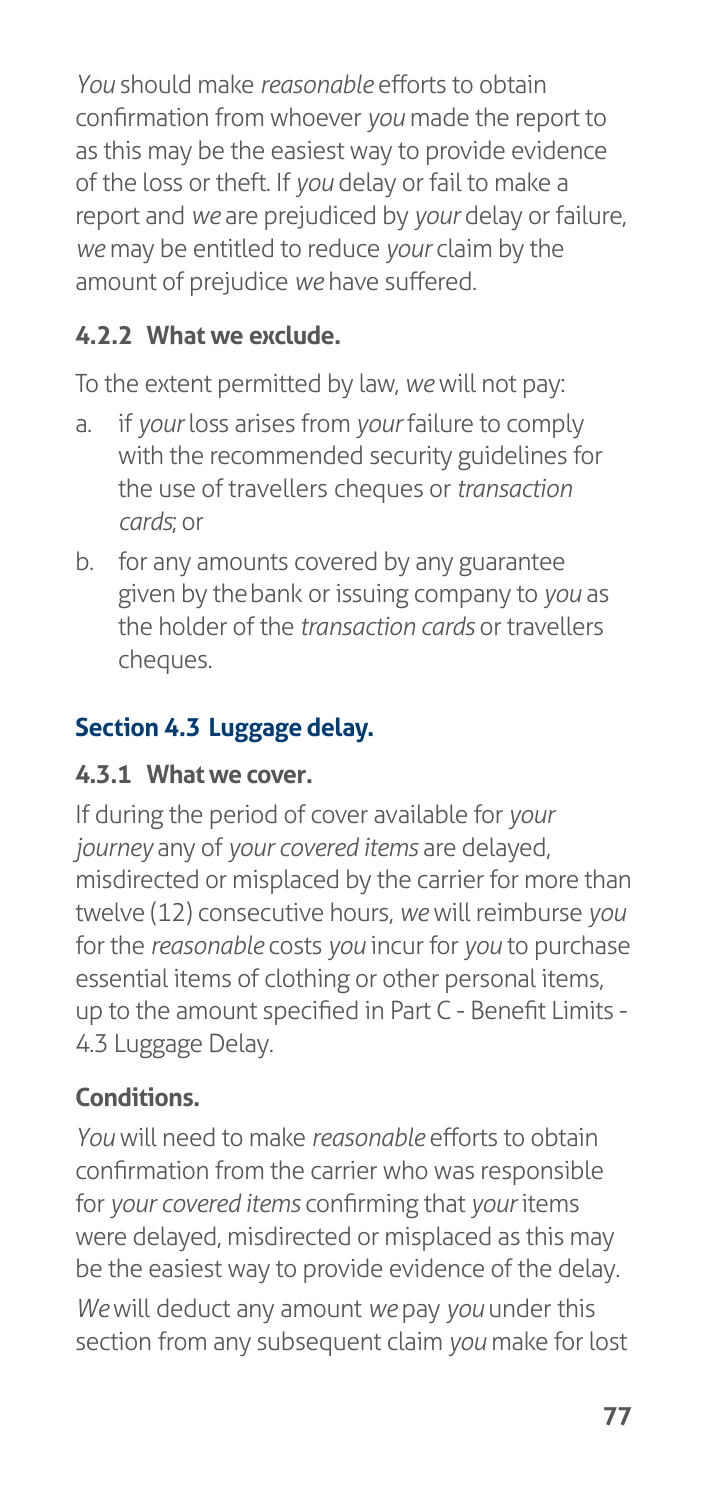*covered items* payable under SECTION 4.1 LUGGAGE.

If *you* are entitled to be reimbursed by the bus line, airline, shipping line or rail authority *you* were travelling on when the loss, theft, misplacement or damage occurred *we* will deduct the amount *you* are entitled to from any claim payable by *us*.

However, if *you* are not reimbursed the full amount of *your* loss, *we* will pay the difference between the amount of *your* loss and what *you* were reimbursed, up to the limit of cover available.

#### **Section 5.1 Rental vehicle excess.**

Cover is only available under this section if *your rental vehicle* agreement specifies an amount that is payable in the event the *rental vehicle* is damaged or stolen while in *your* custody.

This section does not cover items such as, but not limited to, tyres and/or windscreens, roof and underbody if they are not covered by the indemnity provided by the rental company or agency under the *rental vehicle* agreement to which the amount payable applies.

#### **5.1.1 What we cover.**

If, during the period of cover available for *your journey*, a *rental vehicle you* have rented from a rental company or agency is:

- involved in a motor vehicle *accident* while *you* are driving it; or
- damaged or stolen while in *your* custody,

then *we* will pay *you* the lesser of:

- property damage for which *you* are liable; or
- the amount specified that *you* must pay under *your rental vehicle* agreement; or
- the limit shown in Part C Benefit Limits 5.1 Rental Vehicle Excess*.*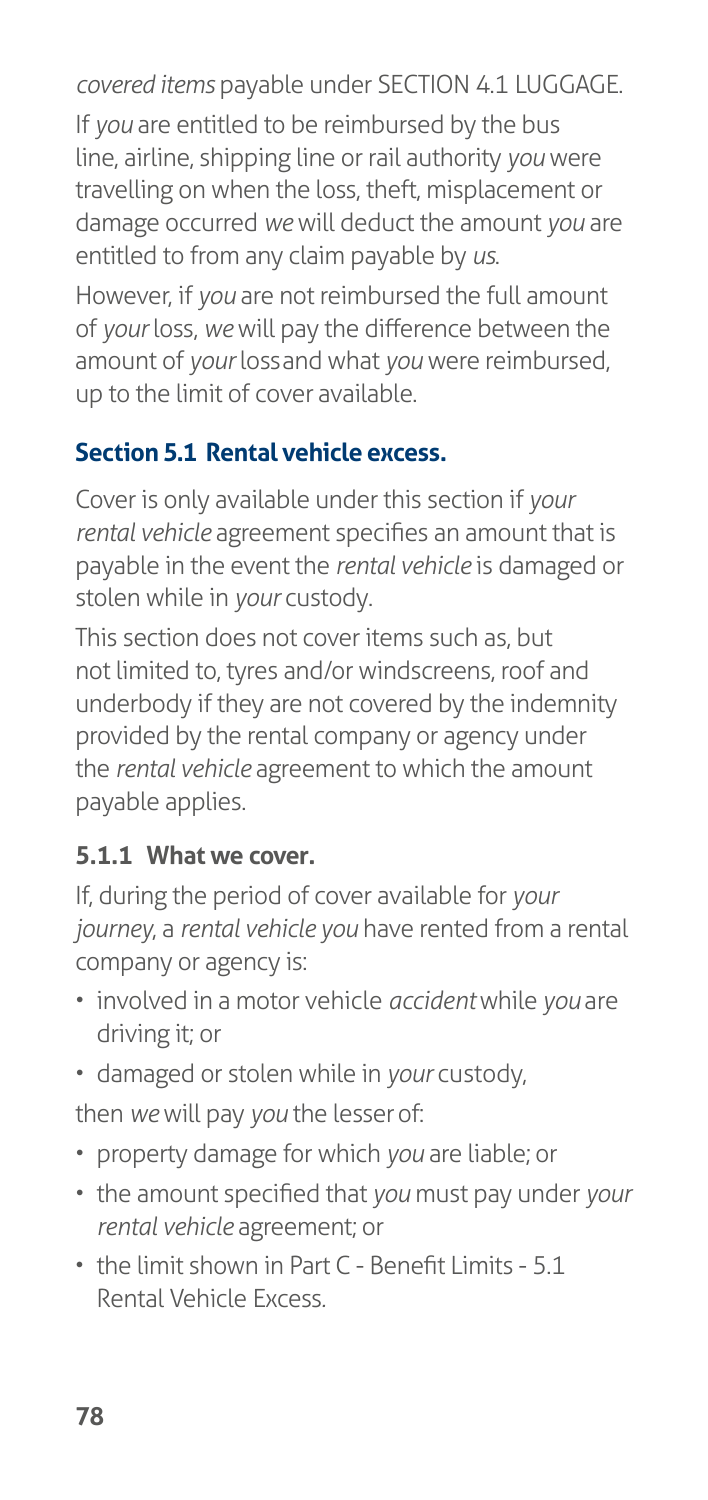## **Conditions.**

*You* will need to provide *us* with a copy of:

- *• your rental vehicle* agreement;
- the incident report that was completed;
- repair account;
- an itemised list of the value of the damage; and
- written notice from the rental company or agency advising that *you* are liable to pay the amount specified in *your rental vehicle* agreement.

## **5.1.2 What we exclude.**

To the extent permitted by law, *we* will not pay for a claim that arises from, or is for:

- a. *you* using the *rental vehicle* in breach of the rental agreement;
- b. *you* using the *rental vehicle* without a licence for the purpose that *you* were using it (such as but not limited to the carrying of passengers or freight); or
- c. administrative charges or fees of the rental company that are not a component of the amount payable specified in *your rental vehicle*  agreement.

## **Section 6.1 Personal liability.**

## **6.1.1 What we cover.**

If *you* become legally liable to pay compensation for negligently causing:

- death or bodily *injury*; or
- physical loss of, or damage to property,

that happens during the period of cover available for *your journey*, then *we* will cover *you* up to the limit shown in Part C - Benefit Limits - 6.1 Personal Liability*,* for:

• the compensation (including legal costs) awarded against *you*; and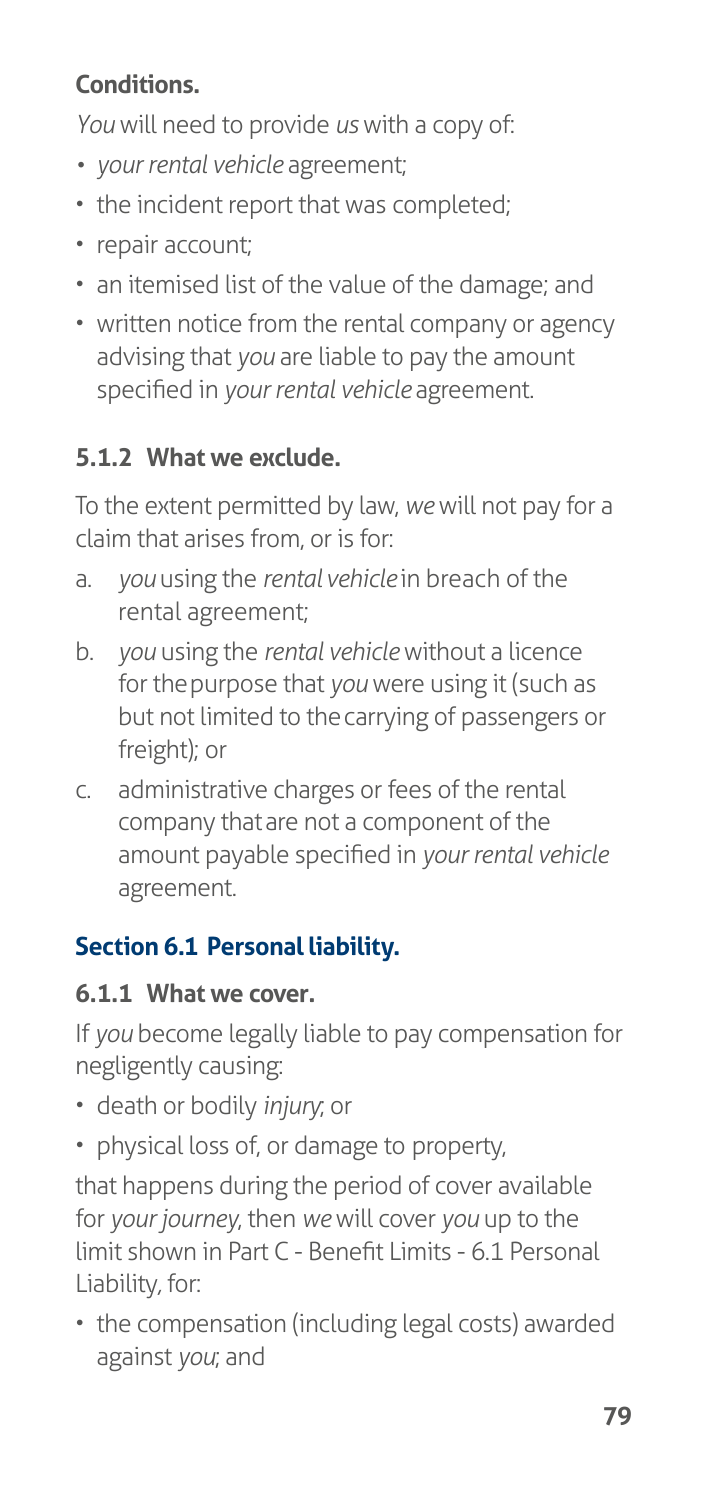• any *reasonable* legal costs incurred by *you* for settling or defending a claim made against *you*, provided *you* have approval in writing from *Allianz Global Assistance* before incurring these costs. Please contact *Allianz Global Assistance* to confirm approval for these costs.

## **Conditions.**

*We* should be told as soon as *you* or *your* personal representatives are, or a *reasonable* person in *your* circumstances would have been, aware of a possible prosecution, inquest, fatality, *accident* or incident which might lead to a claim against *you*. *You* should not pay or promise to pay, settle with, admit or deny liability to anyone who makes a claim against *you* without *our* written consent. If *you* do, *we*  may reduce or refuse *your* claim to the extent *we* are prejudiced.

## **6.1.2 What we exclude.**

To the extent permitted by law, *we* will not pay any amount *you* become legally liable to pay if the liability arises directly or indirectly from, or is in any way connected with, or is for:

- a. bodily *injury* to *you*, *your travel companion* or to a *relative* or employee of any of *you*;
- b. loss of or damage to property belonging to *you*, or in *your* care, custody or control (unless the property is a residence and *you* occupy it during the period of cover available for *your journey* as a tenant or lessee, or temporary guest);
- c. *your* ownership, custody, control or use of any firearm or weapon;
- d. *your* ownership, control or use of a motorised vehicle, an aircraft, or a watercraft (other than a non-motorised watercraft used on inland waterways) however, if *you* do not own or control the vehicle, aircraft or watercraft and are only using it as a passenger, this exclusion does not apply;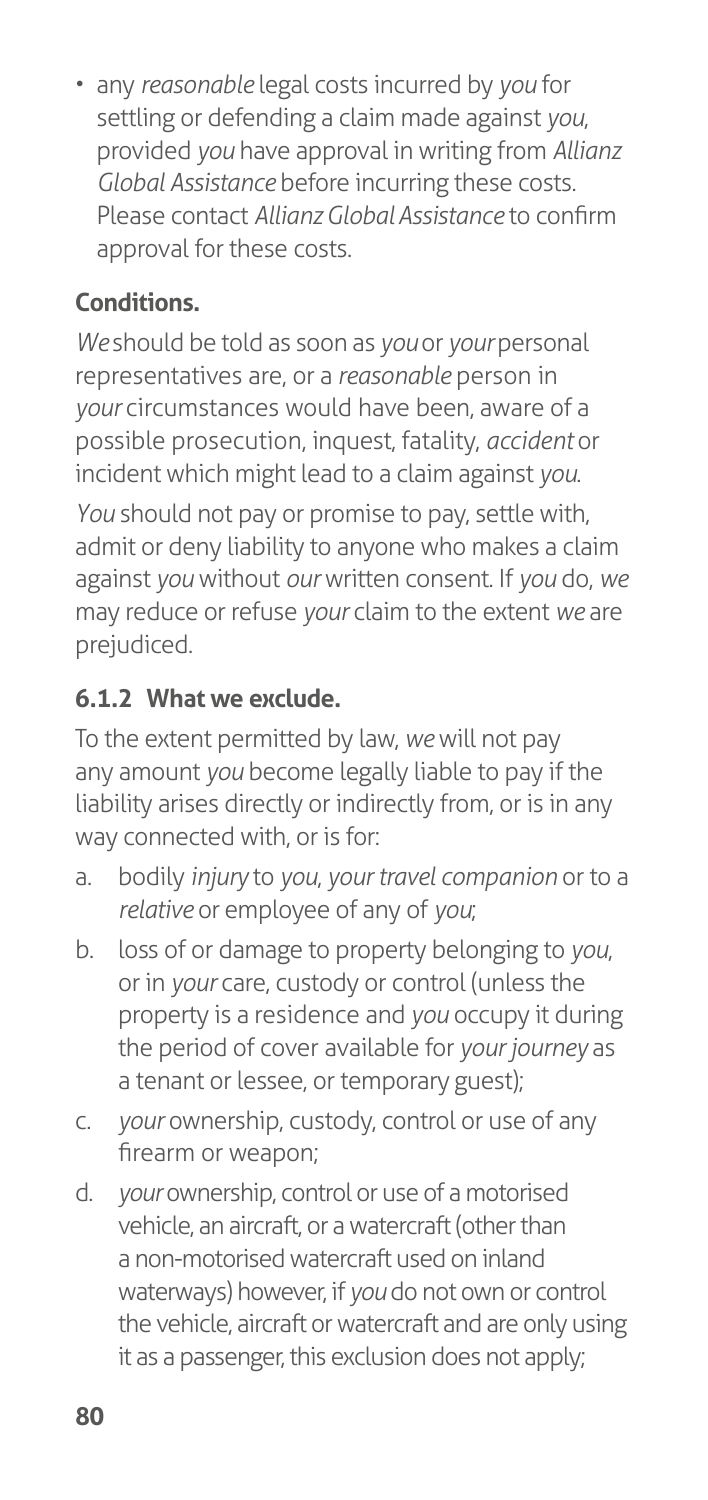- e. *your* conduct of, or employment in any business, profession, trade or occupation;
- f. any loss, damage or expenses which are covered or should have been covered under a statutory or compulsory insurance policy, statutory or compulsory insurance or compensation scheme or fund, or under Workers Compensation legislation, an industrial award or agreement, or Accident Compensation legislation;
- g. any fine or penalty, or aggravated, punitive, exemplary or liquidated damages;
- h. any relief or recovery from *you* other than monetary amounts;
- i. a contract that imposes on *you* a liability which *you* would not otherwise have;
- j. assault and/or battery committed by *you* or at *your* direction;
- k. any act intended to cause bodily *injury*, property damage or liability done by *you* or any person acting with *your* knowledge, connivance or consent.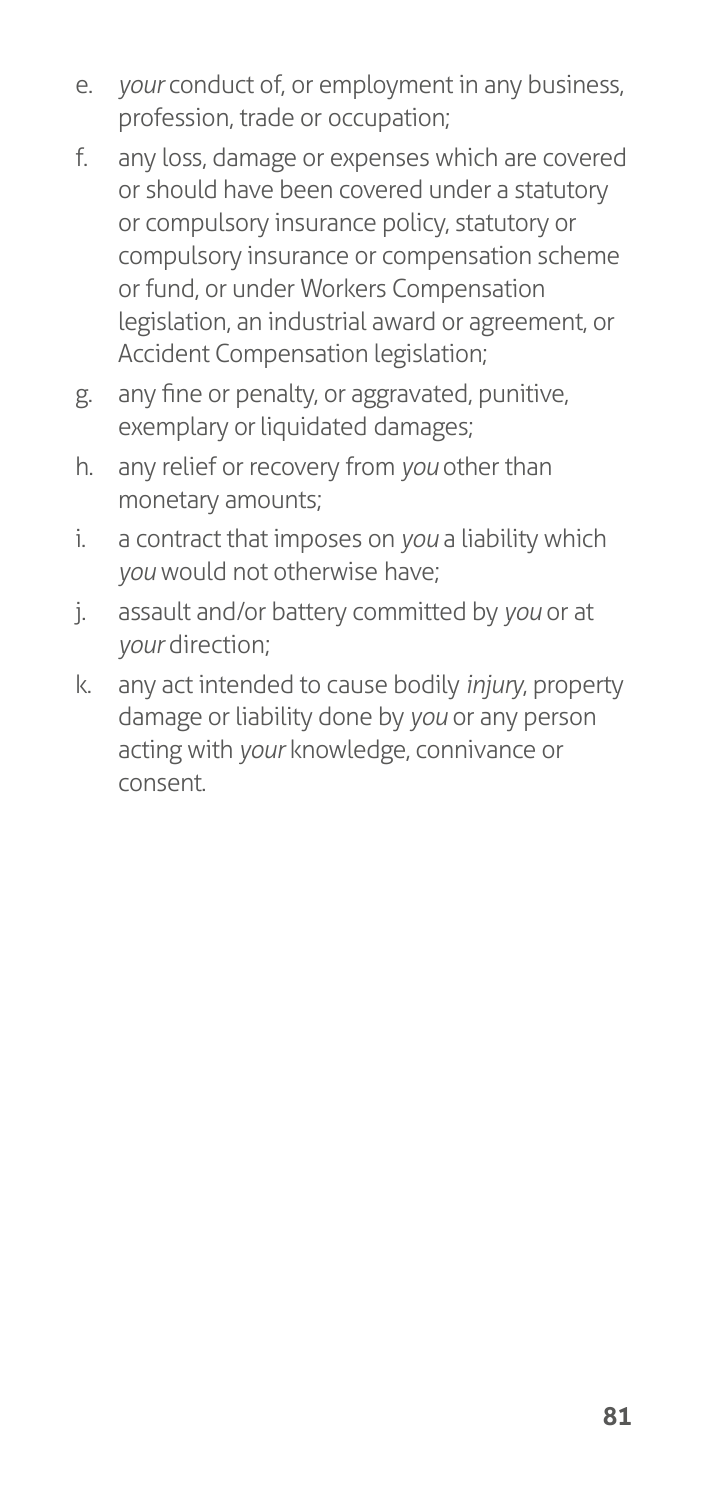# **Overseas Transit Accident Insurance.**

## **Part A - Eligibility for cover.**

Not all insurance covers are available for all *BankSA cards* or all *cardholders* and different conditions may also be available for different *cardholders*, so please refer to each Part of this insurance to determine the complimentary insurance benefits that may be available to *you*.

Eligibility for the covers available depends upon the type of *BankSA card you* have.

### **Who is eligible?**

*Level 1 Card* and *Level 2 Card cardholders* are eligible for the cover available under Overseas Transit Accident Insurance if the entire payment for the *trip*  was charged to the *accountholder's card account* prior to the commencement of the *trip*.

#### **Who else is eligible?**

If the *cardholder* is eligible for the cover available, the *cardholder's spouse* and/or *dependants* are also eligible provided:

- 1. the *spouse* and/or *dependants* reside in Australia; and
- 2. each of them is travelling with the *cardholder* on the entire *trip*; and
- 3. the entire payment for their *trip* was charged to the *accountholder's card account* prior to the commencement of the *trip*.

#### **Dependants under the age of two years at the date the journey commences.**

If a *cardholder* satisfies the eligibility criteria set out above, their *dependant* under the age of two (2) years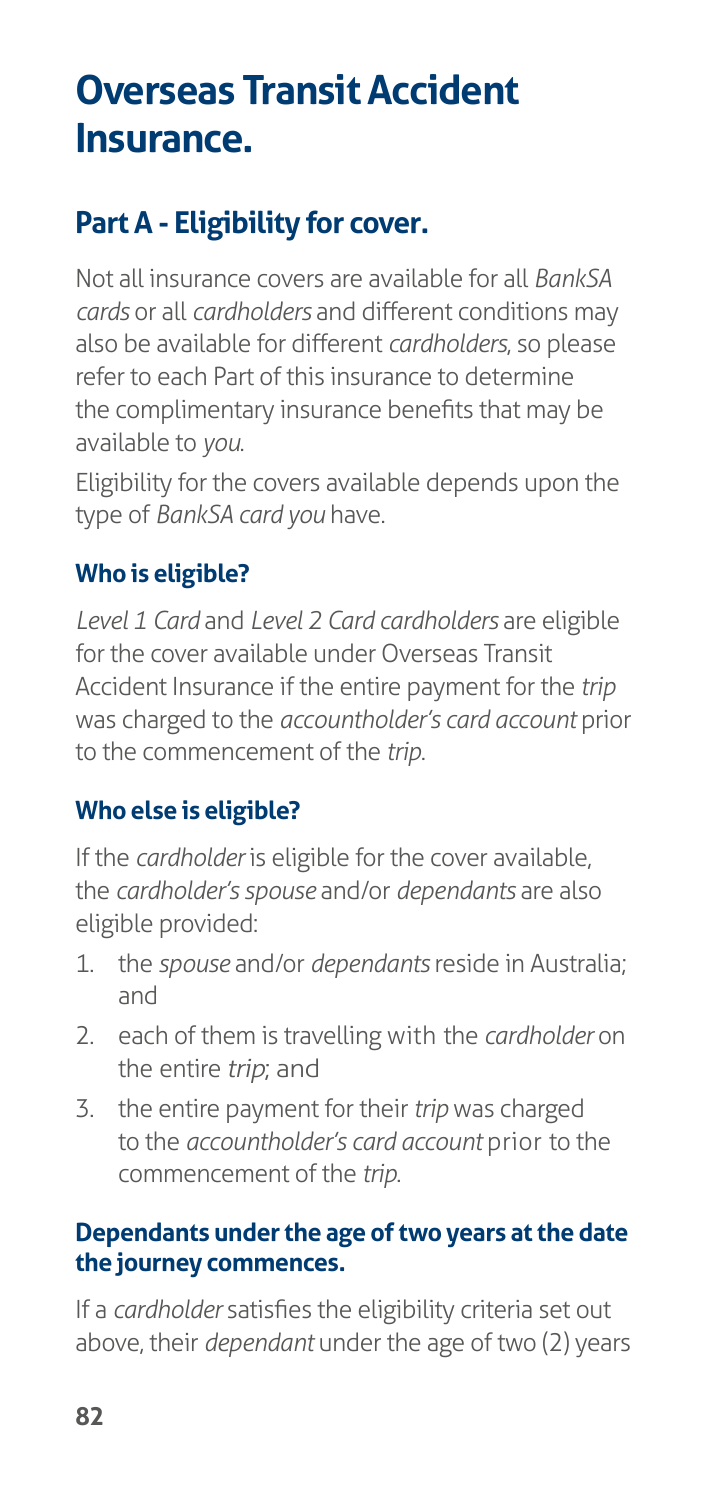as at the date the *trip* commences is eligible for the cover available provided the *dependant* is travelling with the *cardholder* for the entire *trip*.

When a *cardholder*, *spouse* and *dependant* are travelling together only one eligible person can claim the benefits payable to a *cardholder*. The other eligible persons may only claim as a *spouse*  or *dependant*.

## **Part B - Period of cover.**

Overseas Transit Accident Insurance provides cover when:

- a. *you* board *your transportation* for *your trip*  and ends when *you* disembark from *your transportation* at the end of *your trip*;
- b. boarding or alighting, being when *you*  physically get on or off *transportation*, at any airport, coach depot, railway station or dock during *your trip*; and
- c. travelling as a passenger in *transportation*  directly to or from any airport, coach depot, railway station or dock immediately before or after the scheduled *trip*.

## **Part C - Benefit limits.**

The Aggregate Limit of Liability and the table below set out the maximum limits of what *we* will pay under Overseas Transit Accident Insurance. All limits and sub-limits are shown in Australian dollars.

The cover available is outlined in Part E and is subject to the applicable terms, conditions, limits, sub-limits and exclusions.

## **Aggregate limit of liability.**

This Overseas Transit Accident Insurance contains an aggregate (maximum) limit of liability for claims from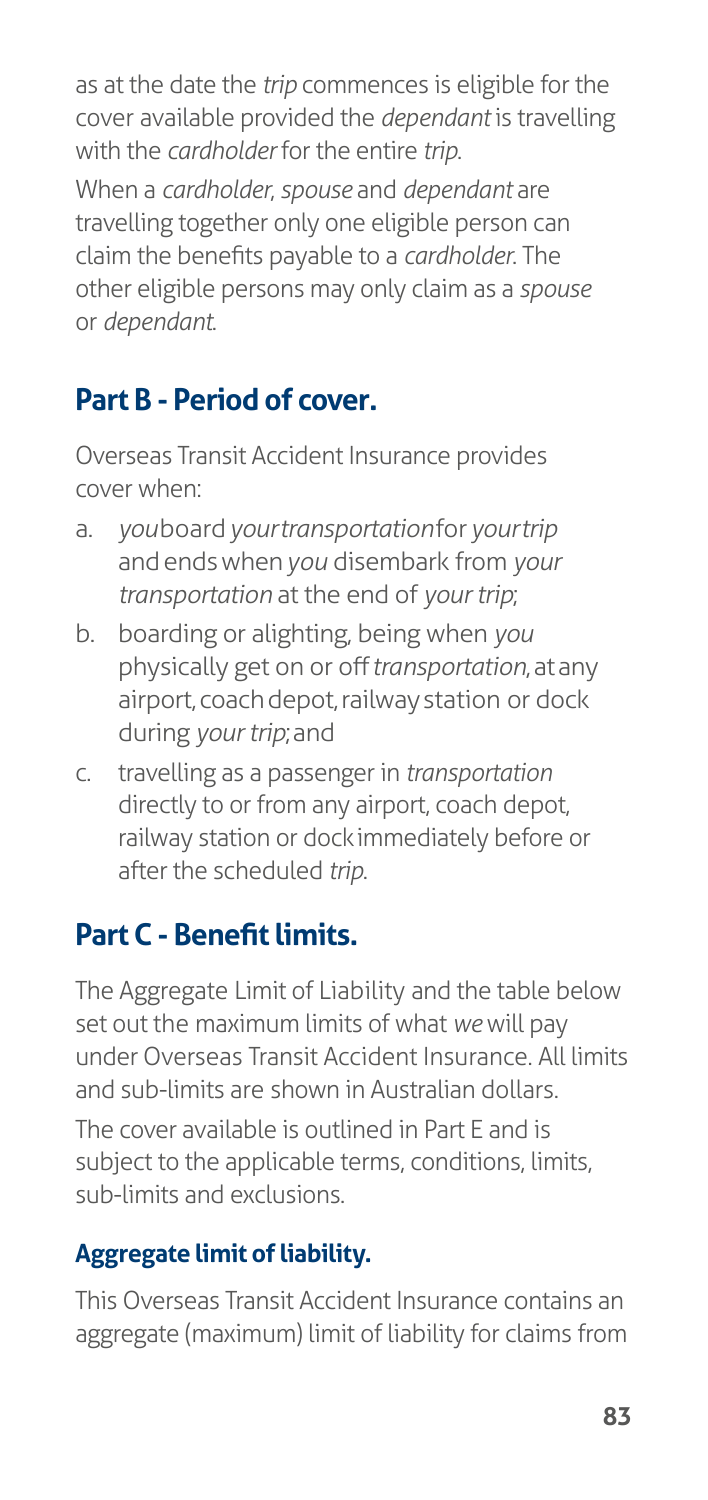all eligible *cardholders*, *spouses* and/or *dependants*  arising from the one event.

The most *we* will pay under Overseas Transit Accident Insurance cover for one event (e.g. a bus crash) is *\$*1,300,000 for *Level 1 Cards and Level 2 Cards* respectively.

This means that regardless of the number of *cardholders*, *spouses* or *dependants* involved in an event who suffer *injury*, *we* will pay each on a proportional basis (using the amounts in the table appearing in Part C - Benefit Limits) up to total of \$1,300,000 for *Level 1 Cards* and up to a total of \$1,300,000 for *Level 2 Cards* with a maximum combined total limit of \$2,600,000.

For example, if five *Level 1 Card cardholders* plus five *Level 2 Card cardholders* lost their lives in the same bus crash, *we* would pay benefits, calculated as follows:

## **Level 1 cards.**

Five *Level 1 Card cardholders*: \$750,000 each = \$3,750,000;

Total benefit amount: \$3,750,000

Dividing the total aggregate exposure (\$1,300,000) by the total benefit amount (\$3,750,000) determines the percentage (34.66%) to proportionally reduce benefits to.

In this case, the payable benefits would work out to be:

Five *Level 1 Card cardholders*: \$260,000 each = \$1,300,000 Total benefit amount payable: \$1,300,000

## **Level 2 cards.**

Five *Level 2 Card cardholders*:  $$750,000$  each =  $$3,750,000$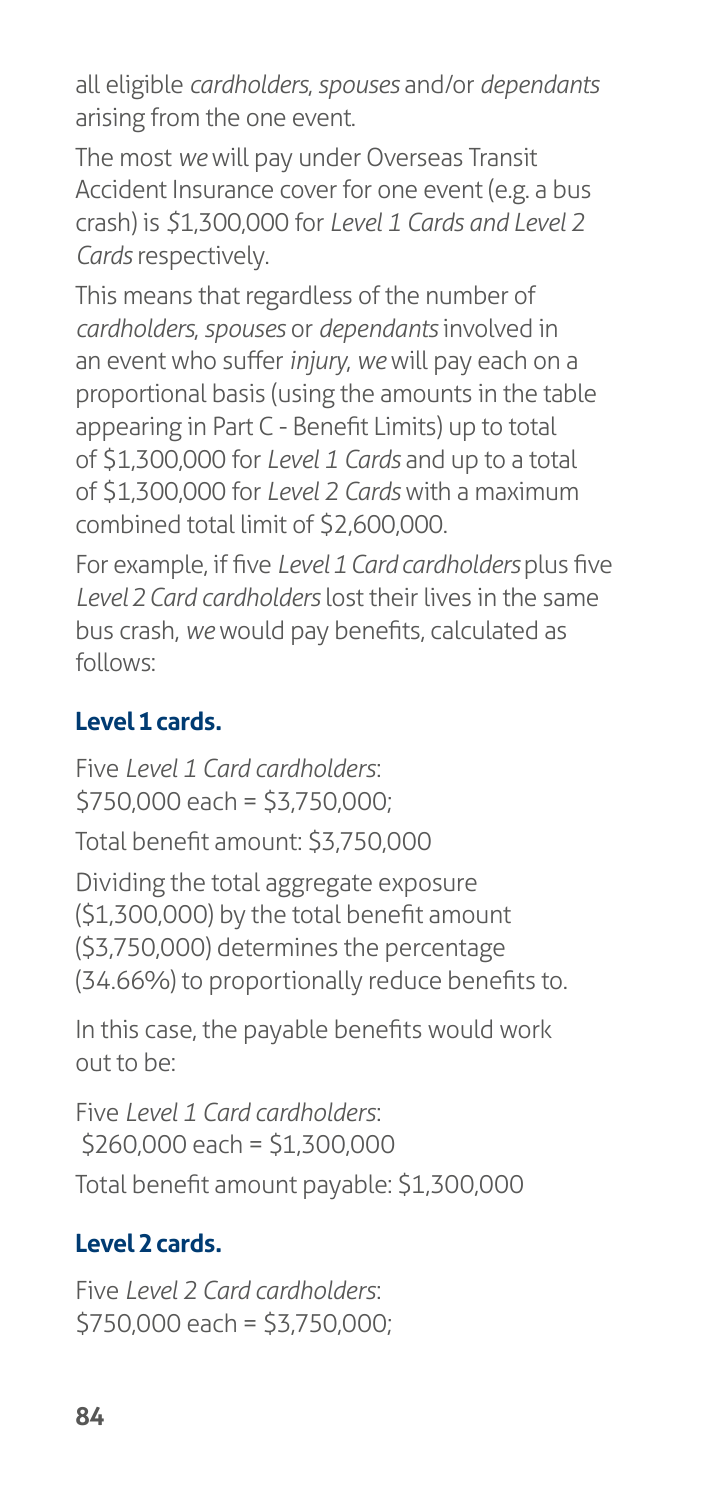Total benefit amount: \$3,750,000 Dividing the total aggregate exposure (\$1,300,000) by the total benefit amount (\$3,750,000) determines the percentage (34.66%) to proportionally reduce benefits to. In this case, the payable benefits would work out to be: Five *Level 2 Card cardholders*: \$260,000 each = \$1,300,000

Total benefit amount payable: \$1,300,000

#### **Maximum benefit amounts.**

The table below sets out the maximum Benefit Amounts *we* will pay under Overseas Transit Accident Insurance if an aggregate limit of liability does not apply (see above).

| <b>Injury</b>                                                                          | <b>Benefit amount</b>                            |
|----------------------------------------------------------------------------------------|--------------------------------------------------|
|                                                                                        | <b>Level 1 Cards and</b><br><b>Level 2 Cards</b> |
| Loss of life                                                                           | \$750,000                                        |
| Loss of both hands or loss of<br>both feet                                             | \$500,000                                        |
| Loss of one hand and loss of<br>one foot                                               | \$500,000                                        |
| Loss of the entire sight in both<br>eyes                                               | \$500,000                                        |
| Loss of the entire sight in one<br>eye and loss of one hand and/or<br>loss of one foot | \$500,000                                        |
| Loss of one hand or loss of one<br>foot                                                | \$250,000                                        |
| Loss of the entire sight in one<br>eye                                                 | \$250,000                                        |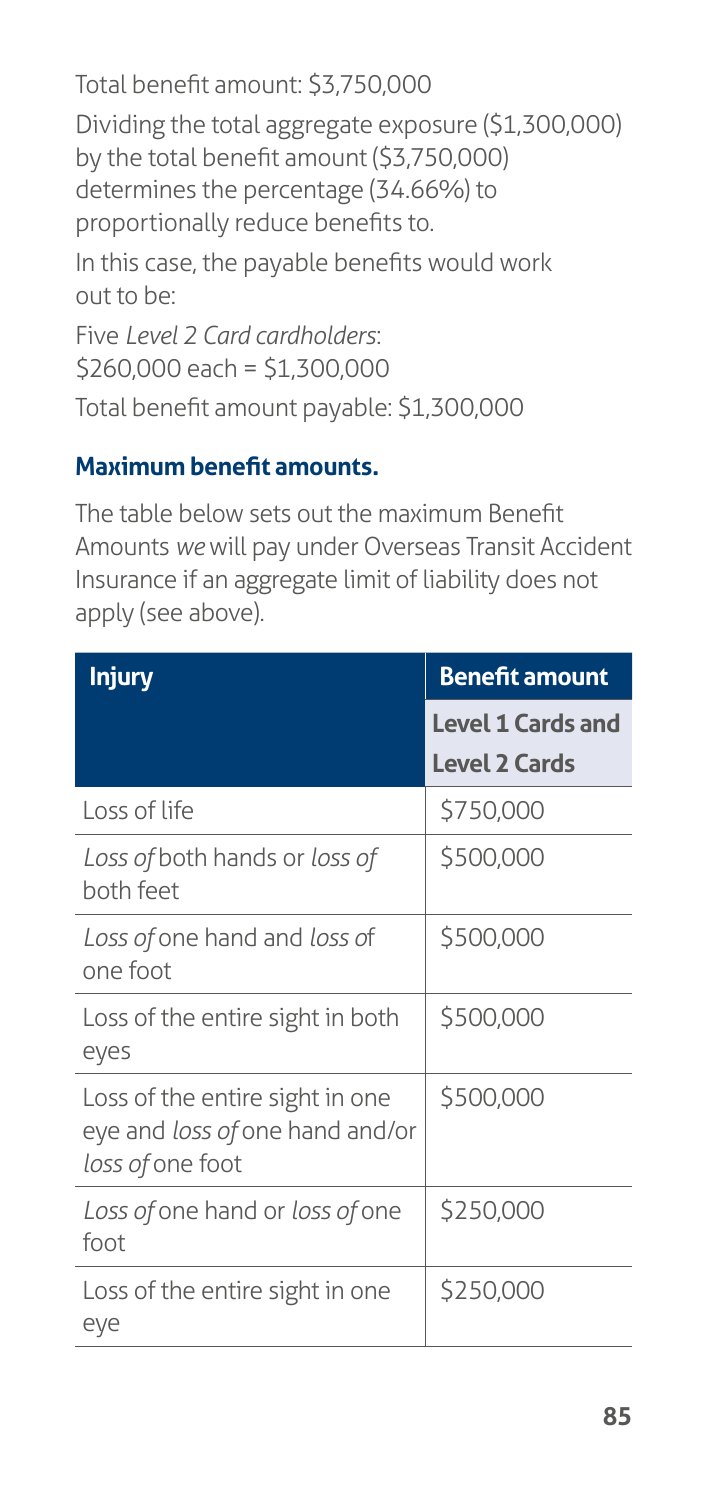If *you* sustain more than one *injury* arising from the one *accident*, *we* will only pay the highest Benefit Amount for the applicable *injury*.

## **Part D - Excess and exclusions.**

### **Excess – what you contribute to a claim.**

No *excess* applies to any claim under Overseas Transit Accident Insurance.

## **Exclusions.**

The exclusions below set out what is not covered.

*You* should also read each section as they contain specific exclusions that also apply.

To the extent permitted by law *we* do not cover *you*  for any loss, damage or expense caused by, arising from, or in any way related to:

- 1. *your* loss of enjoyment; loss of opportunity; loss of revenue; loss of profits or loss of goodwill;
- 2. *you* booking or taking travel against medical advice, travel for the purpose of getting medical treatment or advice, or travel taken after a *medical adviser* informs *you* that *you* are terminally ill;
- 3. *your* intentional self harm or *your* suicide or *your* attempted suicide;
- 4. illegal or criminal acts by *you*, *your spouse*, *your dependants* or any other person acting with *your* consent or under *your* direction;
- 5. *you* failing to take reasonable care;
- 6. *your* travel in any air supported device other than as a passenger in a fully licensed aircraft operated by an airline;
- 7. *your* participation as a crew member or pilot of any *transportation*;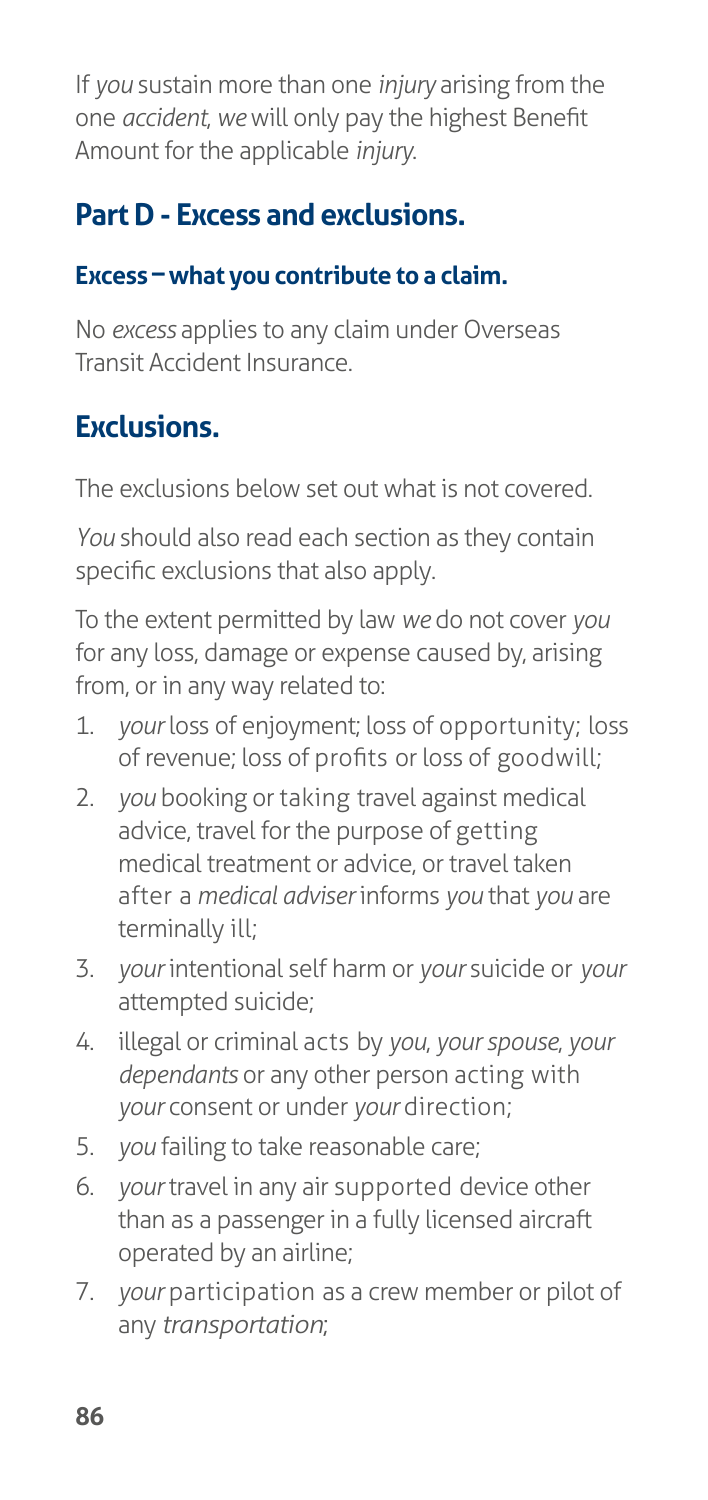- 8. any act of terrorism;
- 9. any act of war, whether war is declared or not, or from any rebellion, revolution, insurrection or taking of power by the military;
- 10. a nuclear reaction or contamination from nuclear weapons or radioactivity;
- 11. biological and/or chemical materials, substances, compounds or the like used directly or indirectly for the purpose of harming or to destroy human life and/or create public fear;
- 12. any payment which would violate any applicable trade or economic sanctions, law or regulation.

## **Part E - The cover available.**

## **What we cover.**

If, during the period of cover available, *you* suffer an *accident* that causes an *injury* listed in Part C - Benefit Limits within twelve (12) consecutive months of the *accident*, *we* will pay *you* the Benefit Amount (unless reduced by the group policy aggregate limit of liability) specified for the *injury*  listed in Part C - Benefit Limits*,* that *you* suffered.

In addition, if during a *trip*:

- a. *you* are unavoidably exposed to the elements due to an *accident* which results in the disappearance, sinking or wrecking of the *transportation* in which *you* were travelling and as a result of such exposure *you* suffer an *injury*  for which a Benefit Amount (unless reduced by the group policy aggregate limit of liability) is payable;
- b. *you* disappear due to an *accident* which results in the disappearance, sinking or wrecking of the *transportation* in which *you* were travelling and *your* body has not been found within twelve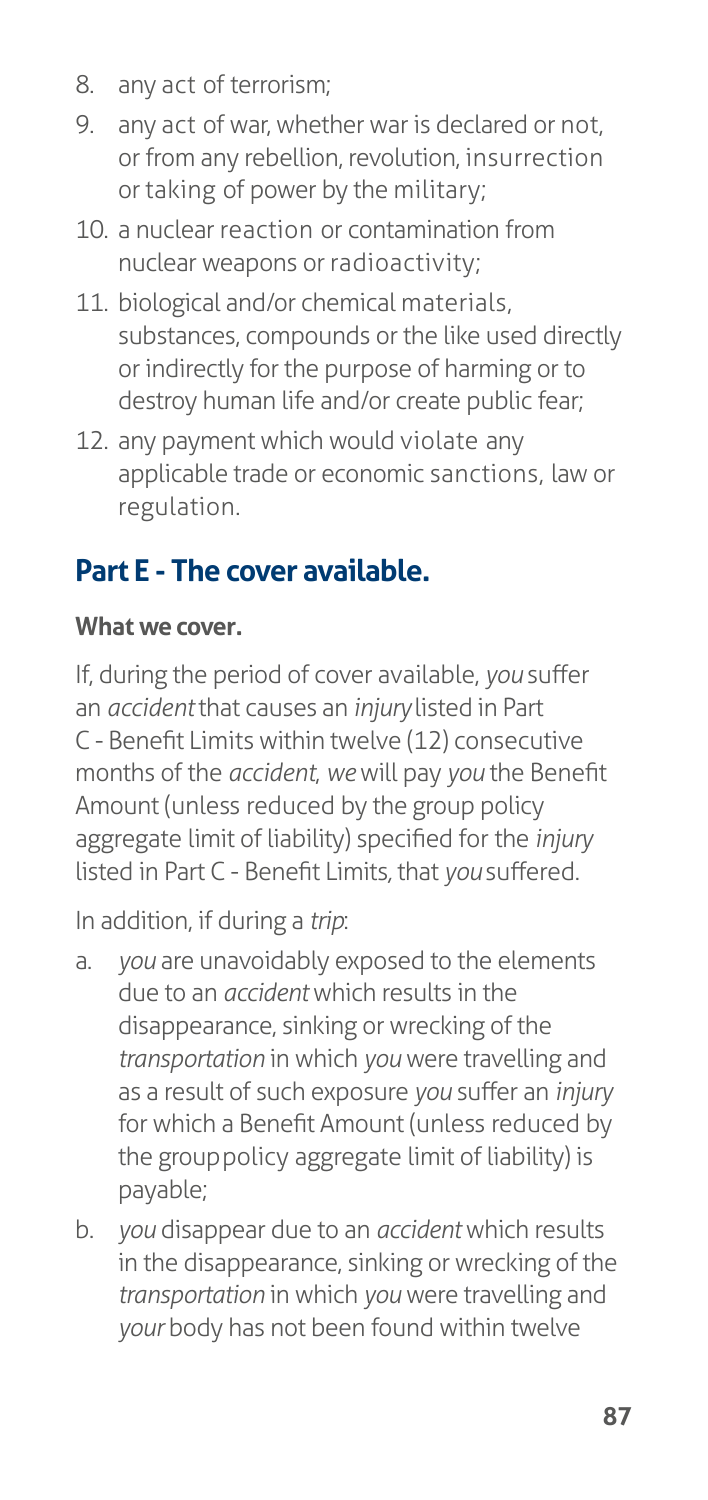(12) consecutive months after the date of such *accident*, it will be presumed, subject to there being no evidence to the contrary, that *you* died,

*we* will pay the applicable Benefit Amount (unless reduced by the group policy aggregate limit of liability) listed in Part C - Benefit Limits to *you*, or to *your* estate in the case of *your* death.

If *you* suffer more than one *injury* as a result of the *accident we* will pay *you* no more than the specified Benefit Amount for the most serious *injury* listed in Part C - Benefit Limits that *you* suffered.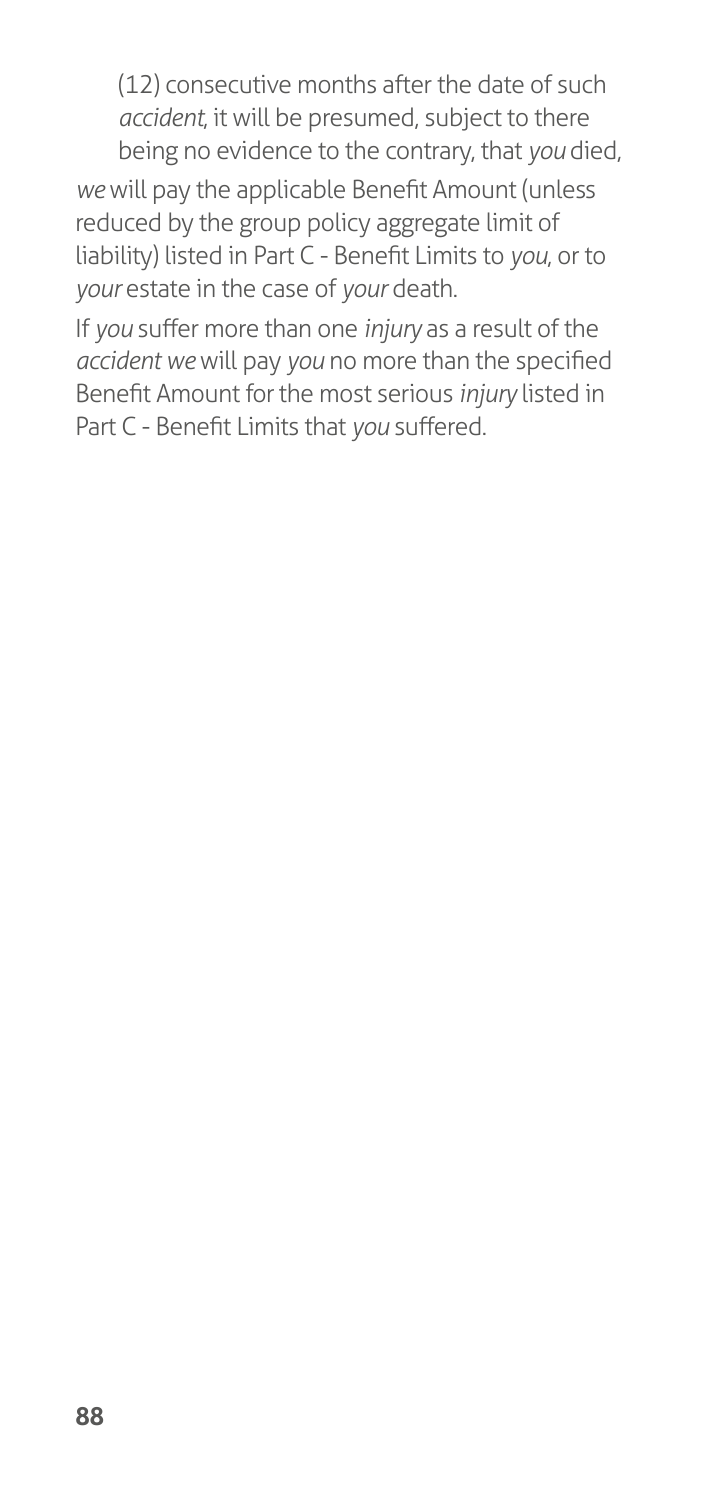# **Interstate Flight Inconvenience Insurance.**

Not all insurance covers are available for all *BankSA cards* or all *cardholders* and different conditions may also be available for different *cardholders*, so please refer to each Part of this insurance to determine the complimentary insurance benefits that may be available to *you*.

## **Part A - Eligibility for cover.**

Eligibility for the covers available depends upon the type of *BankSA card you* have.

## **Who is eligible?**

As a *cardholder* with a *Level 1 Card* or *Level 2 Card you*  are eligible for the cover available if:

- 1. *you* reside in Australia; and
- 2. the entire cost of the return *interstate flight*  (excluding taxes and airport and travel agent charges) is charged to the a*ccountholder's card account* prior to commencing the *journey*.

#### **Who else is eligible?**

If the *cardholder* is eligible for the cover available, the *cardholder's spouse* and *dependants* are also eligible provided:

- 1. the *spouse* and/or *dependants* reside in Australia; and
- 2. the entire cost of the spouse and/or dependant(s) return *interstate flight* (excluding taxes and airport and travel agent charges) is charged to the *accountholder's card account* prior to commencing the *journey*; and
- 3. the *spouse* and/or *dependants* are travelling with the *cardholder* for at least fifty per cent (50%) of the period of cover available to the *cardholder*  for the *cardholder's journey*.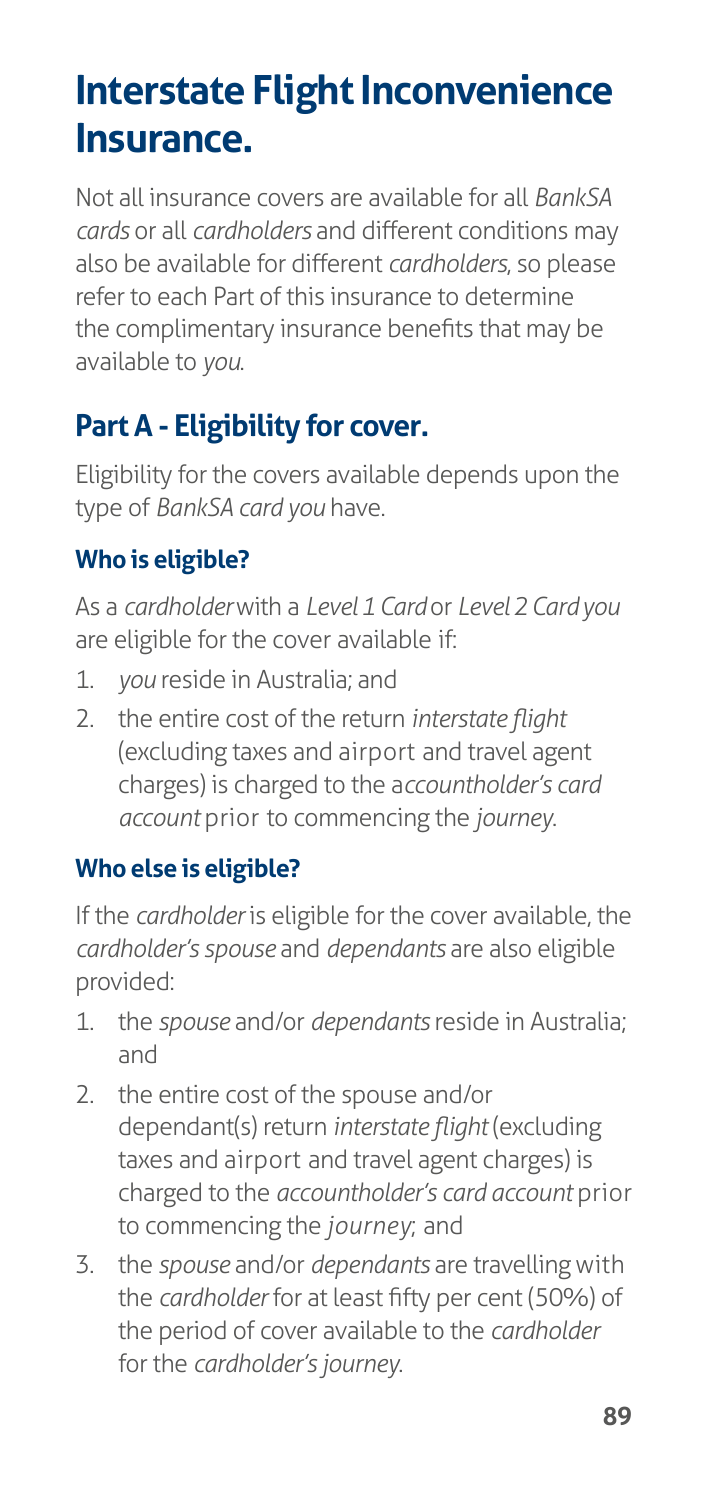#### **Dependants under the age of two years at the date the journey commences.**

If a *cardholder* satisfies the eligibility criteria set out above, their *dependant* under the age of two (2) years as at the date the *journey* commences is eligible for the cover provided the *dependant* is travelling with the *cardholder* for at least fifty per cent (50%) of the period of cover available to the *cardholder* for the *cardholder's journey*.

No cover is available for *dependants* born on the *journey*.

When a *cardholder*, *spouse* and *dependant* are travelling together only one eligible person can claim the benefits payable to a *cardholder*. The other eligible persons may only claim as a *spouse* or *dependant*.

## **Part B - Period of cover.**

The period of cover available under SECTION 1.1 CANCELLATION begins on the date *you* become eligible for cover by meeting the eligibility criteria set out in Part A - Eligibility for Cover.

Provided *you* meet the eligibility criteria set out in Part A - Eligibility for Cover, the period of cover available for all other insured events commences when *you* leave *your home* to start *your journey* or on the departure date shown on *your interstate flight*  ticket, whichever is the later.

Cover under all sections ends when the first of the following occurs:

- a. when *you* return to *your home* from the airport shown on *your* return *interstate flight* ticket; or
- b. *you* cancel *your* return *interstate flight* ticket; or
- c. fourteen (14) consecutive days after *your journey*  starts.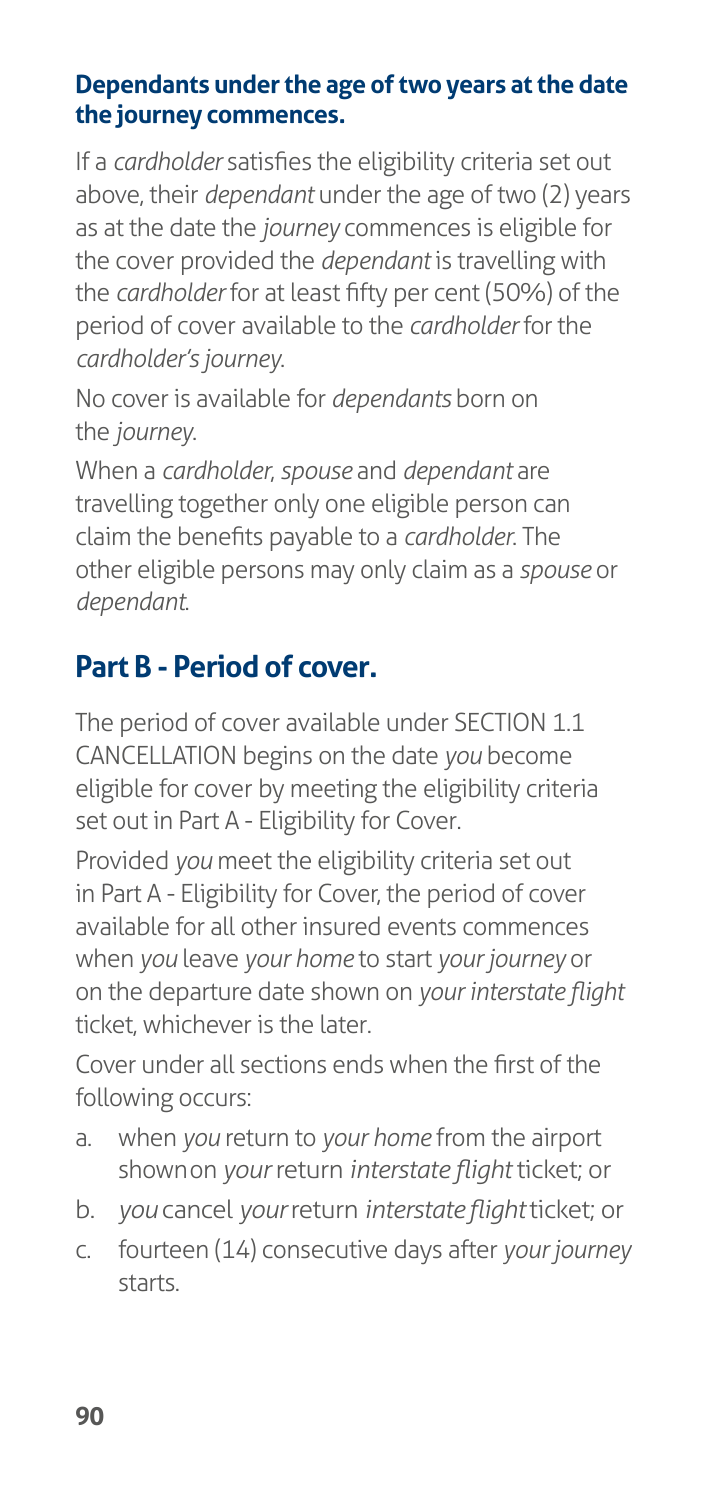## **Part C - Benefit limits.**

The table below sets out the maximum limits of what *we* will pay under each section of Interstate Flight Inconvenience Insurance. All limits and sub-limits in the table are shown in Australian dollars.

The cover available is outlined in Part E and is subject to the applicable terms, conditions, limits, sub-limits and exclusions.

If *you* need advice in respect of *your* particular circumstances or needs please consult an appropriately licensed insurance adviser.

| <b>Section</b>       | Limit                                                                                                            |
|----------------------|------------------------------------------------------------------------------------------------------------------|
| 1.1 Cancellation     | \$3,000 maximum total<br>limit                                                                                   |
| 2.1 Flight Delay     | 4 hours or more, \$125 per<br>person up to a maximum<br>total limit of \$500                                     |
| 3.1 Luggage          | Up to \$500 for each item<br>up to a maximum total                                                               |
|                      | limit of \$1,500                                                                                                 |
| 3.2 Luggage Delay    | 12 hours or more, \$125<br>per person charged to<br>the card account, up to a<br>maximum total limit of<br>\$500 |
| 4.1 Funeral expenses | Up to \$2,500 per person<br>up to a maximum total<br>limit of \$5,000                                            |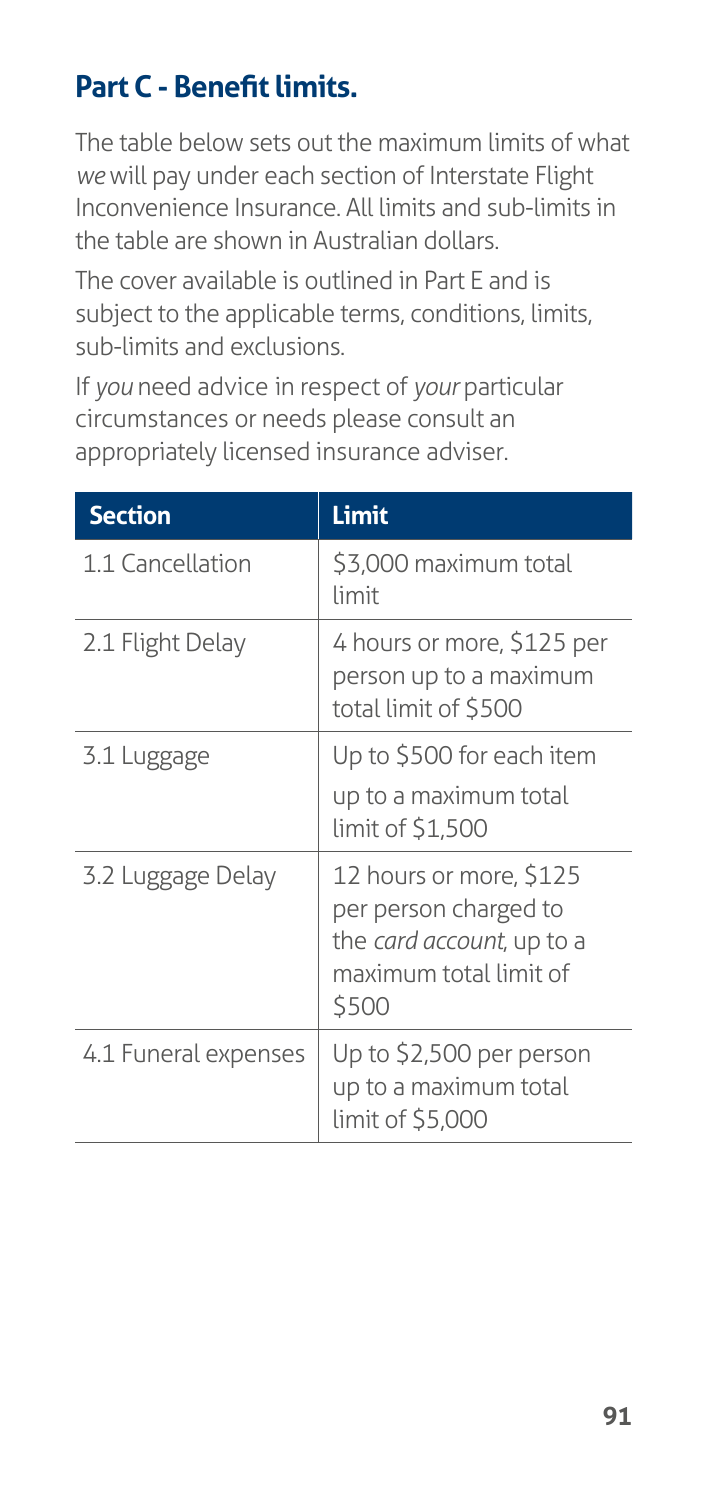## **Part D - Excesses and general exclusions.**

#### **Excesses – what you contribute to a claim.**

*You* must pay the following *excess* amounts for each claim made under the following covers even if a number of claims are submitted on the one claim form. However If *you* make more than one claim as the result of a single event, the highest *excess* will apply but will only apply once.

| <b>Section</b>       | <b>Excess amount</b> |
|----------------------|----------------------|
| 1.1 Cancellation     | \$300                |
| 2.1 Flight Delay     | Nil                  |
| 3.1 Luggage          | \$300                |
| 3.2 Luggage Delay    | Nil                  |
| 4.1 Funeral Expenses | Nil                  |

#### **General exclusions.**

The general exclusions below set out what is not covered.

*You* should also read each section as they contain specific exclusions that may also apply.

To the extent permitted by law *we* do not cover *you*  for any loss, damage or expense caused by, arising from or in any way related to:

- 1. *your* loss of enjoyment, loss of opportunity, loss of revenue, loss of profits or loss of goodwill;
- 2. any *pre-existing medical condition* of *yours*, or of a *relative,* or of a *travel companion*;
- 3. *you* booking or taking travel against medical advice, travel for the purpose of getting medical treatment or advice, or travel taken after a *medical adviser* informs *you* that *you* are terminally ill;
- 4. *your* intentional self harm or *your* suicide or *your* attempted suicide;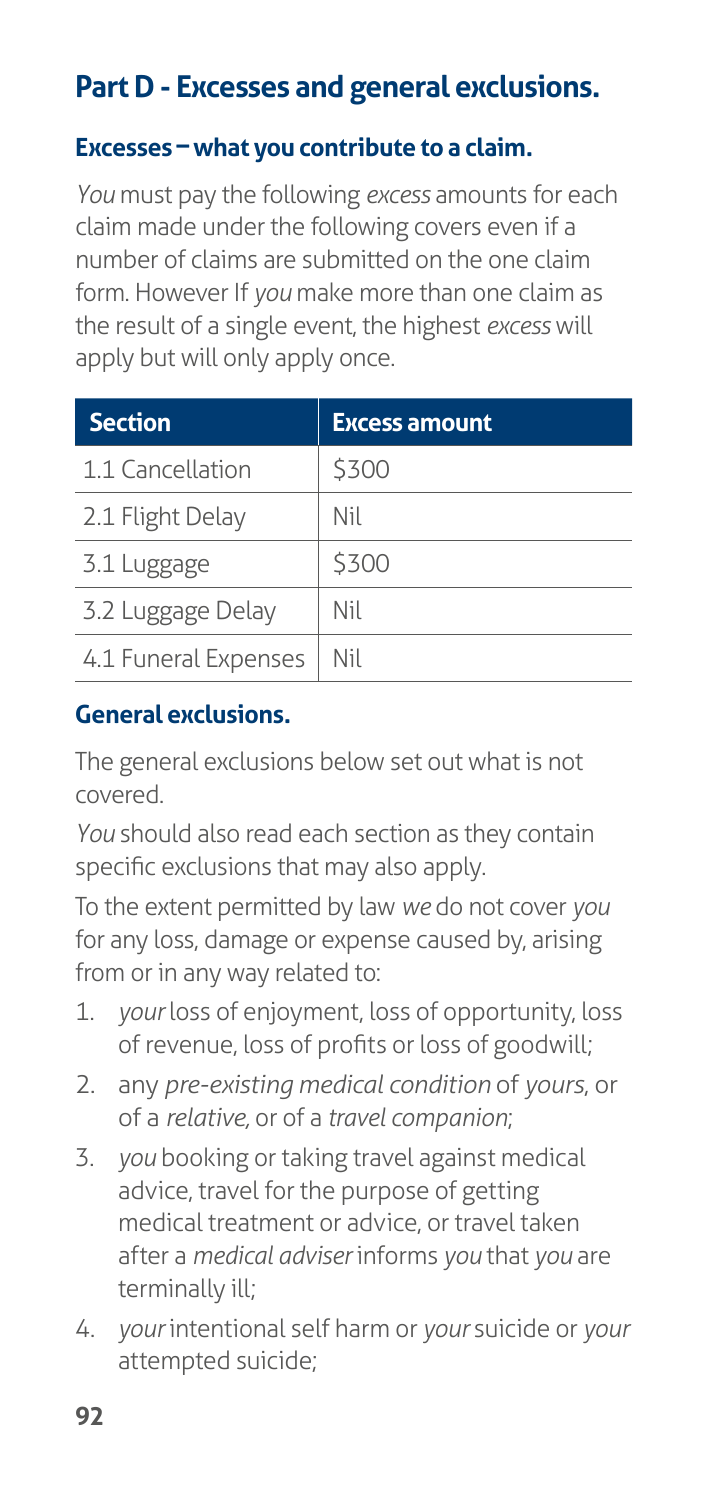- 5. *your* use of alcohol or drugs or any transmissible disease as a result of giving or taking a drug, unless the use of the drug is supervised by a *medical adviser*;
- 6. *your* travel in any air supported device other than as a passenger in:
	- a fully licensed aircraft operated by an airline or charter company; or
	- a regulated or licensed hot air balloon;
- 7. *your* participation in any dangerous activities or *your* exposure of *yourself* to danger during your journey unless in an attempt to preserve *your*  life or the life of another person, and includes but is not limited to activities such as:
	- scuba diving unless you hold an open water diving certificate or are diving with a qualified and registered diving instructor;
	- mountaineering or rock climbing requiring the use of ropes and/or climbing equipment, racing (other than amateur racing on foot), white water rafting, white water boating, abseiling, parasailing, skydiving, hang gliding, base jumping, bungy jumping, pot holing, canyoning, caving, fire walking, running with the bulls, rodeo riding, polo playing, hunting, shooting, archery, tobogganing, water skiing, jet skiing, off-piste snow skiing, off-piste snowboarding, snowmobiling or any other similar activity;
	- any kind of training for, coaching or competing in any sporting event where *you* are entitled to receive, or are eligible to receive, an appearance fee, wage, salary or prize money in excess of \$1,000; and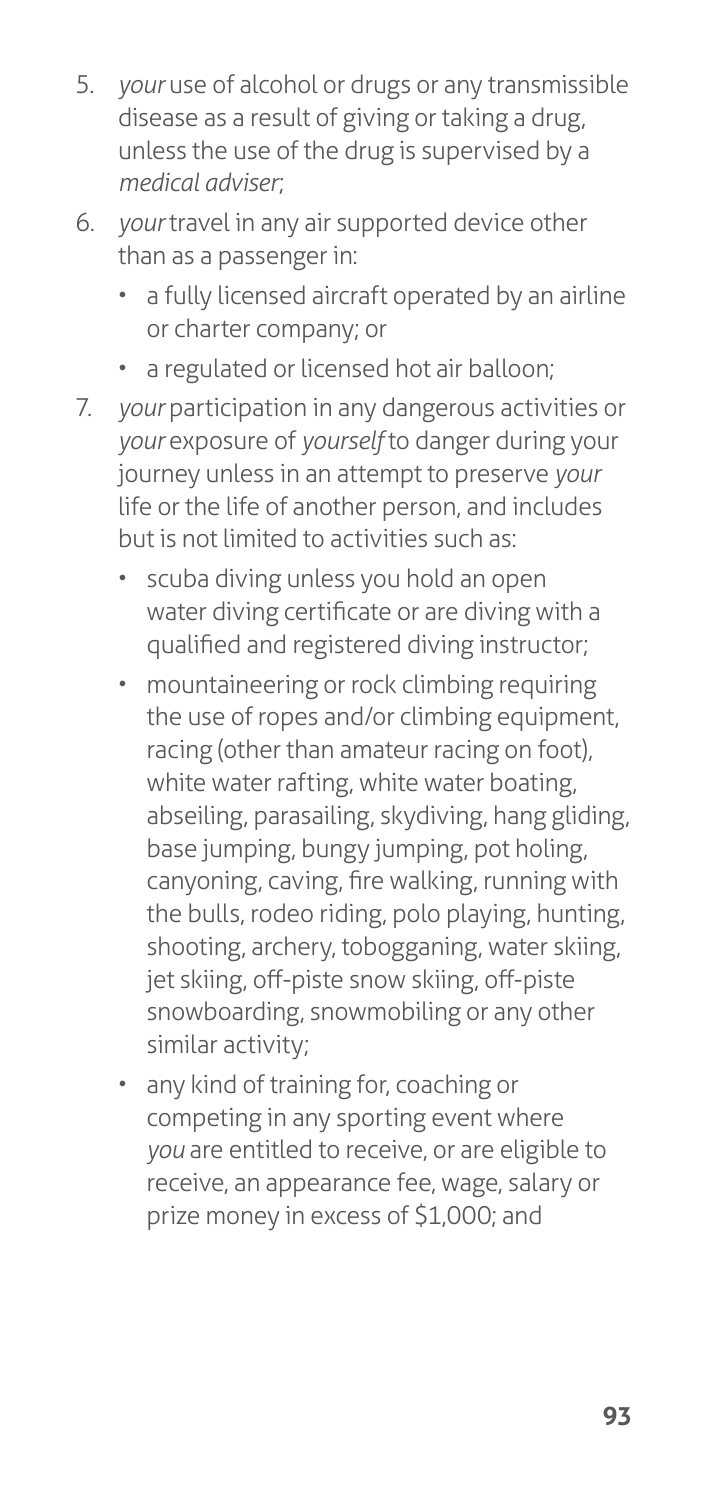- *• quad bike* or *motorcycle* riding during *your journey* unless it involves *you* only driving a *motorcycle,* with an engine capacity of 200cc or less, for which *you* hold a valid *motorcycle*  licence;
- 8. illegal or criminal acts by *you*, *your spouse*, *your dependants* or any other person acting with *your* consent or under *your* direction;
- 9. *your participation as a crew member or pilot of* any *transportation*;
- 10. the *injury*, illness or death of any person who is aged 80 years or over at the time *you* become eligible for cover under Interstate Flight Inconvenience Insurance*;*
- 11. any interference with *your* travel plans by any government, government regulation or prohibition or intervention or official authority;
- 12. *your* failure to take *reasonable* care;
- 13. any *epidemic* or *pandemic*;
- 14. any act of war, whether war is declared or not, or from any rebellion, revolution, insurrection or taking of power by the military;
- 15. a nuclear reaction or contamination from nuclear weapons or radioactivity;
- 16. biological and/or chemical materials, substances, compounds or the like used directly or indirectly for the purpose of harming or to destroy human life and/or create public fear;
- 17. any payment which would violate any applicable trade or economic sanctions, law or regulation.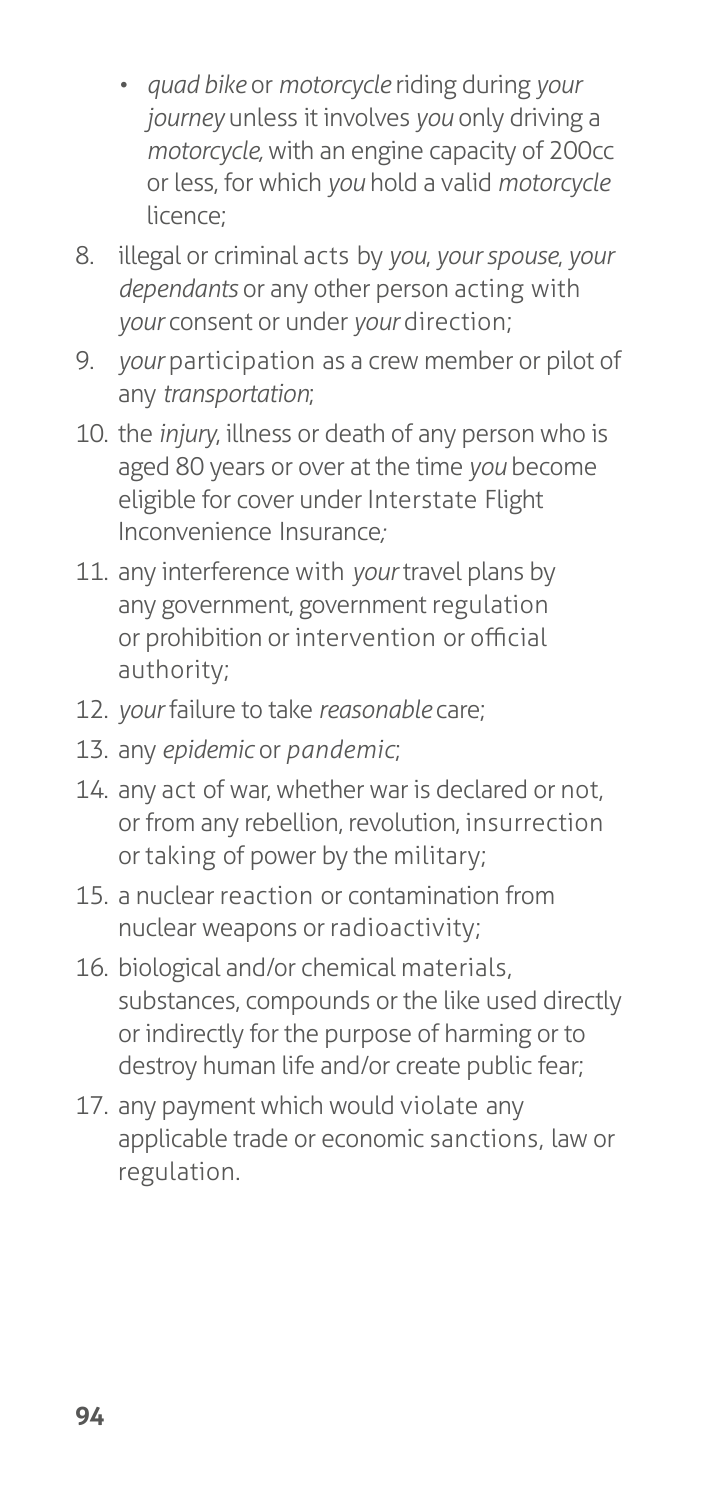## **Part E - The cover available.**

### **Section 1.1 Cancellation.**

#### **1.1.1 What we cover.**

If, after *you* have obtained *your interstate flight*  ticket and up until the end of the period of cover available for *your journey* (where the claim is not covered elsewhere in this insurance) and because of any of the following events which are unexpected and unforeseen by *you* and outside *your* control:

- *• you*, *your travel companion* or a *relative* dies, is seriously *injured* or becomes seriously ill (except arising from a *pre- existing medical condition*);
- *your* arranged travel is cancelled or delayed by the carrier because of unexpected *natural disasters*;
- *• you* are quarantined (except arising from an *epidemic* or *pandemic*);
- *• your home* is totally destroyed;
- *• you* are subpoenaed to attend court in Australia (after having purchased *your interstate flight*  ticket) on a date falling during the period of cover available for *your journey*;
- *• you* are retrenched or made redundant (not including voluntary retrenchment or voluntary redundancy),

then *we* will reimburse *you:*

- a. the non-refundable portion of unused travel and accommodation arrangements scheduled to be used during the period of cover available for *your journey* that *you* have paid in advance of cancellation and cannot recover in any other way (inclusive of travel agent's cancellation fees), up to the maximum total limit specified in Part C - Benefit Limits - 1.1 Cancellation; or
- b. *your reasonable* costs of rescheduling *your*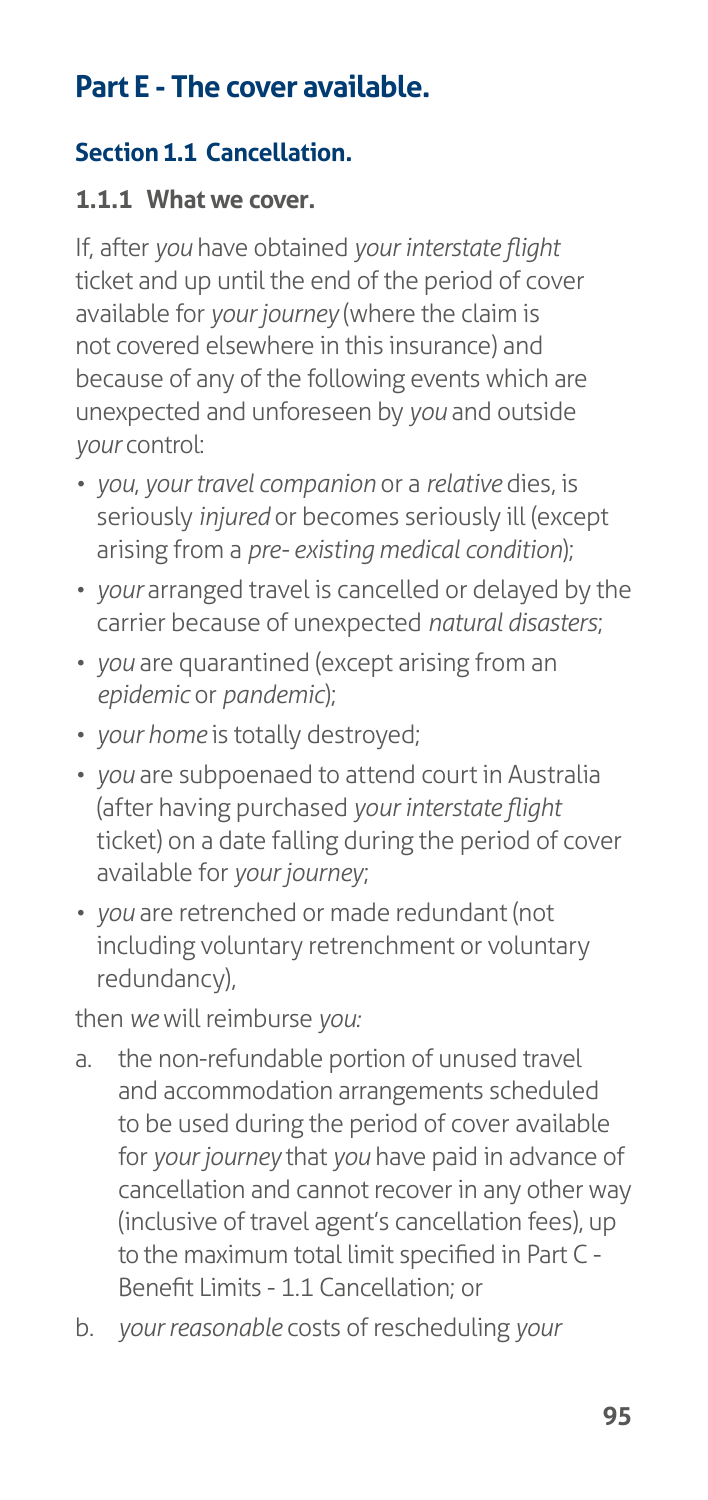*journey*. The most *we* will pay for rescheduling *your journey* is the unrecoverable amount that would have been payable under 1.1.1 a] had *your journey* been cancelled. *We* will not pay a claim under 1.1.1 b] in addition to a claim under 1.1.1 a] for the same services/facilities;

## **Conditions.**

If *you* want to claim under the cover available, *you* should do the following as soon as possible after the happening of the unexpected event causing *your* claim:

- cancel any pre-arranged travel and accommodation scheduled to be used during the period of cover available for *your journey* that *you*  are now unable to use; and
- recover any refund that *you* are entitled to.

If *you* think that *you* may have to cancel *your journey*  or shorten *your journey you* should tell *us* as soon as possible - for more information see under the headings CLAIMS or call the contact number shown on the inside front cover of this booklet.

If *you* fail to cancel *your* pre-arranged travel and accommodation arrangements and *we* are prejudiced by *your* delay or failure, *we* may reduce any amount payable by the amount of prejudice *we*  have suffered.

## **1.1.2 What we exclude.**

To the extent permitted by law *we* will not pay *your*  claim if:

- a. *you* were aware, or a *reasonable* person in *your*  circumstances would have been aware before *you* became eligible for the cover available, of any reason that may cause *your journey* to be cancelled, rescheduled or shortened;
- b. caused by *you* or *your travel companion* changing *your* plans;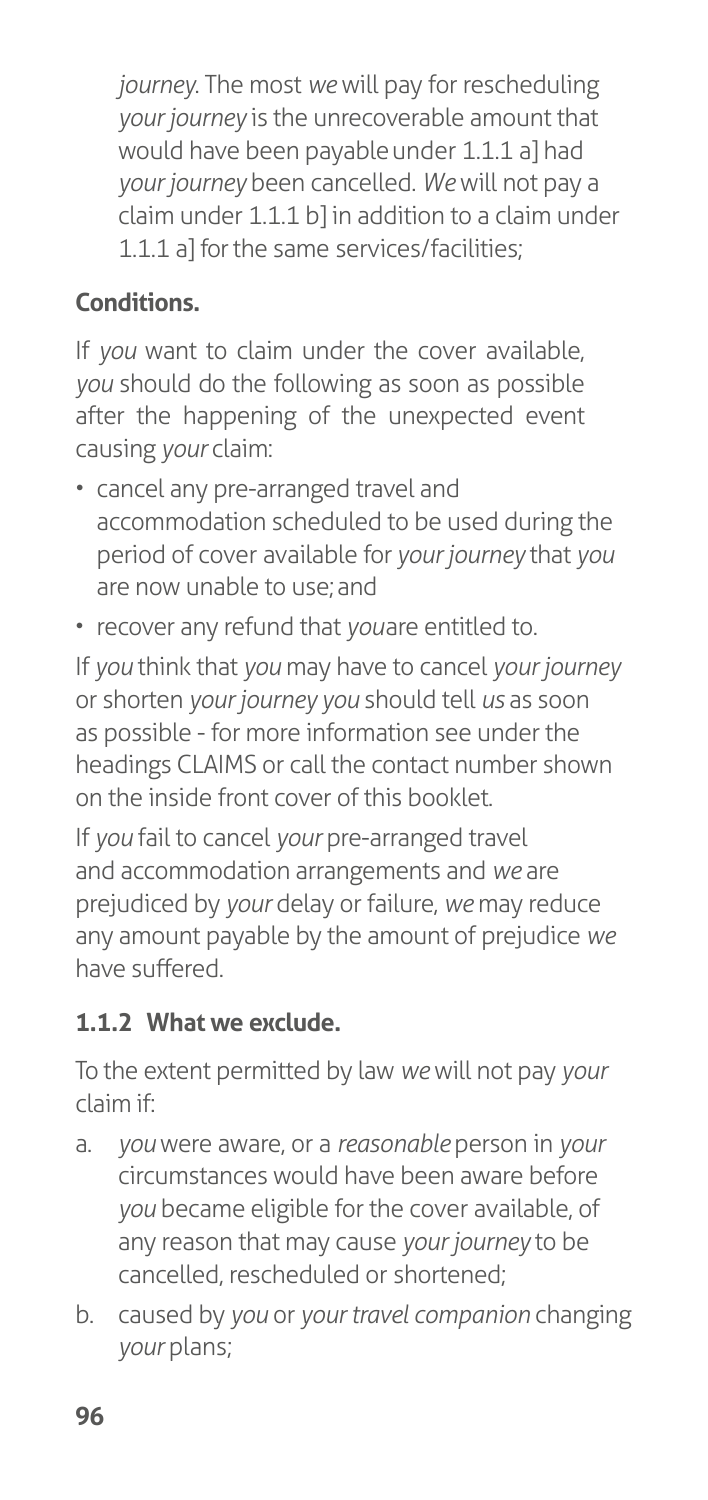- c. caused by any business, financial or contractual obligations which prevent *you* or *your travel companion* from travelling. This exclusion does not apply to claims where *you* or *your travel companion* are retrenched or made redundant in Australia except where a *reasonable* person in a similar situation would have been aware before *you* became eligible for cover that the retrenchment or redundancy was to occur;
- d. a tour operator or wholesaler is unable to complete arrangements for any tour because there were not enough people to go on the tour. This exclusion does not apply to prepaid travel arrangements bought separately to reach the departure point for the tour or for other travel arrangements scheduled to be used during the period of cover available for *your journey*, which do not form part of the tour;
- e. caused by any service provider misappropriating *your* funds or failing to arrange or provide services for which *you* have paid;
- f. caused by *financial default* or financial collapse of a service provider with whom *you* make a booking or the *financial default* or financial collapse of any company, organisation or person with whom they deal.

#### **Section 2.1 Flight delay.**

#### **2.1.1 What we cover.**

If during the period of cover available for *your journey*, the departure of *your interstate flight*, is delayed for the period specified in Part C - Benefit Limits - 2.1 Flight Delay, due to circumstances outside *your* control and no alternative transport is provided by the carrier, *we* will reimburse the cost of *your reasonable* additional meal and accommodation expenses, up to the amount specified in Part C - Benefit Limits - 2.1 Flight Delay.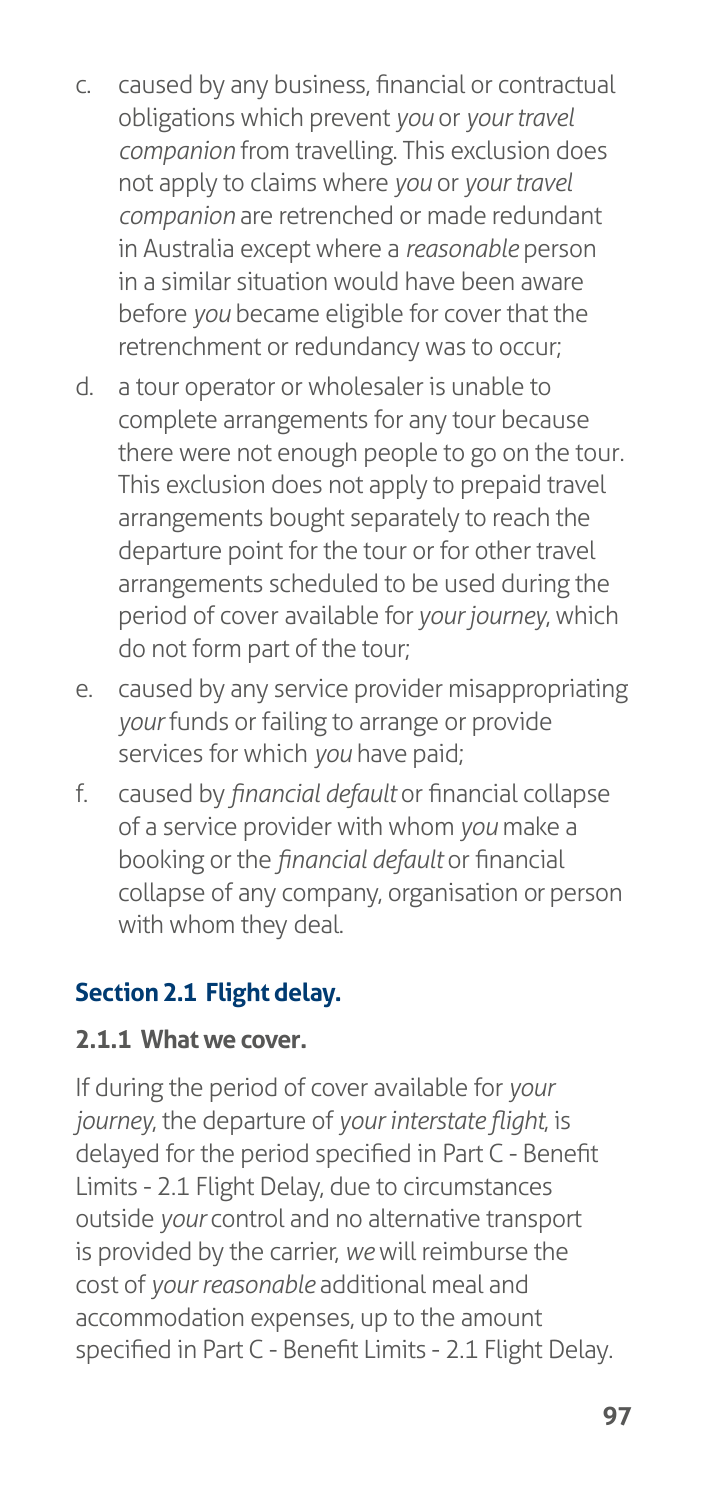#### **2.1.2 What we exclude**.

*We* will not pay if a delay to *your journey* arises from an act of terrorism.

### **Section 3.1 Luggage.**

*You* must take all *reasonable* precautions to safeguard *your covered items* and *your valuables*. If you do not, *we* will not pay your claim. For example, *you* will not be taking *reasonable* precautions if *you* leave *your*  belongings in a publicly accessible location:

- at such a distance from *you* that *you* are unable to prevent them being taken; or
- with a person who is not a *travel companion*  or a *relative* (or if these persons fail to take all *reasonable* precautions to safeguard *your covered items* or *valuables*).

This includes forgetting or misplacing any items, leaving them behind or walking away from them.

#### **3.1.1 What we cover.**

- a. If, during the period of cover available for *your journey*, *your*:
	- baggage, clothing; or
	- portable electrical equipment, binoculars, cameras and associated equipment/ accessories (but not any other *valuables*),

are stolen, *accidentally* damaged or are permanently lost, except when:

- left in a vehicle (see 3.1.1 b]); or
- are *valuables* checked in to be transported in the cargo hold of any aircraft, ship, train, tram or bus (see 3.1.1 c]); or
- is *sporting equipment* while in use (see 3.1.1 d]).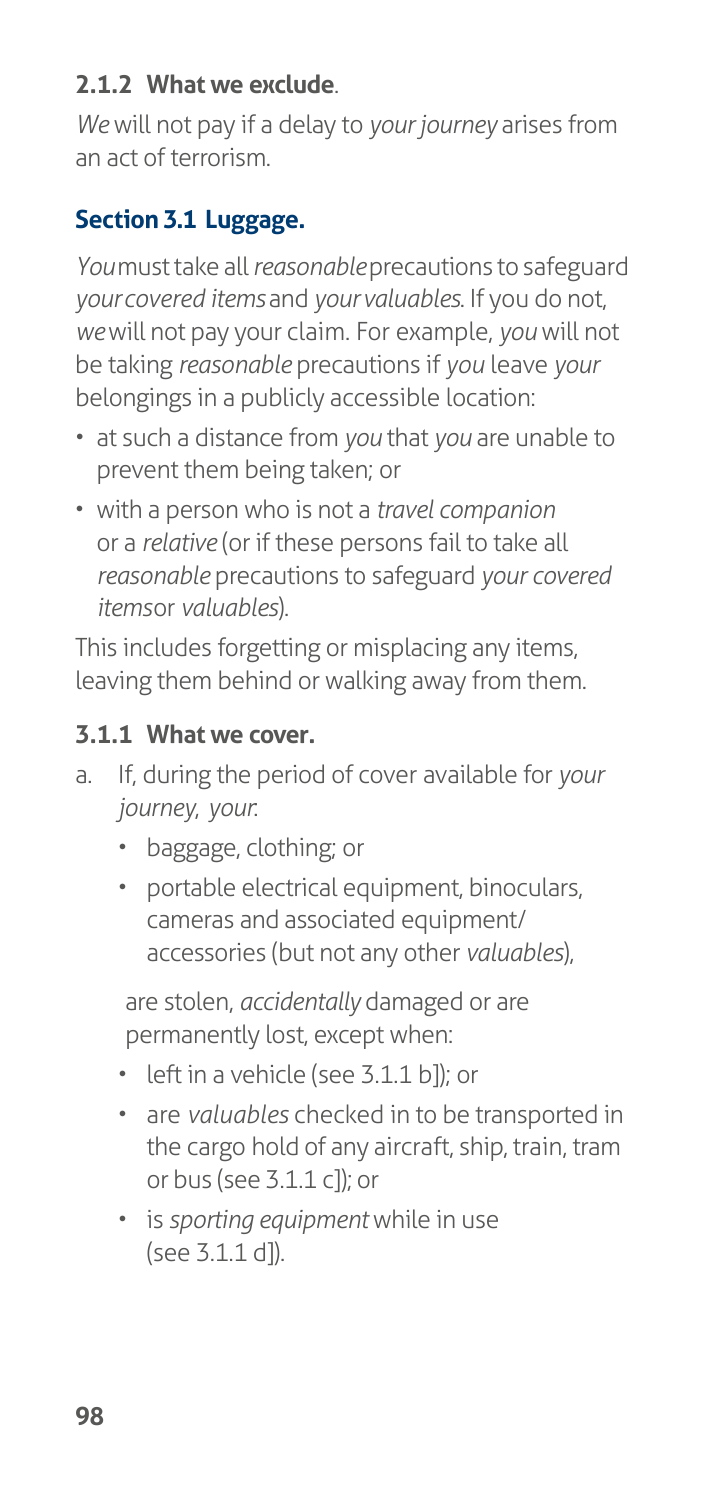The amount *we* will pay (acting *reasonably*) will be the lesser of:

- the depreciated value after allowing for age, wear and tear (see Depreciation on [page](#page-126-0)  [121](#page-126-0) for details);
- the original purchase price;
- the replacement cost; or
- the repair cost.

*We* have the option to repair or replace the *covered items* or *valuables* instead of paying *you*.

*We* will not apply *depreciation* to any item *we* pay *you* for where less than twelve (12) consecutive months have elapsed since the item was purchased new.

The maximum amount *we* will pay for any item is up to the item limit specified in Part C - Benefit Limits - 3.1 Luggage and the maximum total limit specified in Part C - Benefit Limits - 3.1 Luggage for all items combined.

A pair or related set of items, for example (but not limited to) a camera, lenses (attached or not), tripod and accessories are considered as only one item for the purpose of this cover, and the appropriate single item limit will be applied.

- b. Items specified in 3.1.1 a] that are left in a vehicle are only covered during daylight hours and must have been left in a *concealed storage compartment* of a locked vehicle, and in the event of theft forced entry must have been made. The most *we* will pay is up to the amount specified in Part C - Benefit Limits - 3.1 Luggage for each item stolen from a vehicle, and up to the total amount specified in Part C - Benefit Limits - 3.1 Luggage for all items stolen from a vehicle.
- c. No cover is available for *valuables* left in a vehicle at any time or *valuables* checked in to be transported in the cargo hold of any aircraft, ship,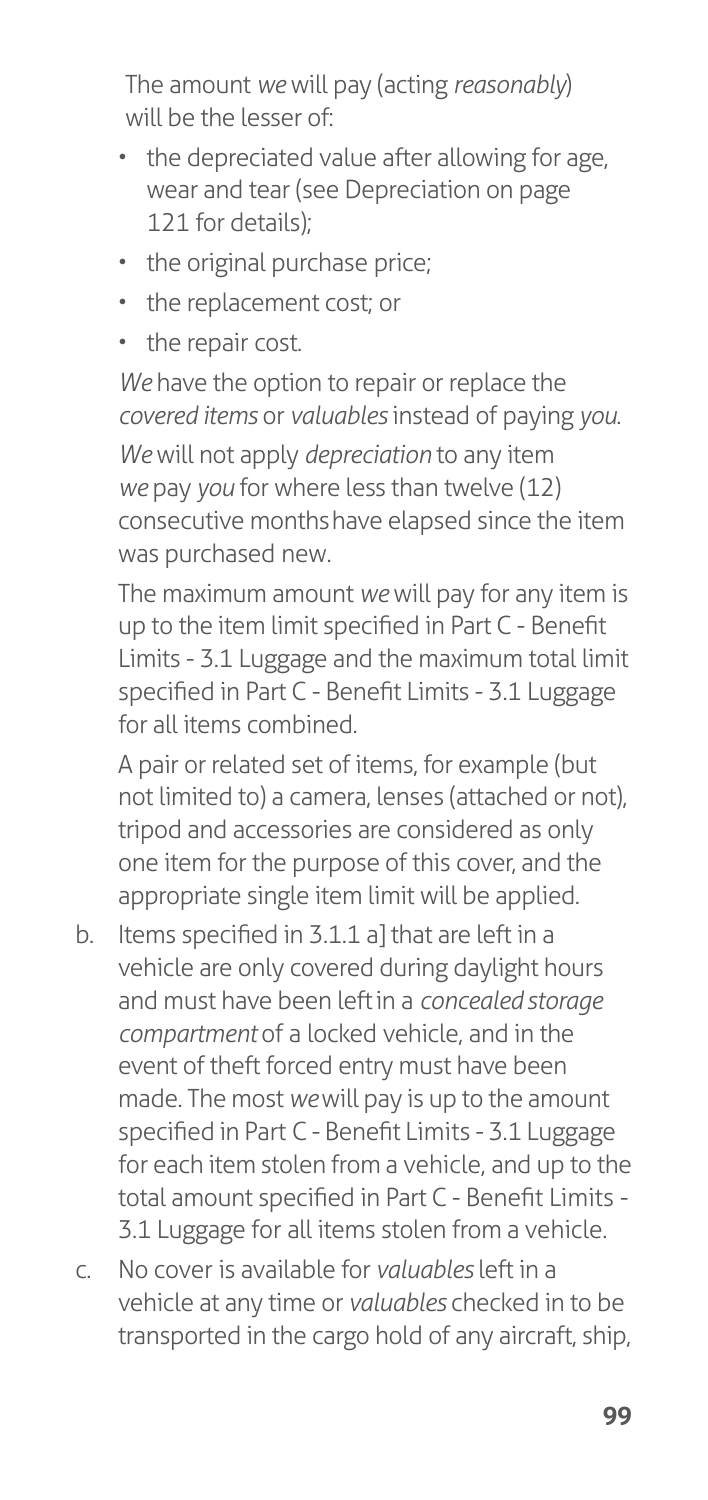train, tram or bus including any loss from the point of check in until collection by *you* from the baggage carousel or collection area at the end of *your* flight, voyage or *trip.* However, cover will be available for loss theft or *accidental* damage to tablets and mobile/smartphones (but not any other *valuables*) when (without prior notice) *you*  are directed by the airline with whom *you* have a flight booking to place the tablet or mobile/ smartphone into *your* checked in baggage or overhead cabin locker for the duration of *your*  flight.

d. No cover is available for *sporting equipment*  while it is in use.

## **Conditions.**

If *you* make a claim, *you* will need to provide proof of *your* ownership and the value of *your* belongings. Examples of proof include receipts and/or valuations (e.g. receipt or valuation for jewellery).

If *you* cannot prove the value of the items, the most *we* will pay for each individual item is ten per cent (10%) of the limit shown for that type of item in the Part C - Benefit Limits - 3.1 Luggage.

*We* expect *you* to report any loss or theft to the police or an office of the bus line, airline, shipping line or rail authority *you* were travelling on when the loss or theft occurred.

*You* should make *reasonable* efforts to obtain confirmation from whoever *you* made the report to as this may be the easiest way to provide evidence of the loss or theft. If *you* delay or fail to make a report and *we* are prejudiced by *your* delay or failure, *we* may be entitled to reduce *your* claim by the amount of prejudice *we* have suffered.

If *you* are entitled to be reimbursed by the bus line, airline, shipping line or rail authority *you* were travelling on when the loss, theft, misplacement or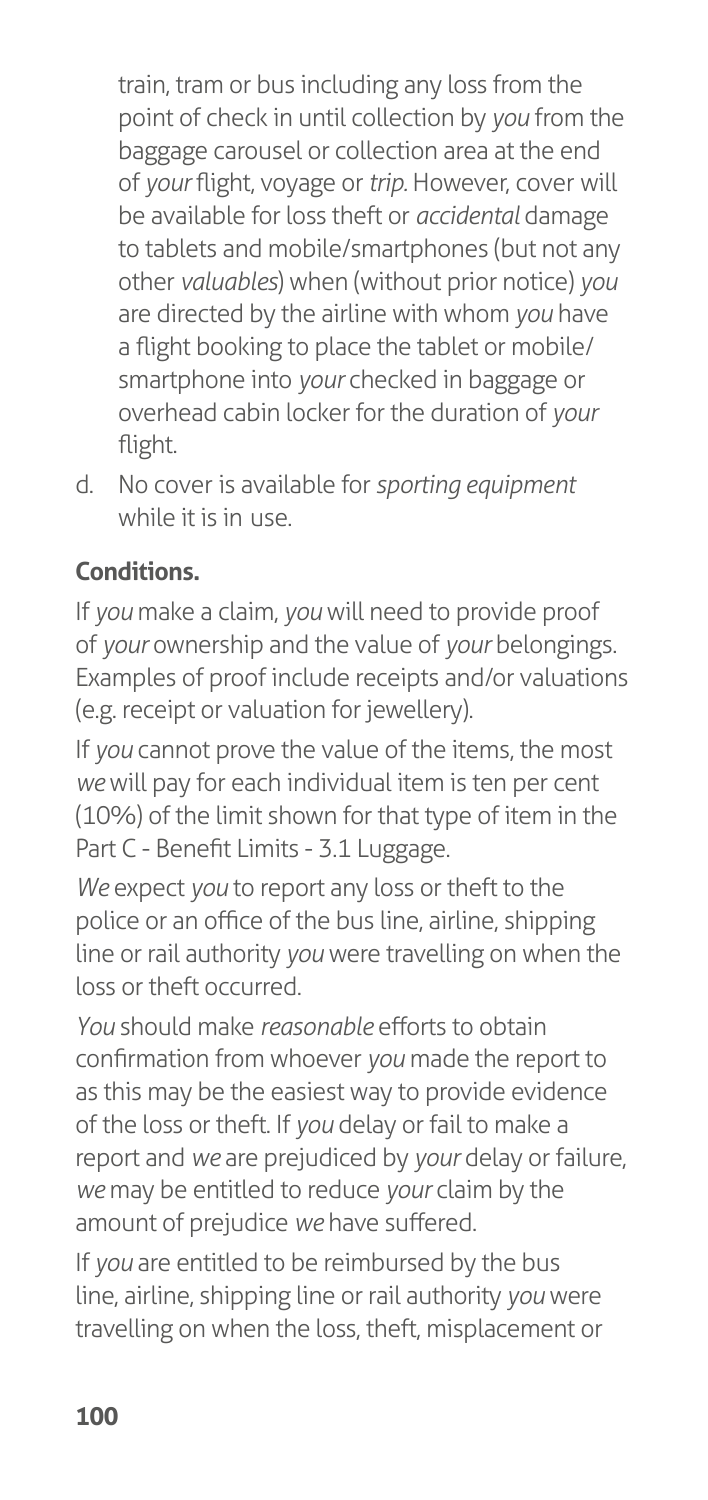damage occurred *we* will deduct the amount *you* are entitled to from any claim payable by *us*. However, if *you* are not reimbursed the full amount of *your* loss, *we* will pay the difference between the amount of *yourloss and what you were reimbursed, up to the* limit of the cover available.

#### **3.1.2 What we exclude.**

To the extent permitted by law, *we* will not pay a claim in relation to *your* items (including *valuables*) if:

- a. the loss, theft or damage is to, or of, items left behind in any hotel or motel room after *you* have checked out, or items left behind in any aircraft, ship, train, tram, taxi or bus;
- b. the *covered items* or *valuables* were being sent unaccompanied by *you* or under a freight contract;
- c. the loss or damage arises from any process of cleaning, repair or alteration;
- d. the loss or damage arises from ordinary wear and tear, deterioration, atmospheric or weather conditions, insects, rodents or vermin;
- e. the *covered item* or *valuable* disappears in circumstances that cannot be explained to *our reasonable* satisfaction;
- f. *yourclaim arises from a government authority* confiscating, detaining or destroying anything;
- g. *you* do not take all *reasonable* precautions to safeguard *your covered items* or *valuables*. For example, *you* will not be taking *reasonable*  precautions if *you* leave *your* belongings in a publicly accessible location:
	- at such a distance from *you* that *you* are unable to prevent them being taken; or
	- with a person who is not a *travel companion*  or a *relative* (or if these persons fail to take all *reasonable* precautions to safeguard *your*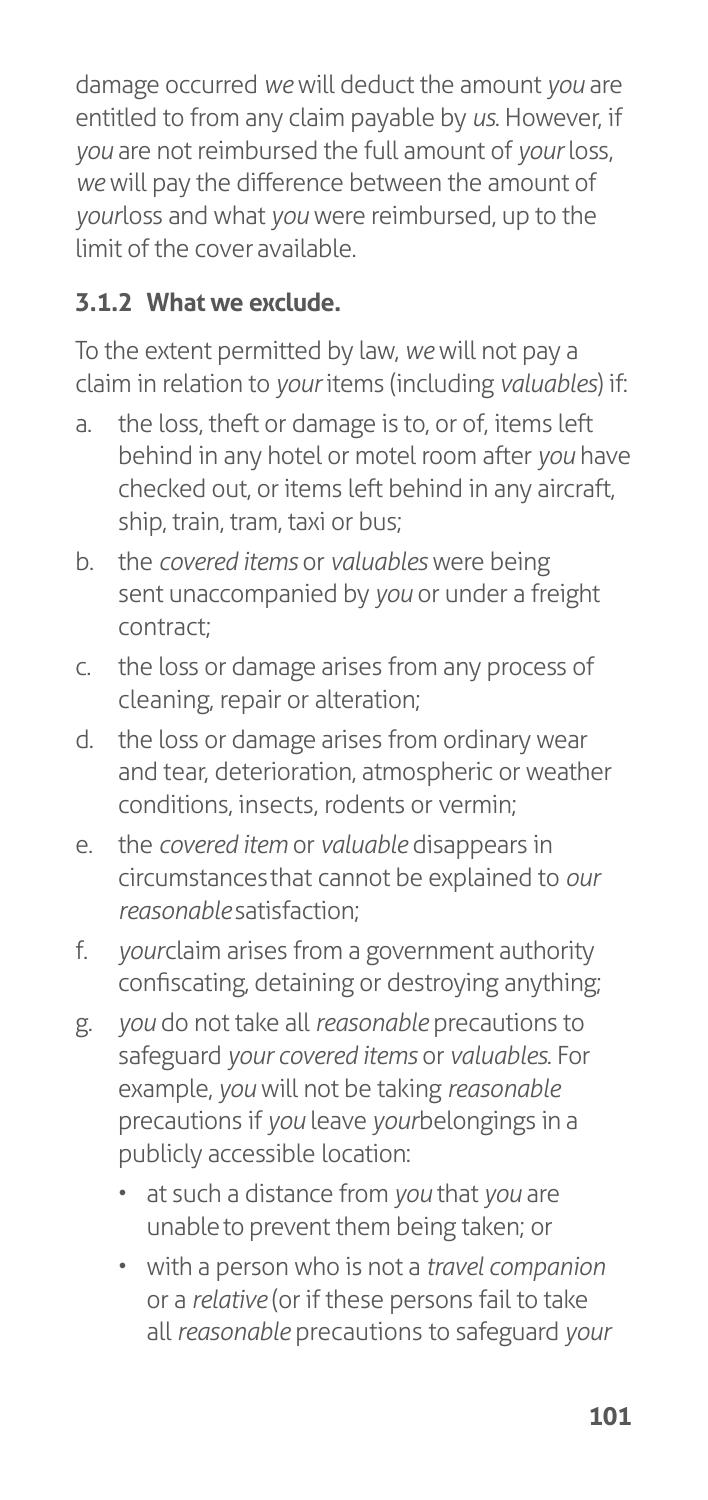*covered items* or *valuables*).

This includes forgetting or misplacing any items, leaving them behind or walking away from them;

- h. the *covered item* or *valuable* has an inherent defect or an electrical or mechanical breakdown;
- i. the *covered item* or *valuable* is fragile or brittle or is an electrical component and is broken unless the breakage was caused by theft, fire or an *accident* involving a vehicle in which *you* were travelling; or
- j. the loss or damage arises from scratches occurring to lenses or screens of *covered items* or *valuables* however caused.

## **Section 3.2 Luggage delay.**

#### **3.2.1 What we cover.**

If during the period of cover available for *your journey*, any items of *your* baggage, clothing and personal *valuables* are delayed, misdirected or misplaced by the carrier for more than twelve (12) consecutive hours, *we* will reimburse *you* for the *reasonable* costs *you* incur for *you* to purchase essential items of clothing or other personal items, up to the limit shown in Part C - Benefit Limits - 3.2 Luggage Delay.

## **Conditions.**

*You* will need to make reasonable efforts to obtain confirmation from the carrier who was responsible for *your* luggage and personal effects confirming that *your* items were delayed, misdirected or misplaced as this may be the easiest way to provide evidence of the delay.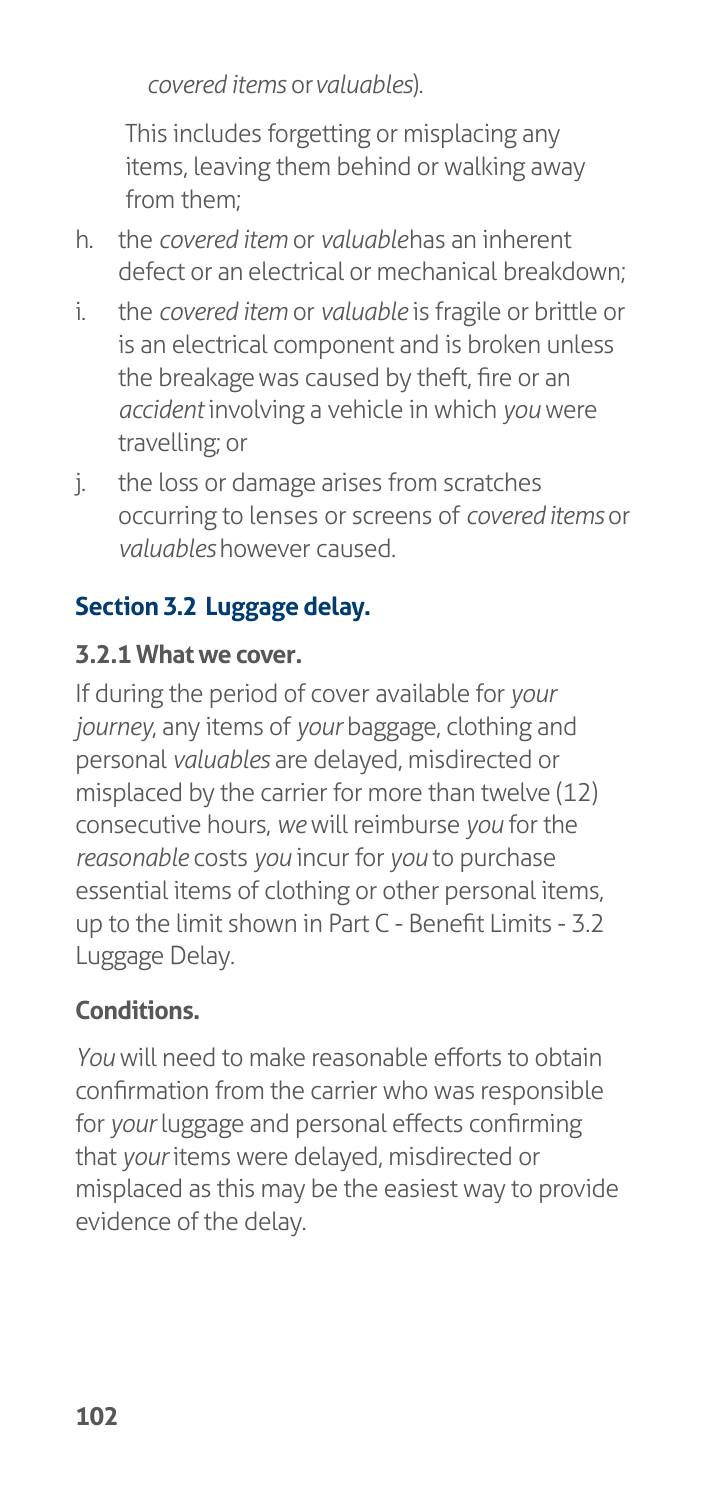*We* will deduct any amount *we* pay *you* under this section from any subsequent claim *you* make for lost clothing or personal items payable under SECTION 3.1 LUGGAGE.

If *you* are entitled to be reimbursed by the bus line, airline, shipping line or rail authority *you* were travelling on when the loss, theft, misplacement or damage occurred *we* will deduct the amount *you* are entitled to from any claim payable by *us*. However, if *you* are not reimbursed the full amount of *your* loss, *we* will pay the difference between the amount of *yourloss* and what *you* were reimbursed, up to the limit of the cover available.

### **Section 4.1 Funeral expenses.**

#### **4.1.1 What we cover.**

If *you* die as a result of an *injury* occurring during the period of cover available for *your journey we*  will pay *your reasonable funeral expenses* or the cost of repatriation of *your* remains to *your home* or nominated funeral home (if necessary) up to the amount specified in Part C - Benefit Limits - 4.1 Funeral Expenses.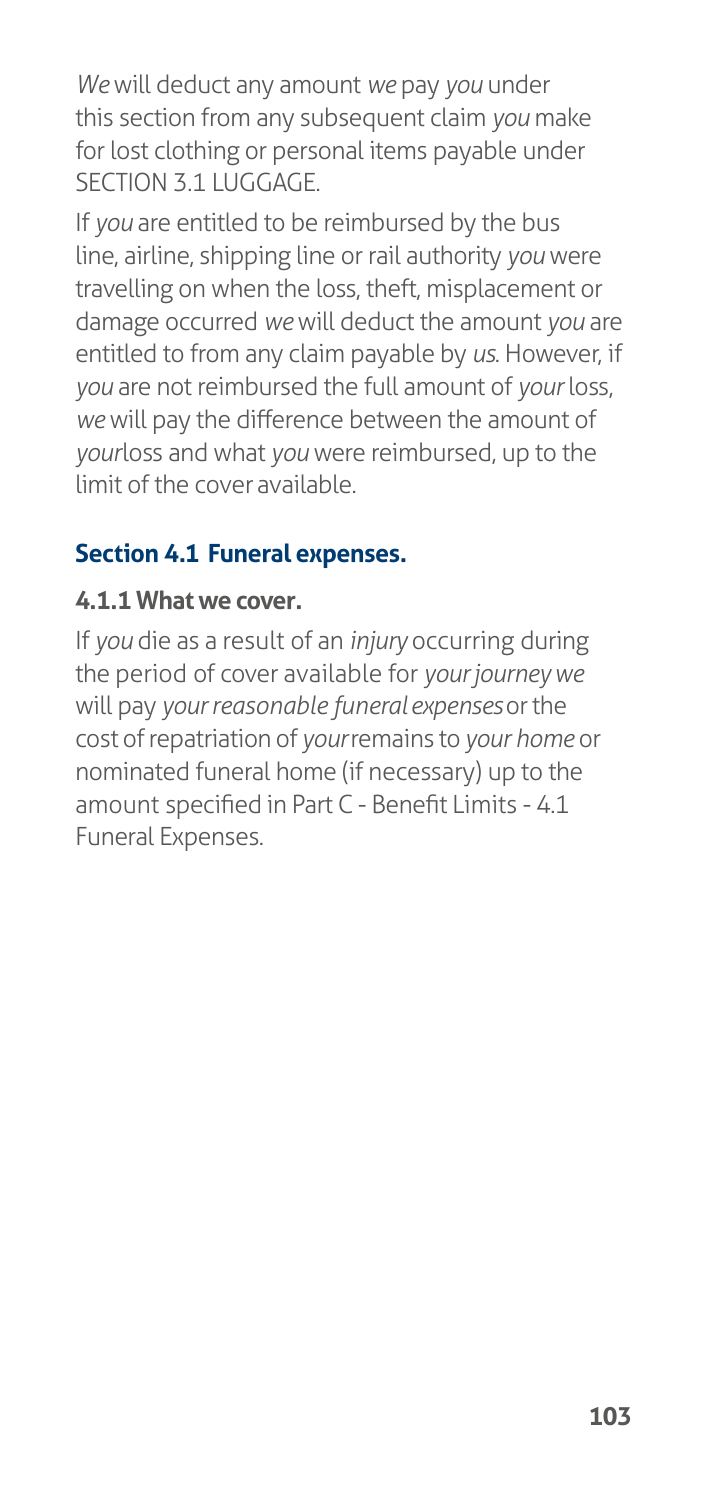# **Rental Vehicle Excess in Australia Insurance.**

### **Part A - Eligibility for cover.**

Not all insurance covers are available for all *BankSA cards* or all *cardholders* and different conditions may also be available for different *cardholders*, so please refer to each *Part* of this insurance to determine the complimentary insurance benefits that may be available to *you*.

Eligibility for the cover available depends upon the type of *BankSA card you* have.

### **Who is eligible?**

*Level 1 Card* and *Level 2 Card cardholders* are eligible when the entire payment for the vehicle rental was charged to the *accountholder's card account*.

### **Part B - Period of cover.**

The cover available begins when *you* collect the *rental vehicle* from the *rental vehicle* company or agency *you* have entered into a rental vehicle agreement with and ends when *you* return the *rental vehicle* to the *rental vehicle* company or agency or the expiry of the *rental vehicle* agreement, whichever occurs earlier.

## **Part C - Benefit limits.**

The table sets out the maximum limits of what *we*  will pay under Rental Vehicle Excess in Australia Insurance. All limits and sub- limits in the table below are shown in Australian dollars.

Please read the entire booklet to ensure that the covers, limits and benefits meet *your* requirements.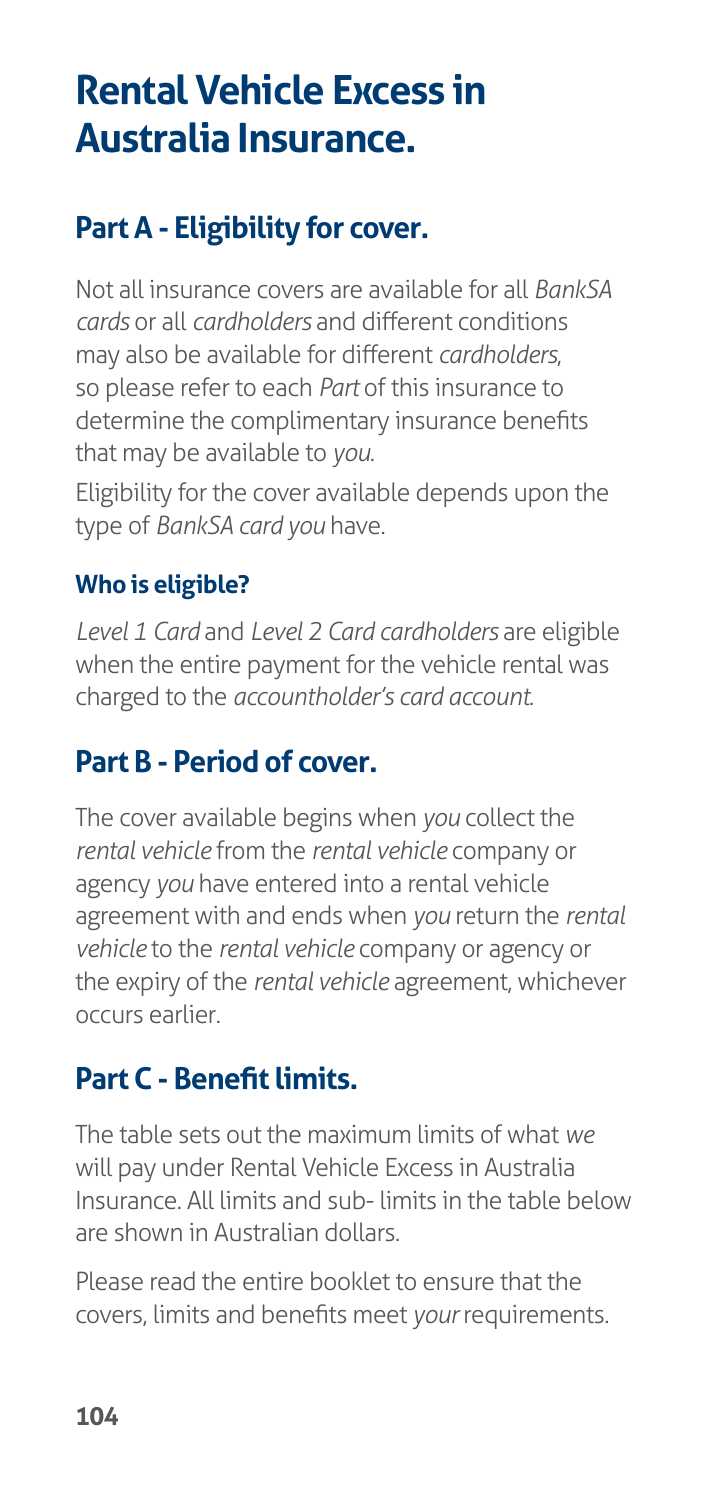If *you* need advice in respect of *your* particular circumstances or needs please consult an appropriately licensed insurance adviser.

| Card                                             | Limit                                                                                                                              |
|--------------------------------------------------|------------------------------------------------------------------------------------------------------------------------------------|
| <b>Level 1 Cards and</b><br><b>Level 2 Cards</b> | Maximum total limit of up to<br>the amount specified in your<br>rental vehicle agreement or<br>\$5,500, whichever is the<br>lesser |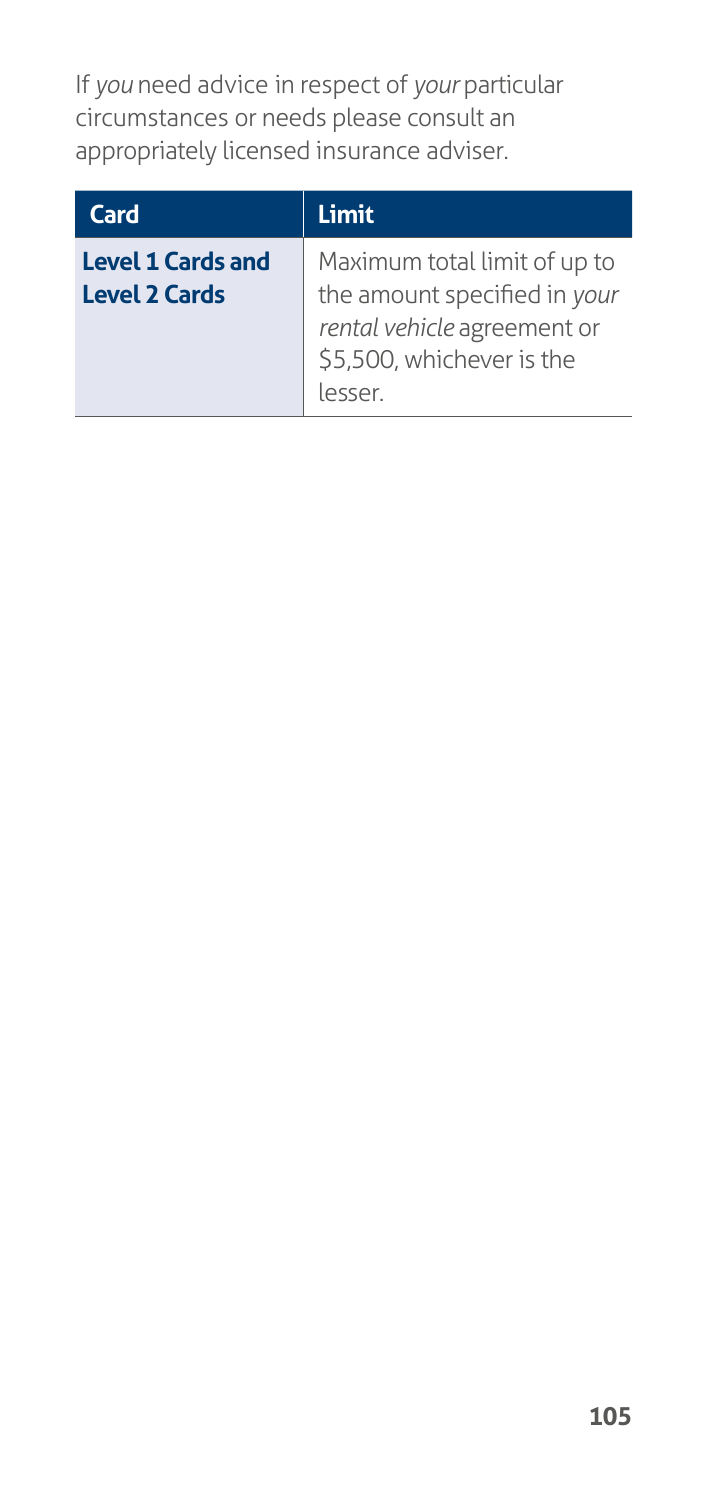## **Part D - Excess and exclusions.**

#### **Excess – what you contribute to a claim.**

An *excess* of \$300 applies to each claim payable under Rental Vehicle Excess in Australia Insurance.

*You* must pay the *excess* amount for each claim made even if a number of claims are submitted on the one claim form.

#### **Exclusions.**

The exclusions below set out what is not covered. *You* should also read each section as they contain specific exclusions that also apply.

To the extent permitted by law *we* do not cover *you*  for any loss, damage or expense caused by, arising from, or in any way related to:

- 1. *you* using the *rental vehicle* in breach of the *rental vehicle* agreement;
- 2. *you* using the *rental vehicle* without a licence for the purpose that *you* were using it; (such as but not limited to the carrying of fare paying passengers or the carrying of freight);
- 3. administrative charges or fees of the rental company that are not a component of the amount that is specified in *your rental vehicle*  agreement;
- 4. *your* claim is for consequential loss of any kind including loss of enjoyment;
- 5. *you* booking or taking travel against medical advice, travel for the purpose of getting medical treatment or advice, or travel taken after a *medical adviser* informs *you* that *you* are terminally ill;
- 6. *your* intentional self harm or *your* suicide or *your* attempted suicide;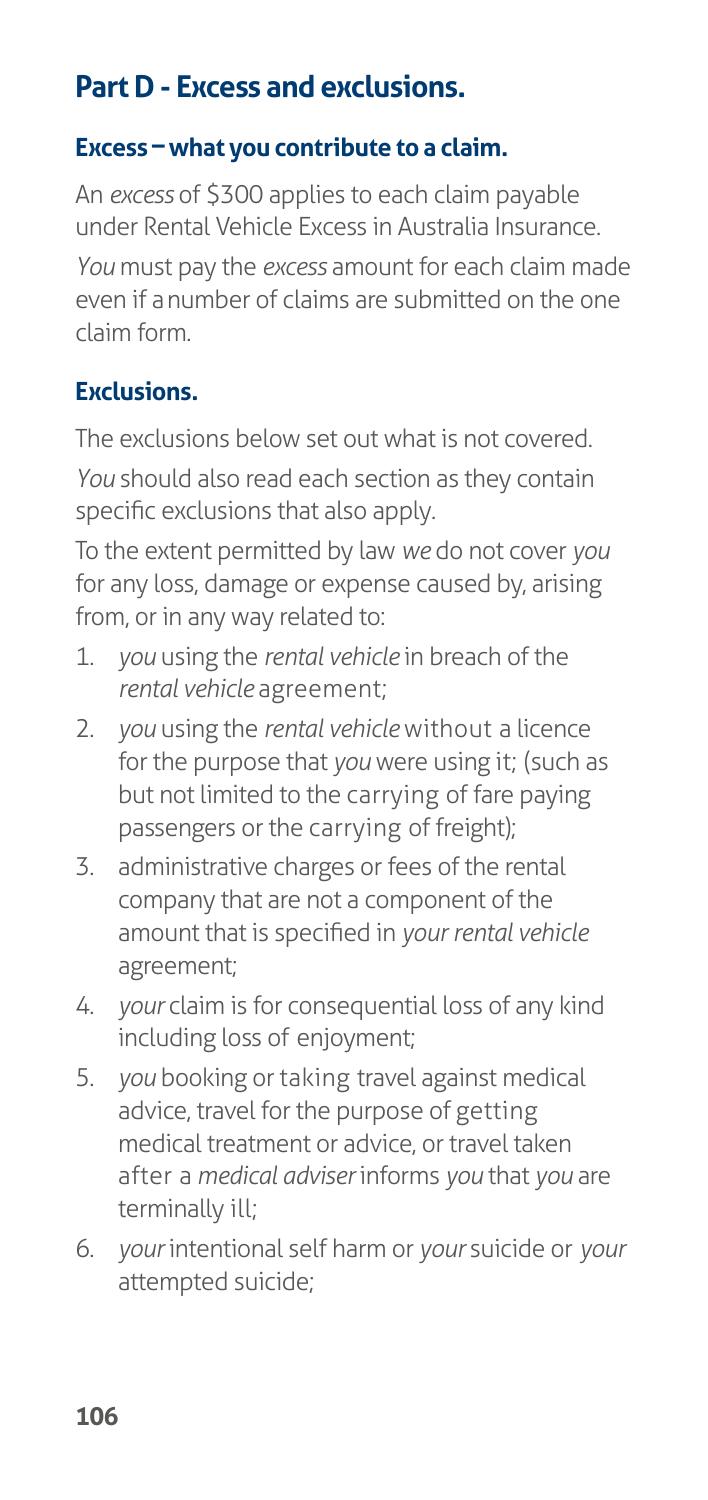- 7. the effect of or *your chronic* use of alcohol or drugs or any transmissible disease as a result of giving or taking a drug, unless the use of the drug is supervised by a *medical adviser*;
- 8. any act of terrorism;
- 9. any act of war, whether war is declared or not, or from any rebellion, revolution, insurrection or taking of power by the military;
- 10. a nuclear reaction or contamination from nuclear weapons or radioactivity;
- 11. biological and/or chemical materials, substances, compounds or the like used directly or indirectly for the purpose of harming or to destroy human life and/or create public fear;
- 12. any payment which would violate any applicable trade or economic sanctions, law or regulation.

## **Part E - The cover available.**

Cover is only available if *your rental vehicle*  agreement specifies an amount that is payable in the event the *rental vehicle* is damaged or stolen while in *your* custody.

This section does not cover items such as, but not limited to, tyres and/or windscreens, roof and underbody if they are not covered by the indemnity provided by the rental company or agency under the *rental vehicle* agreement to which the amount payable applies.

### **What we cover.**

If, during the period of cover available, a *rental vehicle you* have rented from a rental company or agency is:

- involved in a motor vehicle *accident* while *you* are driving it; or
- damaged or stolen while in *your* custody,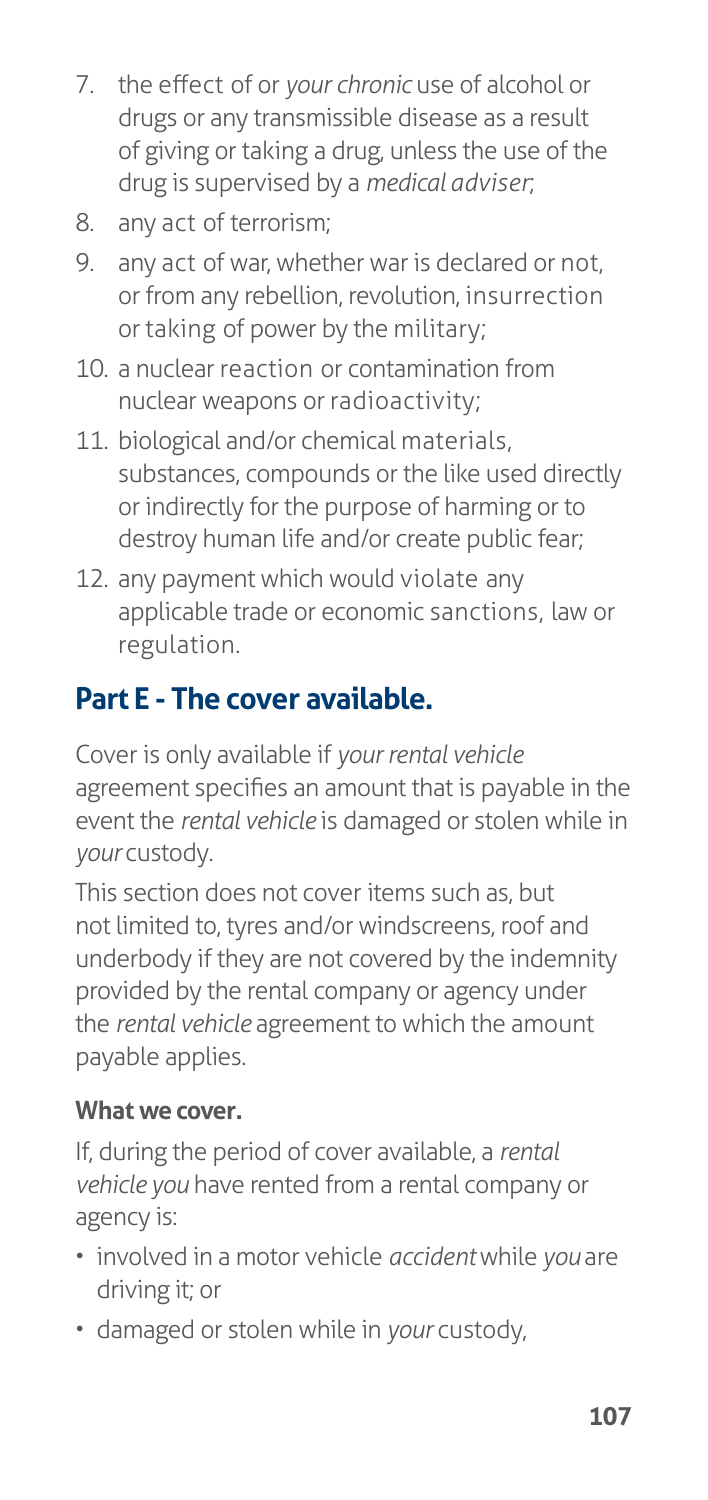then *we* will pay *you* the lesser of:

- property damage for which *you* are liable; or
- the amount specified that *you* must pay under *your rental vehicle* agreement; or
- the limit shown in Part C Benefit Limits*.*

### **Conditions.**

If *you* make a claim *you* must provide a copy of:

- *• your rental vehicle* agreement;
- the incident report that was completed;
- repair account;
- an itemised list of the value of the damage; and
- written notice from the rental company or agency advising that *you* are liable to pay the amount specified in *your rental vehicle* agreement.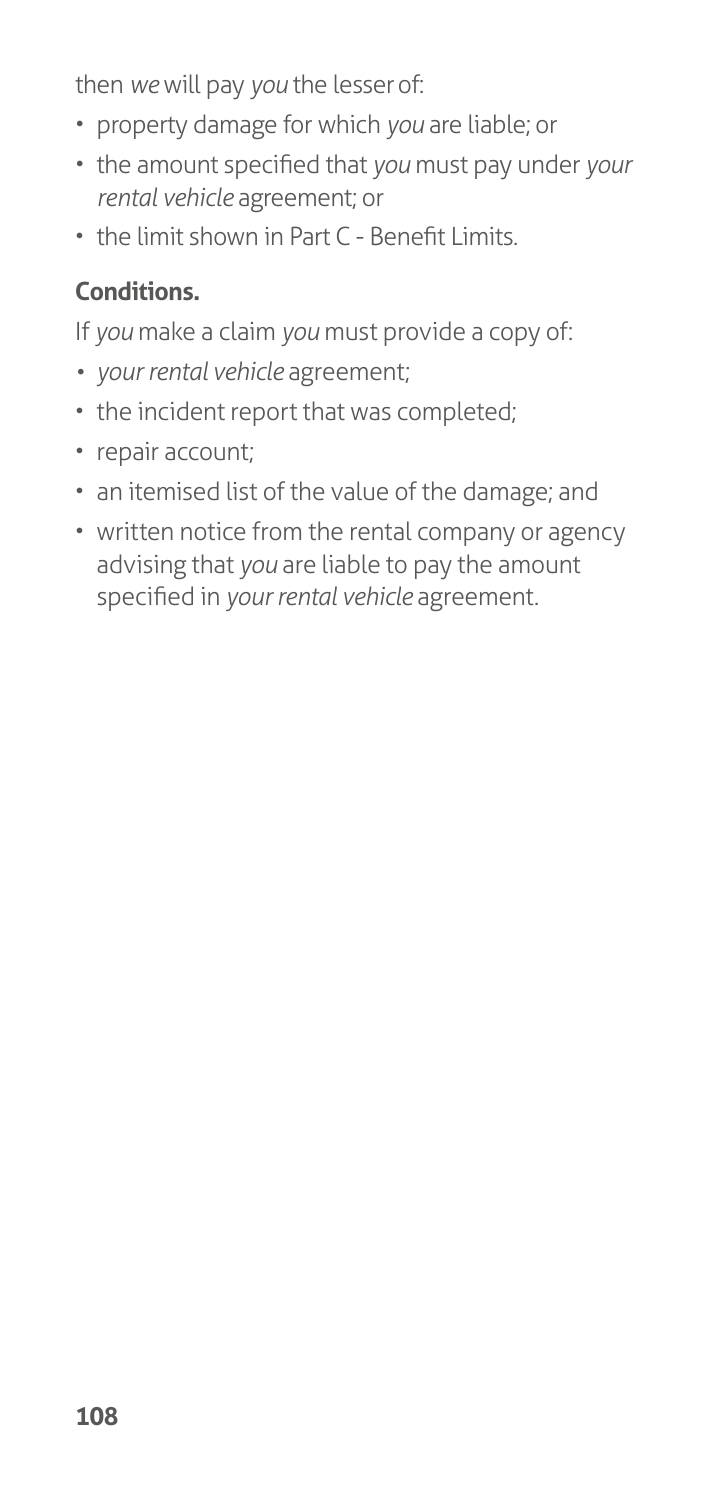# **Purchase Protection Insurance.**

## **Part A - Eligibility for cover.**

Not all insurance covers are available for all *BankSA cards* or all *cardholders* and different conditions may also be available for different *cardholders*, so please refer to each *Part* of this insurance to determine the limits of the complimentary insurance benefits that may be available to *you*.

Eligibility for the cover available depends upon the type of *BankSA card you* have.

### **Who is eligible?**

*Level 1 Card* and *Level 2 Card cardholders* are eligible for Purchase Protection Insurance for *covered items*  or *valuables*:

- purchased anywhere in the world; or
- given as a gift to any permanent Australian resident,

provided the whole purchase price of the *covered item* is charged to the *accountholder's card account*.

### **Part B - Period of Cover.**

Purchase Protection Insurance applies to *covered items* and *valuables* after the date that *you* take possession of the *covered item* or *valuable* when the full purchase price of the *covered item* or *valuable*  is charged to the a*ccountholder's card account*. The following maximum period of cover is available for *your covered items* and *valuables*.

| Card                                             | <b>Period of Cover</b>                                                                       |
|--------------------------------------------------|----------------------------------------------------------------------------------------------|
| <b>Level 1 Cards and</b><br><b>Level 2 Cards</b> | Four (4) consecutive months<br>for purchases made with<br>Level 1 Cards and Level 2<br>Cards |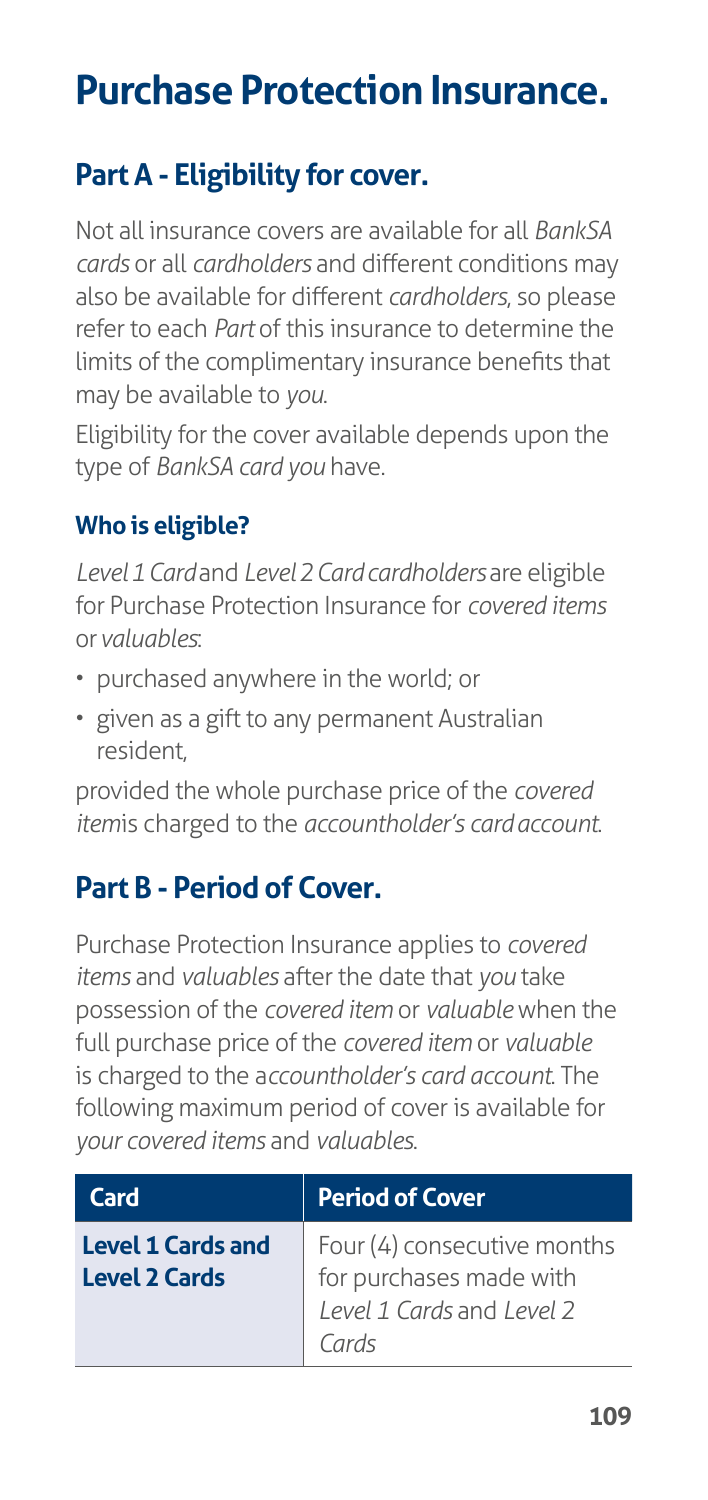# **Part C - Benefit limits.**

The table sets out the maximum limits of what *we*  will pay under Purchase Protection Insurance. All limits and sub-limits in the table below are shown in Australian dollars.

The cover available is outlined in Part E and is subject to the applicable terms, conditions, limits, sub-limits and exclusions.

If *you* need advice in respect of *your* particular circumstances or needs please consult an appropriately licensed insurance adviser.

| Card                                             | <b>Limit</b>                                                                                                                                                                                                                                                                                |
|--------------------------------------------------|---------------------------------------------------------------------------------------------------------------------------------------------------------------------------------------------------------------------------------------------------------------------------------------------|
| <b>Level 1 Cards and</b><br><b>Level 2 Cards</b> | Purchase price charged to<br>card account limited to<br>\$10,000 per covered item or<br>valuable except for jewellery<br>watches and new works<br>of art which are limited to<br>\$3,500 per claim. Maximum<br>total limit of all claims in any<br>twelve (12) month period is<br>\$135,000 |

### **Part D - Excess and exclusions.**

### **Excess – what you contribute to a claim.**

An *excess* of \$300 applies to each claim payable under *Purchase Protection Insurance*.

*You* must pay the *excess* amount for each claim made even if a number of claims are submitted on the one claim form.

### **Exclusions.**

The exclusions below set out what is not covered.

*You* should also read each section as they contain specific exclusions that also apply.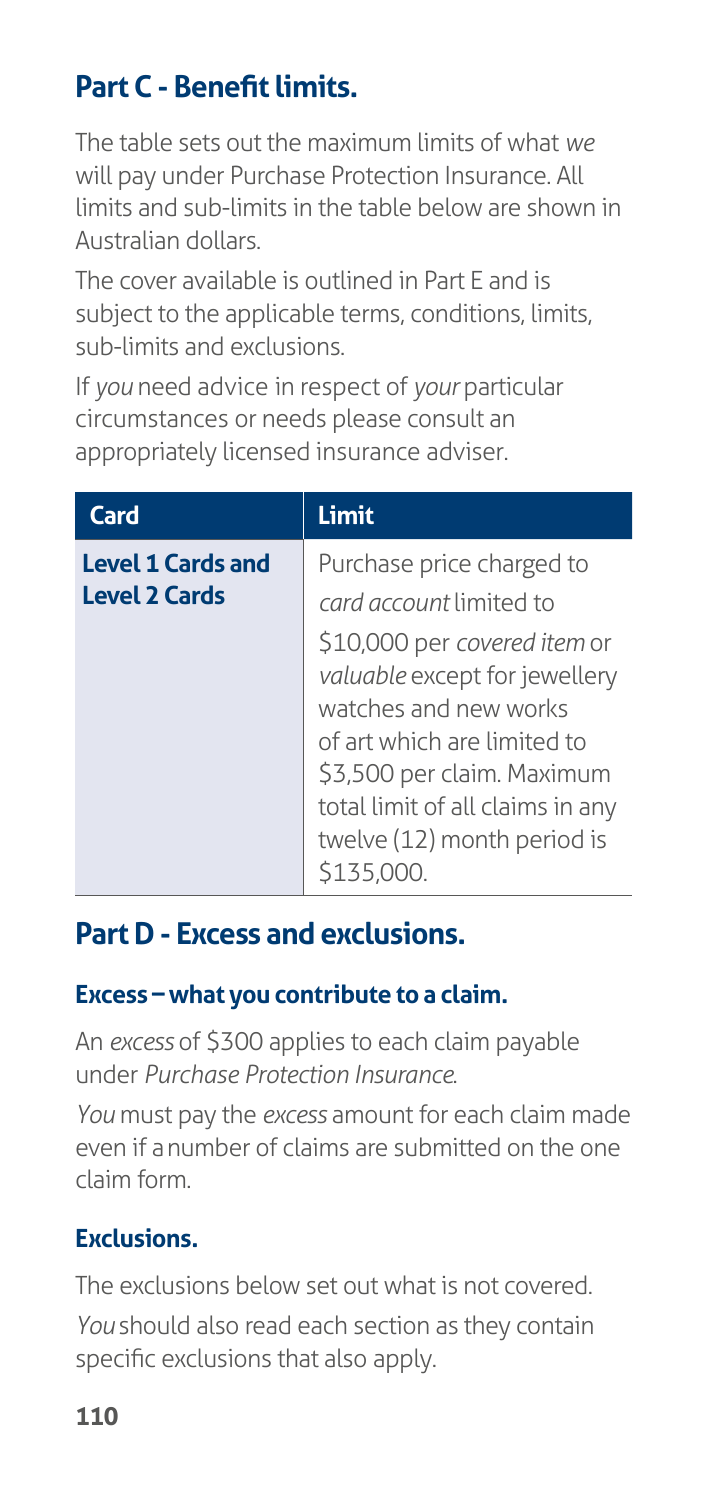To the extent permitted by law *we* do not cover *you*  for any loss, damage or expense caused by, arising directly or indirectly from or in any way related to:

- 1. the loss, theft or damage is to, or of, items left behind in any hotel or motel room after *you* have checked out, or items left behind in any aircraft, ship, train, tram, taxi or bus;
- 2. the *covered items* or *valuables* were being sent unaccompanied by *you* or under a freight contract;
- 3. the loss or damage arises from any process of cleaning, repair or alteration;
- 4. the loss or damage arises from ordinary wear and tear, deterioration, atmospheric or weather conditions, insects, rodents or vermin;
- 5. the *covered items* or *valuables* disappear in circumstances that cannot be explained to *our reasonable* satisfaction;
- 6. *your* claim arises from a government authority confiscating, detaining or destroying anything;
- 7. *you* do not take all *reasonable* precautions to safeguard *your covered items* or *valuables*. For example, *you* will not be taking *reasonable*  precautions if *you* leave *your* belongings in a publicly accessible location:
	- at such a distance from *you* that *you* are unable to prevent them being taken; or
	- with a person who is not a *travel companion*  or a *relative* (or these persons fail to take all *reasonable* precautions to safeguard *your covered items* or *valuables*).

This includes forgetting or misplacing any items, leaving them behind or walking away from them;

8. the *covered item* or *valuable* has an electrical or mechanical breakdown;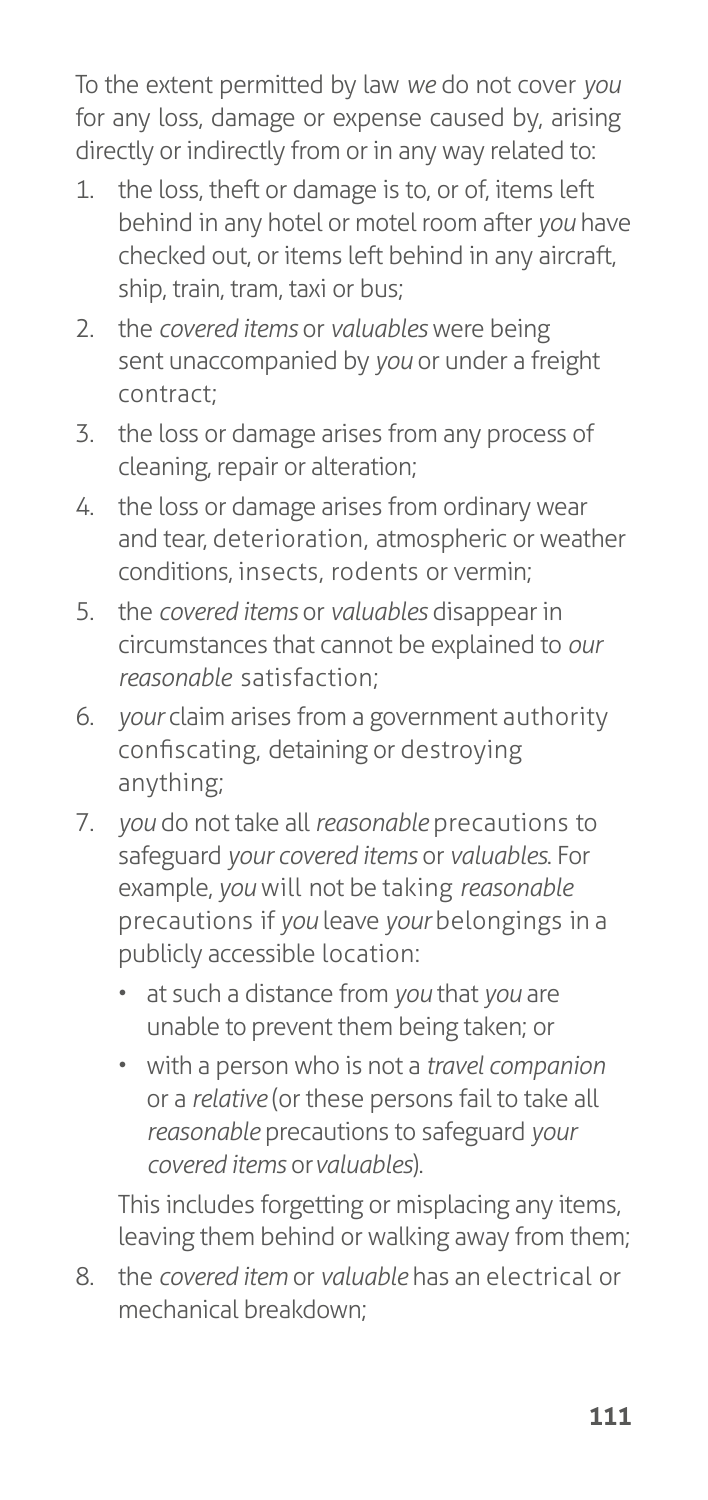- 9. any act of war, whether war is declared or not, or from any rebellion, revolution, insurrection or taking of power by the military;
- 10. a nuclear reaction or contamination from nuclear weapons or radioactivity;
- 11. biological and/or chemical materials, substances, compounds or the like used directly or indirectly for the purpose of harming or to destroy human life and/or create public fear;
- 12. any payment which would violate any applicable trade or economic sanctions, law or regulation;
- 13. illegal or criminal acts by *you*, *your spouse*, *your dependants* or any other person acting with *your* consent or under *your* direction;
- 14. *your* failure to take *reasonable* care.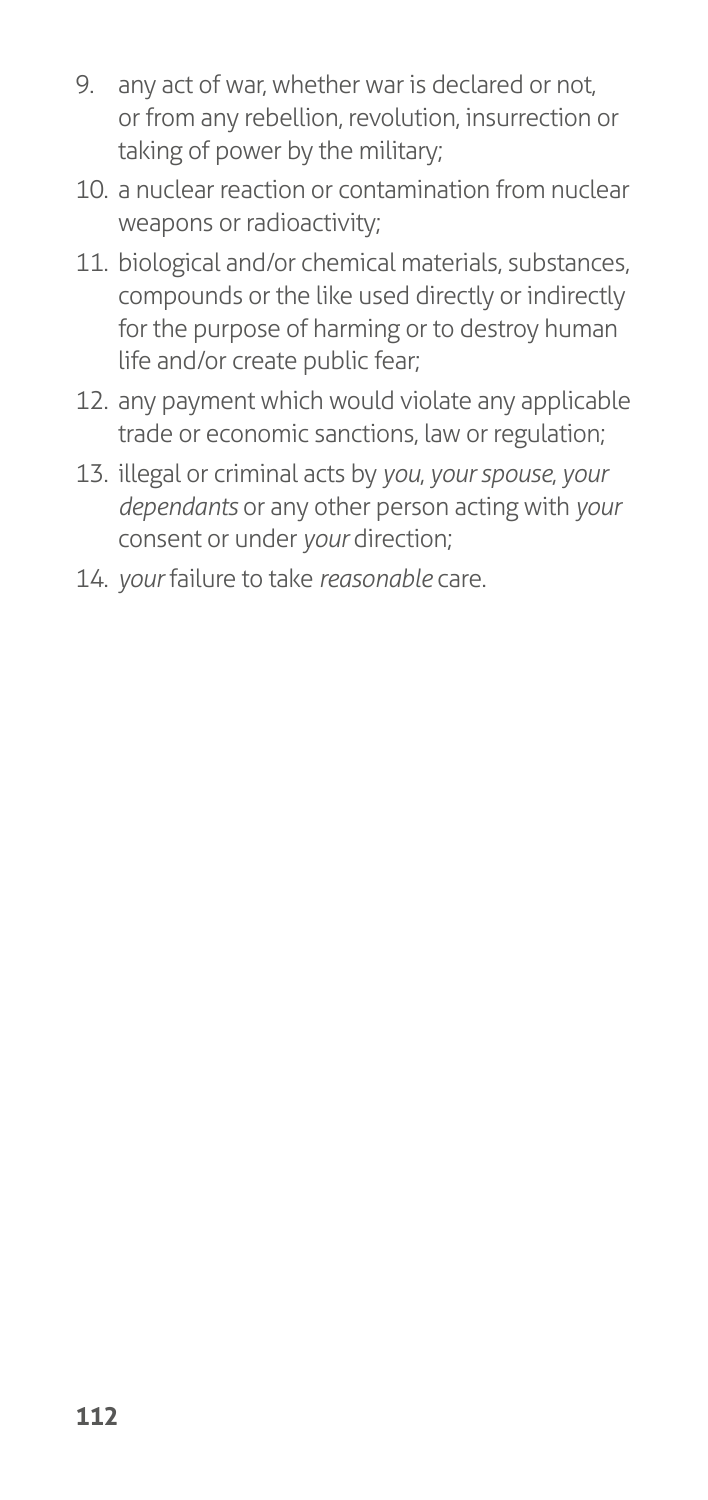## **Part E - The cover available.**

*You* must take all *reasonable* precautions to safeguard *your covered items* and *your valuables*. If *you* do not, *we* will not pay *your* claim. For example, *you* will not be taking *reasonable* precautions if *you* leave *your covered items* or *your valuables* in a publicly accessible location:

- at such a distance from *you* that *you* are unable to prevent them being taken; or
- with a person who is not a *travel companion*  or a *relative* (or if these persons fail to take all *reasonable* precautions to safeguard *your covered items* and *your valuables*).

This includes forgetting or misplacing any items, leaving them behind or walking away from them.

#### **What we cover.**

If during the period of cover available, *your covered item* or *valuable* is stolen, *accidentally* damaged or permanently lost, except when:

- left in a vehicle; or
- are *valuables* checked in to be transported in the cargo hold of any aircraft, ship, train, tram or bus; or
- is *sporting equipment* while in use,

*we* will pay the lesser of:

- a. the original purchase price charged to the *accountholder's card account* up to the limit specified in Part C - Benefit Limits; or
- b. the limit per claim specified in Part C Benefit Limits in respect of jewellery, watches and new works of art.

The most *we* will pay in any twelve (12) month period in respect of any one *card account* is the maximum total limit specified in Part C - Benefit Limits.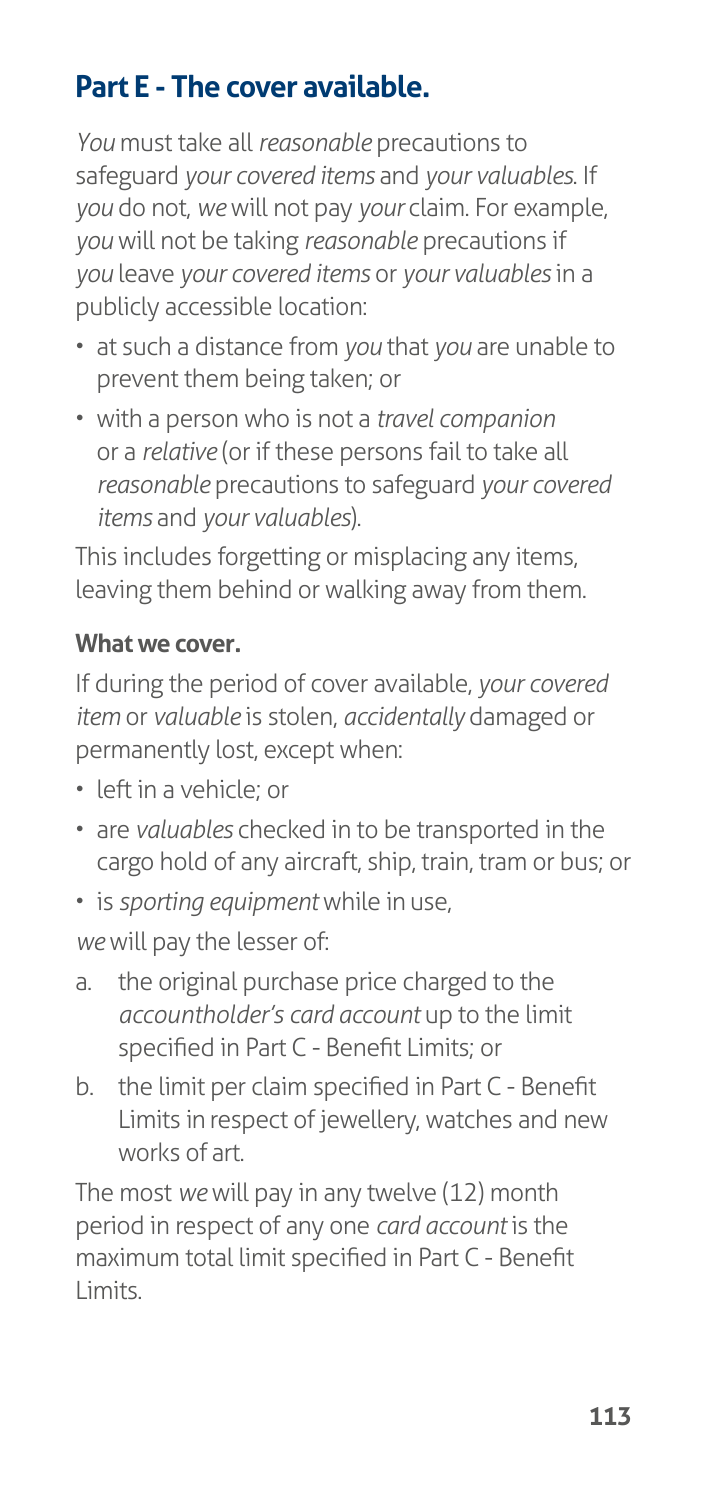### **Conditions.**

If *you* make a claim, *you* will need to provide proof of *your* ownership and the value of *your* belongings. Examples of proof include receipts and/or valuations (e.g. receipt or valuation for jewellery).

*We* expect *you* to report any loss or theft to the police or an office of the bus line, airline, shipping line or rail authority *you* were travelling on when the loss or theft occurred.

*You* should make *reasonable* efforts to obtain confirmation from whoever *you* made the report to as this may be the easiest way to provide evidence of the loss or theft. If *you* delay or fail to make a report and *we* are prejudiced by *your* delay or failure, *we* may be entitled to reduce *your* claim by the amount of prejudice *we* have suffered.

If *you* are entitled to be reimbursed by the bus line, airline, shipping line or rail authority *you* were travelling on when the loss, theft, misplacement or damage occurred *we* will deduct the amount *you* are entitled to from any claim payable by *us*. However, if *you* are not reimbursed the full amount of *your* loss, *we* will pay the difference between the amount of *your* loss and what *you* were reimbursed, up to the limit of the cover available.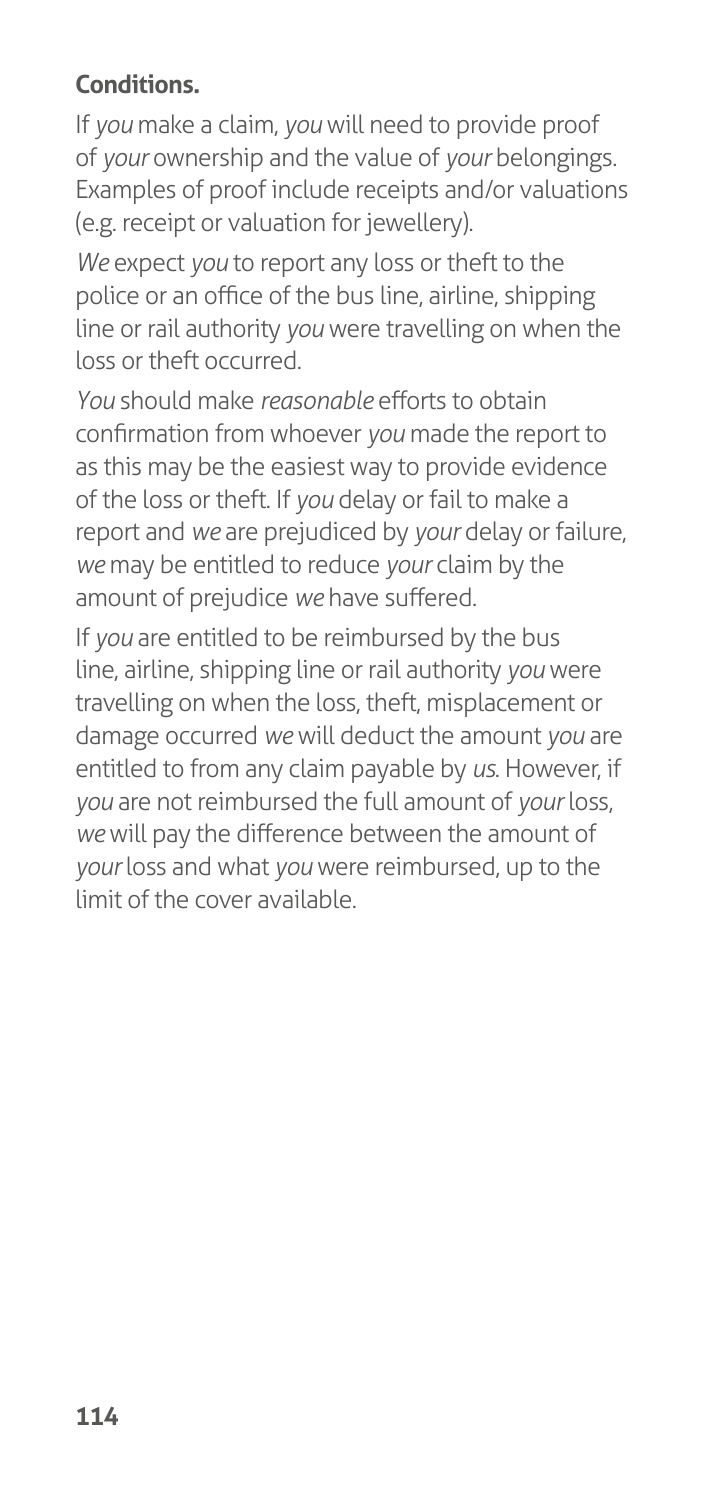# **Extended Warranty Insurance.**

## **Part A - Eligibility for cover.**

Not all insurance covers are available for all *BankSA cards* or all *cardholders* and different conditions may also be available for different *cardholders*, so please refer to each section of this booklet to determine the complimentary insurance benefits that may be available to *you*.

Eligibility for the cover available depends upon the type of *BankSA card you* have.

### **Who is eligible?**

*Level 1 Card* and *Level 2 Card cardholders* are eligible for Extended Warranty Insurance when the whole purchase price of the *covered product* is charged to the *accountholder's card account*. This Extended Warranty Insurance is not transferable.

### **Part B - Period of cover.**

Cover applies from the date the *manufacturer's warranty* expires and applies for the same period as the *manufacturer's warranty* for up to a maximum of two (2) consecutive full years. However, there is no cover if the *manufacturer's warranty* exceeds five (5) years.

The table below sets out examples of how extended warranty periods apply.

| <b>Manufacturer's</b><br>warranty<br>period | <b>Extended warranty period</b>        |
|---------------------------------------------|----------------------------------------|
|                                             | <b>Level 1 Cards and Level 2 Cards</b> |
| 6 months                                    | 6 months                               |
| 1 year                                      | 1 year                                 |
| 2 to 5 years                                | 2 years                                |
| Over 5 years                                | No cover                               |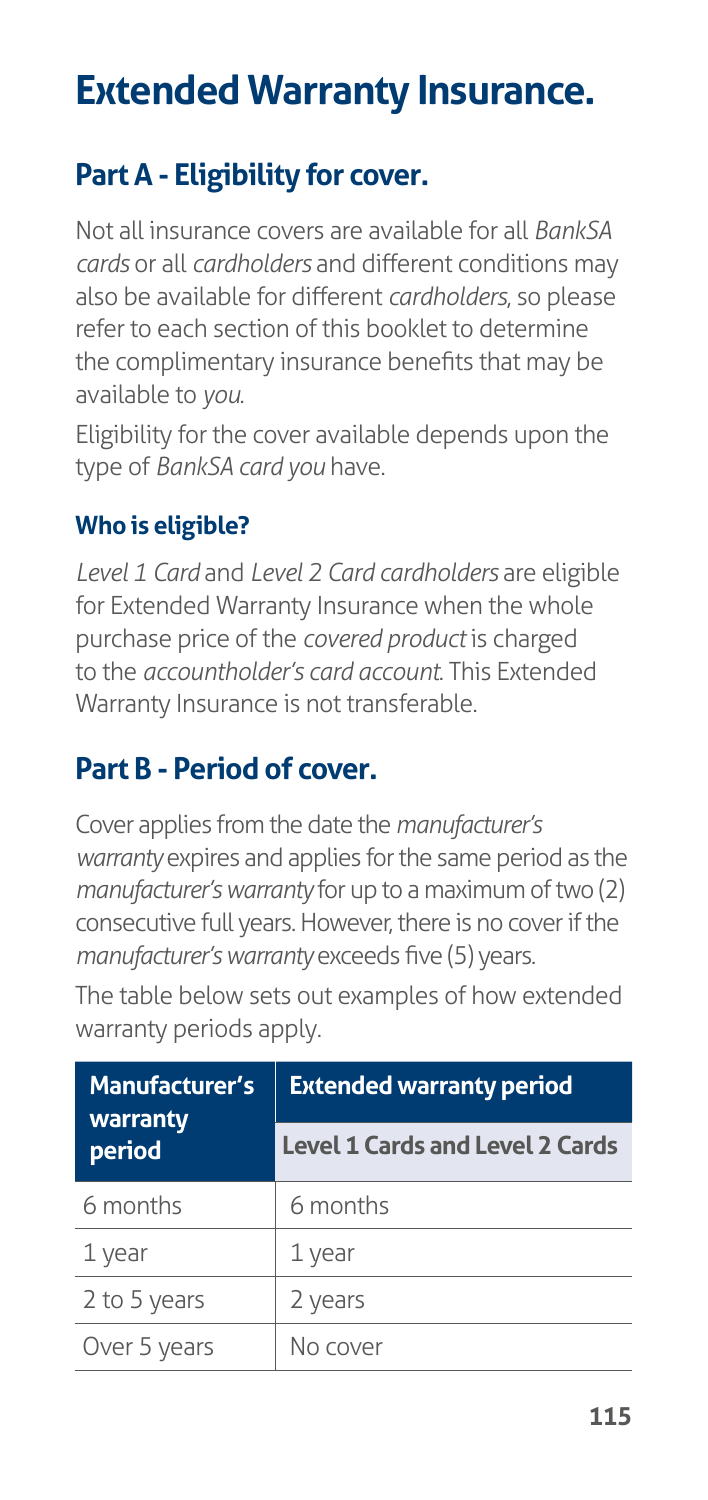# **Part C - Benefit limits.**

The table sets out the maximum limits of what *we*  will pay under Extended Warranty Insurance. All limits and sub-limits in the table below are shown in Australian dollars.

The cover available is outlined in *Part E* and is subject to the applicable terms, conditions, limits, sub-limits and exclusions.

If *you* need advice in respect of *your* particular circumstances or needs please consult an appropriately licensed insurance adviser.

| Card                                             | <b>Limit</b>                                                                                                                                                                    |
|--------------------------------------------------|---------------------------------------------------------------------------------------------------------------------------------------------------------------------------------|
| <b>Level 1 Cards and</b><br><b>Level 2 Cards</b> | Purchase price charged<br>to card account limited to<br>\$20,000 per covered product<br>up to a maximum total limit<br>of \$20,000 per card account<br>in any twelve (12) month |

## **Part D - Excess and exclusions.**

### **Excess – what you contribute to a claim.**

An *excess* of \$300 applies to each claim payable under Extended Warranty Insurance.

*You* must pay the *excess* amount for each claim made even if a number of claims are submitted on the one claim form.

### **Exclusions.**

The exclusions below set out what is not covered. *You* should also read each section as they contain specific exclusions that also apply.

To the extent permitted by law *we* do not cover *you*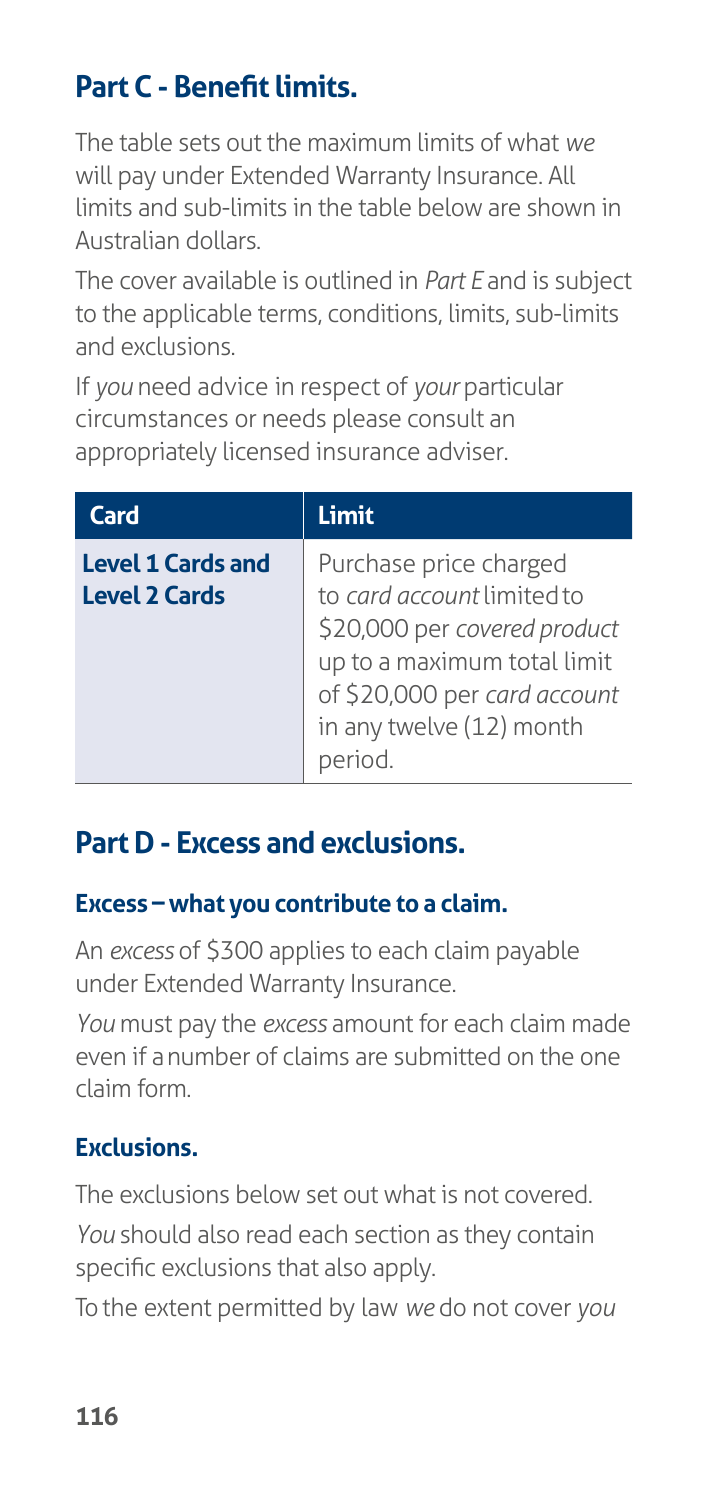for any loss, damage or expense caused by, arising from, or in any way related to:

- 1. illegal or criminal acts by *you*, *your spouse*, *your dependants* or any other person acting with *your* consent or under *your* direction;
- 2. *your* failure to take *reasonable* care;
- 3. any act of war, whether war is declared or not, or from any rebellion, revolution, insurrection or taking of power by the military;
- 4. a nuclear reaction or contamination from nuclear weapons or radioactivity;
- 5. biological and/or chemical materials, substances, compounds or the like used directly or indirectly for the purpose of harming or to destroy human life and/or create public fear;
- 6. any payment which would violate any applicable trade or economic sanctions, law or regulation.

### **Part E - The cover available.**

*Your covered product* may come with guarantees that cannot be excluded under the Australian Consumer Law (*ACL*) or other relevant law. This cover operates alongside, and in addition to, the rights and remedies to which *you* may be entitled under the *ACL* and any other law that applies to *your covered product* and does not change those rights or remedies.

#### **What we cover.**

If a *covered product* that *youpurchased* and charged the whole purchase price of to the *accountholder's card account*, suffers a *covered breakdown* during the period of cover available after the *manufacturer's warranty* expires *we* will reimburse *you* the lesser of:

- the original purchase price, or
- the repair cost; or
- the replacement cost; or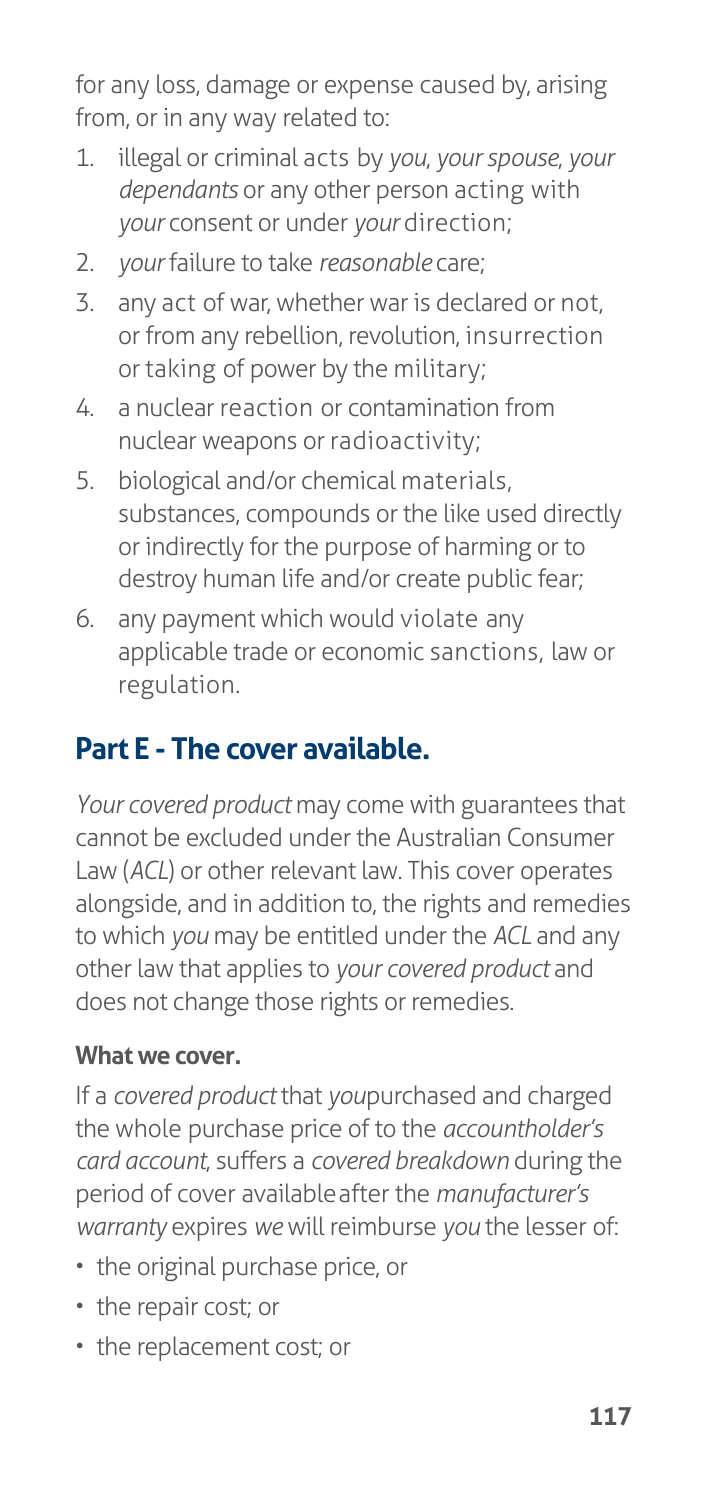• the limit per *covered product* specified in Part C - Benefit Limits - Extended Warranty Insurance,

subject to the maximum total limit for any one *card accountin any twelve (12) consecutive month* period specified in Part C - Benefit Limits - Extended Warranty Insurance.

### **Conditions.**

Only items with a manufacturer's unique identification serial number on them are covered under this insurance.

*You* should take all *reasonable* care to protect and/or maintain *your covered products*.

*You* should obtain *our* approval before starting any repairs or replacement of any *covered product* that has suffered a *covered breakdown*.

*You* should keep the *covered product* for which *you* are claiming or relevant parts of the *covered product* so that *we* may inspect them.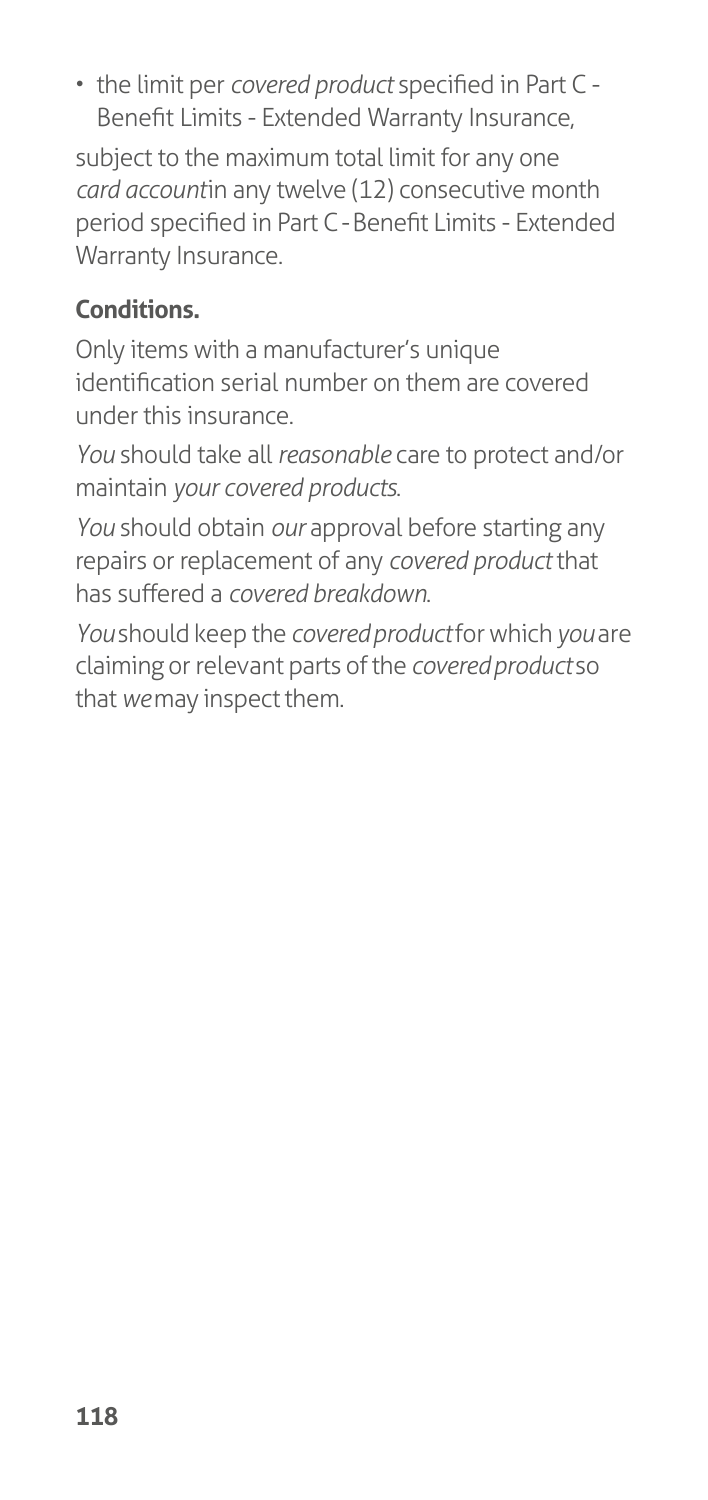# **Claims.**

### **How to make a claim.**

#### **Please do not contact BankSA in the event of a claim.**

First check that *you* are entitled to claim by reading the appropriate section in this booklet, especially Part D of that section, to see exactly what is, and is not covered, noting particularly any conditions, limitations and exclusions.

*Allianz Global Assistance* administers the benefits available under the group policy. *You* should give *Allianz Global Assistance* notice of *your* claim as soon as possible.

In order to be sure that any expenses *you* claim are covered by the group policy *you* should always, when practicable, contact *Allianz Global Assistance*  for approval before *you* incur expenses *you* wish to claim. If *you* do not, *we* will pay for expenses incurred up to the amount *we* would have authorised had *you*  asked *us* first.

You are not covered for any claim made after termination of, or the expiry of the period of insurance specified in, the group policy.

*BankSA* will provide *you* with details of any replacement cover.

*You* can obtain claim forms and information on how to make a claim at:

[insurance.agaassistance.com.au/banksa](http://insurance.agaassistance.com.au/banksa)

*You* can lodge your travel claim online at: [claimmanager.com.au/banksa](http://www.claimmanager.com.au/banksa)

Allianz Global Assistance will consider your claim within 10 business days of receiving a completed claim form and all necessary documentation. If they need additional information, a written notification will be sent to you within 10 business days.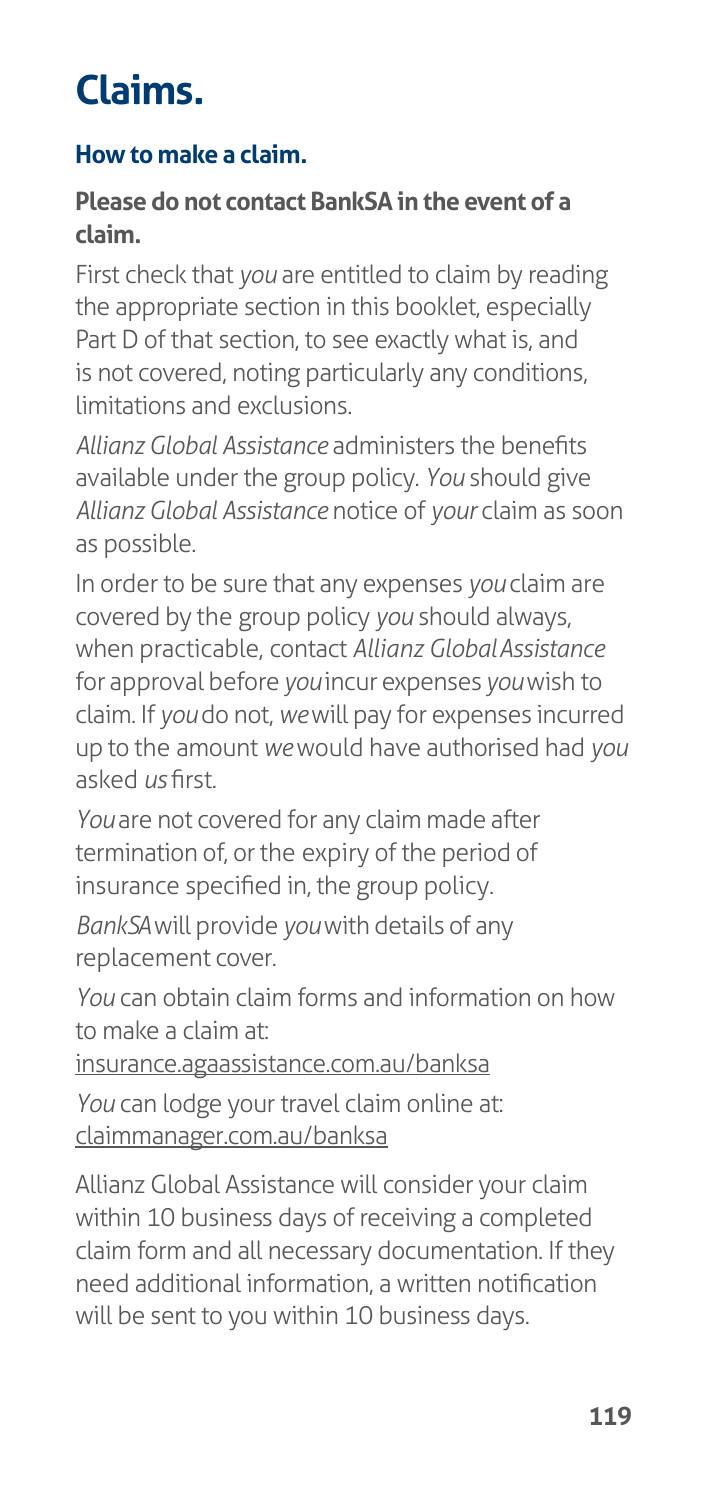If there is a delay in claim notification, or *you* do not provide sufficient detail for *Allianz Global Assistance* to consider *your* claim, *we* can reduce any claim payable by the amount of prejudice *we* have suffered because of the delay.

*You* should give any information *Allianz Global Assistance* reasonably asks for to support *your*  claim at *your* expense, such as but not limited to police reports, valuations, medical reports, original receipts or proof of purchase and ownership. If required *Allianz Global Assistance* may ask *you* to provide them with translations into English of any such documents to enable their consideration of *your* claim.

*You* should co-operate at all times in relation to providing supporting evidence and such other information that may reasonably be required.

In particular:

- If *you* think that *you* may have to cancel *your journey* or shorten *your journey you* should tell *us*  as soon as reasonably possible. Contact *Allianz Global Assistance* using the contact number, or if *overseas* the 24-hour Emergency Assistance number, shown inside the front cover of this booklet.
- In the event of an emergency or admission to *hospital overseas or* for medical, *hospital* or dental claims, contact *Allianz Global Assistance* as soon as practicable.
- For loss or theft of *your covered items* or *valuables*, *you* should report it as soon as possible to the police and obtain confirmation of *your* report. If *you* delay or fail to make a report, *we* may reduce or refuse *your* claim to the extent *we* are prejudiced by *your* delay or failure.
- For damage or misplacement of *your covered items*  or *valuables*, caused by the airline or any other operator or accommodation provider, report the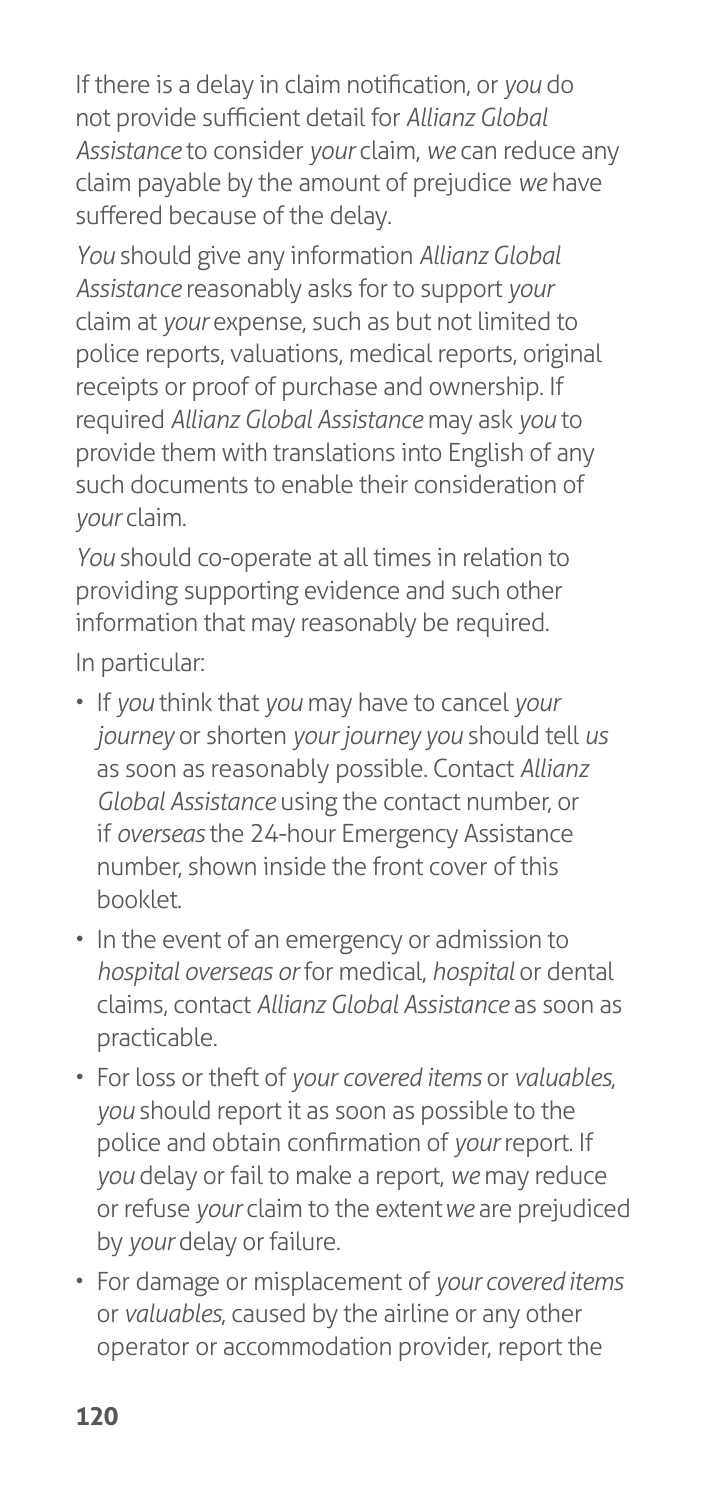damage or misplacement as soon as possible to an appropriate official and make *reasonable* efforts to obtain a written report, including any offer of settlement that they may make.

### **Depreciation.**

When taking into consideration the age of a *covered item* or *valuable we* will deduct the following amounts from *our* settlement if *we* decide to pay *you*  instead of repairing or replacing the item for which *you* have claimed:

- For toiletries and medication (including skin care, make-up, perfume, deodorant and aftershave) *we*  will deduct 50% of the purchase price for each year *you* have owned the item up to a maximum deduction of 80%;
- For mobile phones, smart phones, electrical devices, communication devices, all computers (including laptops and tablets), photographic equipment and electronics equipment *we* will deduct 20% of the purchase price for each year *you* have owned the item up to a maximum deduction of 80%;
- For clothing, footwear, luggage and books *we*  will deduct 15% of the purchase price for each year *you* have owned the item up to a maximum deduction of 80%;
- For camping, sporting and leisure equipment (but not leisure clothing) and musical instruments *we*  will deduct 10% of the purchase price for each year *you* have owned the item up to a maximum deduction of 80%;
- For jewellery *we* will not make any deduction. Please note, watches are not considered jewellery and are included under other items below;
- For all other items *we* will deduct 15% of the purchase price for each year *you* have owned the item up to a maximum deduction of 80%.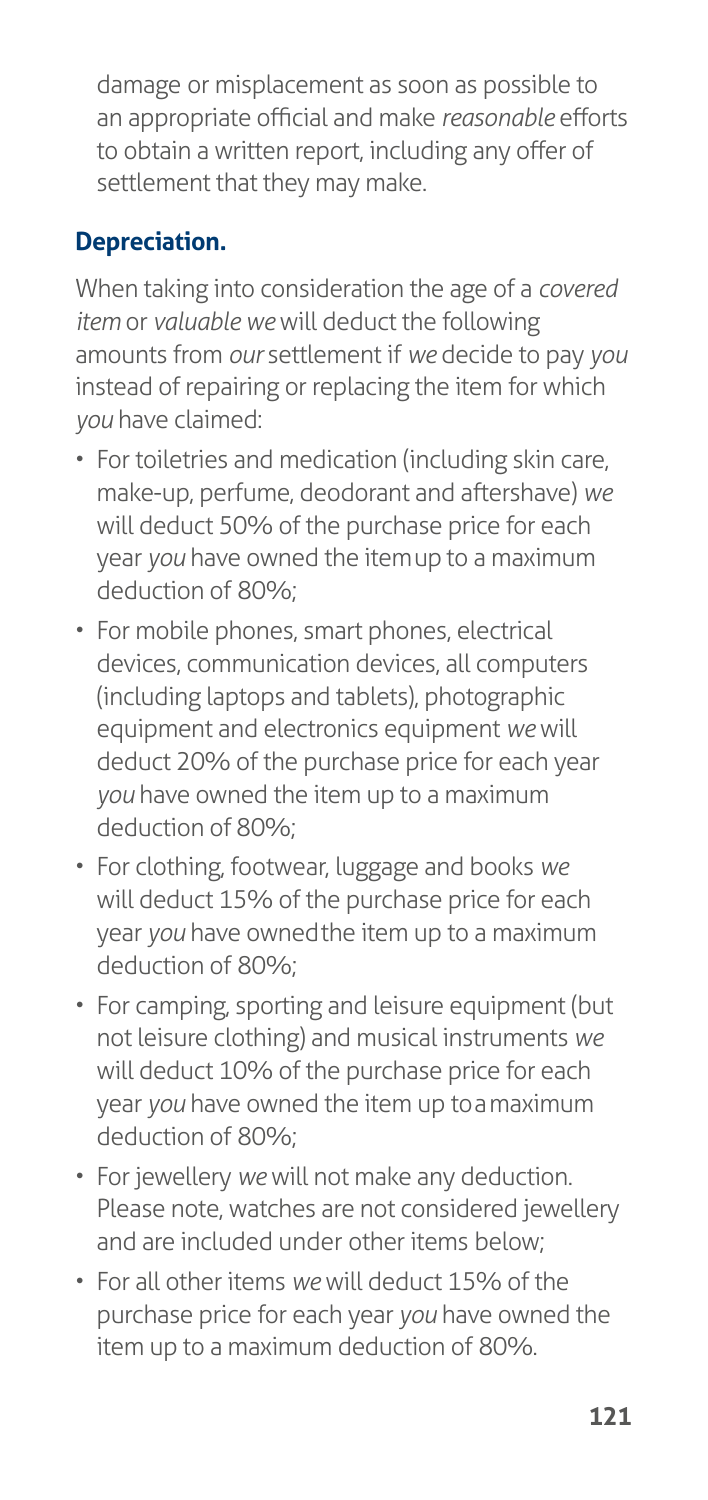### **For example:**

*You* have a \$500 digital camera that was purchased 2 years before the date it was lost. The rate of depreciation would be 20% per year.

In settlement of *your* claim *we* would pay *you* \$300 (i.e. *we* will depreciate the value of the digital camera by 20% of the purchase price for each of the 2 years *you* have owned it), calculated as follows:

Year 1 - Purchase price of \$500 less 20% (\$100) = \$400

Year 2 - Depreciated value of \$400 less 20% of the purchase price (\$100) = \$300

### **Claims are payable in Australian dollars.**

*We* will pay all claims in Australian dollars. *We* will pay *you* unless *you* tell *us* to pay someone else. The rate of currency exchange that will apply is the rate at the time *you* incurred the expense. Payment will be made by direct credit to a bank account nominated by *you*.

### **You should not admit fault or liability.**

*You* should not admit that *you* are at fault, for any *accident*, incident or event causing a claim, and *you* must not offer or promise to pay any money, or become involved in legal action, without the approval of *Allianz Global Assistance*. If *you* do, *we*  may reduce or refuse *your* claim to the extent *we*  are prejudiced.

### **Recovery.**

If *we* have a claim against someone in relation to the money *we* have to pay or *we* have paid, *you* must take *reasonable* steps to help *us* do that in legal proceedings. If *you* are aware of any third party that *you* or *we* may recover money from, *you* should inform *us* of such third party.

When making a claim *you* should tell *us* about any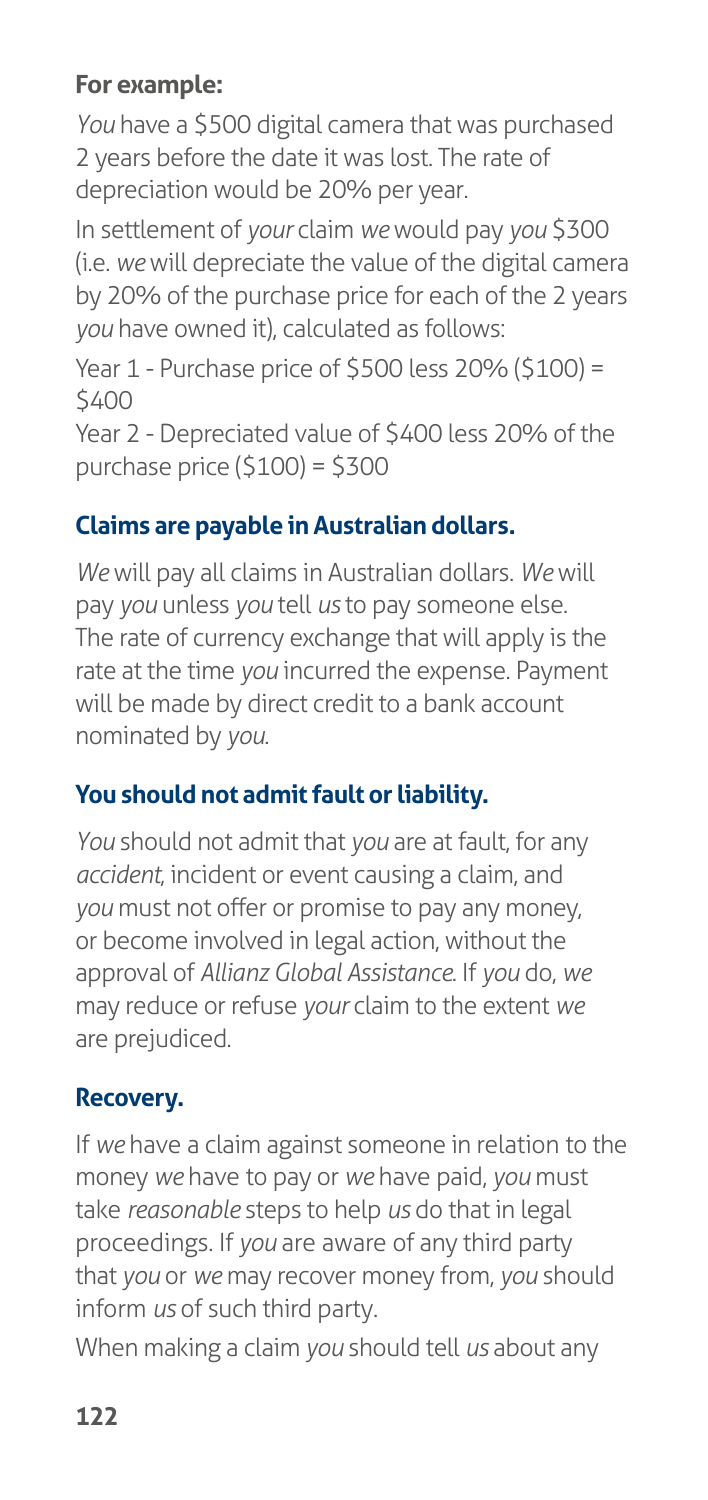other insurance under which *you* are or might be able to claim. If *you* can claim from another insurer and *we* also pay *you* in respect of the same insured event, then *you* will be required to refund to *us* the amount *we* paid if the other insurer also paid *you*.

*You* cannot claim from *us* and from the other insurer to obtain an aggregate amount that exceeds *your* loss.

If during the period of cover made available, *you*  suffer a loss which is not covered by the group policy, *we* may offer to attempt to recover *your*  uninsured loss for *you*.

*You* may specifically ask *us* to recover this for *you*  however, *we* have no obligation to do so. *You* will need to give *us* documents supporting *your* loss. Before *we* include any uninsured loss in a recovery action *we* will also ask *you* to agree to the basis on which *we* will handle *your* uninsured recovery action. *You* may need to contribute to legal costs in some circumstances.

*We* will apply any money *we* recover from someone else under a right of subrogation in the following order:

- 1. To *us*, *our* costs (administration and legal) arising from the recovery.
- 2. To *us*, an amount equal to the amount that *we*  paid to *you* under the group policy.
- 3. To *you*, *your* uninsured loss (less *your excess*).
- 4. To *you*, *your excess*.

Once *we* pay *your* total loss (including *your* uninsured loss and any *excess*) *we* will keep all money left over.

If *we* have paid *your* total loss and *you* receive a payment from someone else for that loss or damage, *you* will need to pay *us* the amount of that payment up to the amount of the claim *we* paid *you*.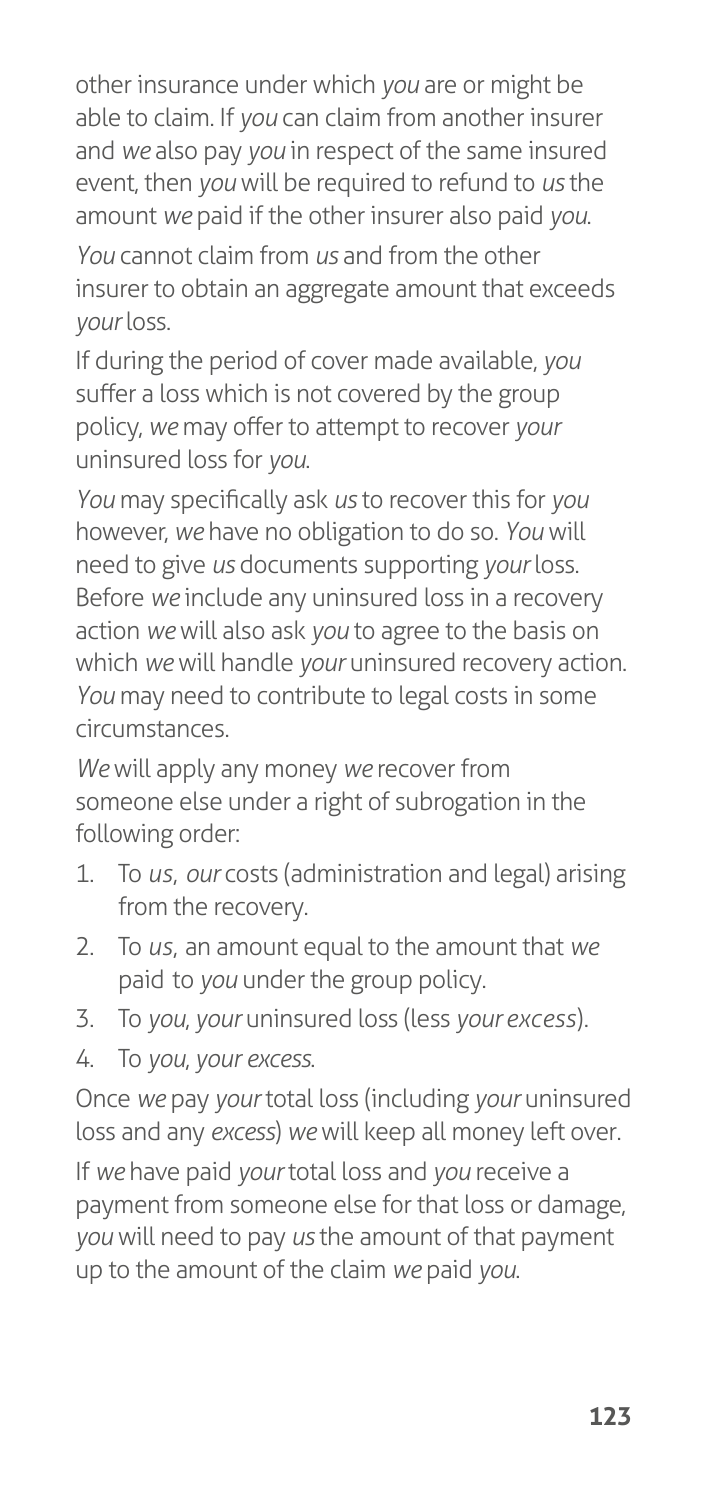### **How GST may affect your claim.**

If *you* are entitled to claim an input tax credit in respect of a cost for which a claim is made, or would be entitled to an input tax credit if *you* were to incur the relevant cost (i.e. in replacing a lost or stolen item), the amount *we* would otherwise pay will be reduced by the amount of that input tax credit.

### **Fraud.**

When making a claim *you* have a responsibility to assist *us* and to act in an honest and truthful manner.

If any claim is fraudulent in any way or if *you* or anyone acting on *your* behalf uses fraudulent means to make a claim on the cover described in this booklet, then no payment will be made in regard to the claim. Also *BankSA* will be informed of the situation and *you* may no longer be eligible for the cover described in this booklet.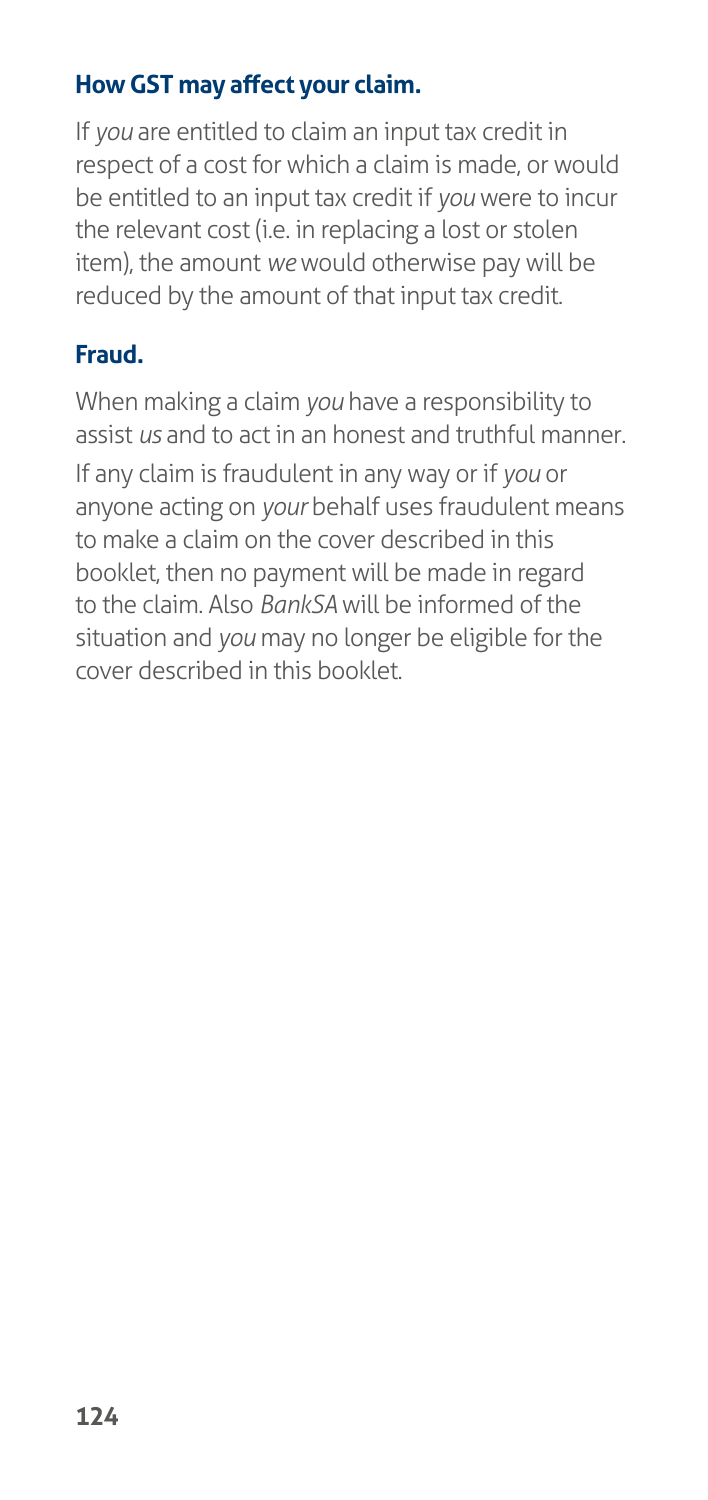# **Complaints & disputes.**

If *you* are dissatisfied with *our* service in any way, please contact *us* and *we* will attempt to resolve the matter in accordance with *our* internal dispute resolution procedures.

If *we* do not make a decision within the period that *we* tell *you we* will respond, *we* will tell *you* about *your* right to lodge a complaint with an external dispute resolution scheme.

If *you* are not happy with *our* response, *you* can refer *your* complaint to AFCA subject to its terms of reference. AFCA provides a free and independent dispute resolution service for consumers who have general insurance disputes falling within its terms. AFCA's contact details are:

The Australian Financial Complaints Authority

Online: [www.afca.org.au](http://www.afca.org.au/)

Phone: 1800 931 678

Email: [info@afca.org.au](mailto:info@afca.org.au)

Mail: GPO Box 3 Melbourne VIC 3001

For more information on how *we* handle complaints *you* can request a copy of *our* procedures, using *our*  contact details on the inside front cover.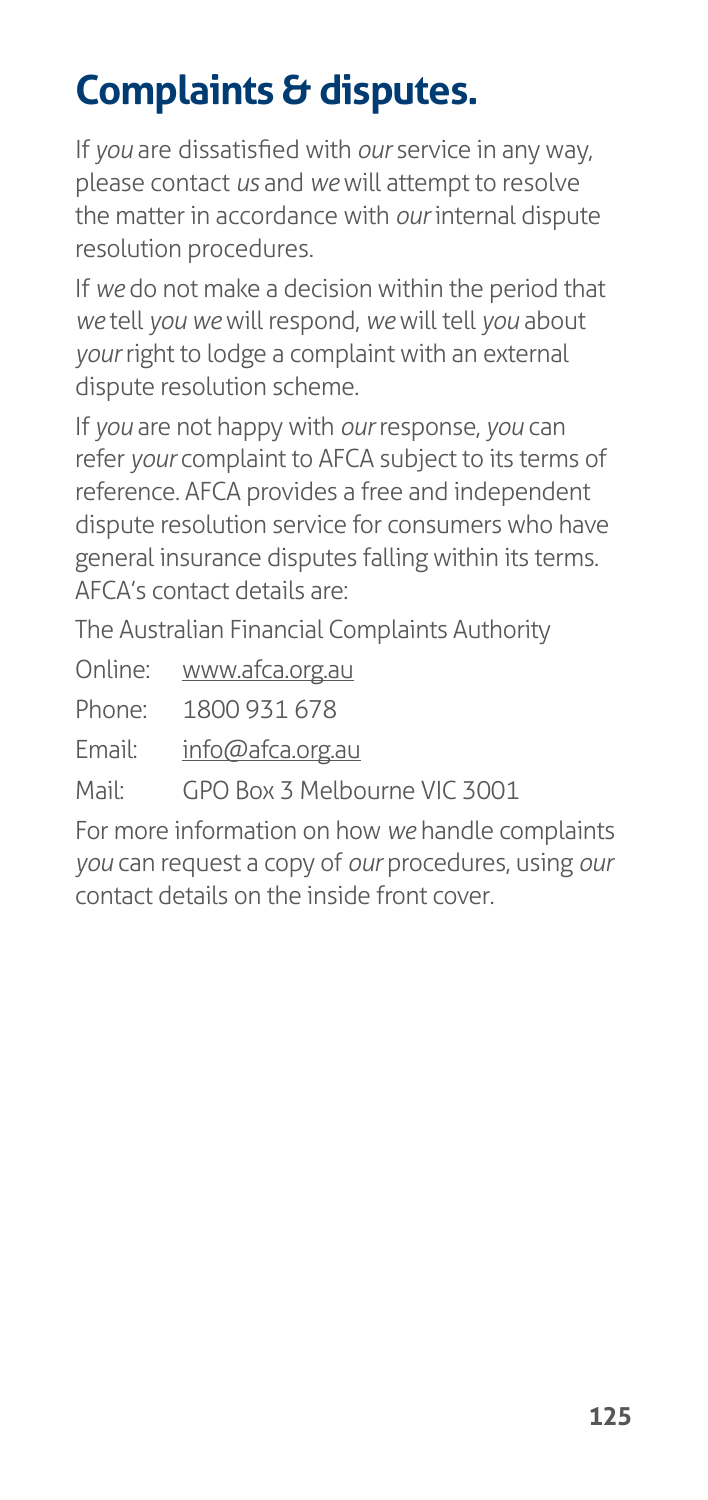# **General Insurance Code of Practice.**

The General Insurance Code of Practice was developed by the Insurance Council of Australia to further raise standards of practice and service across the insurance industry. The Code Governance Committee (CGC) is an independent body that monitors and enforces insurers' compliance with the Code.

*You* can obtain more information on the Code of Practice and how it assists *you* by contacting *us*. Contact details are provided on the inside front cover of this booklet. For more information on the Code Governance Committee (CGC) go to [www.insurancecode.org.au](http://www.insurancecode.org.au/).